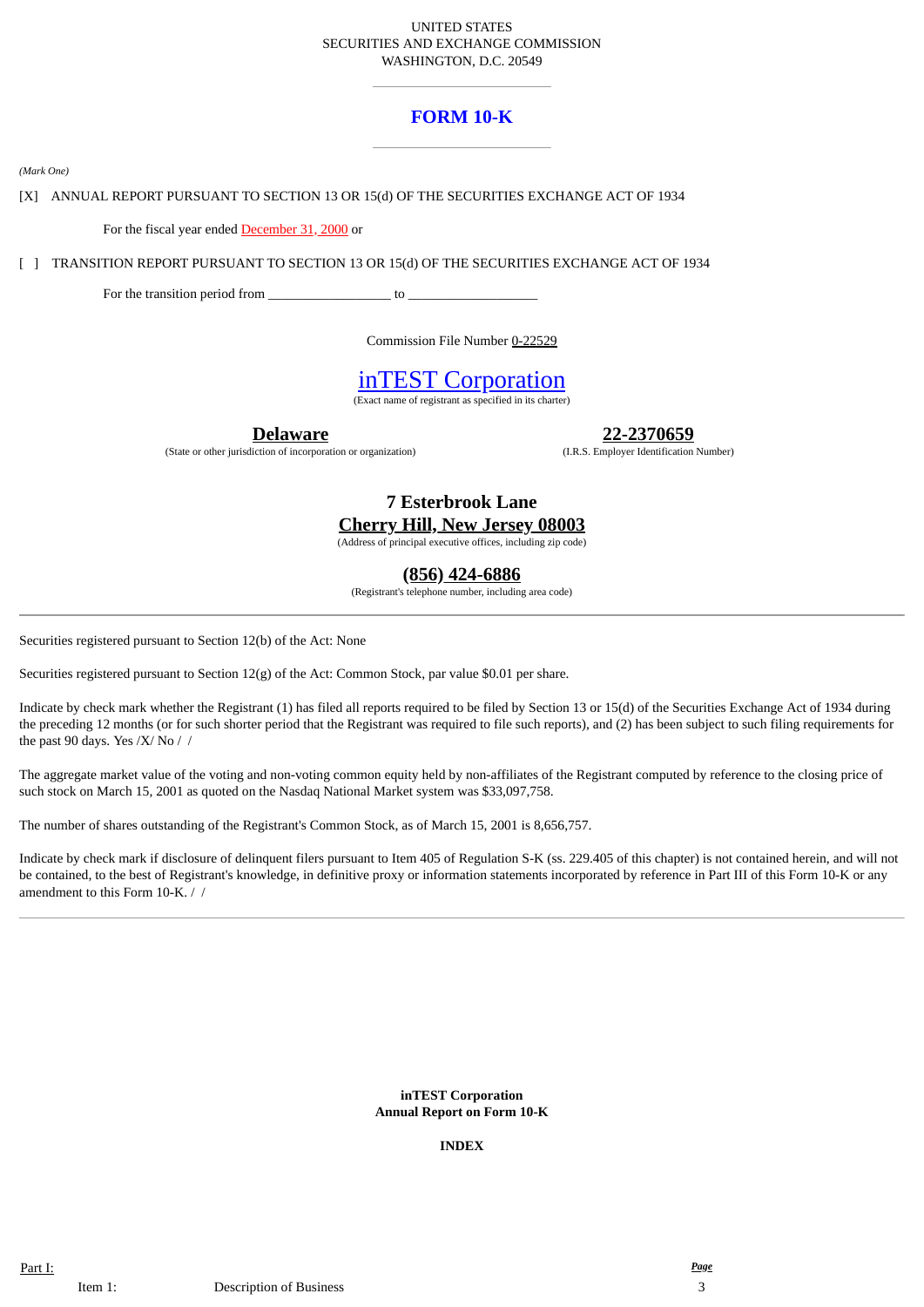|                   | Item 2:           | Properties                                                                               | 10 |
|-------------------|-------------------|------------------------------------------------------------------------------------------|----|
|                   | Item 3:           | Legal Proceedings                                                                        | 10 |
|                   | Item 4:           | Submission of Matters to a Vote of Security Holders                                      | 10 |
| Part II:          |                   |                                                                                          |    |
|                   | Item 5:           | Market for Registrant's Common Equity and Related Stockholders Matters                   | 11 |
|                   | Item 6:           | Selected Financial Data                                                                  | 11 |
|                   | Item 7:           | Management's Discussion and Analysis of Financial Condition and Results of<br>Operations | 12 |
|                   | Item 7A:          | Quantitative and Qualitative Disclosures About Market Risk                               | 18 |
|                   | Item 8:           | Financial Statements and Supplementary Data                                              | 18 |
|                   | Item 9:           | Changes in and Disagreements with Accountants on Accounting and Financial                | 18 |
|                   |                   | <b>Disclosures</b>                                                                       |    |
| Part III:         |                   |                                                                                          |    |
|                   | Item $10$ :       | Directors and Executive Officers                                                         | 19 |
|                   | Item $11$ :       | <b>Executive Compensation</b>                                                            | 19 |
|                   | Item $12$ :       | Security Ownership of Certain Beneficial Owners and Management                           | 19 |
|                   | Item $13$ :       | Certain Relationships and Related Transactions                                           | 19 |
| Part IV:          |                   |                                                                                          |    |
|                   | Item $14$ :       | Exhibits, Financial Statements Schedules and Reports on Form 8-K                         | 20 |
| <b>Signatures</b> |                   |                                                                                          | 22 |
|                   | Index to Exhibits |                                                                                          | 23 |
|                   |                   | Index to Consolidated Financial Statements and Consolidated Financial Statement Schedule | 24 |

## $-2 -$

**inTEST Corporation Annual Report on Form 10-K**

## **PART I:**

From time to time, we make written or oral "forward-looking statements" within the meaning of the Private Securities Litigation Reform Act of 1995, including statements contained in our filings with the Securities and Exchange Commission (including this Report on Form 10-K), our annual report to stockholders and in other communications. These statements do not convey historical information, but relate to predicted or potential future events, such as statements of our plans, strategies and intentions, or our future performance or goals, and can often be identified by the use of forward-looking terminology such as "believes", "expects", "intends", "may", "will", "should" or "anticipates" or similar terminology. Investors and prospective investors are cautioned that such statements are only projections. These statements involve risks and uncertainties and are based upon various assumptions. We discuss many of these risks and uncertainties under the heading "Risks That Could Affect Future Results" in "Management's Discussion and Analysis of Financial Condition and Results of Operations" below, and elsewhere in this Report. These risks, among others, could cause our actual future results to differ materially from those described in our forward-looking statements. We are not obligated to update these forward-looking statements, even though our situation may change in the future.

## **Item 1. DESCRIPTION OF BUSINESS**

### **INTRODUCTION**

We are a leading independent designer, manufacturer and marketer of manipulator and docking hardware products, temperature management systems and tester interface products that are used by semiconductor manufacturers in conjunction with automatic test equipment, or ATE, in the testing of integrated circuits, or ICs. Our high performance products are designed to enable semiconductor manufacturers to improve the efficiency of their IC test processes and, consequently, their profitability. We supply our products worldwide to major semiconductor manufacturers directly and through leading ATE manufacturers. Our customers include Texas Instruments, ST Microelectronics, Agere Systems (formerly the Microelectronics Group of Lucent Technologies), Philips, Motorola, Teradyne, Cascade Microtech, Electroglas, Tokyo Seimitsu, Agilent Technologies (formerly Hewlett Packard), LTX, Analog Devices and Credence Systems' ICE Division (formerly TMT).

We were incorporated in New Jersey in 1981 and reincorporated in Delaware in April 1997. We established inTEST Limited in the U.K. in 1985, inTEST Kabushiki Kaisha (inTEST K.K.) in Japan in 1987, inTEST PTE, Limited in Singapore in 1990 and inTEST GmbH in Germany in 2000. inTEST Limited designs, manufactures, markets and provides technical support for our products principally in Europe. inTEST K.K. acts as a liaison office with Japanese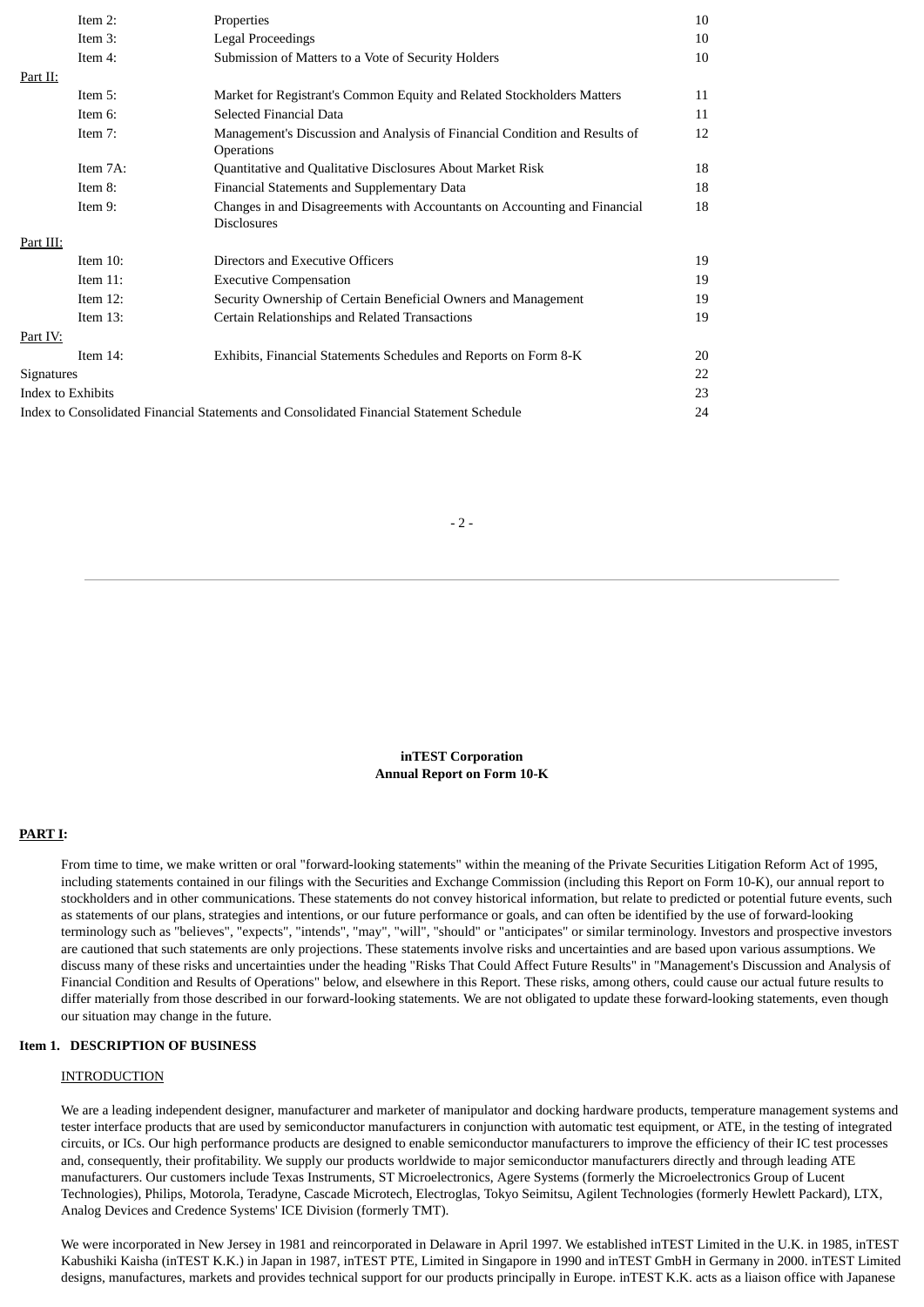ATE manufacturers, and markets and provides technical support for our products in Japan. inTEST PTE, Limited designs, manufactures, markets and provides technical support to customers in Southeast Asia. inTEST GmbH provides sales and service in continental Europe for temperature management systems as well as sales and service for manipulator, docking hardware and tester interface products for selected accounts. In 1997, we completed our initial public offering. In 1998, we acquired all of the stock of TestDesign Corporation, which expanded our capabilities in the design, manufacture and marketing of tester interface products. On March 9, 2000, we acquired all of the stock of Temptronic Corporation, a designer, manufacturer and marketer of high-performance temperature management systems used in the testing of ICs, printed circuit boards and other subassemblies.

## INDUSTRY

## *Overview*

The semiconductor market has been characterized by rapid technological change, wide fluctuations in demand and shortening product life cycles. Designers and manufacturers of a variety of electronic and industrial products, such as cell phones, telecom and datacom systems, Internet access devices, computers and consumer electronics, require increasingly complex ICs to provide improved end-product performance demanded by their customers.

Semiconductor manufacturers generally compete based on product performance and price. We believe that testing costs represent a significant portion of the total cost of manufacturing ICs. As product life cycles shorten, semiconductor manufacturers are under more pressure to maximize production yields and reduce testing costs. At the same time, the growing complexity of ICs has increased the difficulty of maximizing test yields. In order to address these market trends, semiconductor manufacturers strive for more effective utilization of ATE, smaller test areas and increased wafer level testing.

The demand for new ATE and related equipment depends upon several factors, including the demand for products that incorporate ICs, the increasing complexity of ICs and the emergence of new IC design, production and packaging technologies. Some of the newer IC technologies include the use of 300 mm wafers in production, system-on-a-chip, or SOC, where digital, analog and memory functions are combined on a single IC, and chip scale packaging. As a result of these and other advances, semiconductor manufacturers may require additional ATE not only to handle increases in production but also to handle more sophisticated testing requirements of ICs.

- 3 -

## *IC Test Process*

Semiconductor manufacturers typically produce ICs in multiples of several hundred on a silicon wafer which is later separated or "diced" into individual ICs. Extended leads are then attached to the individual ICs, for later connection to other electrical components, before the ICs are put in a plastic, ceramic or other protective housing. This process step is called "packaging." Wafers are tested before being diced and packaged, to ensure that only properly functioning ICs are packaged. This testing step has several names including "front-end test," "wafer test" or "wafer probe." In front-end test, a piece of equipment known as a wafer prober automatically positions the wafer under a "test head," which connects electrically to a test system. Once the good ICs have been identified, they are packaged. The packaged IC also requires testing, called "back-end test," to determine if it meets design and performance specifications. Packaged ICs are placed into a machine called a handler, which then plugs the packaged ICs into an environmentally-controlled test head, which includes a test socket, for testing.

Testers range in price from approximately \$500,000 to over \$3.0 million each, depending primarily on the complexity of the IC to be tested and the number of test heads, typically one or two, with which each tester is configured. Probers and handlers range in price from approximately \$100,000 to \$500,000. A typical test floor of a large semiconductor manufacturer may have 100 test heads and 100 probers or 250 handlers supplied by various vendors for use at any one time.

Test head manipulators, also referred to as positioners, facilitate the movement of the test head to the wafer prober in front-end test, and to the handler in back-end test. Docking hardware connects the test head to the wafer prober and handler. Tester interface products provide the electrical connection between the test head and the wafer or packaged IC. Traditionally, temperature management products are used in back-end test to allow a manufacturer to test packaged ICs under the extreme temperature conditions in which the IC may be required to operate. However, we believe that temperature-controlled testing will be an increasingly important part of front-end wafer testing as the demand for front-end testing grows.

## *Trends in IC Testing*

While the basic purpose of testing ICs during production is to identify unacceptable products, a related goal of the semiconductor manufacturer is to perform the test in the most efficient and cost-effective manner possible. To provide testing equipment that can help manufacturers meet this goal, the ATE industry must respond to the following developments:

*Change in Technology*. Currently, most semiconductor manufacturers use 150 mm and 200 mm wafer technology. In order to increase throughput and lower IC cost, semiconductor manufacturers will need to add 300 mm wafer production capability over the next few years. In addition, end-user applications are demanding ICs with increasingly higher performance, greater speeds, and smaller sizes. ICs that meet these higher standards are more complex and dense. SOC designs are likely to have increasing demand in the future. These technology trends have significant implications for the IC testing process, including:

- the need for more complex, larger and heavier test heads;
- higher pin densities;
- $\circ$ increasing test speeds; and
- a new generation of testers for SOC and other technologies.

*Need for Plug-Compatibility and Integration*. Semiconductor manufacturers need test methodologies that will perform increasingly complex tests while lowering the overall cost of testing. This can require combining ATE manufactured by various companies into optimally performing systems. Semiconductor manufacturers have to work closely with various test hardware, software, interface and component vendors to resolve design and compatibility issues in order to make these vendors' products plug-compatible with test equipment manufactured by other vendors.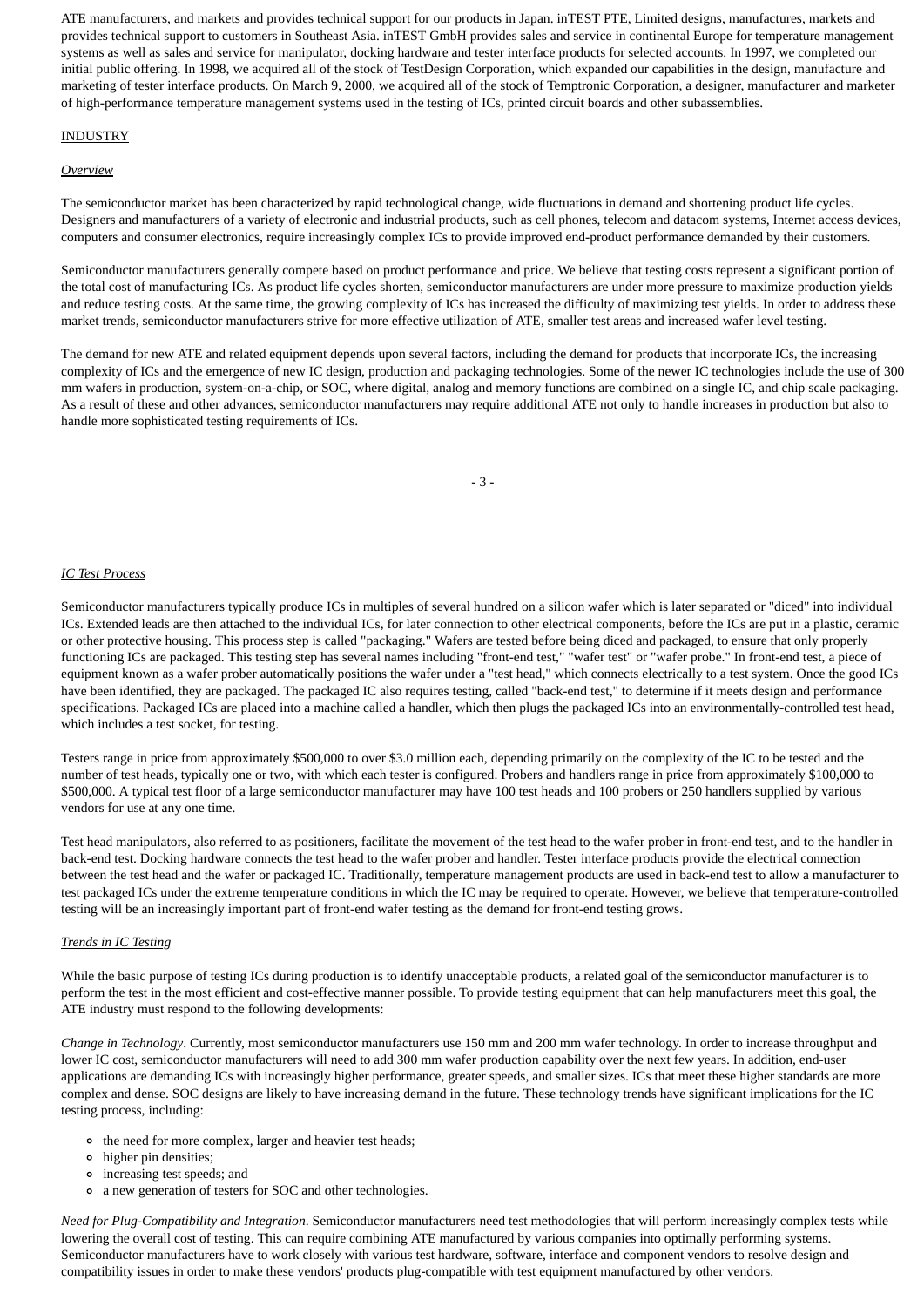*Testing under Extreme Conditions*. ICs will have to perform across a wider spectrum of temperature and environmental conditions than ever before because of the growing complexity of products in which they are deployed. Temperature testing will likely find an increasing role in front-end, wafer level testing. Creating a uniform thermal profile over much larger wafer areas represents a significant engineering and design challenge for ATE manufacturers.

*Demand for Higher Levels of Technical Support*. As IC testing becomes more complex, semiconductor manufacturers are increasingly demanding higher levels of technical support on a routine basis. ATE manufacturers must commit greater resources to technical support in order to develop close working relationships with their customers. This level of support also requires close proximity of service and support centers to customers' facilities.

*Cost Reduction through Increased Front-End Testing*. As the cost of testing ICs increases, semiconductor manufacturers will continue to look for ways to streamline the testing process to make it more cost-effective. We believe that this factor will lead to more front-end, wafer level testing.

#### OUR SOLUTIONS

We have focused our efforts on designing and producing high quality products that provide superior performance and cost-effectiveness. We seek to address each manufacturer's individual needs through innovative and customized designs, use of the best materials available, quality manufacturing practices and personalized service. We design solutions to overcome the evolving challenges facing the ATE industry by providing the following advantages:

- 4 -

*Scalable, Universal, High Performance Interface Technology*. Our universal test head manipulators provide six degrees of motion freedom to enable a high degree of flexibility with the minimum amount of effort. As a result, our products can be used in virtually any test setting. Our manipulators have kept pace with the rapidly increasing size of test heads, which can weigh up to 3,000 pounds and which will become larger and heavier as the required level of testing sophistication increases. Our docking hardware offers precise control over the connection to test sockets, probing assemblies and interface boards, reducing downtime and minimizing costly damage to fragile components. We believe that these characteristics will gain even more significance as testing becomes more complicated.

*Compatibility and Integration*. A hallmark of our products has been, and continues to be, compatibility with a wide variety of ATE. Our universal manipulators can handle test heads produced by different manufacturers. We also design and manufacture docking hardware that can be used with otherwise incompatible ATE. We believe this integrated approach to ATE facilitates smooth changeover from one tester to another, longer lives for interface components, better test results and lower overall test costs.

*Wafer Level Testing*. Semiconductor manufacturers use our redesigned ThermoChuck(R) products for front-end temperature stress screening at the wafer level. This can provide significant cost savings from early identification of defective ICs that will not perform at specified temperatures thereby eliminating the costs of packaging and testing these defective ICs. ThermoChuck(R) products are capable of handling any size wafer, including a 300 mm wafer, for thermal test without causing the wafer distortion that can occur as temperature changes are introduced. In addition, our Pro Dock can be used in front-end testing by a single operator to position a test head weighing up to 1,000 pounds. The Pro Dock has a relatively small footprint that significantly increases test floor space utilization. We believe that these characteristics will become even more important as front-end testing becomes more intricate.

*Worldwide Customer Service and Support*. We have long recognized the need to maintain a physical presence near our customers' facilities. We have manufacturing facilities in New Jersey, Massachusetts, California, the U.K. and Singapore, and we provide service to our customers from 12 sales and service offices in the U.S., the U.K., Japan, Singapore and Germany. Thus, our engineers are easily accessible to, and can work directly with, most of our customers from the time we begin developing our initial proposal through the delivery, installation and use of the product by our customer. In this way, we are able to develop and maintain close relationships with our customers.

#### OUR STRATEGY

Our goal is to be recognized in our industry as the designer and manufacturer of the highest quality products in our markets and to become a supplier for all of our customers' ATE needs, other than probers, handlers and testers. Our strategies to achieve these goals include the following:

*Providing Technologically Advanced Solutions*. We are committed to designing and producing only the highest quality products which incorporate innovative designs to achieve optimal cost-effectiveness and functionality for each customer's particular situation. Our engineering and design staff are continually engaged in developing new and improved products and manufacturing processes.

*Leveraging our Strong Customer Relationships*. Our technical personnel work closely with ATE manufacturers to design tester interface and docking hardware that are compatible with their ATE. As a result, we are often privy to proprietary technical data and information about these manufacturers' products. We believe that because we do not compete with ATE manufacturers in the prober, handler and tester markets, we have been able to establish strong collaborative relationships with these manufacturers that enable us to develop ancillary ATE products on an accelerated basis.

*Continuing our International Expansion*. Our existing and potential customers are concentrated in certain regions throughout the world. We believe that we must maintain a presence in the markets in which our customers operate. We currently have offices in the U.S., the U.K., Japan, Singapore and Germany.

*Pursuing Synergistic Acquisitions*. A key element of our growth strategy is to acquire businesses, technologies or products that are complementary to our current product offerings. Our TestDesign and Temptronic acquisitions have expanded our line of product offerings and given us the opportunity to market a broader range of products to our customer base. We expect to make acquisitions that will further expand our product lines, enabling us to become a single source supplier to the test floor for a complete selection of equipment compatible with testers, probers and handlers of all manufacturers.

#### OUR PRODUCTS

We design and manufacture manipulators, docking hardware, temperature management systems and tester interface products, all of which are designed to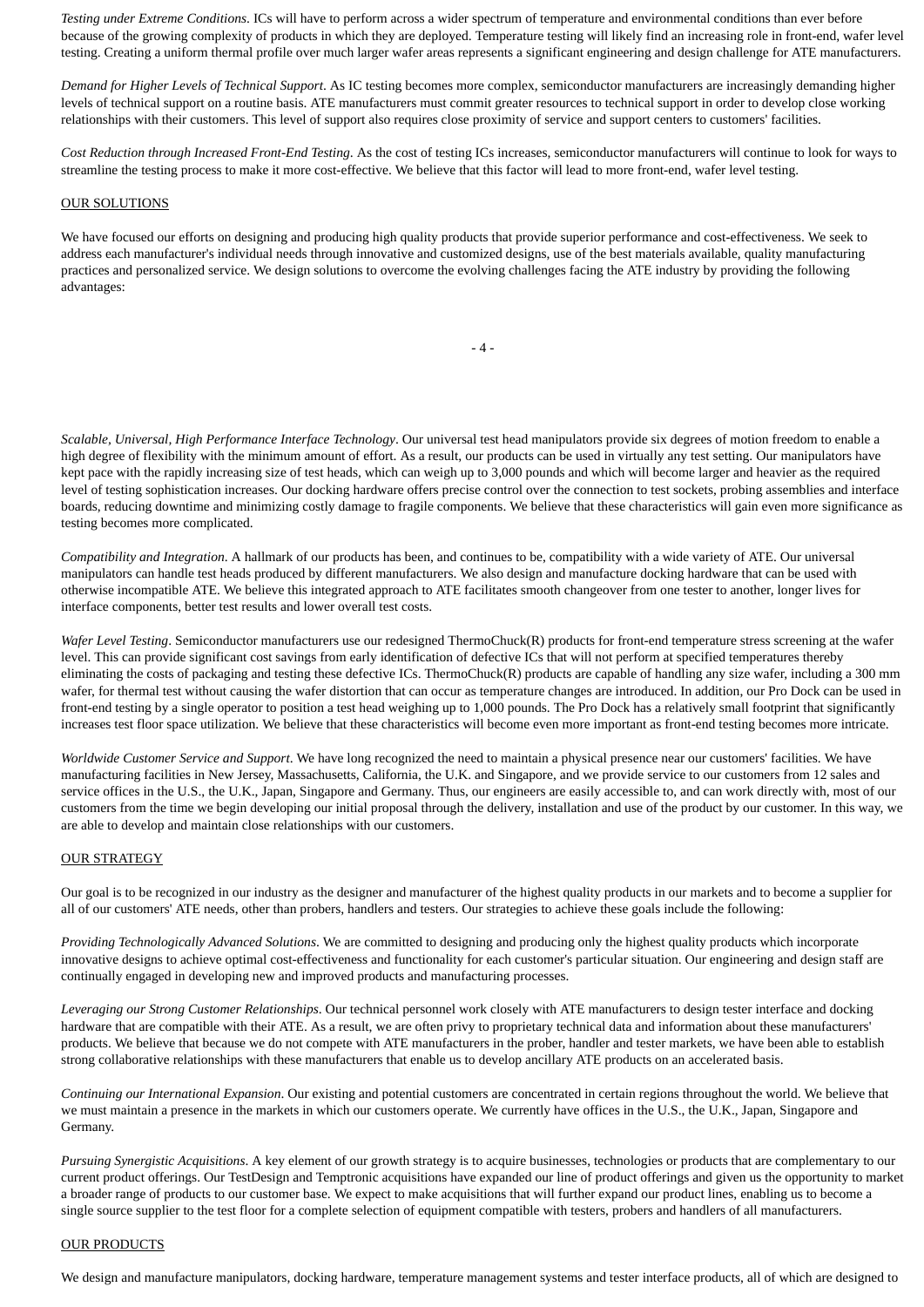improve the utilization and performance of ATE used by semiconductor manufacturers in the testing of ICs. Semiconductor manufacturers most frequently use our primary lines of manipulators and docking hardware during back-end testing of specialized packaged ICs. They use our temperature management systems and tester interface products in both front-end and back-end testing of ICs. These ICs include microprocessors, digital signal processing chips, application specific ICs and specialized memory ICs, and are used primarily in the automotive, computer, consumer products and telecommunications industries. We custom design most of our products for each customer's particular combination of ATE. We have designed over 5,000 models, each of which is mechanically different. These models are designed to facilitate the use of one or more of over 175 different test heads with one or more of over 30 probers or 300 handlers.

## *Manipulator Products*

*Universal Manipulators*: Our primary line of manipulator products consists of the in2(R) and in2 Pro test head positioners, which are free-standing universal manipulators. Universal manipulators can hold a variety of test heads and enable an operator to reposition a test head for alternate use with any one of several probers or handlers on a test floor. The in2(R) and in2 Pro differ from universal manipulators manufactured by our competitors by our innovative, patented floating-head design. This design permits a test head weighing up to 3,000 pounds to be held in an effectively weightless state, so it can be moved manually or, in the case of the in2 Pro, with optional powered assistance, up or down, right or left, forward or backward and rotated around each axis (known as six degrees of motion freedom) by an operator using a modest amount of force. The same design features enable the operator to dock the test interface board without causing inadvertent damage to the fragile electrical contacts. As a result, after testing a particular production lot of ICs, the operator can quickly and easily disconnect a test head held in an in2(R) or in2 Pro manipulator and equipped with our docking hardware and dock it to another handler for testing either a subsequent lot of the same packaged IC or to test a different IC. in2(R) and in2 Pro manipulators range in price from approximately \$12,000 to \$165,000.

*Dedicated Manipulators*: In addition to our free-standing universal manipulators, we manufacture several models of dedicated manipulators. We have developed a fully-automatic, electrically-powered and microprocessor-controlled dedicated manipulator, which we call the Pro Dock. We believe it is the only fully-automatic manipulator which enables a test head to be automatically docked to a prober or handler with the push of one button. We believe that the Pro Dock series of manipulators will be attractive to semiconductor manufacturers for testing 300 mm wafers and packaged memory ICs because the size of test heads for these wafers and ICs make manual manipulation difficult. In addition, we believe that the Pro Dock will enable semiconductor manufacturers to increase floor space utilization of their ATE systems by 25% to 40% over that achieved by other dedicated or universal manipulators because a Pro Dock manipulator has virtually a zero footprint. We have not yet sold any Pro Dock manipulators and do not expect significant sales of this product until demand for 300 mm wafers reaches levels warranting significant investment in new testing equipment by semiconductor manufacturers.

### *Docking Hardware Products*

Our docking hardware products ensure proper alignment of the delicate interface between the test head's interface board and the prober's probing assembly or the handler's test socket as they are brought together, or "docked." A simple cam action docks and locks the test head to the prober or handler, thus eliminating motion of the test head relative to the prober or handler. This minimizes deterioration of the interface boards, test sockets and probing assemblies which is caused by the constant vibration during testing. Our docking hardware products are used primarily with floating-head universal manipulators when maximum mobility and inter-changeability of handlers between test heads is required. By using our docking hardware products, semiconductor manufacturers can achieve cost savings through improved ATE utilization, improved accuracy and integrity of test results, and reduced repairs and replacements of expensive ATE interface products.

Our docking hardware products differ from those offered by competing ATE manufacturers by our ability to make various competing brands of test heads compatible with various brands of probers and handlers used by a semiconductor manufacturer by only changing interface boards. This is called "plugcompatibility." Plug-compatibility enables increased flexibility and utilization of test heads, probers and handlers purchased from various manufacturers. We believe that because we do not compete with ATE manufacturers in the sale of probers, handlers or testers, ATE manufacturers are willing to provide us with the information that is integral to the design of plug-compatible products. Our docking hardware products range in price from approximately \$2,000 to \$12,000.

#### *Temperature Management Systems*

Our temperature management systems enable a manufacturer to test a semiconductor wafer or IC over the extreme and variable temperature conditions that can occur in the actual use of the electronic device containing the ICs.

*ThermoChuck(R) Products*: Our ThermoChuck(R) precision vacuum platform assemblies quickly change and stabilize the temperature of semiconductor wafers during testing without removing the wafer from its testing environment. Such temperatures can range from as low as -65 degrees Celsius to as high as +400 degrees Celsius. ThermoChucks(R) are incorporated into wafer prober equipment for laboratory analysis and for in-line production testing of semiconductor wafers. During 2000, we redesigned our ThermoChuck(R) product line and developed an innovative manufacturing process for this product line. We began marketing the redesigned ThermoChuck(R) products during 2000 and, based upon customer feedback from initial sales, we believe that this new design and manufacturing process has improved the reliability and performance of ThermoChuck(R) products. Specifically, our redesigned ThermoChuck(R) products stay flatter, remain more level and maintain more uniform temperatures during testing than our previous design. In addition, the new manufacturing process has reduced production costs for these products. ThermoChuck(R) products range in price from approximately \$14,000 to \$55,000.

*ThermoStream(R) Products*: Our ThermoStream(R) stand-alone temperature management systems use a temperature-controlled air stream to rapidly change and stabilize the temperature of packaged ICs and printed circuit boards. ThermoStream(R) products provide a source of heated and cooled air which can be directed over the component or device under test. These systems are capable of controlling temperatures to within +/- 0.1 degree Celsius over a range of -75 degrees Celsius to as high as +225 degrees Celsius within 1.0 degree Celsius of accuracy. Traditionally, our customers used ThermoStream(R) products primarily in engineering, quality assurance and small-run manufacturing environments. However, increasingly, our customers use ThermoStream(R) products in longer-run production applications. ThermoStream(R) products range in price from approximately \$4,500 to \$35,000.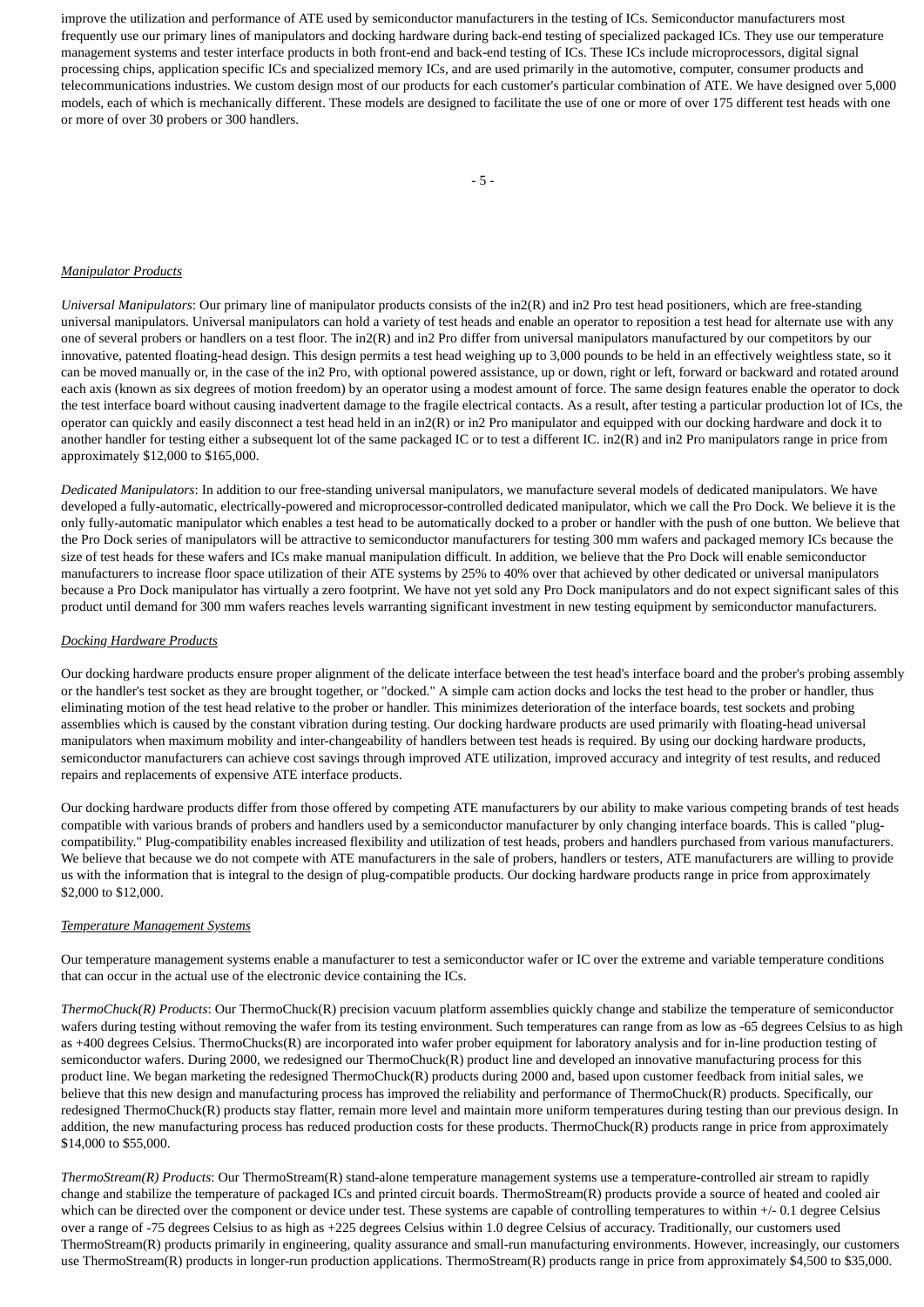*Other Temperature Management Products*: We also manufacture ancillary temperature management products including temperature-controlled contact probes, temperature-controlled enclosures, and precision temperature platforms. Recent developments in wireless communications have resulted in the mounting of wireless transmitters outdoors to reduce transmission line problems. As a result, these transmitters are exposed to extreme temperature variations and require testing over the full range of temperature exposure that will be encountered. Historically, the standard approach to this type of testing has been to use conventional thermal chambers, which can require removing equipment during testing and potentially cause damage to the sensitive microwave cables or create erroneous measurements. Our other temperature management products can be used to provide a closed, temperaturecontrolled environment for temperature testing of high frequency transmitters and receivers without the need for removal during testing, eliminating the risk of damage due to interruption of the test.

## *Tester Interface Products*

Tester interface products provide the electrical connections between the tester and the wafer prober or IC handler to carry the electrical signals between the tester and the probe card on the prober or the test socket on the handler. Our designs optimize the integrity of the transmitted signal which increases the accuracy of the test data. Therefore, our tester interface products can be used with high speed, high frequency, digital or mixed signal interfaces used in testing more complex ICs. Because our tester interface products enable the tester to provide more reliable yield data, our interfaces may also reduce IC production costs. We offer over 200 different types of tester interface models that we custom designed for our customers' specific applications. These products range in price from \$6,000 to \$51,000.

## *Financial Information About Product Segments and Geographic Areas*

Please refer to Note 4 of our consolidated financial statements included in this Report for additional data regarding each of our product segments and revenues attributable to foreign countries.

## MARKETING, SALES AND CUSTOMER SUPPORT

We market and sell our products in all markets where the manufacture of semiconductors occurs. North American and European semiconductor manufacturers have located most of their back-end factories in Southeast Asia. The front-end wafer fabrication plants of U.S. semiconductor manufacturers are primarily in the U.S. Likewise, European, Taiwanese, South Korean and Japanese semiconductor manufacturers generally have located their wafer fabrication plants in their respective countries.

*Manipulator, Docking Hardware and Tester Interface Products*: In North America, we sell to semiconductor manufacturers principally through independent, commissioned sales representatives. North American sales representatives also coordinate product installation and support with our technical staff and participate in trade shows.

Our regional and account managers handle sales to ATE manufacturers and are responsible for a portfolio of customer accounts and for managing certain independent sales representatives. In addition, our account managers are responsible for pricing, quotations, proposals and transaction negotiations, and they assist with applications engineering and custom product design. Technical support is provided to North American customers and independent sales representatives by employees based in New Jersey, California, Texas and Arizona.

In Europe and Japan, we sell to semiconductor and ATE manufacturers through our account managers. In China, Hong Kong, Malaysia, the Philippines, South Korea, Taiwan and Thailand, we sell through independent sales representatives. International sales representatives are responsible for sales, installation, support and trade show participation in their geographic market areas.

*Temperature Management Systems*: Sales to ATE manufacturers are handled directly by our own sales force. Sales to semiconductor manufacturers in the U.S. are handled through independent sales representative organizations. Outside the U.S., our sales to semiconducor manufacturers are handled through distributors, except for Germany and the U.K. where these sales are handled by our account managers. Our distributors represent us in 30 countries. We visit our distributors regularly and have trained them to sell and service all of our temperature management products.

## **CUSTOMERS**

We market all of our products to semiconductor manufacturers and ATE manufacturers. In the case of temperature management products, we also market our products to independent testers of semiconductors, manufacturers of electronic products, and semiconductor research facilities. Our customers use our products principally in production testing, although our ThermoStream(R) products traditionally have been used largely in engineering development and quality assurance. We believe that we sell to most major semiconductor manufacturers in the world.

Our largest customers include:

| <b>Semiconductor Manufacturers</b>                    | <b>ATE Manufacturers</b>                        |
|-------------------------------------------------------|-------------------------------------------------|
| <b>Texas Instruments</b>                              | Teradyne                                        |
| <b>ST Microelectronics</b>                            | Cascade Microtech                               |
| Agere Systems (formerly the Microelectronics Group of | Electroglas                                     |
| Lucent Technologies)                                  | Tokvo Seimitsu                                  |
| Philips                                               | Agilent Technologies (formerly Hewlett Packard) |
| Motorola                                              | <b>LTX</b>                                      |
|                                                       | <b>Analog Devices</b>                           |
|                                                       | Credence Systems' ICE Division (formerly TMT)   |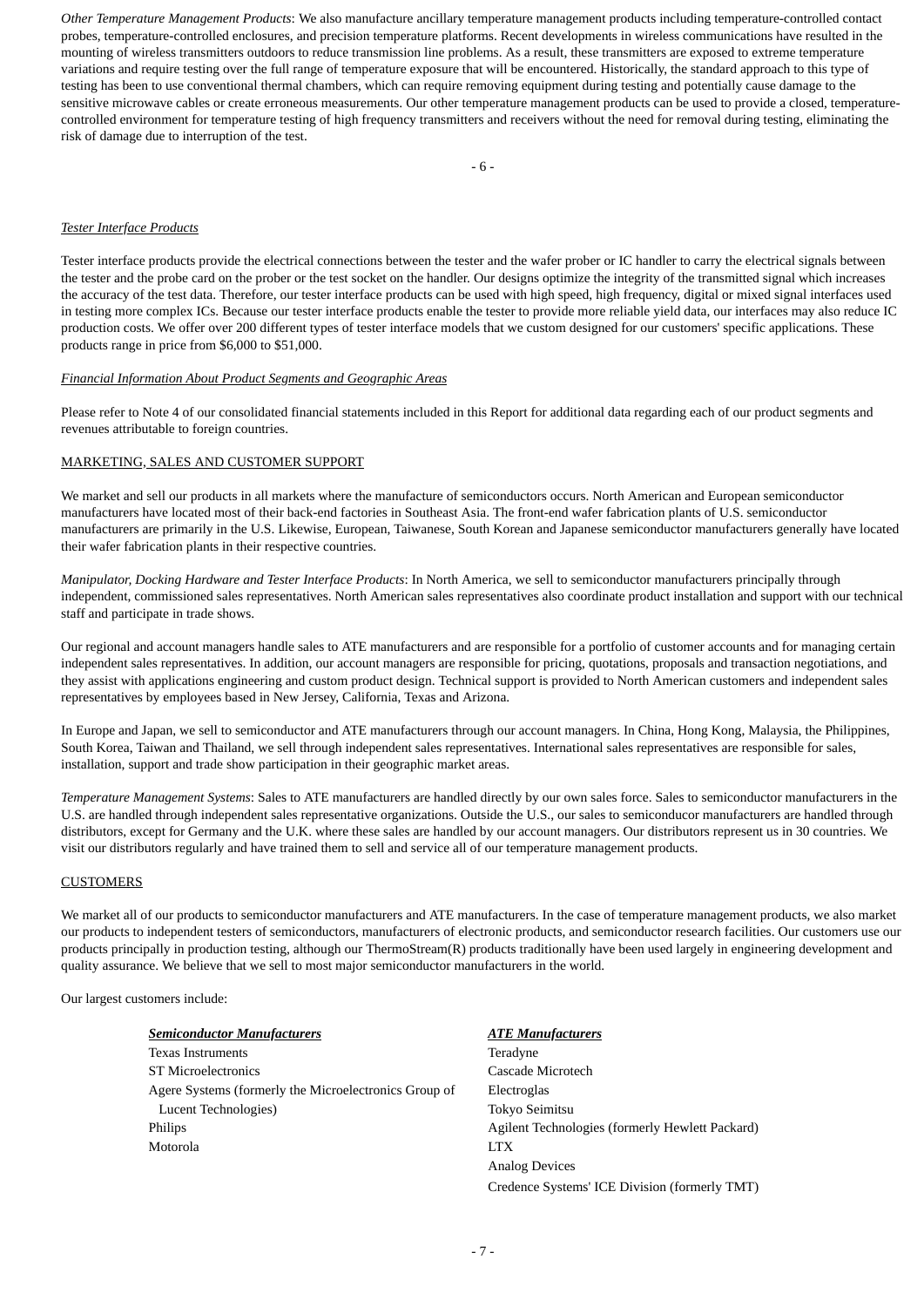## MANUFACTURING AND SUPPLY

Our principal manufacturing operations consist of assembly and testing at our facilities in New Jersey, Massachusetts, California, the U.K., and Singapore. By maintaining manufacturing facilities and technical support in geographic markets where most of our customers are located, we believe that we are able to respond more quickly and effectively to our customers' needs. During the first quarter of 2000, we relocated our manufacturing facilities in California. During the fourth quarter of 2000, we moved our headquarters, manufacturing and warehouse facility in New Jersey to a larger facility and we signed a lease for a larger facility for our Temptronic operation. During the first quarter of 2001, we expanded our Thame, U.K. operation and signed a lease for a larger facility for our Singapore operation. We plan to move both our Temptronic operation in Massachusetts and our Singapore operation to their larger facilities during the second quarter of 2001.

We assemble most of our products from a combination of standard components and custom parts that have been fabricated to our specifications by either third party manufacturers or our own fabrication operations in New Jersey and California. Fabrication operations are expected to commence in the U.K. by the end of the second quarter of 2001. Our practice is to use the highest quality raw materials and components in our products. The primary raw materials used in fabricated parts are all widely available. We purchase substantially all of our components from multiple suppliers. Although we purchase certain raw materials and components from single suppliers, we believe that all materials and components are available in adequate amounts from other sources.

We conduct inspections of incoming raw materials, fabricated parts and components using sophisticated measurement equipment. This includes testing with coordinate measuring machines in New Jersey, Massachusetts, the U.K. and Singapore to ensure that products with critical dimensions meet our specifications. We have designed our inspection standards to comply with applicable MIL specifications and ANSI standards. We recently obtained ISO 9001 certification at our New Jersey facility and are in the process of applying for similar certification for our California operation.

## ENGINEERING AND PRODUCT DEVELOPMENT

Our success depends on our ability to provide our customers with products and solutions that are well engineered, and to design those products and solutions before, or at least no later than, our competitors. As of December 31, 2000, we employed a total of 48 engineers, who were engaged full time in engineering and product development. Our practice in many cases is to assign engineers to work with specific customers, thereby enabling us to develop the relationships and free exchange of information that is most conducive to successful product development and enhancement. In addition, some of our engineers are assigned to new product research and development and have worked on such projects as the redesign of the ThermoChuck® and the development of several new types of universal manipulators.

Since most of our products are customized, we consider substantially all of our engineering activities to be engineering and product development. We spent approximately \$6.6 million on engineering and product development in 2000, \$4.9 million in 1999, and \$4.1 million in 1998.

## PATENTS AND OTHER PROPRIETARY RIGHTS

As of December 31, 2000, we held 25 U.S. patents and had pending 19 U.S. patent applications covering various aspects of our technology. Our U.S. issued patents will expire at various times beginning in 2001 and extending through 2017. We also hold foreign patents and file foreign patent applications, in each case derived from our U.S. patents, to the extent management deems appropriate.

Our policy is to protect our technology by filing patent applications for the technologies that we consider important to our business. We also rely on trade secrets and unpatentable know-how to protect our proprietary rights. It is our practice to require, as a condition of permanent employment, that all of our employees agree to assign to us all rights to inventions or other discoveries relating to our business made while employed by us. In addition, all employees agree not to disclose any private or confidential information relating to our technology or intellectual property.

#### **COMPETITION**

Our competitors include independent manufacturers, ATE manufacturers and, to a lesser extent, semiconductor manufacturers' in-house ATE interface groups. Competitive factors in our market include product performance, price, functionality, reliability, customer service, applications support, and timely product delivery. We believe that our long-term relationships with the industry's leading semiconductor manufacturers and other customers, and our commitment to and reputation for providing high quality products are important elements in our ability to compete effectively in all of our markets.

The independent manufacturers of docking hardware and manipulators that compete with us include Reid-Ashman Manufacturing and Microhandling GmbH, each of which manufactures docking hardware and manipulators. The ATE manufacturers that compete with us in the sale of docking hardware and universal manipulators include Credence Systems, LTX, Schlumberger and Teradyne, who are also our customers.

Our principal competitors for temperature management products are Thermonics, Trio-Tech International and ERS Elektronik GmbH. The independent manufacturers of tester interface products that compete with us include Cerprobe, a division of Kulicke & Soffa, Synergetix, a division of IDI, and Xandex. ATE manufacturers that compete with us in the sale of tester interface products include Credence Systems, LTX and Teradyne.

#### **BACKLOG**

At December 31, 2000, our backlog of unfilled orders for all products was approximately \$22.3 million compared with approximately \$15.2 million at December 31, 1999. Our backlog includes customer purchase orders which we have accepted, substantially all of which we expect to deliver in the current fiscal year. While backlog is calculated on the basis of firm purchase orders, a customer may cancel an order or accelerate or postpone currently scheduled delivery dates. As a result, our backlog at a particular date is not necessarily indicative of sales for any future period.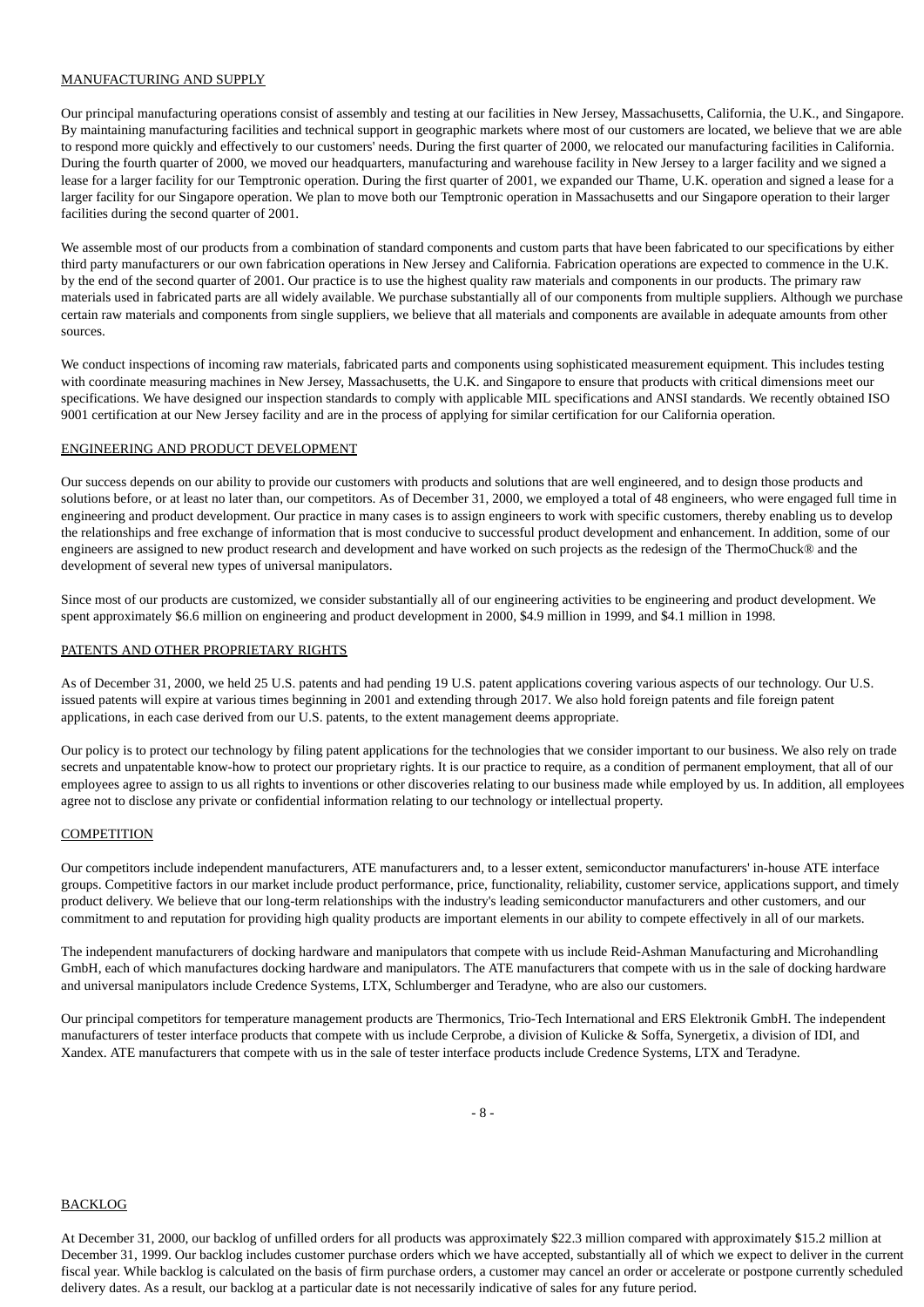### EMPLOYEES

At December 31, 2000, we had 386 full time employees, including 225 in manufacturing operations, 120 in customer support/operations and 41 in administration. These figures include approximately 40 temporary employees, primarily in manufacturing jobs. Substantially all of our key employees are highly skilled and trained technical personnel. None of our employees is represented by a labor union, and we have never experienced a work stoppage. We believe that our relationship with our employees is very good.

During the first quarter of 2001, we reduced our workforce by 77 employees as a part of a cost containment program which we recently implemented. Of these employees, 71 were in manufacturing operations, 5 in customer support/operations and 1 in administration. These figures included approximately 35 temporary employees.

- 9 -

**inTEST Corporation Annual Report on Form 10-K**

#### **Item 2: PROPERTIES**

At December 31, 2000, we leased 12 facilities worldwide. We relocated our Sunnyvale, California and Tokyo, Japan operations during the first quarter of 2000. During the third quarter of 2000, we leased a facility in Germany. During the fourth quarter of 2000, we moved our headquarters, manufacturing and warehouse facility in New Jersey to a larger facility and we signed a lease for a larger facility for our Temptronic operation. During the first quarter of 2001, we expanded our Thame, U.K. operation and signed a lease for a larger facility for our Singapore operation. We plan to move both our Temptronic operation in Massachusetts and our Singapore operation to their larger facilities during the second quarter of 2001. We believe that additional space to meet our current and foreseeable future needs is readily available.

The following chart provides information regarding each of the principal facilities with square footage in excess of 15,000 which we occupied, or for which we had signed leases, at December 31, 2000.

| Location        | Lease<br><b>Expiration</b> | Approx.<br>Square<br>Footage | <b>Principal Uses</b>                                                                                                        |
|-----------------|----------------------------|------------------------------|------------------------------------------------------------------------------------------------------------------------------|
| Cherry Hill, NJ | 9/10                       |                              | 121,700 Corporate headquarters and design, manufacturing, service<br>and sales -- manipulator and docking hardware products. |
| Newton, $MA(1)$ | 8/01                       |                              | 44,000 Current design, manufacturing, service and sales -- temperature<br>management systems.                                |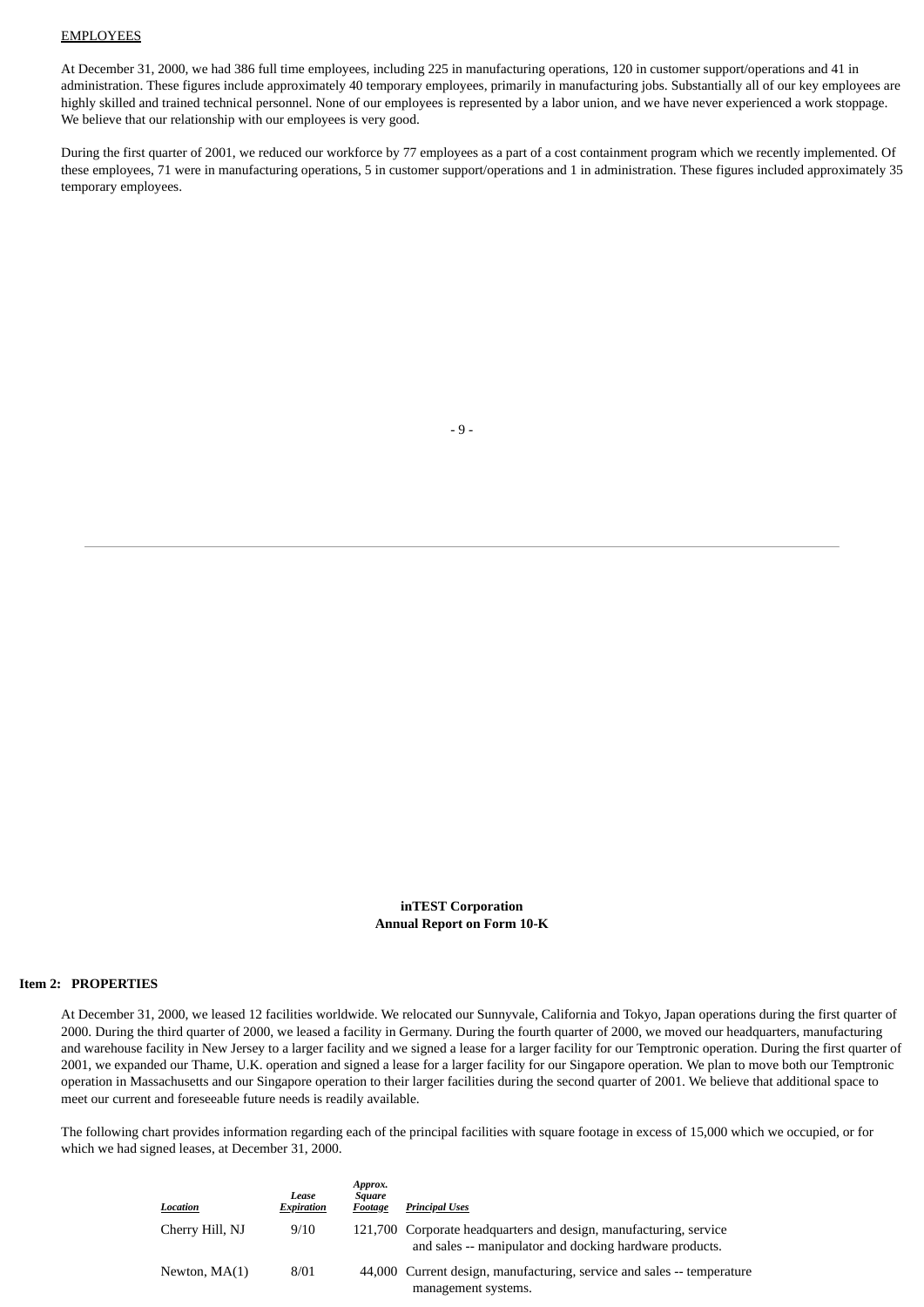| Sharon, $MA(2)$ | 2/11  | 62,400 Future site of design, manufacturing, service and sales --<br>temperature management systems. |
|-----------------|-------|------------------------------------------------------------------------------------------------------|
| Sunnyvale, CA   | 12/04 | 18,300 Design, manufacturing, service and sales -- tester interface<br>products                      |

(1) Site to be vacated prior to lease expiration.

(2) Site to be occupied on or about May 15, 2001.

## **Item 3: LEGAL PROCEEDINGS**

From time to time we are a party to legal proceedings. We are not currently involved in any legal proceedings the resolution of which could have a material effect on our business, our financial position or our results of operations.

#### **Item 4: SUBMISSIONS OF MATTERS TO A VOTE OF SECURITY HOLDERS**

No matters were submitted to a vote during the fourth quarter of 2000.

 $-10-$ 

#### **inTEST Corporation Annual Report on Form 10-K**

## **PART II:**

### **Item 5: MARKET FOR REGISTRANT'S COMMON EQUITY AND RELATED STOCKHOLDER MATTERS**

Our common stock is traded on the Nasdaq National Market under the symbol "INTT." The following table sets forth the high and low sale prices of our common stock, as reported on the Nasdaq National Market, for the periods indicated. Sale prices have been rounded to the nearest full cent.

|                      |             | <b>Sales Price</b> |  |
|----------------------|-------------|--------------------|--|
|                      | <b>High</b> | Low                |  |
| 1999                 |             |                    |  |
| <b>First Quarter</b> | \$8.25      | \$5.25             |  |
| Second Quarter       | 7.75        | 3.63               |  |
| Third Quarter        | 11.25       | 6.50               |  |
| Fourth Quarter       | 20.38       | 6.63               |  |
| 2000                 |             |                    |  |
| <b>First Quarter</b> | \$26.25     | \$16.44            |  |
| Second Quarter       | 24.50       | 14.00              |  |
| Third Quarter        | 18.88       | 8.00               |  |
| Fourth Quarter       | 11.13       | 5.00               |  |
|                      |             |                    |  |

On March 15, 2001, the closing price for our common stock as reported on the Nasdaq National Market was \$6.63. As of March 15, 2001, we had 8,656,757 shares outstanding that were held of record by approximately 1,000 shareholders.

We have not paid dividends on our common stock since our initial public offering, and we do not plan to pay cash dividends in the foreseeable future. Our current policy is to retain any future earnings for reinvestment in the operation and expansion of our business, including possible acquisitions of other businesses, technologies or products. Payment of any future dividends will be at the discretion of our board of directors. In addition, our current credit agreement prohibits us from paying cash dividends without the lender's prior consent.

### **Item 6: SELECTED FINANCIAL DATA**

The following table contains certain selected consolidated financial data of inTEST and is qualified by the more detailed Consolidated Financial Statements and Notes thereto included elsewhere in this Annual Report on Form 10-K and should be read in conjunction with "Management's Discussion and Analysis of Financial Condition and Results of Operations" and the other financial information included in this Annual Report on Form 10-K.

#### *Years Ended December 31,*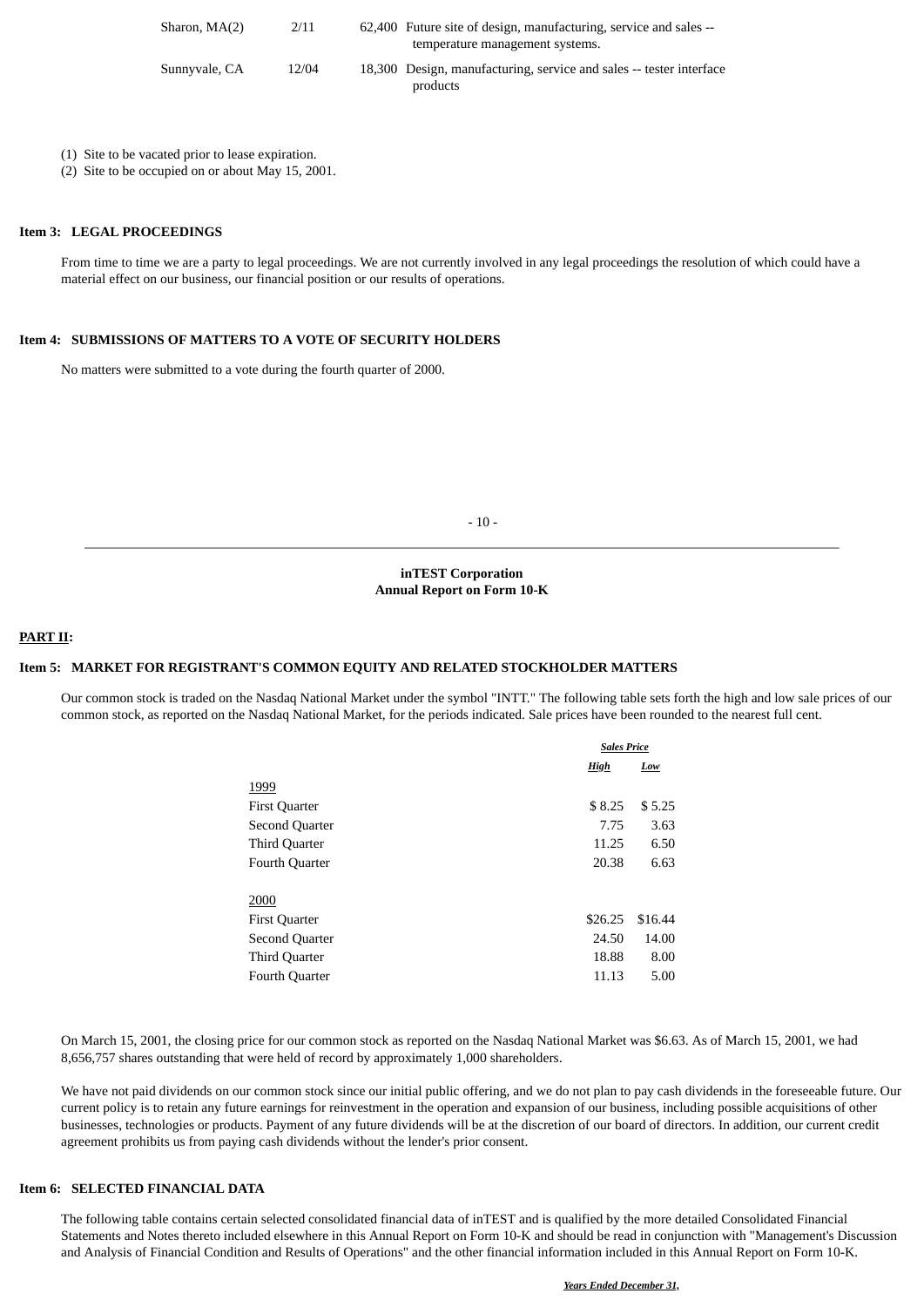|                                                   | 2000     | 1999                                            | 1998     | 1997     | 1996     |
|---------------------------------------------------|----------|-------------------------------------------------|----------|----------|----------|
|                                                   |          | (in thousands, except share and per share data) |          |          |          |
| <b>Consolidated Statement of Earnings Data:</b>   |          |                                                 |          |          |          |
|                                                   |          |                                                 |          |          |          |
| Net revenues                                      | \$87,651 | \$53,585                                        | \$36,058 | \$40,014 | \$36,259 |
| Gross margin                                      | 39,556   | 26,710                                          | 17,188   | 20,914   | 20,512   |
| Operating income                                  | 10,909   | 7,327                                           | 2,076    | 5,840    | 7,211    |
| Net earnings                                      | 6,379    | 6,133                                           | 1,058    | 4,223    | 5,613    |
| Net earnings per common share (1997 and 1996)     |          |                                                 |          |          |          |
| information is pro forma):                        |          |                                                 |          |          |          |
| Basic                                             | .78      | .76                                             | .14      | .55      | .82      |
| Diluted                                           | .75      | .74                                             | .14      | .54      | .76      |
| Weighted average common shares outstanding (1997) |          |                                                 |          |          |          |
| and 1996 information is pro forma)                |          |                                                 |          |          |          |
| Basic                                             | 8,201    | 8.084                                           | 7,669    | 6,531    | 5,325    |
| Diluted                                           | 8.470    | 8,266                                           | 7.822    | 6,697    | 5,688    |

- 11 -

|                                         | As of December 31, |          |                |                  |        |
|-----------------------------------------|--------------------|----------|----------------|------------------|--------|
|                                         | 2000               | 1999     | 1998           | 1997             | 1996   |
|                                         |                    |          | (in thousands) |                  |        |
| <b>Consolidated Balance Sheet Data:</b> |                    |          |                |                  |        |
| Cash and cash equivalents               | \$5.680            | \$12,047 | \$8,637        | \$12,138 \$3,840 |        |
| Working capital                         | 26,768             | 20,784   | 15,068         | 16.826           | 6,513  |
| Total assets                            | 46,529             | 43,015   | 32,201         | 31.290           | 16,018 |
| Long-term debt, less current portion    |                    | 133      | 262            | 427              | 1,312  |
| Total stockholders' equity              | 38,398             | 31.458   | 25,062         | 21.037           | 7.767  |

The 1996 and 1997 net earnings per common share and weighted average share data are presented on a pro forma basis to reflect our results as if we had been taxed as a C corporation for all of 1996 and 1997 and as if we had acquired our minority interests in three foreign subsidiaries on January 1, 1996, rather than on June 20, 1997, the actual date of acquisition.

The selected financial data gives retroactive effect to our merger with Temptronic Corporation on March 9, 2000. The merger has been accounted for using the pooling-of-interests method of accounting.

## **Item 7: MANAGEMENT'S DISCUSSION AND ANALYSIS OF FINANCIAL CONDITION AND RESULTS OF OPERATIONS**

#### **Overview**

Our business and results of operations are substantially dependent upon the demand for ATE by semiconductor manufacturers and companies that specialize in the testing of ICs. Demand for ATE is driven by semiconductor manufacturers that are opening new or expanding existing semiconductor fabrication facilities or upgrading existing equipment, which in turn is dependent upon the current and anticipated market demand for semiconductors and products incorporating semiconductors. The semiconductor industry has been highly cyclical with recurring periods of oversupply, which often have a severe impact on the semiconductor industry's demand for ATE, including the products we manufacture. This cyclicality has been clearly demonstrated during the past five years, with downward cycles in 1996 and 1998, and up cycles in 1997, 1999 and 2000. During the fourth quarter of 2000, demand for ATE entered another cyclical downturn. We cannot be sure as to the length and depth of this current downturn and when the next cyclical growth phase will occur.

In response to this downturn, we reduced our worldwide workforce by 20%, or 77 people, during the first quarter of 2001. In addition, we have implemented a worldwide salary freeze, put a hold on new hires and implemented additional cost controls on other expenditures with the goal of reducing our overall operating expenditures by 10%.

We sell our products to both semiconductor manufacturers (end user sales) and to ATE manufacturers (OEM sales) who ultimately resell our equipment with theirs to semiconductor manufacturers. The mix of customers during any given period will affect our gross margin due to differing sales discounts and commissions. Historically, the majority of our manipulator, docking hardware and tester interface product sales have been directly to semiconductor manufacturers, with our end user sales typically in the range of 65% to 75% of our net revenues. In the past year, many semiconductor manufacturers have begun to show a preference for purchasing the various components of the ATE (excluding temperature management systems) they need from a single source. Typically, this source is the manufacturer of the largest and most expensive components of the ATE system, the tester manufacturer. During 2000, OEM sales as a percentage of net revenues increased from 33% to 41% for manipulator and docking hardware products and from 21% to 42% for tester interface products and we expect that OEM sales as a percentage of net revenues will continue to increase in the future for these product segments. The impact of this increase in OEM sales as a percentage of net revenues is a reduction in our gross margin, as OEM sales have a more significant discount than end user sales. Our current net operating margins on OEM sales for these product segments, however, are only slightly less than margins on end user sales because of the payment of third party sales commissions on most end user sales. We also expect to continue to experience demands from our OEM customers' supply line management groups to reduce our sales prices to them. This continued price pressure may have the ultimate effect of reducing our gross and operating margins if we cannot reduce our manufacturing and operating costs.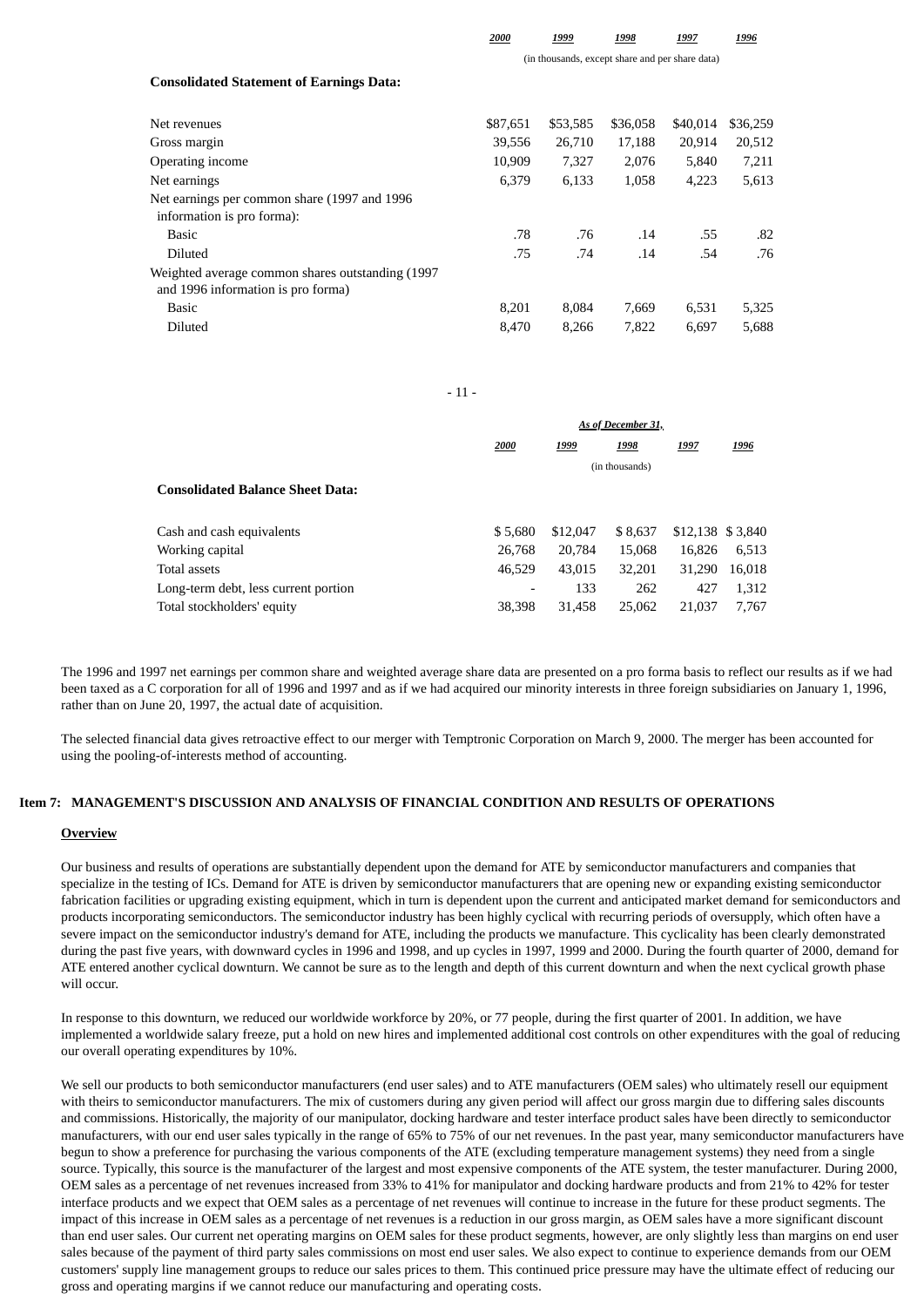We believe that purchases of most of our products are typically made from the end users' capital expenditure budgets. Certain portions of our business, however, are less dependent upon the capital expenditure budgets of the end users. For example, purchases of certain related ATE interface products, such as sockets and interface boards, which must be replaced periodically, are typically made from the end users' operating budgets. In addition, purchases of our products for the purpose of upgrading, or to improve the utilization, performance and efficiency of, existing ATE tend to be counter cyclical to sales of new ATE. Moreover, we believe a portion of our sales of temperature management products results from the increasing need for temperature testing of circuit boards and specialized components that do not have the design or quantity to be tested in a handler. We believe that this business is less cyclical than new ATE sales.

Please refer to the section entitled "Risks That Could Affect Future Results" below for a further discussion of important factors that could cause our results to differ materially from our prior results or those expressed or implied by our forward-looking statements.

- 12 -

## **Significant Events**

On March 9, 2000, we acquired Temptronic Corporation. The acquisition was in the form of a merger of Temptronic into a subsidiary of ours, and was accounted for as a pooling of interests. Temptronic designs, makes, sells and services high-performance temperature management systems used in the testing of ICs and other electronic products. These temperature management systems are complementary to the manipulator, docking hardware and tester interface products manufactured by us prior to the merger and expand our line of product offerings to our customer base.

On August 3, 1998, we acquired all of the outstanding capital stock of TestDesign Corporation, a privately held California corporation. TestDesign is engaged in the design and manufacture of tester interface products used by the semiconductor industry. The purchase price was \$4.4 million in cash and 625,000 shares of our common stock. Subsequent to the acquisition, TestDesign was renamed "inTEST Sunnyvale Corporation."

## **Results of Operations**

All of our products are used by semiconductor manufacturers in conjunction with ATE in the testing of ICs. Consequently, the results of operations for each product segment are generally affected by the same factors. Separate discussions and analyses for each product segment would be repetitive and obscure any unique factors that affected the results of operations of our different product segments. The discussion and analysis that follows, therefore, is presented on a consolidated basis for the company as a whole and includes discussion of factors unique to each product segment where significant to an understanding of such business.

#### *Year Ended December 31, 2000 Compared to Year Ended December 31, 1999*

*Net Revenues*. Net revenues were \$87.7 million for 2000 compared to \$53.6 million for 1999, an increase of \$34.1 million or 64%. We believe that the significant increase in net revenues over the comparable prior period is principally the result of growth in the demand for ATE that continued through most of 2000 as compared to 1999.

*Gross Margin*. Gross margin decreased to 45% in 2000 from 50% in 1999. The decline in gross margin was primarily the result of increased material costs coupled with higher levels of fixed manufacturing costs and, to a lesser extent, for manipulator and docking hardware products as well as tester interface products, an increase in the percentage of OEM sales in 2000 compared to 1999. The increase in material costs was mainly the result of significant additions to our obsolescence reserve and, to a lesser extent, higher costs to purchase certain component materials, such as aluminum, as well as increases in fabrication costs. The additions to our obsolescence reserve were made against certain recently discontinued product lines, as well as other products where we do not see significant future demand relative to current inventory levels. We believe the increase in fabrication costs is the result of higher demand for fabrication in most of the markets where we operate. The increase in fixed manufacturing costs is primarily the result of increased levels of salary expense due to additional operations staff hired in late 1999 and 2000 in response to increased business activity as well as salary increases for existing staff, combined with higher facility and depreciation costs primarily resulting from the relocation of certain of our manufacturing facilities in the U.S. in order to significantly increase our manufacturing capacity. We believe this increased capacity coupled with additional expansions planned for 2001 will enable us to meet the demand for our products in the foreseeable future. The decline in gross margin was partially offset by the absorption of fixed manufacturing costs over significantly higher net revenue levels in 2000 compared to 1999.

*Selling Expense*. Selling expense was \$11.7 million for 2000 compared to \$8.4 million for 1999, an increase of \$3.3 million or 39%. We attribute the increase primarily to increased commission expense related to the higher sales levels in 2000, as well as higher levels of salary and benefits expense for new and existing staff. To a lesser extent, higher levels of warranty expense, travel costs, freight and advertising expenditures also contributed to the increase in selling expense.

*Engineering and Product Development Expense*. Engineering and product development expense was \$6.6 million for 2000 compared to \$4.9 million for 1999, an increase of \$1.7 million or 35%. We attribute the increase primarily to the salary and benefits expense of additional engineering and technical staff and, to a lesser extent, increased spending on product development materials and fees for technical consultants associated with new product development.

*General and Administrative Expense*. General and administrative expense was \$7.3 million for 2000 compared to \$6.1 million for 1999, an increase of \$1.2 million or 19%. We attribute the increase primarily to increases in incentive compensation for existing staff and, to a lesser extent, increases in professional fees and travel costs. These increases were partially offset by the receipt of \$300,000 in settlement of patent infringement litigation, which was recorded as a reduction of legal expense.

*Merger-related Costs*. Merger-related costs resulting from our merger with Temptronic Corporation were \$2.7 million, which consisted primarily of fees paid to investment bankers, professional fees, printing, escrow and other miscellaneous costs.

*Write-off of Deferred Offering Costs*. During September 2000, we withdrew our registration statement for the offering of 2.0 million shares of our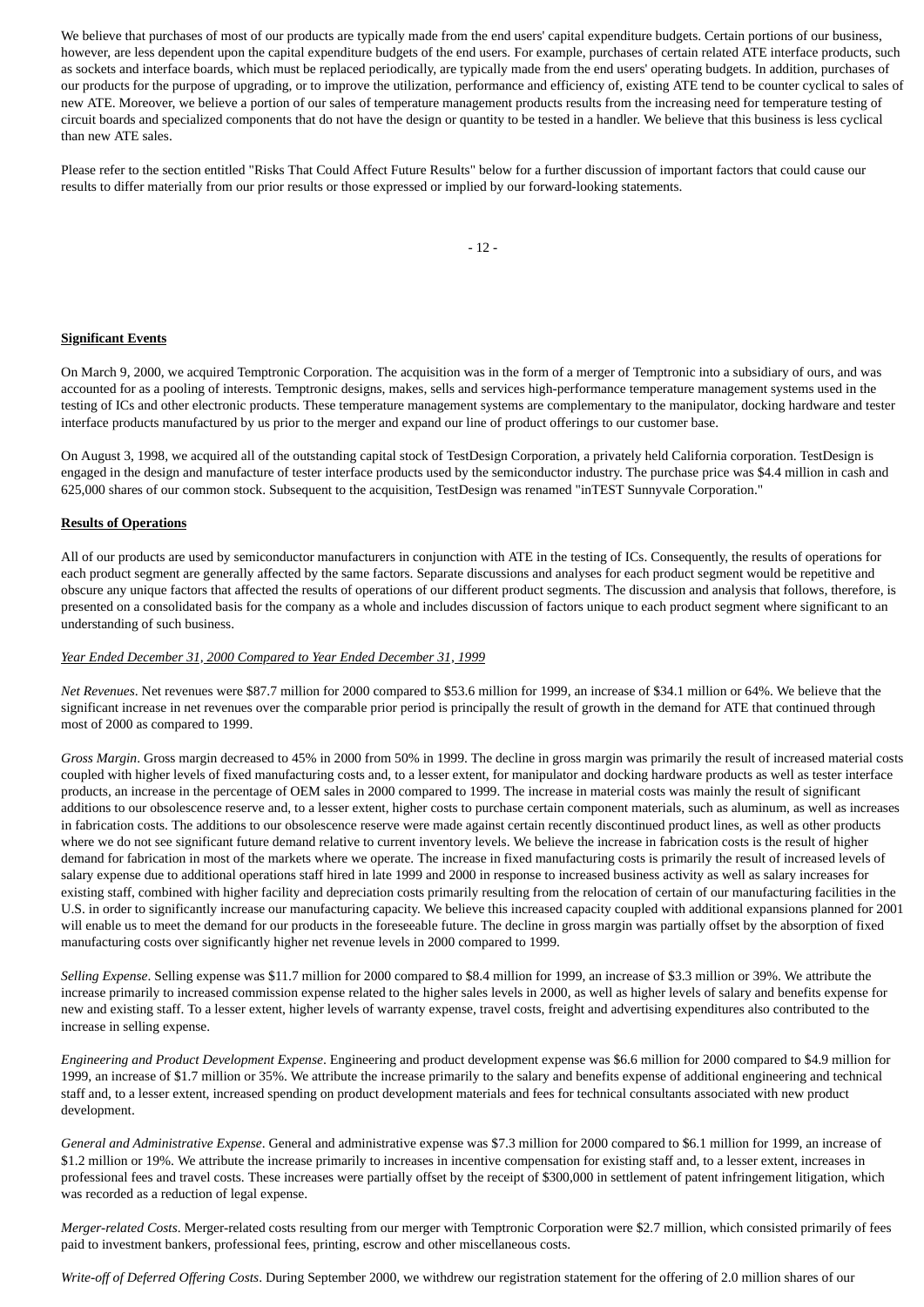common stock, 1.0 million of which were to be offered by us and 1.0 million by certain of our stockholders. Approximately \$415,000 of costs related to the withdrawn offering, which consisted primarily of professional fees, printing costs and roadshow costs, were expensed during the third quarter of 2000.

*Other Income (Expense)*. Other income (expense) was \$670,000 for 2000 compared to \$231,000 for 1999, an increase of \$439,000 or 190%. We attribute the increase to the reduction in interest expense resulting from debt retirements early in 2000, combined with an increase in interest income in 2000 from higher average balances of cash and cash equivalents in 2000 compared to 1999 and an increase in other miscellaneous income.

- 13 -

*Income Tax Expense*. Income tax expense increased to \$5.2 million for 2000 from \$1.4 million for 1999. Our effective tax rate for 2000 was 45% compared to 19% for 1999. The significant increase in the effective tax rate is primarily due to \$2.3 million of non-tax deductible merger-related costs incurred in 2000, which significantly increased the 2000 effective tax rate, combined with a \$1.4 million reduction in the valuation allowance in 1999, which significantly reduced the 1999 effective tax rate. The reduction in the valuation allowance was based on management's assessment of our ability to realize the deferred tax assets.

## *Year Ended December 31, 1999 Compared to Year Ended December 31, 1998*

*Net Revenues*. Net revenues were \$53.6 million for 1999 compared to \$36.1 million for 1998, an increase of \$17.5 million or 49%. The significant increase in net revenues over the comparable prior period results from the turnaround in the demand for ATE in 1999 previously described. Net revenues for 1999, excluding the net revenues of inTEST Sunnyvale, formerly TestDesign Corporation, which was acquired on August 3, 1998, increased \$10.8 million or 31% over 1998.

*Gross Margin*. Gross margin increased to 50% for 1999 from 48% in 1998. The improvement in gross margin resulted primarily from the absorption of fixed manufacturing costs over significantly higher net revenue levels in 1999 compared to 1998. Also contributing to the improvement in the gross margin were production methodology improvements implemented in 1999 by Temptronic, which were offset, in part, by increases in fixed manufacturing costs, resulting from manufacturing capacity increases in 1999 and the acquisition of inTEST Sunnyvale. During the third quarter of 1999, we added a machining operation in Cherry Hill, New Jersey and commenced manufacturing operations in Singapore. Both of these additions had a negative impact on our gross margin because these operations were not fully functional until late in the fourth quarter of 1999.

*Selling Expense*. Selling expense was \$8.4 million for 1999 compared to \$7.0 million for 1998, an increase of \$1.4 million or 21%. We attribute the increase to several factors, including the salary expense of new sales and marketing staff, as well as salary increases for existing staff, increased expenditures for travel, higher levels of both warranty and freight costs and increased spending on advertising.

*Engineering and Product Development Expense*. Engineering and product development expense was \$4.9 million for 1999 compared to \$4.1 million for 1998, an increase of \$802,000 or 20%. We attribute the increase primarily to the additional salary expense of the inTEST Sunnyvale engineering and technical staff. To a lesser extent, increased costs of materials used in product development and travel expenses to facilitate collaboration among our several offices contributed to the overall increases in this expense category. Offsetting these increases were reductions in spending on third-party product development consultants and reductions in engineering and technical staff by Temptronic.

*General and Administrative Expense*. General and administrative expense was \$6.1 million for 1999 compared to \$4.1 million for 1998, an increase of \$2.0 million or 50%. We attribute the increase primarily to increases in administrative salary expense due to staffing additions, including the staff of inTEST Sunnyvale, and salary and incentive compensation increases for existing staff, legal costs related to our patent infringement suit and for the filing of new patents and maintenance on existing patents worldwide, settlement costs of threatened litigation relating to a Temptronic personnel matter that occurred prior to our acquisition of Temptronic, and amortization of goodwill related to the acquisition of inTEST Sunnyvale.

*Other Income (Expense)*. Other income (expense) was \$231,000 for 1999 compared to \$163,000 for 1998, an increase of \$68,000 or 42%. We attribute the increase to the reduction in interest expense resulting from debt retirements during 1999, which were partially offset by reduced interest income in 1999 from lower average balances of cash and cash equivalents in 1999 compared to 1998.

*Income Tax Expense*. Income tax expense increased to \$1.4 million for 1999 from \$1.2 million for 1998, an increase of \$244,000. Our effective tax rate was 19% for 1999 compared to 53% for 1998. The significant decline in the effective tax rate was primarily due to the \$1.4 million reduction in the valuation allowance in 1999. The valuation allowance was reduced based on management's assessment of our ability to realize the deferred tax assets. The 1998 rate was negatively affected by the nonrecognition of a current tax benefit on a portion of Temptronic's operating loss.

## **Liquidity and Capital Resources**

Net cash used in operations for the year ended December 31, 2000 was \$1.9 million. Accounts receivable increased \$4.9 million from December 31, 1999 to December 31, 2000 due to the increase in sales activity throughout 2000. Inventories increased \$4.6 million, also as a result of the increased sales activity as we made purchases for future product shipments. Other current assets decreased \$431,000, primarily as a result of the expensing of previously capitalized merger-related costs. Accounts payable decreased \$543,000 due to the timing of payments to vendors. Accrued expenses increased \$581,000 primarily as a result of additional accruals for salaries, incentive compensation, sales commissions, merger-related costs and warranty expense. Domestic and foreign income taxes payable decreased \$1.8 million as a result of significant estimated tax payments made during the fourth quarter of 2000.

Purchases of machinery and equipment were \$4.1 million for the year ended December 31, 2000, which consisted primarily of improvements to our domestic facilities. During this period we spent approximately \$556,000 on equipment, \$279,000 on leasehold improvements and \$270,000 on furnishings at our new facility for our inTEST Sunnyvale operation, which relocated during the first quarter of 2000. In addition, during the fourth quarter of 2000, we relocated our headquarters and primary manufacturing facility and spent approximately \$1.1 million on leasehold improvements, \$548,000 on equipment, and \$477,000 on furnishings. We plan to relocate our UK manufacturing facility during the first quarter of 2001, and we estimate the total cost of leasehold improvements and other costs associated with the move will be approximately \$200,000. We plan to keep our existing UK manufacturing facility and convert it into a machine shop during the second quarter of 2001 to support the fabrication needs of our UK manufacturing operation. We estimate the cost to convert the existing facility and purchase the equipment to be approximately \$306,000. We plan to relocate our Singapore manufacturing facility during the second quarter of 2001 and we estimate the total cost of leasehold improvements and other costs associated with the move will be approximately \$170,000. We plan to relocate our Temptronic subsidiary during the second quarter of 2001, and we estimate that the total cost of leasehold improvements and other costs associated with the move will be approximately \$1.0 million. In addition we spent approximately \$452,000 on manufacturing and computer equipment at various other domestic operations during the year, including approximately \$123,000 for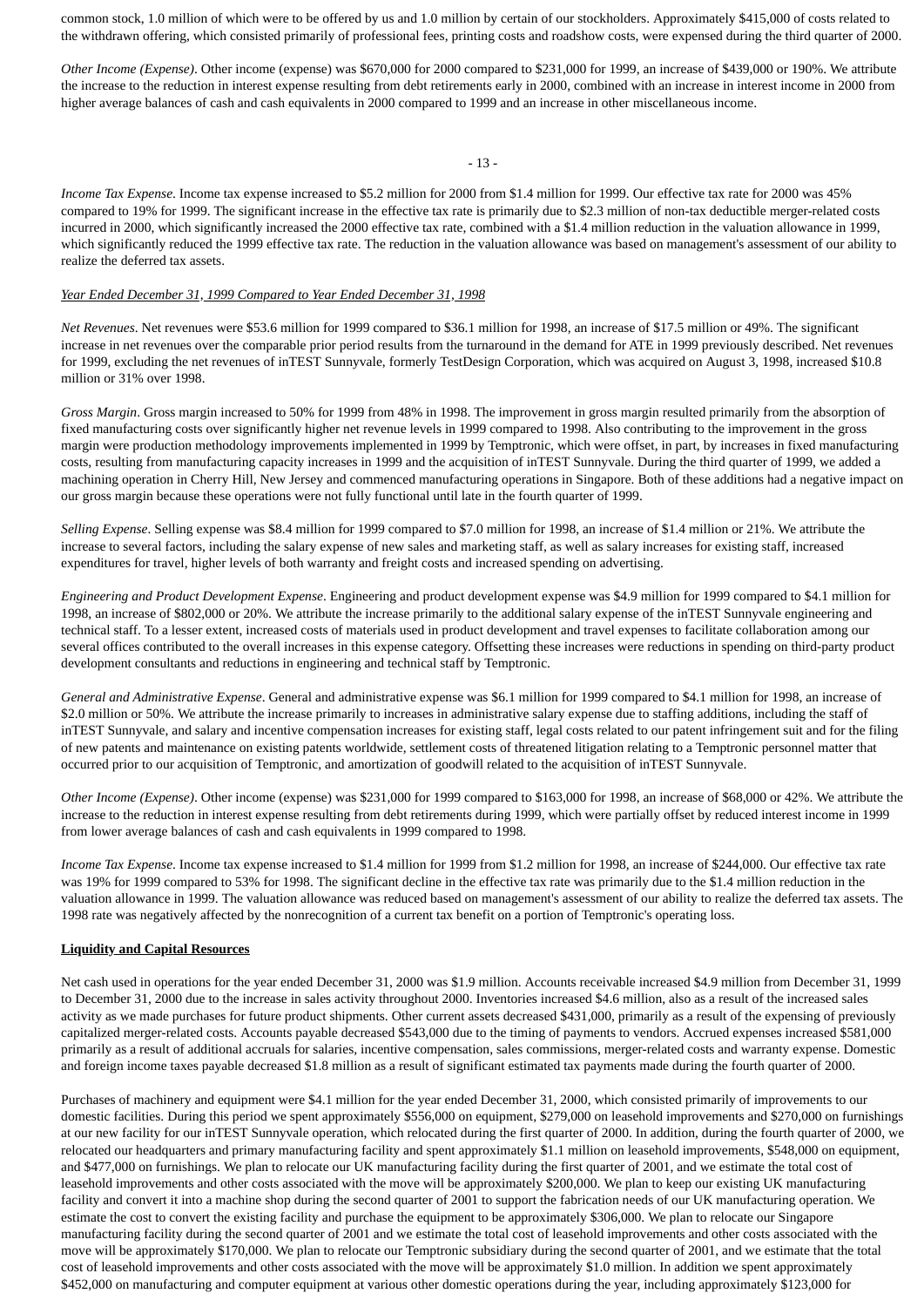demonstration equipment related to a recently redesigned product for our Temptronic subsidiary and \$30,000 as a deposit on an additional coordinate measuring machine for our Cherry Hill location. We expect delivery and final payment for this equipment of approximately \$190,000 to occur in the first quarter of 2001.

Other long-term assets decreased \$921,000 for the year ended December 31, 2000 primarily as a result of the liquidation of life insurance policies held on certain former Temptronic officers and directors.

Net cash used in financing activities for the year ended December 31, 2000 was \$1.1 million. During this period, we repaid approximately \$1.2 million under revolving lines of credit as well as \$256,000 of long-term debt acquired as a result of the merger with Temptronic. During the same period we received \$227,000 from the exercise of stock options held by employees.

As of December 31, 2000, we had a \$5.0 million committed, unsecured line of credit. This line of credit is due to expire June 30, 2001. Based upon our projected operating results for 2001, coupled with our historic results of operations, we believe that this line of credit will be renewed in 2001 by the bank which granted it. This facility has been renewed each year since the original credit agreement was signed in 1992.

We believe that our existing cash balances and line of credit plus the anticipated net cash provided from operations will be sufficient to satisfy our cash requirements for the foreseeable future. However, future acquisitions may require additional equity or debt financing to meet working capital requirements or capital expenditure needs. We do not anticipate paying dividends in the foreseeable future. Under the terms of our current credit agreement, any payment of dividends would require the prior consent of the lender.

## **Risks That Could Affect Future Results**

The factors discussed below are cautionary statements that identify important factors that could cause our actual results to differ materially from those expressed or implied by our forward-looking statements. These factors may also cause our future results to differ materially from our prior results.

Our forward-looking statements can often be identified by the use of forward-looking terminology such as "believes", "expects", "intends", "may", "will", "should" or "anticipates" or similar terminology, and include, but are not limited to, statements made in this Report regarding:

- developments and trends in the IC and ATE industries;
- future acquisitions;
- costs and timing of completion and integration of our acquisitions;
- our cost-containment initiatives;
- the development of new products and technologies by us or our competitors;
- the availability of materials used to manufacture our products;
- the availability of qualified personnel;
- the costs associated with the expansion of facilities;
- general economic conditions;  $\circ$
- net revenues generated by foreign subsidiaries;
- exchange rate fluctuations and the use of forward exchange rate contracts;
- merger related costs;
- the increasing use of front-end testing by semiconductor manufacturers;
- cost overruns incurred in the expansion and relocation of our operations;
- stock price fluctuations;
- the anticipated market for our products; and
- the sufficiency of cash balances, lines of credit and net cash from operations.

### **Our sales reflect the cyclicality of the semiconductor industry, which causes our operating results to fluctuate significantly.**

Our business depends in significant part upon the capital expenditures of semiconductor manufacturers. Capital expenditures by these companies depend upon, among other things, the current and anticipated market demand for semiconductors and the products that utilize them. Typically, semiconductor manufacturers curtail capital expenditures during periods of economic downtown. Conversely, semiconductor manufacturers increase capital expenditures when market demand requires the addition of new or expanded production capabilities or the reconfiguration of existing fabrication facilities to accommodate new products. These market changes have caused in the past, and will likely cause in the future, our operating results to fluctuate. The current cyclical downturn in the semiconductor industry has slowed demand for our products. Our sales and operating results will likely be reduced during this downturn.

#### **Our operating results often change significantly from quarter to quarter and may cause fluctuations in our stock price.**

During the last three years, our operating results have fluctuated significantly from quarter to quarter. We believe that these fluctuations occur primarily due to the cycles of demand in the semiconductor manufacturing industry. In addition to the changing cycles of demand in the semiconductor manufacturing industry, other factors that have caused our quarterly operating results to fluctuate in the past, or that may cause fluctuations or losses in the future, include: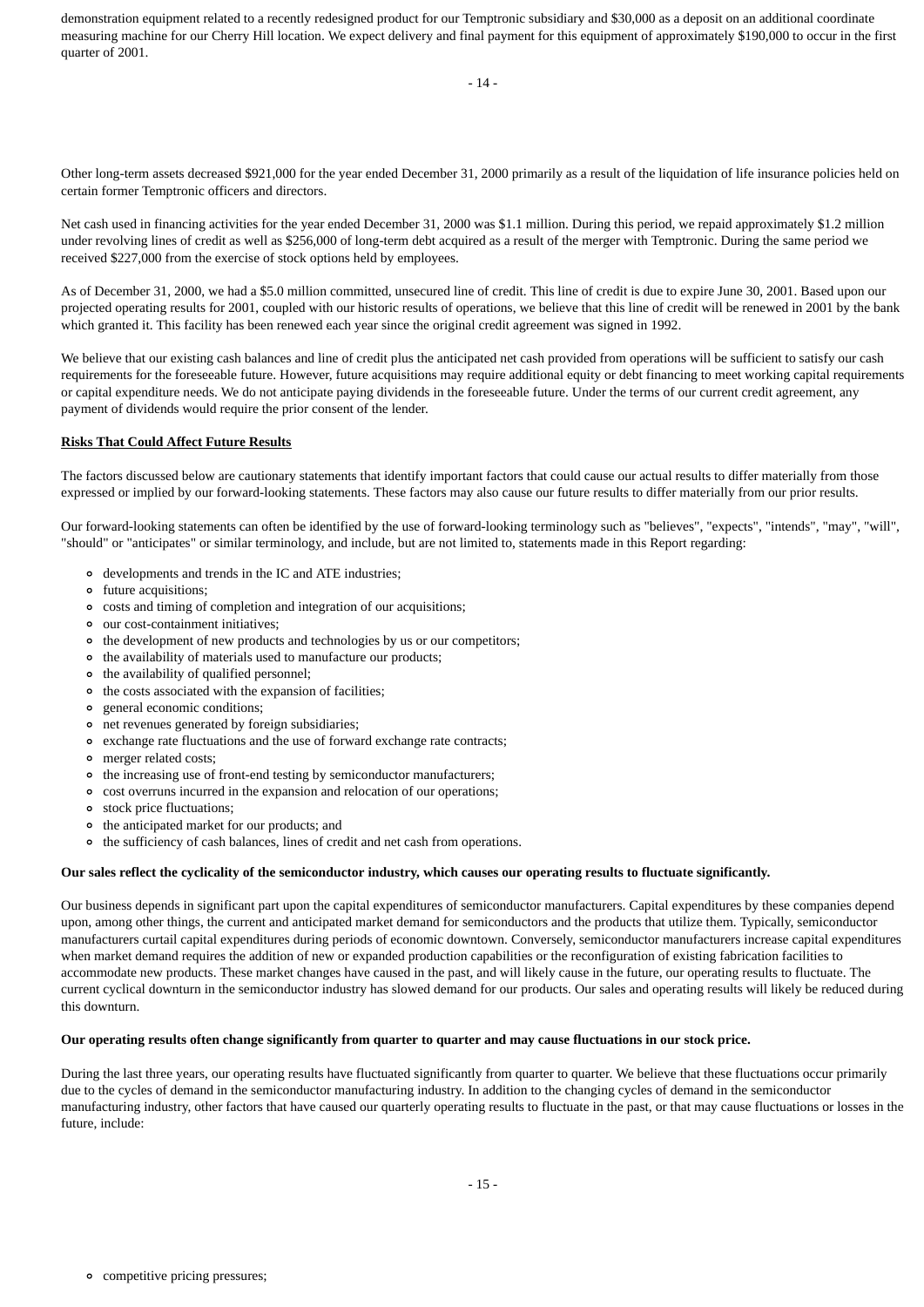- delays in shipments of our products;
- the mix of our products sold;
- the mix of customers and geographic regions where we sell our products;
- changes in our fixed costs;
- costs associated with the development of our proprietary technology;
- costs and timing of completion and integration of our acquisitions;
- the timing of additional selling, general and administrative expenses to support our new business;
- our ability to obtain raw materials or fabricated parts when needed; and
- cancellation or rescheduling of orders by our customers.

Because the market price of our common stock has tended to vary based on, and in relation to, changes in our operating results, fluctuations in the market price of our stock are likely to continue as variations in our quarterly results continue.

#### **If we are not able to control our operating expenses during a cyclical downturn, our operating margins will be reduced.**

Due to the current cyclical downturn, we have implemented cost containment strategies with a goal of reducing our operating expenses by 10%. These strategies include workforce reductions at all of our domestic manufacturing facilities, a worldwide salary freeze, a hold on all new hires and additional cost controls on other expenditures. We may not be successful in reaching our goal of reducing our operating expenses by 10% and, if we are not able to control our operating expenses, they could increase and our operating margins will be reduced.

#### **We intend to acquire additional businesses. If we are unable to do so, our future rate of growth may be reduced or limited.**

A key element of our growth strategy is to acquire businesses, technologies or products that expand and complement our current businesses. We may not be able to execute our acquisition strategy if:

- we are unable to identify suitable businesses or technologies to acquire;
- we do not have access to required capital at the necessary time; or
- we are unwilling or unable to outbid larger, more resourceful companies.

#### **Our acquisition strategy involves financial and management risks which may adversely affect our earnings in the future.**

If we acquire additional businesses, technologies or products, we will face the following additional risks:

- future acquisitions could divert management's attention from daily operations or otherwise require additional management, operational and financial resources;
- we might not be able to integrate future acquisitions into our business successfully or operate acquired businesses profitably;
- we may realize substantial acquisition related expenses, including the amortization of goodwill, which would reduce our net earnings in future years; and
- our investigation of potential acquisition candidates may not reveal problems and liabilities of the companies that we acquire.

If any of the events described above occur, our earnings could be reduced. If we issue shares of our stock or other rights to purchase our stock in connection with any future acquisitions, we would dilute our existing stockholders' interests and our earnings per share may decrease. If we issue debt in connection with any future acquisitions, lenders may impose covenants on use which could, among other things, restrict our ability to increase capital expenditures or to acquire additional businesses.

## **Our industry is subject to rapidly evolving technological change, and our business prospects would be hurt if we are unable to respond to innovation in the semiconductor industry.**

Semiconductor technology continues to become more complex as manufacturers incorporate ICs into an increasing variety of products. This trend, and the rapid changes needed in automatic testing systems to respond to developments in the semiconductor industry, are likely to continue. We cannot assure you that we will be successful in developing, manufacturing or selling products that will satisfy customer needs or attain market acceptance. Our failure to provide products that meet customer needs or gain market acceptance will hurt our business prospects.

#### **If we are not able to obtain patents on or otherwise preserve and protect our proprietary technologies, our business may suffer.**

We have obtained domestic and foreign patents covering some of our products which expire between the years 2001 and 2017, and we have pending applications for additional patents. Some of our products utilize proprietary technology that is not covered by patent or similar protection, and in many cases, cannot be protected. We cannot be certain that:

- 16 -

any additional patents will be issued on our applications;

- any patents we own now or in the future will protect our business against competitors that develop similar technology or products;
- our patents will be held valid if they are challenged or subjected to reexamination or reissue;
- others will not claim rights to our patented or other proprietary technologies; or
- others will not develop technologies which are similar to, or can compete with, our unpatented proprietary technologies.

If we cannot obtain patent or other protection for our proprietary technologies, our ability to compete in our markets could be impaired.

#### **Claims of intellectual property infringement by or against us could seriously harm our businesses.**

From time to time, we may be forced to respond to or prosecute intellectual property infringement claims to defend or protect our rights or a customer's rights. These claims, regardless of merit, may consume valuable management time, result in costly litigation or cause product shipment delays. Any of these factors could seriously harm our business and operating results. We may have to enter into royalty or licensing agreements with third parties who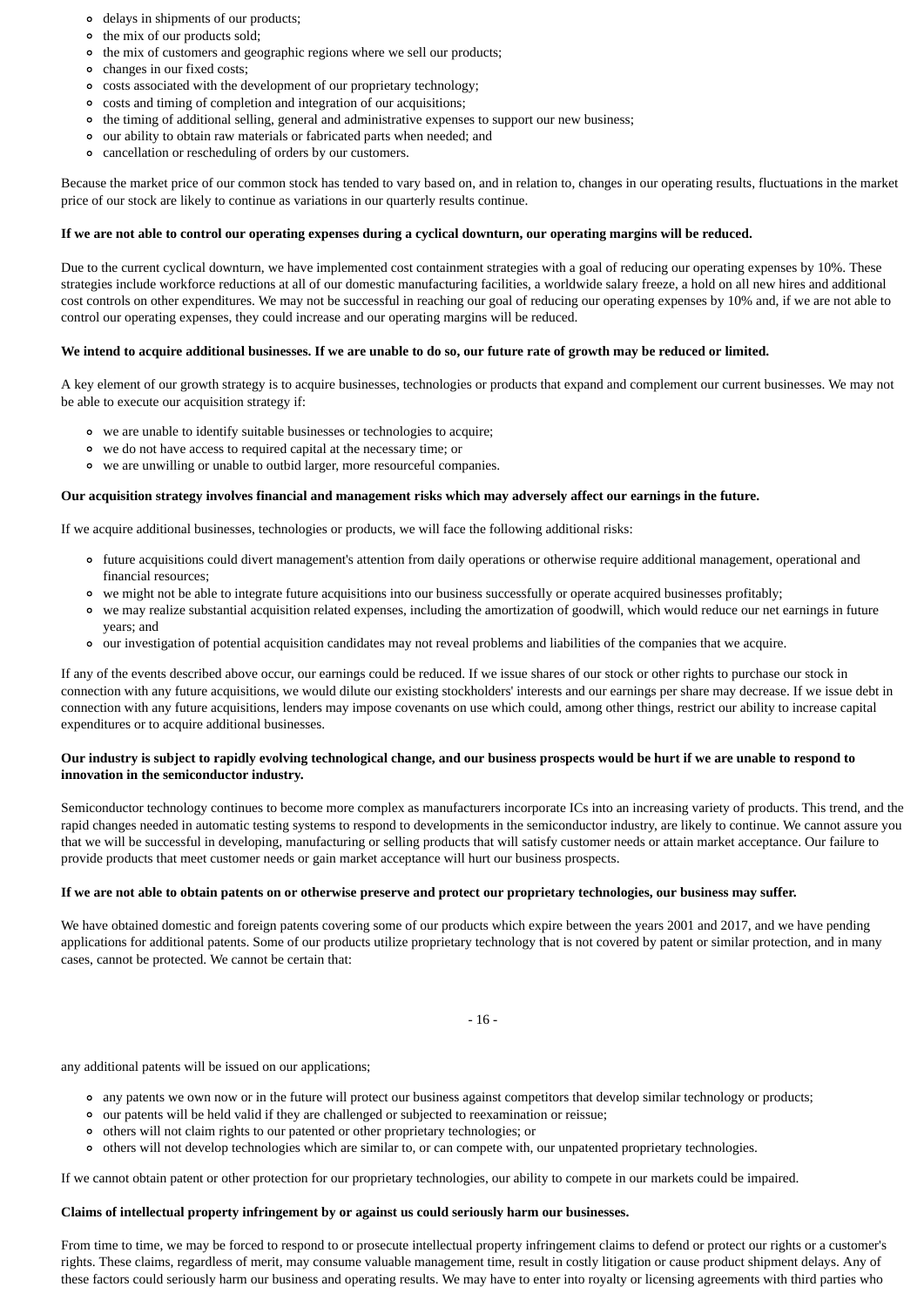claim infringement. These royalty or licensing agreements, if available, may be costly to us. If we are unable to enter into royalty or licensing agreements with satisfactory terms, our business could suffer. In instances where we have had reason to believe that we may be infringing the patent rights of others, or that someone may be infringing our patent rights, we have asked our patent counsel to evaluate the validity of the patents in question, as well as the potentially infringing conduct. If we become involved in a dispute, neither the third parties nor the courts are bound by our counsel's conclusions.

### **Our business will suffer if we cannot compete successfully with manufacturers whose products are similar to ours.**

We compete with numerous manufacturers, many of whom have greater financial resources and more extensive design and production capabilities that we do. Some of our principal competitors in the sale of manipulator, docking and tester interface products are Reid-Ashman Manufacturing, Microhandling GmbH, Credence Systems, LTX, Schlumberger, Teradyne and Cerprobe. Some of our principal competitors in the sale of temperature-management products are Trio-Tech International, Thermonics and ERS Elektronik GmbH. In order to remain competitive with these and other companies, we must be able to continue to commit a significant portion of our personnel, financial resources, research and development and customer support to developing new products and maintaining customer satisfaction worldwide. If we are not able to compete successfully, our business will suffer.

## **We generate a large portion of our sales from a small number of customers. If we were to lose one or more of our large customers, operating results could suffer dramatically.**

Our ten largest customers accounted for approximately 55% of net revenues in 2000, although no one customer accounted for 10% or more of our net revenues in 2000. The loss of any one or more of our largest customers, or a reduction in orders by a major customer, could materially reduce our net revenues.

### **If we do not continue to retain the services of key personnel, relationships with, and sales to, some of our customers could suffer.**

The loss of key personnel could adversely affect our ability to manage our business effectively. Our future success will depend largely upon the continued services of our senior management and certain other key employees. Generally, we do not have employment agreements with any of our executive officers or other key employees, although we entered into an employment agreement with the President and Chief Executive Officer of Temptronic in connection with our merger with Temptronic. Our future success will depend, in part, upon our ability to retain our managers, engineers and other key employees. Our business could suffer if we were unable to retain one or more of our senior officers or other key employees.

## **A substantial portion of our operations exists outside the U.S., which exposes us to foreign political and economic risks.**

We have operated internationally for many years and expect to expand our international operations as necessary to continue expansion of our sales and service to our non-U.S. customers. Our foreign subsidiaries generated 16% of consolidated net revenues in both 2000 and 1999. Export sales from our U.S. manufacturing facilities totaled \$22.9 million, or 26% of consolidated net revenues in 2000 and \$15.9 million, or 30% in 1999. The portion of our consolidated net revenues that were derived from sales to the Asia-Pacific region were 9% in 2000, 10% in 1999 and 13% in 1998. Countries in the Asia-Pacific region, including Japan, have experienced economic instability resulting in weaknesses in their currency, banking and equity markets. Although the economic instability in the Asia-Pacific region has not had a material adverse effect on our order backlog, financial condition, or results of operations to date, continued economic instability could have a material adverse effect on demand for our products and our results of operations. We expect our international revenues will continue to represent a significant portion of total net revenues. To date, we have not experienced significant problems in our foreign operations. However, in addition to the risks generally associated with sales and operations in the U.S., sales to customers outside the U.S. and operations in foreign countries are subject to additional risks, which may, in the future, affect our operations. These risks include:

- political and economic instability in foreign countries;
- the imposition of financial and operational controls and regulatory restrictions by foreign governments;
- <sup>o</sup> the need to comply with a wide variety of U.S. and foreign import and export laws;
- trade restrictions;
- changes in tariffs and taxes;
- longer payment cycles;
- fluctuations in currency exchange rates; and
- the greater difficulty of administering business abroad.

- 17 -

## **We conduct business in foreign currencies, and fluctuations in the values of those currencies could result in foreign exchange losses.**

In 2000, approximately 4% of our net revenues were dominated in Japanese yen, approximately 7% were dominated in British pounds, and less than 1% were dominated in German deutsche marks (our operation in Germany commenced in August 2000). Fluctuations in the values of these currencies could result in foreign exchange losses. Any strengthening of the U.S. dollar in relation to the currencies of our competitors or customers, or strengthening or weakening of the Japanese yen, British pound or German deutsche mark (or the Euro beginning in 2002) in relation to other currencies in which our customers or competitors do business, could adversely affect our competitiveness. Moreover, a strengthening of the U.S. dollar or other competitive factors could put pressure on us to denominate a greater portion of our sales in foreign currencies, thereby increasing our exposure to fluctuations in exchange rates. Any devaluation of these currencies would hurt our business. We do not undertake hedging activities against all of our exchange rate risk. Fluctuations in exchange rates may adversely affect our competitive position or result in foreign exchange losses, either of which could cause our business to suffer.

#### **Item 7A: QUANTITATIVE AND QUALITATIVE DISCLOSURES ABOUT MARKET RISK**

We are exposed to currency exchange rate risk in the normal course of our business, primarily in our Japanese operations. Our exposure results from the fact that the sales of our Japanese subsidiary are in Japanese yen and inventory purchases are in U.S. dollars. We have the same exposure in our German operations (which commenced in August 2000) as a portion of total sales are in German deutsche marks while inventory purchases are in U.S. dollars. We will also have a similar exposure in our Singapore operations as our manufacturing operations expand, because our sales are in U.S. dollars but some of our manufacturing costs are in British pounds and Singapore dollars. We employ risk management strategies, including the use of forward exchange rate contracts, to manage our exposure to exchange rate risks involving the yen, and may, in the future, use forward exchange rate contracts to manage our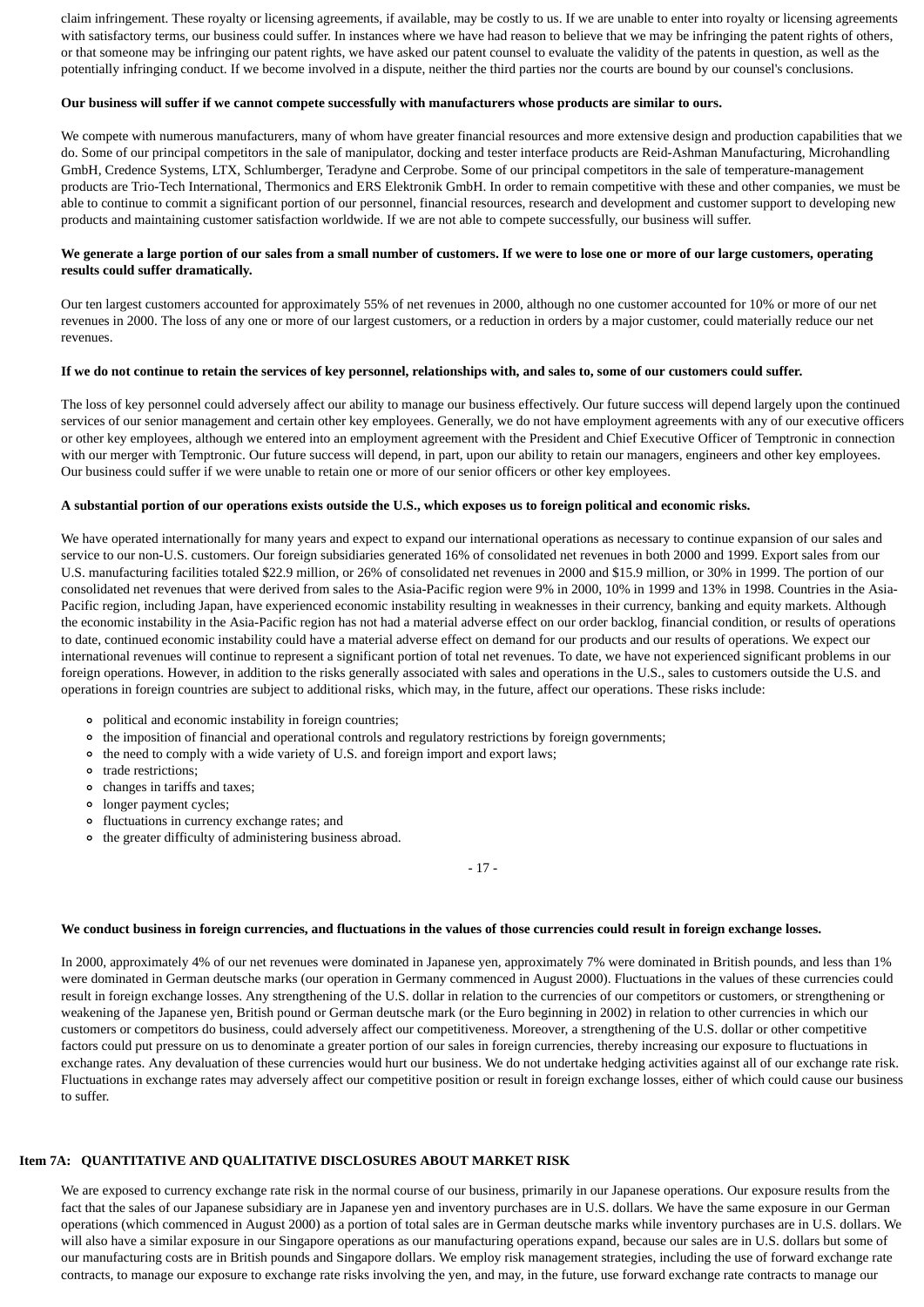exposure to exchange rate risks involving the Singapore dollar and German deutsche mark.

Our objective in managing currency exchange risk is to minimize the impact of significant currency exchange rate fluctuations. We use forward exchange rate contracts to establish a fixed conversion rate between the Japanese yen and the U.S. dollar so that the level of our gross margin from sales in Japan is not negatively affected by significant movements in the Japanese yen to U.S. dollar exchange rate. We purchase forward exchange rate contracts on a monthly basis in the amounts management deems appropriate in light of the amount of the U.S. dollar denominated obligations of our Japanese subsidiary that are due within the month. We do not purchase forward contracts with settlement dates beyond 30 days. As of December 31, 2000, there were no forward exchange rate contracts outstanding.

It is our policy to enter into forward exchange rate contracts only to the extent necessary to achieve the desired objectives of management in limiting our exposure to significant fluctuations in currency exchange rates. We do not hedge all of our currency exchange rate risk exposures in a manner that would completely eliminate the impact of changes in currency exchange rates on our net earnings. We do not expect that the results of our operations or our liquidity will be materially affected by these risk management activities.

## **Item 8: FINANCIAL STATEMENTS AND SUPPLEMENTARY DATA**

Consolidated financial statements are set forth in this Report beginning at page F-1

#### **Item 9. CHANGES IN AND DISAGREEMENTS WITH ACCOUNTANTS ON ACCOUNTING AND FINANCIAL DISCLOSURES**

None

- 18 -

**inTEST Corporation Annual Report on Form 10-K**

## **PART III:**

## **Item 10: DIRECTORS AND EXECUTIVE OFFICERS**

The information required by this item will be filed not later than April 30, 2001 by an amendment to this Report or incorporation by reference to the proxy statement for our 2001 Annual Meeting of Stockholders.

## **Item 11: EXECUTIVE COMPENSATION**

The information required by this item will be filed not later than April 30, 2001 by an amendment to this Report or incorporation by reference to the proxy statement for our 2001 Annual Meeting of Stockholders.

#### **Item 12: SECURITY OWNERSHIP OF CERTAIN BENEFICIAL OWNERS AND MANAGEMENT**

The information required by this item will be filed not later than April 30, 2001 by an amendment to this Report or incorporation by reference to the proxy statement for our 2001 Annual Meeting of Stockholders.

## **Item 13: CERTAIN RELATIONSHIPS AND RELATED TRANSACTIONS**

The information required by this item will be filed not later than April 30, 2001 by an amendment to this Report or incorporation by reference to the proxy statement for our 2001 Annual Meeting of Stockholders.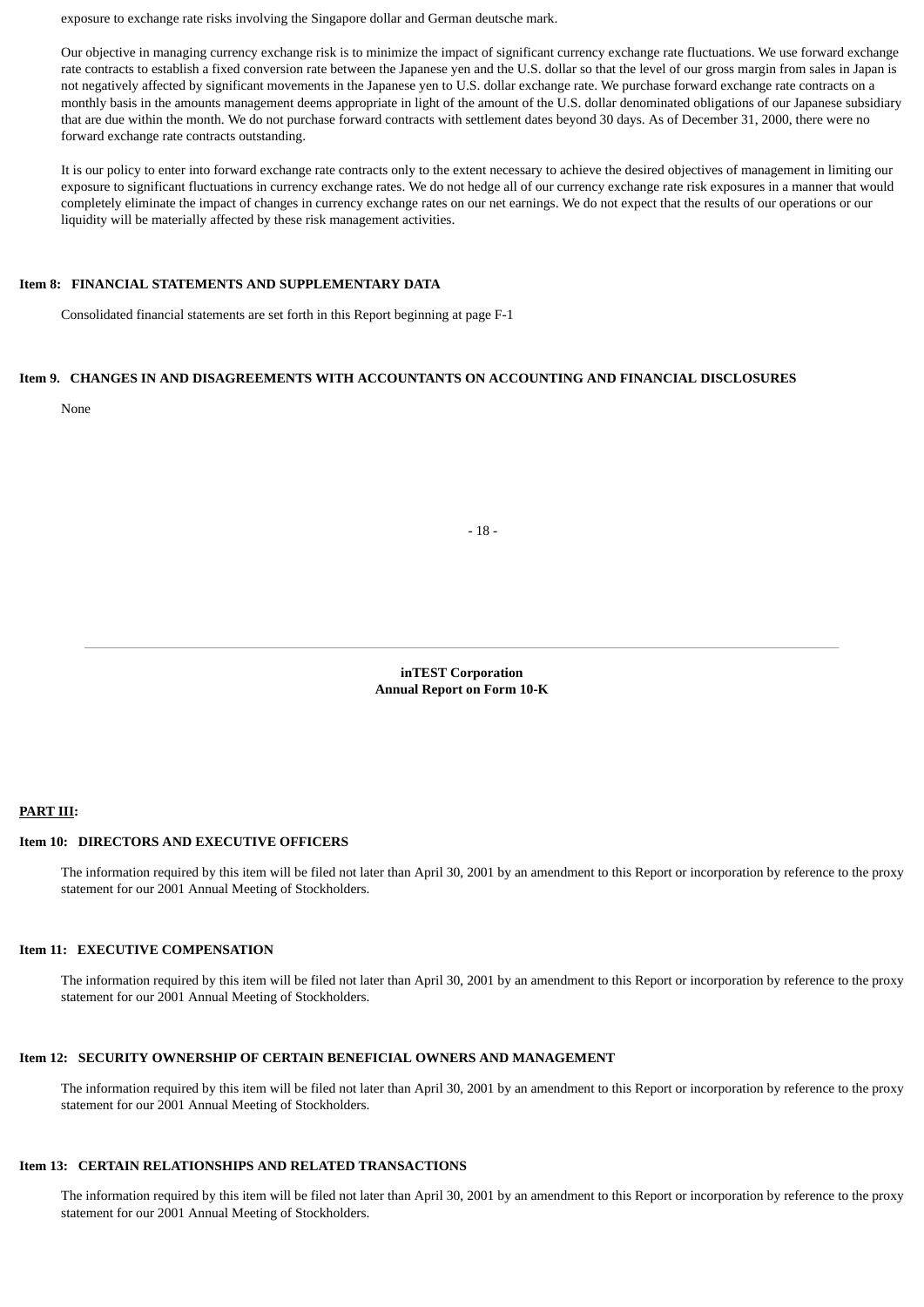## **inTEST Corporation Annual Report on Form 10-K**

#### **PART IV:**

#### **Item 14: EXHIBITS, FINANCIAL STATEMENT SCHEDULES AND REPORTS ON FORM 8-K**

(a) The documents filed as part of this Annual Report on Form 10-K are:

(i) The Company's consolidated financial statements and notes thereto as well as the applicable report of the independent certified public accountants are included in Part II, Item 8 of this Annual Report on Form 10-K.

(ii) The following consolidated financial statement schedule should be read in conjunction with the consolidated financial statements set forth in Part II, Item 8 of this Annual Report on Form 10-K:

Schedule II -- Valuation and Qualifying Accounts

- (iii) The exhibits required by Item 601 of Regulation S-K are included under Item 14(c) of this Annual Report on Form 10-K.
- (b) Reports on Form 8-K

On December 29, 2000, we filed a Report on Form 8-K providing information responsive to the requirements of Items 5 and 7 of that form regarding the anticipated financial results for that quarter.

(c) Exhibits required by Item 601 of Regulation S-K:

| Exhibit<br>Number | <b>Description of Exhibit</b>                                                                                                                                                                       |
|-------------------|-----------------------------------------------------------------------------------------------------------------------------------------------------------------------------------------------------|
| 3.1               | Certificate of Incorporation.*                                                                                                                                                                      |
| 3.2               | By Laws.*                                                                                                                                                                                           |
| 10.1              | Loan Agreement dated November 16, 2000 between PNC Bank, National<br>Association and the Company.                                                                                                   |
| 10.2              | Note payable to PNC Bank, National Association dated November 1, 2000.                                                                                                                              |
| 10.3              | Lease Agreement between First Industrial, L.P. and the Company, dated<br>June 6, 2000.**                                                                                                            |
| 10.4              | Lease dated October 27, 1999 between Earl E. and Mitsue Jio and inTEST Sunnyvale, a<br>wholly owned subsidiary of the Company.***                                                                   |
| 10.5              | Lease between SPHOS, Inc. and Temptronic Corporation (a subsidiary of the Company),<br>dated December 27, 2000.                                                                                     |
| 10.6              | Consulting Agreement, dated April 1, 1997, between the Company and Stuart F.<br>Daniels.*                                                                                                           |
| 10.7              | Temptronic Corporation 1998 Incentive and Non-Statutory Stock Option Plan.****                                                                                                                      |
| 10.8              | Incentive Stock Option dated October 26, 1998 granted by Temptronic Corporation<br>to William M. Stone under the Temptronic Corporation 1998 Incentive and Non-<br>Statutory Stock Option Plan.**** |
| 10.9              | Non-Statutory Option granted by Temptronic Corporation to William M. Stone, dated<br>June 9, 1997.****                                                                                              |
| 10.10             | Amended and Restated 1997 Stock Plan.*****                                                                                                                                                          |
| 10.11             | Employment Agreement dated March 9, 2000 between William M. Stone and<br>Temptronic Corporation.****                                                                                                |
| 10.12             | Amendment to Employment Agreement dated March 9, 2000 between William M.<br>Stone and Temptronic Corporation.******                                                                                 |
| 21                | Subsidiaries of the Company.                                                                                                                                                                        |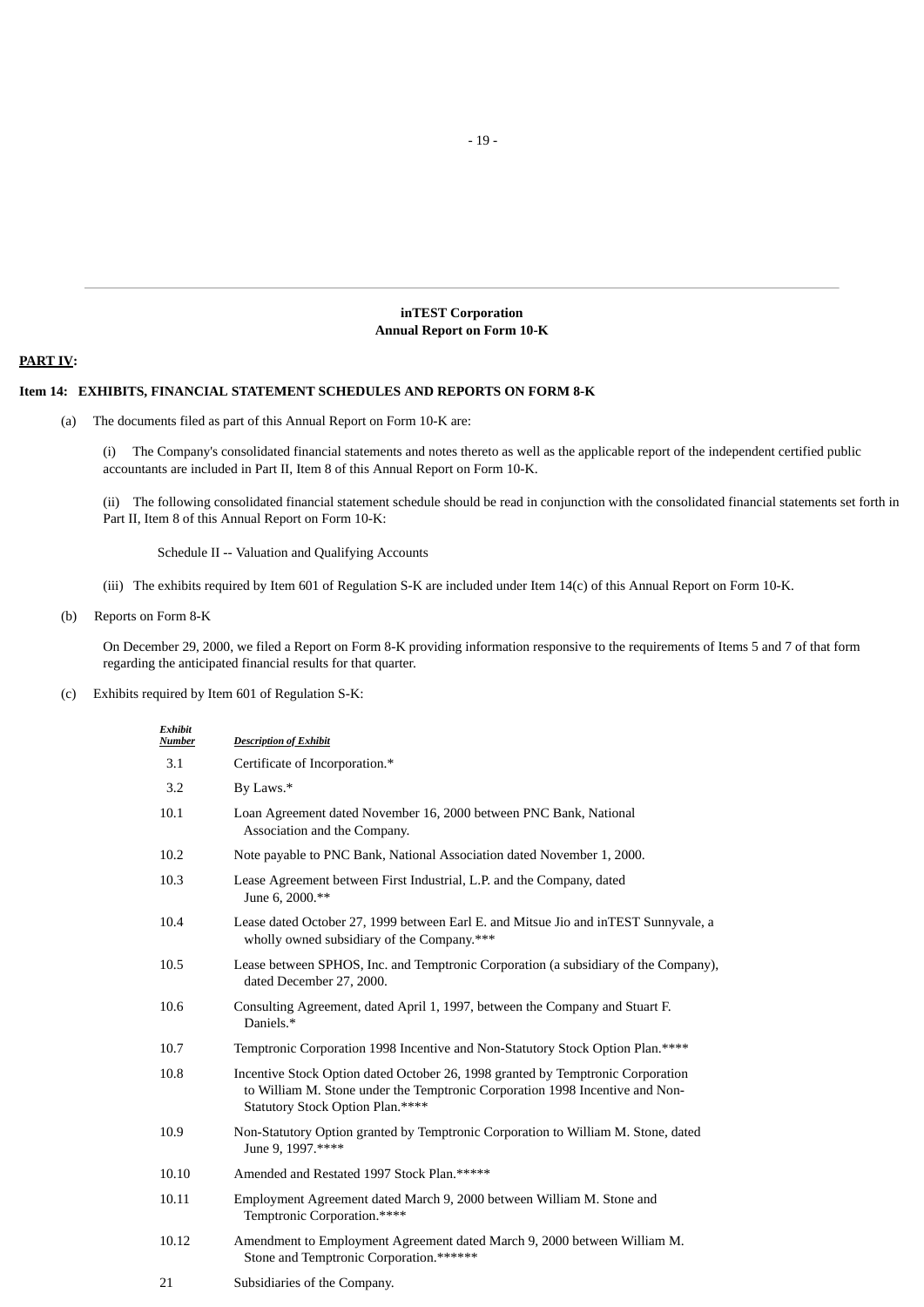23 Consent of KPMG LLP.

| ∗      | Previously filed by the Company as an exhibit to the Company's Registration Statement on<br>Form S-1, File No. 333-26457 filed May 2, 1997, and incorporated herein by reference.    |
|--------|--------------------------------------------------------------------------------------------------------------------------------------------------------------------------------------|
| $***$  | Previously filed by the Company as an exhibit to the Company's Form 10-Q for the quarter<br>ended June 30, 2000, filed August 14, 2000, and incorporated herein by reference.        |
| ***    | Previously filed by the Company as an exhibit to the Company's Form 10-K for the year<br>ended December 31, 1999, filed March 30, 2000, and incorporated herein by reference.        |
| ****   | Previously filed by the Company as an exhibit to the Company's Form 10-Q/A for the<br>quarter ended March 31, 2000, filed June 21, 2000, and incorporated herein by reference.       |
| *****  | Previously filed as an appendix to the Company's proxy statement filed June 30, 2000,<br>and incorporated herein by reference.                                                       |
| ****** | Previously filed by the Company as an exhibit to the Company's Form 10-Q for the quarter<br>ended September 30, 2000, filed November 14, 2000, and incorporated herein by reference. |
|        |                                                                                                                                                                                      |

- 21 -

**Signatures**

Pursuant to the requirements of Section 13 or 15(d) of the Securities Exchange Act of 1934, the Registrant has duly caused this report to be signed on its behalf by the undersigned thereunto duly authorized.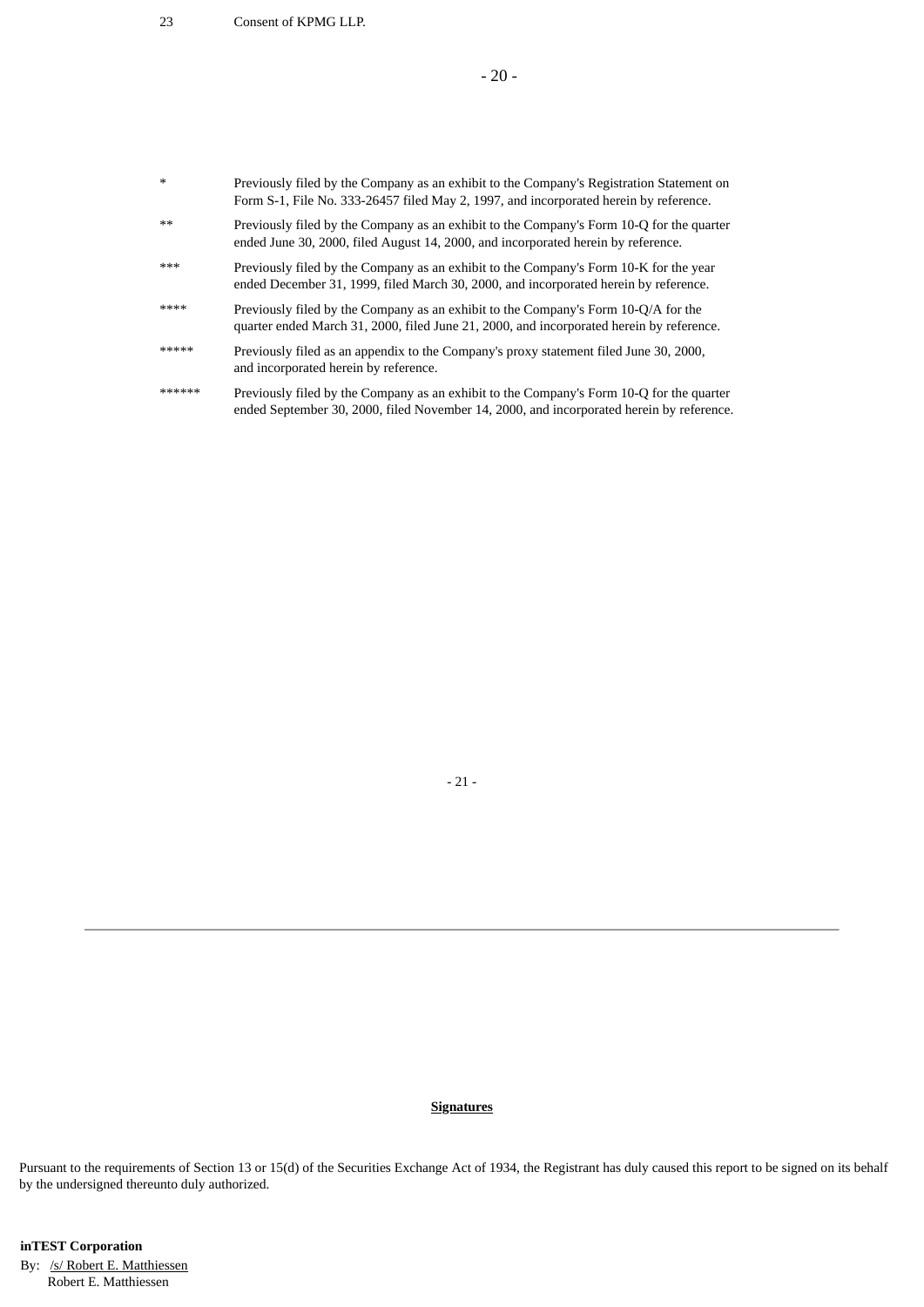Pursuant to the requirements of Securities Exchange Act of 1934, this report has been signed below by the following persons on behalf of the registrant and in the capacities and on the dates indicated.

| /s/ Robert E. Matthiessen<br>Robert E. Matthiessen, President,<br><b>Chief Executive Officer and Director</b><br>(principal executive officer)   | March 30, 2001 |
|--------------------------------------------------------------------------------------------------------------------------------------------------|----------------|
| <u>/s/ Hugh T. Regan, Jr.</u><br>Hugh T. Regan, Jr., Treasurer, Chief<br><b>Financial Officer and Secretary</b><br>(principal financial officer) | March 30, 2001 |
| /s/ Daniel J. Graham<br>Daniel J. Graham, Vice Chairman, Senior<br><b>Vice President</b>                                                         | March 30, 2001 |
| /s/ Alyn R. Holt<br>Alyn R. Holt, Chairman                                                                                                       | March 30, 2001 |
| /s/ William M. Stone<br>William M. Stone, Director                                                                                               | March 30, 2001 |
| <u>/s/ Richard O. Endres</u><br>Richard O. Endres, Director                                                                                      | March 30, 2001 |
| /s/ Stuart F. Daniels<br>Stuart F. Daniels, Director                                                                                             | March 30, 2001 |
| /s/ Gregory W. Slayton<br>Gregory W. Slayton, Director                                                                                           | March 30, 2001 |
| /s/ Douglas W. Smith<br>Douglas W. Smith, Director                                                                                               | March 30, 2001 |
| <u>/s/ James J. Greed, Jr.</u><br>James J. Greed, Jr, Director                                                                                   | March 30, 2001 |

- 22 -

## **Index to Exhibits**

| Exhibit       |                                                                                                                                    |
|---------------|------------------------------------------------------------------------------------------------------------------------------------|
| <b>Number</b> | <b>Description of Exhibit</b>                                                                                                      |
| 3.1           | Certificate of Incorporation.*                                                                                                     |
| 3.2           | By Laws.*                                                                                                                          |
| 10.1          | Loan Agreement dated November 16, 2000 between PNC Bank, National<br>Association and the Company.                                  |
| 10.2          | Note payable to PNC Bank, National Association dated November 1, 2000.                                                             |
| 10.3          | Lease Agreement between First Industrial, L.P. and the Company, dated<br>June 6, 2000.**                                           |
| 10.4          | Lease dated October 27, 1999 between Earl E. and Mitsue Jio and in TEST Sunnyvale, a<br>wholly owned subsidiary of the Company.*** |
| 10.5          | Lease between SPHOS, Inc. and Temptronic Corporation (a subsidiary of the Company),<br>dated December 27, 2000.                    |
| 10.6          | Consulting Agreement, dated April 1, 1997, between the Company and Stuart F.<br>Daniels.*                                          |
| 10.7          | Temptronic Corporation 1998 Incentive and Non-Statutory Stock Option Plan.****                                                     |
| 10.8          |                                                                                                                                    |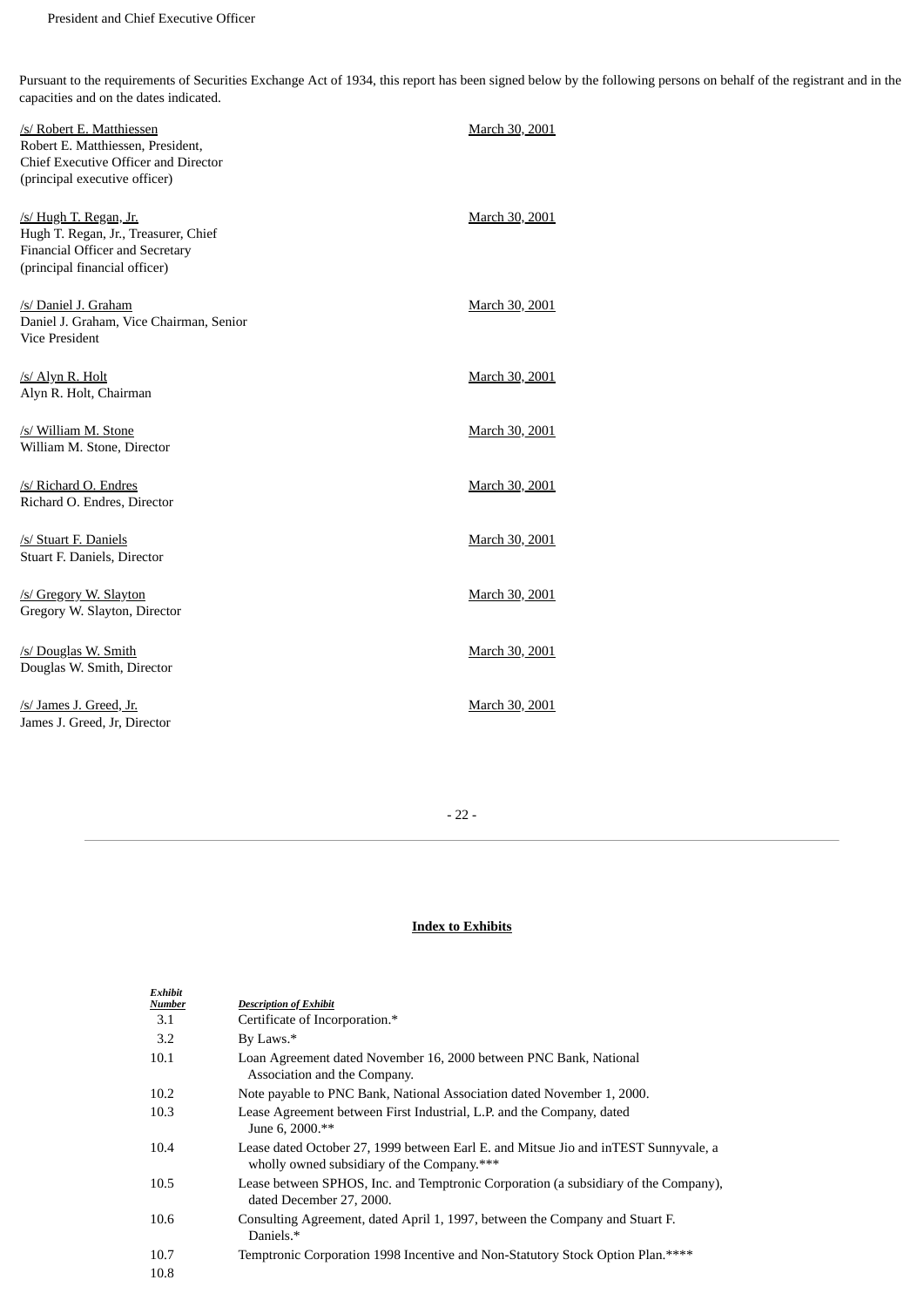|        | Incentive Stock Option dated October 26, 1998 granted by Temptronic Corporation<br>to William M. Stone under the Temptronic Corporation 1998 Incentive and Non-<br>Statutory Stock Option Plan.**** |
|--------|-----------------------------------------------------------------------------------------------------------------------------------------------------------------------------------------------------|
| 10.9   | Non-Statutory Option granted by Temptronic Corporation to William M. Stone, dated<br>June 9, 1997.****                                                                                              |
| 10.10  | Amended and Restated 1997 Stock Plan.*****                                                                                                                                                          |
| 10.11  | Employment Agreement dated March 9, 2000 between William M. Stone and<br>Temptronic Corporation.****                                                                                                |
| 10.12  | Amendment to Employment Agreement dated March 9, 2000 between William M.<br>Stone and Temptronic Corporation.******                                                                                 |
| 21     | Subsidiaries of the Company.                                                                                                                                                                        |
| 23     | Consent of KPMG LLP.                                                                                                                                                                                |
|        |                                                                                                                                                                                                     |
| *      | Previously filed by the Company as an exhibit to the Company's Registration Statement on<br>Form S-1, File No. 333-26457 filed May 2, 1997, and incorporated herein by reference.                   |
| **     | Previously filed by the Company as an exhibit to the Company's Form 10-Q for the quarter<br>ended June 30, 2000, filed August 14, 2000, and incorporated herein by reference.                       |
| ***    | Previously filed by the Company as an exhibit to the Company's Form 10-K for the year<br>ended December 31, 1999, filed March 30, 2000, and incorporated herein by reference.                       |
| ****   | Previously filed by the Company as an exhibit to the Company's Form 10-Q/A for the<br>quarter ended March 31, 2000, filed June 21, 2000, and incorporated herein by reference.                      |
| *****  | Previously filed as an appendix to the Company's proxy statement filed June 30, 2000,<br>and incorporated herein by reference.                                                                      |
| ****** | Previously filed by the Company as an exhibit to the Company's Form 10-Q for the quarter<br>ended September 30, 2000, filed November 14, 2000, and incorporated herein by reference.                |

- 23 -

# **inTEST CORPORATION**

## **INDEX TO CONSOLIDATED FINANCIAL STATEMENTS AND CONSOLIDATED FINANCIAL STATEMENT SCHEDULE**

|                                                                                                           | Page    |
|-----------------------------------------------------------------------------------------------------------|---------|
| CONSOLIDATED FINANCIAL STATEMENTS                                                                         |         |
| <b>Independent Auditor's Report</b>                                                                       | $F - 1$ |
| Consolidated Balance Sheets as of December 31, 2000 and 1999                                              | $F - 2$ |
| Consolidated Statements of Earnings for the years ended<br>December 31, 2000, 1999 and 1998               | $F - 3$ |
| Consolidated Statements of Comprehensive Earnings for the years<br>ended December 31, 2000, 1999 and 1998 | $F - 4$ |
| Consolidated Statements of Stockholders' Equity for the years<br>ended December 31, 2000, 1999 and 1998   | $F - 5$ |
| Consolidated Statements of Cash Flows for the years ended<br>December 31, 2000, 1999 and 1998             | $F - 6$ |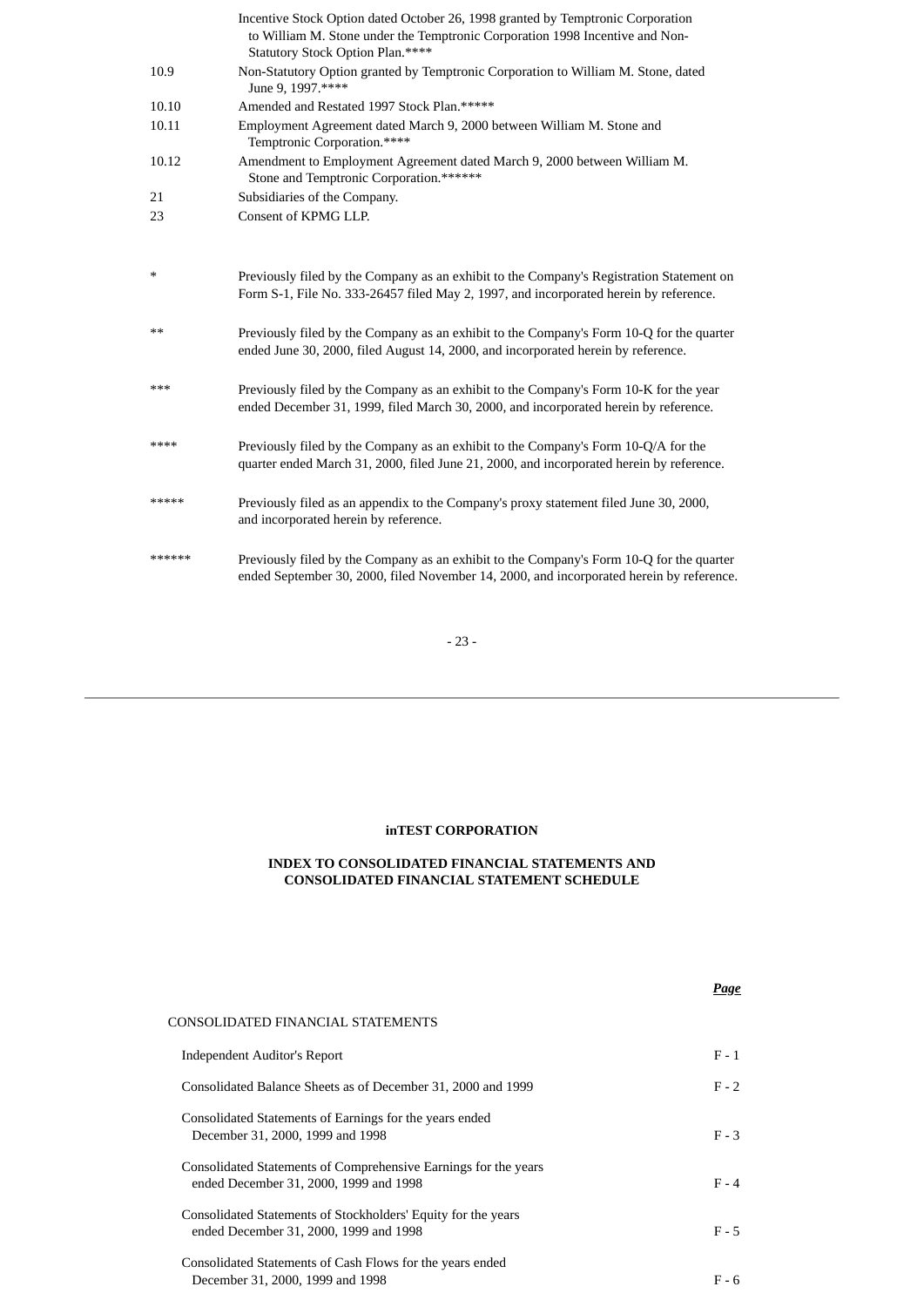## CONSOLIDATED FINANCIAL STATEMENT SCHEDULE:

Schedule II - Valuation and Qualifying Accounts F - 19

- 24 -

#### **Independent Auditors' Report**

The Board of Directors and Stockholders inTEST Corporation

We have audited the accompanying consolidated balance sheets of inTEST Corporation and subsidiaries as of December 31, 2000 and 1999, and the related consolidated statements of earnings, comprehensive earnings, stockholders' equity and cash flows for each of the years in the three-year period ended December 31, 2000. In connection with our audits of the consolidated financial statements, we also have audited the consolidated financial statement schedule of valuation and qualifying accounts as of and for the three years ended December 31, 2000. These consolidated financial statements and consolidated financial statement schedule are the responsibility of the Company's management. Our responsibility is to express an opinion on these consolidated financial statements and consolidated financial statement schedule based on our audits.

We conducted our audits in accordance with auditing standards generally accepted in the United States of America. Those standards require that we plan and perform the audit to obtain reasonable assurance about whether the financial statements are free of material misstatements. An audit includes examining, on a test basis, evidence supporting the amounts and disclosures in the financial statements. An audit also includes assessing the accounting principles used and significant estimates made by management, as well as evaluating the overall financial statement presentation. We believe that our audits provide a reasonable basis for our opinion.

In our opinion, the consolidated financial statements referred to above present fairly, in all material respects, the financial position of inTEST Corporation and subsidiaries as of December 31, 2000 and 1999, and the results of their operations and their cash flows for each of the years in the three-year period ended December 31, 2000, in conformity with accounting principles generally accepted in the United States of America. Also in our opinion, the related consolidated financial statement schedule, when considered in relation to the basic consolidated financial statements taken as a whole, presents fairly, in all material respects, the information set forth therein.

KPMG LLP

Philadelphia, Pennsylvania February 19, 2001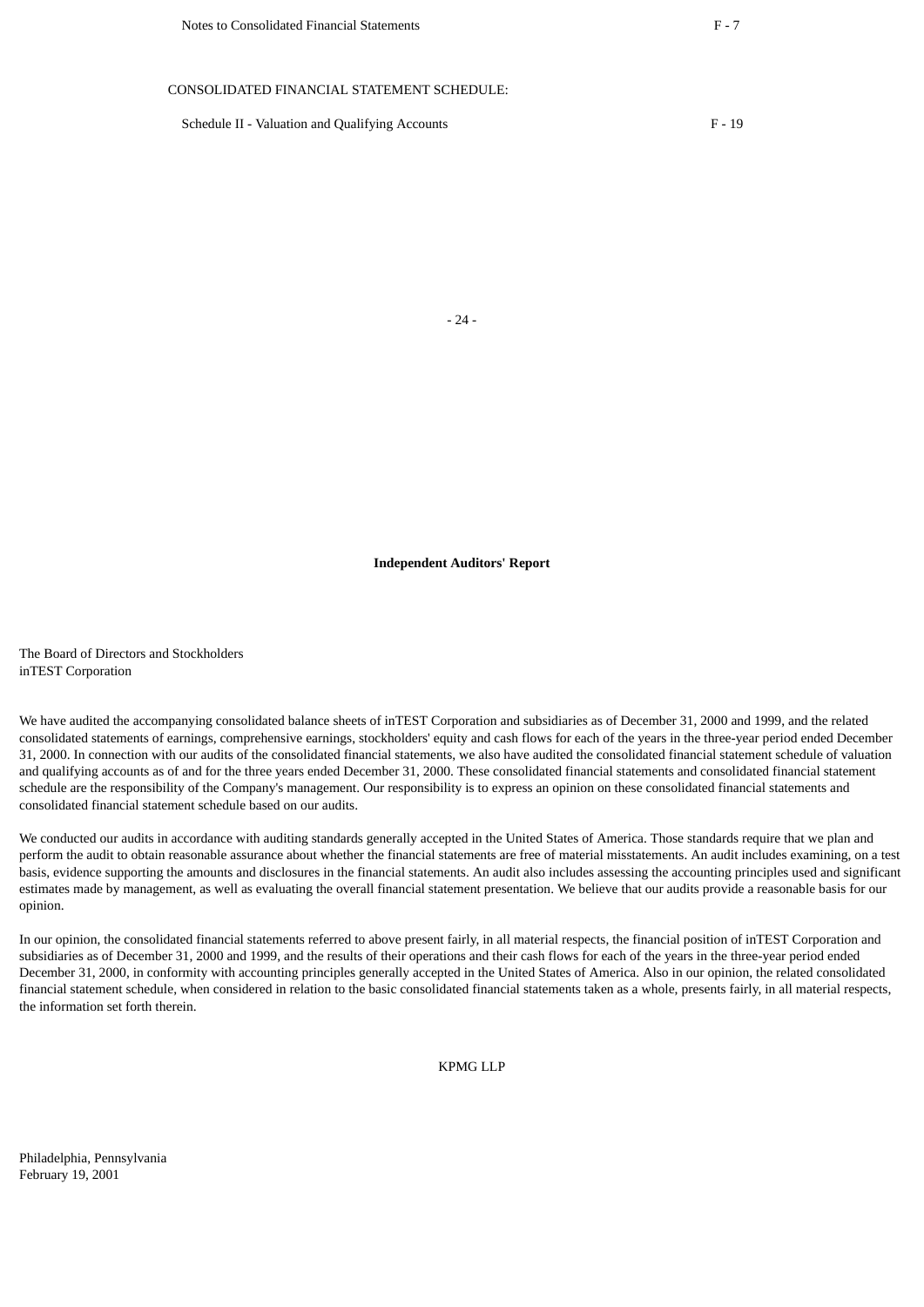## **inTEST CORPORATION CONSOLIDATED BALANCE SHEETS**

(In thousands, except share and per share data)

|                                                                                                                             | 2000                                                                                                                                                                                                                                                                                                                                                                                                                                                                                                                                                                              | Dec. 31, Dec. 31,<br>1999                         |
|-----------------------------------------------------------------------------------------------------------------------------|-----------------------------------------------------------------------------------------------------------------------------------------------------------------------------------------------------------------------------------------------------------------------------------------------------------------------------------------------------------------------------------------------------------------------------------------------------------------------------------------------------------------------------------------------------------------------------------|---------------------------------------------------|
| ASSETS:                                                                                                                     |                                                                                                                                                                                                                                                                                                                                                                                                                                                                                                                                                                                   | --------                                          |
| Current assets:                                                                                                             |                                                                                                                                                                                                                                                                                                                                                                                                                                                                                                                                                                                   |                                                   |
| Cash and cash equivalents<br>Trade accounts and notes receivable, net of allowance for                                      | $$5,680$ $$12,047$                                                                                                                                                                                                                                                                                                                                                                                                                                                                                                                                                                |                                                   |
| doubtful accounts of \$241 and \$239, respectively                                                                          |                                                                                                                                                                                                                                                                                                                                                                                                                                                                                                                                                                                   | 14,752 10,020                                     |
| Inventories                                                                                                                 |                                                                                                                                                                                                                                                                                                                                                                                                                                                                                                                                                                                   | 12,559 7,972                                      |
| Deferred tax asset                                                                                                          |                                                                                                                                                                                                                                                                                                                                                                                                                                                                                                                                                                                   | $1,287$<br>158<br>158                             |
| Refundable domestic and foreign income taxes                                                                                | 463 000                                                                                                                                                                                                                                                                                                                                                                                                                                                                                                                                                                           |                                                   |
| Other current assets                                                                                                        |                                                                                                                                                                                                                                                                                                                                                                                                                                                                                                                                                                                   | 898                                               |
| Total current assets                                                                                                        | -------<br>34,899 32,208<br>------- -------                                                                                                                                                                                                                                                                                                                                                                                                                                                                                                                                       |                                                   |
| Property and equipment:                                                                                                     |                                                                                                                                                                                                                                                                                                                                                                                                                                                                                                                                                                                   |                                                   |
| Machinery and equipment                                                                                                     |                                                                                                                                                                                                                                                                                                                                                                                                                                                                                                                                                                                   |                                                   |
| Leasehold improvements                                                                                                      | $9,856$<br>$2,750$<br>$1,420$<br>$-$<br>$-$<br>$-$                                                                                                                                                                                                                                                                                                                                                                                                                                                                                                                                |                                                   |
|                                                                                                                             |                                                                                                                                                                                                                                                                                                                                                                                                                                                                                                                                                                                   |                                                   |
| Less: accumulated depreciation                                                                                              |                                                                                                                                                                                                                                                                                                                                                                                                                                                                                                                                                                                   | 12,606 8,699<br>(7,519) (6,002)                   |
|                                                                                                                             |                                                                                                                                                                                                                                                                                                                                                                                                                                                                                                                                                                                   | $- - - - - - -$                                   |
| Net property and equipment                                                                                                  | $5,087$ $2,697$                                                                                                                                                                                                                                                                                                                                                                                                                                                                                                                                                                   |                                                   |
| Cash surrender value of life insurance                                                                                      |                                                                                                                                                                                                                                                                                                                                                                                                                                                                                                                                                                                   | $-1,067$                                          |
| Deferred tax asset                                                                                                          | 210                                                                                                                                                                                                                                                                                                                                                                                                                                                                                                                                                                               | 350                                               |
| Other assets                                                                                                                | 407                                                                                                                                                                                                                                                                                                                                                                                                                                                                                                                                                                               | 288                                               |
| Goodwill, net of accumulated amortization of \$1,259<br>and \$780, respectively                                             | $5,926$ $6,405$                                                                                                                                                                                                                                                                                                                                                                                                                                                                                                                                                                   |                                                   |
| Total assets                                                                                                                | \$46,529 \$43,015                                                                                                                                                                                                                                                                                                                                                                                                                                                                                                                                                                 |                                                   |
| LIABILITIES AND STOCKHOLDERS' EQUITY<br>Current liabilities:                                                                | $\begin{tabular}{ll} \multicolumn{2}{l}{{\color{red}{{\color{red}{{\color{magenta}{\color{black}{{\color{magenta}{\color{black}{{\color{magenta}{\color{black}{{\color{magenta}{\color{black}{{\color{magenta}{\color{black}{{\color{magenta}{\color{black}{{\color{magenta}{\color{black}{{\color{magenta}{\color{black}{{\color{magenta}{\color{black}{{\color{magenta}{\color{black}{{\color{magenta}{\color{black}{{\color{magenta}{\color{black}{{\color{magenta}{\color{black}{{\color{magenta}{\color{black}{{\color{magenta}{\color{black}{{\color{magenta}{\color{black$ |                                                   |
| Notes payable to bank                                                                                                       | \$ 5 1,241                                                                                                                                                                                                                                                                                                                                                                                                                                                                                                                                                                        |                                                   |
| Accounts payable<br>Accrued expenses                                                                                        |                                                                                                                                                                                                                                                                                                                                                                                                                                                                                                                                                                                   |                                                   |
| Current portion of long-term debt                                                                                           |                                                                                                                                                                                                                                                                                                                                                                                                                                                                                                                                                                                   | $4,563$<br>$3,568$<br>$5,195$<br>$3,011$<br>$123$ |
| Domestic and foreign income taxes payable                                                                                   |                                                                                                                                                                                                                                                                                                                                                                                                                                                                                                                                                                                   | $-1,854$                                          |
|                                                                                                                             |                                                                                                                                                                                                                                                                                                                                                                                                                                                                                                                                                                                   | . <b>.</b>                                        |
| Total current liabilities                                                                                                   |                                                                                                                                                                                                                                                                                                                                                                                                                                                                                                                                                                                   | 8, 131 11, 424                                    |
| Long-term debt, net of current portion                                                                                      |                                                                                                                                                                                                                                                                                                                                                                                                                                                                                                                                                                                   | $- - - - - - -$<br>133                            |
|                                                                                                                             |                                                                                                                                                                                                                                                                                                                                                                                                                                                                                                                                                                                   |                                                   |
| Total liabilities                                                                                                           | 8,131                                                                                                                                                                                                                                                                                                                                                                                                                                                                                                                                                                             | 11,557                                            |
|                                                                                                                             | ------                                                                                                                                                                                                                                                                                                                                                                                                                                                                                                                                                                            |                                                   |
| Commitments                                                                                                                 |                                                                                                                                                                                                                                                                                                                                                                                                                                                                                                                                                                                   |                                                   |
| Stockholders' equity:<br>Preferred stock, \$0.01 par value; 5,000,000 shares authorized;<br>no shares issued or outstanding |                                                                                                                                                                                                                                                                                                                                                                                                                                                                                                                                                                                   |                                                   |
| Common stock, \$0.01 par value; 20,000,000 shares authorized;                                                               |                                                                                                                                                                                                                                                                                                                                                                                                                                                                                                                                                                                   |                                                   |
| 8,658,511 and 8,630,980 shares issued, respectively                                                                         | 87                                                                                                                                                                                                                                                                                                                                                                                                                                                                                                                                                                                | 86                                                |
| Additional paid-in capital                                                                                                  | 22,328                                                                                                                                                                                                                                                                                                                                                                                                                                                                                                                                                                            | 21,872                                            |
| Retained earnings                                                                                                           | 19,456                                                                                                                                                                                                                                                                                                                                                                                                                                                                                                                                                                            | 13,077                                            |
| Accumulated other comprehensive income (loss)                                                                               | (300)                                                                                                                                                                                                                                                                                                                                                                                                                                                                                                                                                                             | 14                                                |
| Deferred compensation                                                                                                       | (98)                                                                                                                                                                                                                                                                                                                                                                                                                                                                                                                                                                              | (139)                                             |
| Note receivable from Equity Participation Plan<br>Treasury stock, at cost; 0 and 55,557 shares, respectively                | (3, 075)                                                                                                                                                                                                                                                                                                                                                                                                                                                                                                                                                                          | (3, 228)<br>(224)                                 |
| Total stockholders' equity                                                                                                  | 38,398                                                                                                                                                                                                                                                                                                                                                                                                                                                                                                                                                                            | -------<br>31,458                                 |
| Total liabilities and stockholders' equity                                                                                  | \$46,529                                                                                                                                                                                                                                                                                                                                                                                                                                                                                                                                                                          | $- - - - - - -$<br>\$43,015                       |
|                                                                                                                             | =======                                                                                                                                                                                                                                                                                                                                                                                                                                                                                                                                                                           | $=$ $=$ $=$ $=$ $=$ $=$                           |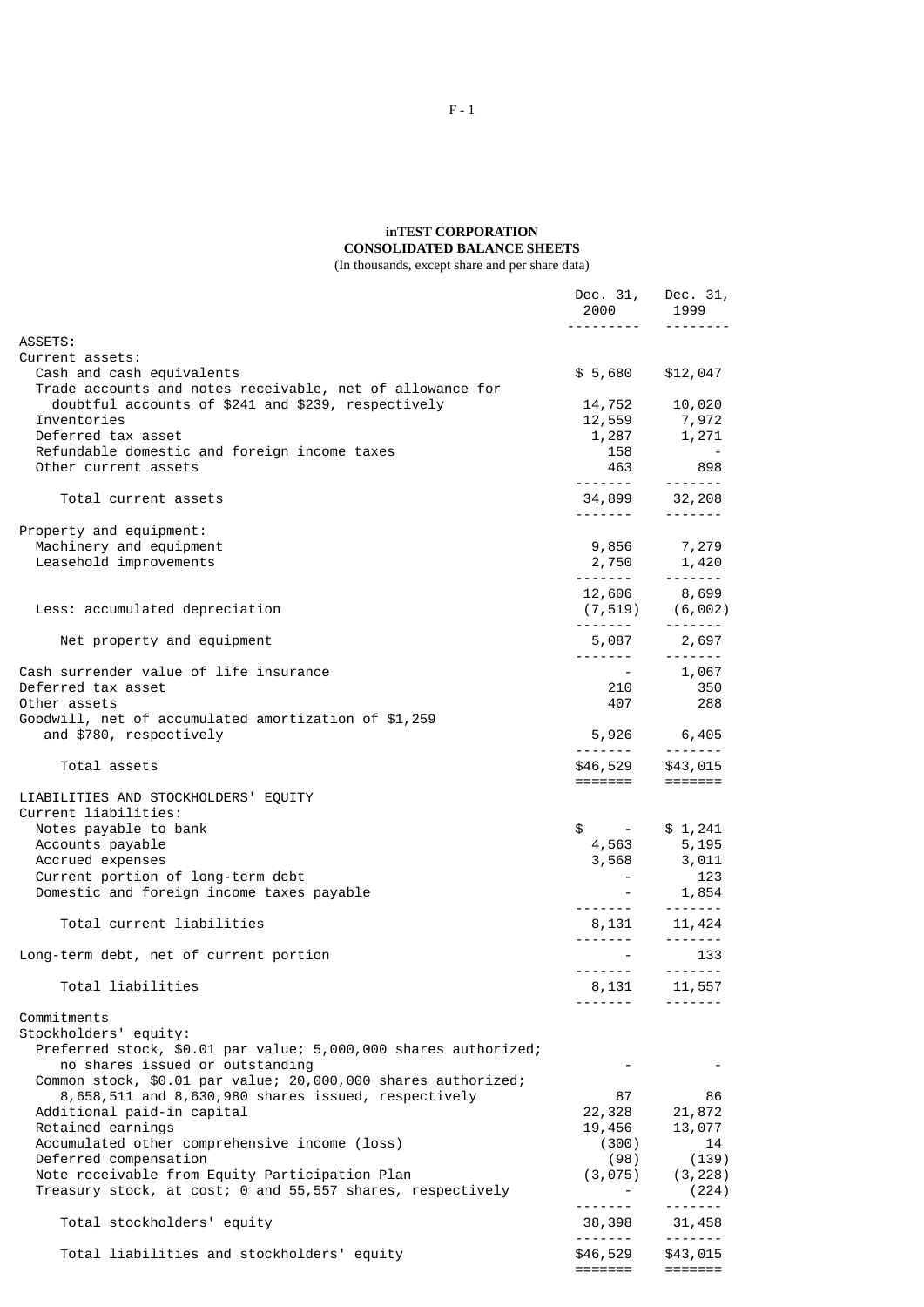F - 2

## **inTEST CORPORATION CONSOLIDATED STATEMENTS OF EARNINGS**

(In thousands, except share and per share data)

|                                                                                                                                                        | Years Ended December 31, |                                                                                                                                                                                                      |                                                                                                                                                                                                                                                                                                                                                                                                                                                                                                     |  |
|--------------------------------------------------------------------------------------------------------------------------------------------------------|--------------------------|------------------------------------------------------------------------------------------------------------------------------------------------------------------------------------------------------|-----------------------------------------------------------------------------------------------------------------------------------------------------------------------------------------------------------------------------------------------------------------------------------------------------------------------------------------------------------------------------------------------------------------------------------------------------------------------------------------------------|--|
|                                                                                                                                                        | 2000<br><u>.</u>         |                                                                                                                                                                                                      | 1999 1998                                                                                                                                                                                                                                                                                                                                                                                                                                                                                           |  |
| Net revenues<br>Cost of revenues                                                                                                                       |                          | \$87,651 \$53,585 \$36,058                                                                                                                                                                           |                                                                                                                                                                                                                                                                                                                                                                                                                                                                                                     |  |
| Gross margin                                                                                                                                           |                          | $26,875$ 18,870<br>$-26,875$ 18,870<br>$-39,556$ 26,710 17,188<br>$-26,710$ 17,188                                                                                                                   |                                                                                                                                                                                                                                                                                                                                                                                                                                                                                                     |  |
| Operating expenses:<br>Selling expense<br>Engineering and product development<br>expense<br>General and administrative expense<br>Merger-related costs | 2,672<br>415             | 11,711 8,418 6,976<br>6,576 4,864 4,062<br>7,273 6,101 4,074                                                                                                                                         |                                                                                                                                                                                                                                                                                                                                                                                                                                                                                                     |  |
| Write-off of deferred offering costs                                                                                                                   |                          | $\sim$ 100 $\mu$                                                                                                                                                                                     |                                                                                                                                                                                                                                                                                                                                                                                                                                                                                                     |  |
| Total operating expenses                                                                                                                               |                          | $28,647$ $19,383$ $15,112$<br>------- ------- -------                                                                                                                                                | $\begin{array}{cccccccccccccc} \multicolumn{2}{c}{} & \multicolumn{2}{c}{} & \multicolumn{2}{c}{} & \multicolumn{2}{c}{} & \multicolumn{2}{c}{} & \multicolumn{2}{c}{} & \multicolumn{2}{c}{} & \multicolumn{2}{c}{} & \multicolumn{2}{c}{} & \multicolumn{2}{c}{} & \multicolumn{2}{c}{} & \multicolumn{2}{c}{} & \multicolumn{2}{c}{} & \multicolumn{2}{c}{} & \multicolumn{2}{c}{} & \multicolumn{2}{c}{} & \multicolumn{2}{c}{} & \multicolumn{2}{c}{} & \multicolumn{2}{c}{} & \$              |  |
| Operating income                                                                                                                                       |                          | 10,909 7,327 2,076                                                                                                                                                                                   |                                                                                                                                                                                                                                                                                                                                                                                                                                                                                                     |  |
| Other income (expense):<br>Interest income<br>Interest expense<br>Other                                                                                | 493<br>208               | 348<br>$(31)$ $(229)$ $(356)$<br>112<br><u> 222222 - 1</u>                                                                                                                                           | 455<br>64<br>$\begin{array}{cccccccccccccc} \multicolumn{2}{c}{} & \multicolumn{2}{c}{} & \multicolumn{2}{c}{} & \multicolumn{2}{c}{} & \multicolumn{2}{c}{} & \multicolumn{2}{c}{} & \multicolumn{2}{c}{} & \multicolumn{2}{c}{} & \multicolumn{2}{c}{} & \multicolumn{2}{c}{} & \multicolumn{2}{c}{} & \multicolumn{2}{c}{} & \multicolumn{2}{c}{} & \multicolumn{2}{c}{} & \multicolumn{2}{c}{} & \multicolumn{2}{c}{} & \multicolumn{2}{c}{} & \multicolumn{2}{c}{} & \multicolumn{2}{c}{} & \$ |  |
| Total other income                                                                                                                                     |                          | $670$ 231 163                                                                                                                                                                                        | 163                                                                                                                                                                                                                                                                                                                                                                                                                                                                                                 |  |
| Earnings before income taxes<br>Income tax expense                                                                                                     |                          | $\begin{array}{cccc} 11,579 & \quad & 7,558 & \quad & 2,239 \\ 5,200 & \quad & 1,425 & \quad & 1,181 \\ \cdot & \cdot & \cdot & \cdot & \cdot & \cdot & \cdot & \cdot \cdot \cdot \cdot \end{array}$ |                                                                                                                                                                                                                                                                                                                                                                                                                                                                                                     |  |
| Net earnings                                                                                                                                           |                          | $$6,379$ $$6,133$ $$1,058$<br>=======            =======                                                                                                                                             |                                                                                                                                                                                                                                                                                                                                                                                                                                                                                                     |  |
| Net earnings per common share-basic                                                                                                                    |                          | \$0.78 \$0.76 \$0.14                                                                                                                                                                                 |                                                                                                                                                                                                                                                                                                                                                                                                                                                                                                     |  |
| Weighted average common shares outstanding-<br>basic                                                                                                   |                          | 8, 201, 029 8, 084, 398 7, 668, 911                                                                                                                                                                  |                                                                                                                                                                                                                                                                                                                                                                                                                                                                                                     |  |
| Net earnings per common share-diluted                                                                                                                  | \$0.75                   | \$0.74                                                                                                                                                                                               | \$0.14                                                                                                                                                                                                                                                                                                                                                                                                                                                                                              |  |
| Weighted average common shares and common share<br>equivalents outstanding-diluted                                                                     |                          | 8,469,910 8,265,537 7,822,088                                                                                                                                                                        |                                                                                                                                                                                                                                                                                                                                                                                                                                                                                                     |  |

See accompanying Notes to Consolidated Financial Statements.

F - 3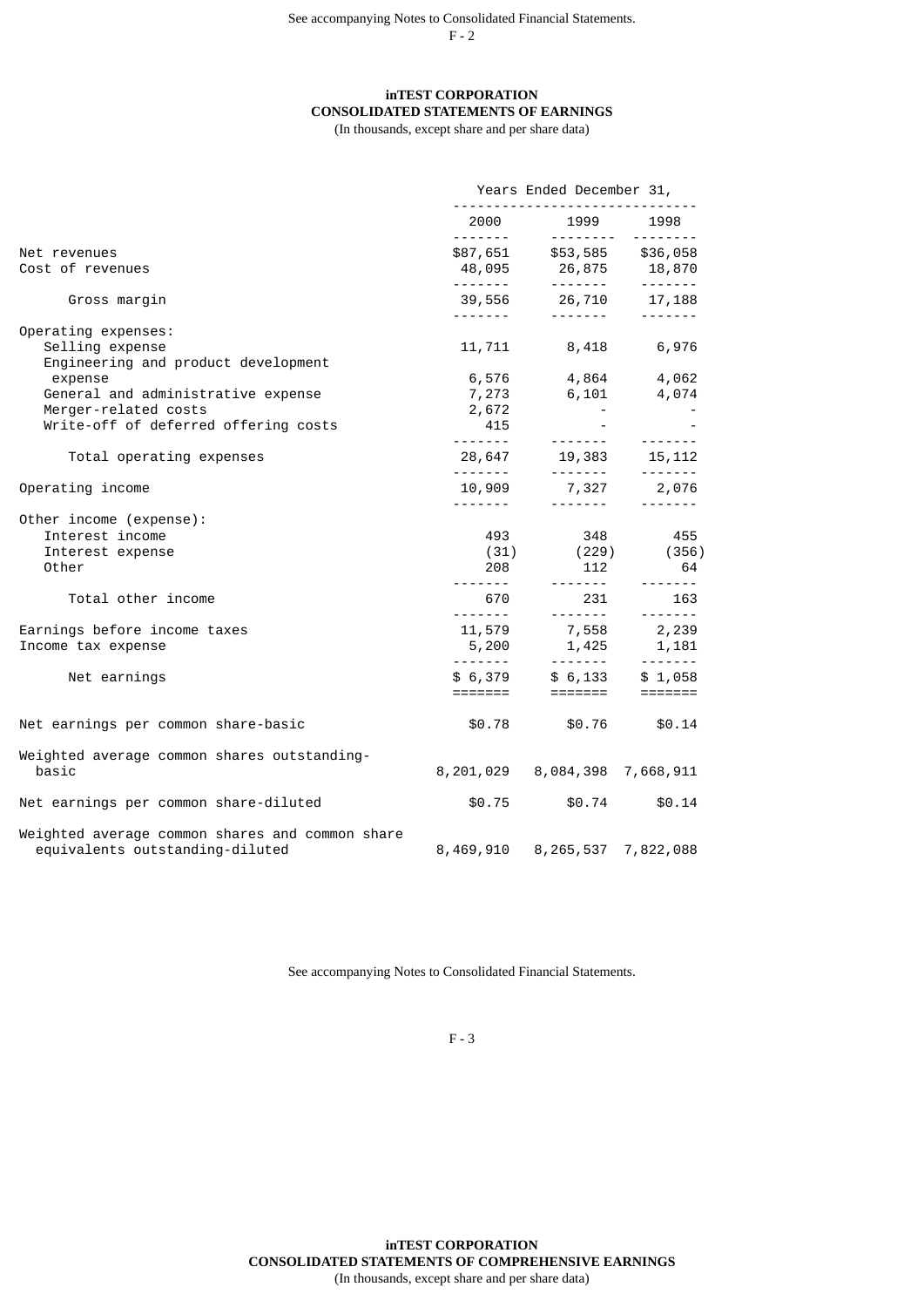|                                          | Years Ended December 31, |         |         |  |
|------------------------------------------|--------------------------|---------|---------|--|
|                                          | 2000                     | 1999    | 1998    |  |
| Net earnings                             | \$6,379                  | \$6,133 | \$1,058 |  |
| Foreign currency translation adjustments | (314)                    | 49      | 77      |  |
| Comprehensive earnings                   | \$6,065                  | \$6,182 | \$1,135 |  |

See accompanying Notes to Consolidated Financial Statements.

 $\rm F$  -  $4$ 

## **inTEST CORPORATION CONSOLIDATED STATEMENT OF STOCKHOLDERS' EQUITY** (In thousands, except share and per share data)

|                                                                          | Common Stock                      | Addt'l | Paid-In Retained        | Accum.<br>Other<br>Comp.<br>Income |      | Equity                |         | Total<br>Deferred Part. Treasury Stockholders' |
|--------------------------------------------------------------------------|-----------------------------------|--------|-------------------------|------------------------------------|------|-----------------------|---------|------------------------------------------------|
|                                                                          | Shares                            |        | Amount Capital Earnings | (Loss)                             |      | Comp. Plan Note       | Stock   | Equity                                         |
| Balance, 1/1/98                                                          | 7,968,680 \$ 80 \$19,310 \$ 5,886 |        |                         | \$ (112)                           |      | \$ (411) \$ (\$3,492) | \$(224) | \$21,037                                       |
| Net earnings                                                             |                                   |        | 1,058                   |                                    |      |                       |         | 1,058                                          |
| Other comprehen-<br>sive income                                          |                                   |        |                         | 77                                 |      |                       |         | 77                                             |
| Deferred<br>compensation                                                 |                                   | 47     |                         |                                    | (47) |                       |         |                                                |
| Amortization of<br>deferred<br>compensation                              |                                   |        |                         |                                    | 93   |                       |         | 93                                             |
| Elimination of<br>deferred comp-<br>ensation related<br>to stock options |                                   |        |                         |                                    |      |                       |         |                                                |
| forefeited<br>Principal payments<br>by Equity Partici-                   |                                   | (110)  |                         |                                    | 110  |                       |         |                                                |
| pation Plan                                                              |                                   |        |                         |                                    |      | 125                   |         | 125                                            |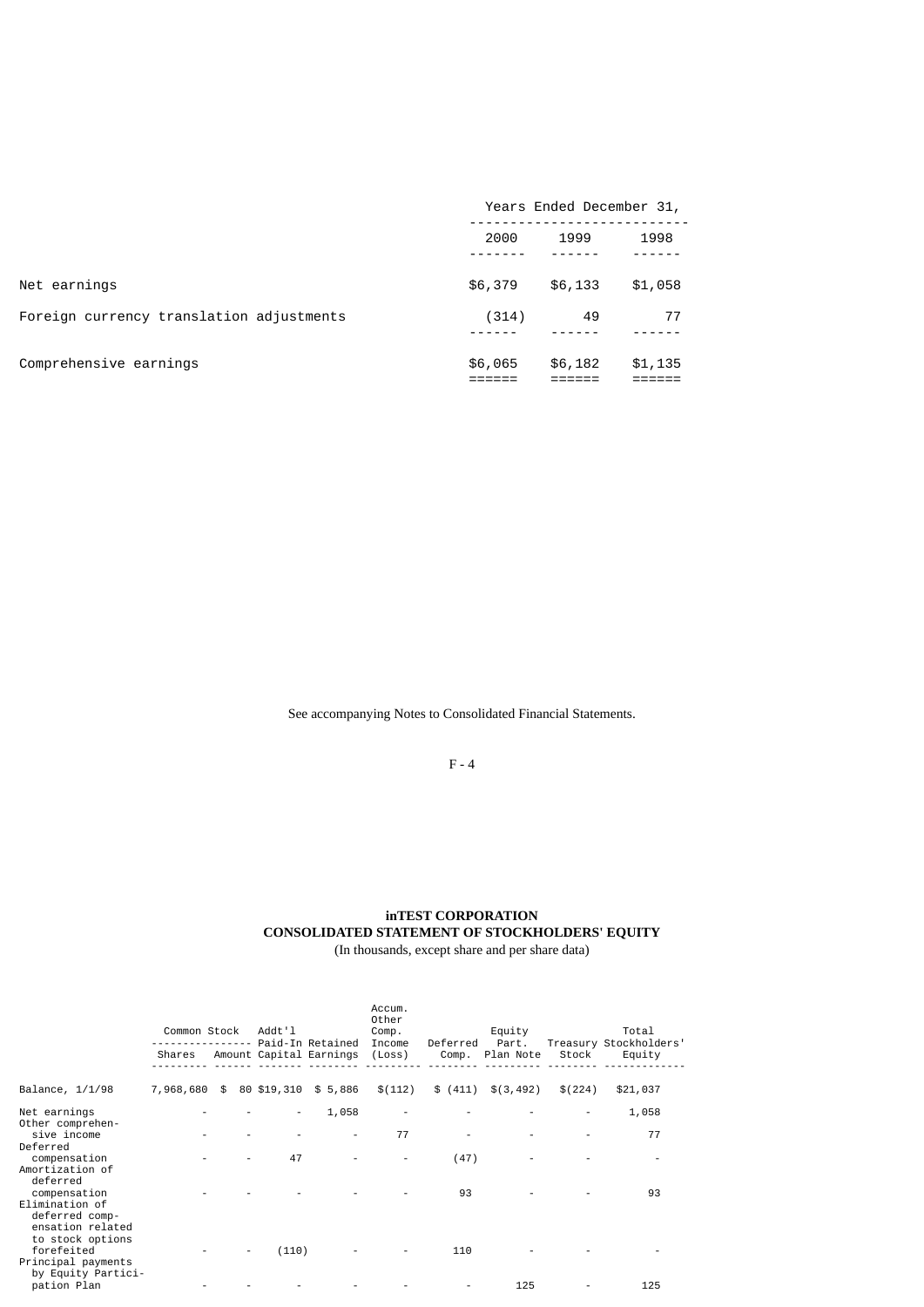| Stock options<br>exercised<br>Issuance of common<br>stock in connec-<br>tion with the | 4,162                               |              |                |                                     |                          |                                        |                      |                                           |                     |
|---------------------------------------------------------------------------------------|-------------------------------------|--------------|----------------|-------------------------------------|--------------------------|----------------------------------------|----------------------|-------------------------------------------|---------------------|
| Acquisition                                                                           | 625,000                             | 6            | 2,666          |                                     |                          |                                        |                      |                                           | 2,672               |
|                                                                                       |                                     |              |                |                                     |                          |                                        |                      |                                           |                     |
| Balance, 12/31/98                                                                     | 8,597,842                           | 86           | 21,913         | 6,944                               | (35)                     | (255)                                  | (3, 367)             | (224)                                     | 25,062              |
| Net earnings<br>Other comprehen-                                                      |                                     |              |                | 6,133                               |                          |                                        |                      |                                           | 6,133               |
| sive income<br>Amortization of<br>deferred                                            |                                     |              |                |                                     | 49                       |                                        |                      |                                           | 49                  |
| compensation<br>Elimination of<br>Deferred comp-<br>ensation related                  |                                     |              |                |                                     |                          | 75                                     |                      |                                           | 75                  |
| to stock options<br>forfeited<br>Principal payments                                   |                                     |              | (41)           |                                     |                          | 41                                     |                      |                                           |                     |
| by Equity Partici-<br>pation Plan<br>Stock options                                    |                                     |              |                |                                     |                          |                                        | 139                  |                                           | 139                 |
| exercised                                                                             | 33,138                              |              |                |                                     |                          |                                        |                      |                                           |                     |
|                                                                                       |                                     |              |                |                                     |                          |                                        |                      |                                           |                     |
| Balance, 12/31/99                                                                     | 8,630,980                           | 86           | 21,872         | 13,077                              | 14                       | (139)                                  | (3, 228)             | (224)                                     | 31,458              |
| Net earnings<br>Other comprehen-                                                      |                                     |              |                | 6,379                               | $\overline{\phantom{a}}$ |                                        |                      |                                           | 6,379               |
| sive loss<br>Amortization of<br>deferred                                              |                                     |              |                |                                     | (314)                    |                                        |                      |                                           | (314)               |
| compensation<br>Principal payments                                                    |                                     |              |                |                                     |                          | 41                                     |                      |                                           | 41                  |
| by Equity Partici-<br>pation Plan                                                     |                                     |              |                |                                     |                          |                                        | 153                  |                                           | 153                 |
| Stock options<br>exercised<br>Tax benefit from<br>exercise of                         | 83,088                              | $\mathbf{1}$ | 226            |                                     |                          |                                        |                      |                                           | 227                 |
| stock options<br>Retirement of                                                        |                                     |              | 454            |                                     |                          |                                        |                      |                                           | 454                 |
| treasury stock                                                                        | (55, 557)                           |              | (224)          |                                     |                          |                                        |                      | 224                                       |                     |
| Balance, 12/31/00                                                                     | 8,658,511<br>--------- ----- ------ |              | $$87$ \$22,328 | \$19,456<br>$=$ $=$ $=$ $=$ $=$ $=$ | \$(300)<br>=====         | (98)<br>\$.<br>$=$ $=$ $=$ $=$ $=$ $=$ | \$(3,075)<br>======= | \$<br>$\overline{\phantom{a}}$<br>$=====$ | \$38,398<br>======= |

See accompanying Notes to Consolidated Financial Statements.

## F - 5

# **inTEST CORPORATION CONSOLIDATED STATEMENTS OF CASH FLOWS**

(In thousands, except share and per share data)

|                                                                   | Years Ended December 31, |                            |            |  |
|-------------------------------------------------------------------|--------------------------|----------------------------|------------|--|
|                                                                   |                          | 2000 1999                  | 1998       |  |
| CASH FLOWS FROM OPERATING ACTIVITIES                              |                          |                            |            |  |
| Net earnings<br>Adjustments to reconcile net earnings to net cash |                          | $$6,379$ $$6,133$ $$1,058$ |            |  |
| provided by (used in) operating activities:                       |                          |                            |            |  |
| Depreciation                                                      |                          | 1,595 950                  | 822        |  |
| Amortization of goodwill                                          |                          | 479 479                    | 252        |  |
| Tax benefit from exercise of stock options                        | 454                      |                            | $\sim 100$ |  |
| Deferred taxes                                                    |                          | 124 (1,377) 259            |            |  |
| Foreign exchange (gain) loss                                      |                          | $(28)$ $(36)$ 52           |            |  |
| Deferred compensation relating to stock options                   |                          | 41 75 93                   |            |  |
| Loss on disposal of assets                                        | 16                       |                            |            |  |
| Changes in assets and liabilities, net of                         |                          |                            |            |  |
| effects of Acquisition:                                           |                          |                            |            |  |
| Trade accounts and notes receivable                               |                          | $(4,901)$ $(4,189)$ 2,831  |            |  |
| Inventories                                                       |                          | $(4, 604)$ $(2, 080)$      | 605        |  |
| Proceeds from sale of demonstration equipment,                    |                          |                            |            |  |
| net of gain                                                       |                          | 17 85 251                  |            |  |
| Refundable domestic and foreign income taxes                      |                          | $(158)$ 977 (750)          |            |  |
| Other current assets                                              |                          | 431 (481)                  | 111        |  |
| Accounts payable                                                  |                          | $(543)$ $3,045$ $(1,284)$  |            |  |
| Domestic and foreign income taxes payable                         |                          | $(1,824)$ 1,785 $(1,262)$  |            |  |
| Accrued expenses                                                  |                          | 581   1,561   (724)        |            |  |
| Net cash provided by (used in) operating activities               |                          | $(1, 941)$ 6,927 2,314     |            |  |
|                                                                   |                          |                            |            |  |

CASH FLOWS FROM INVESTING ACTIVITIES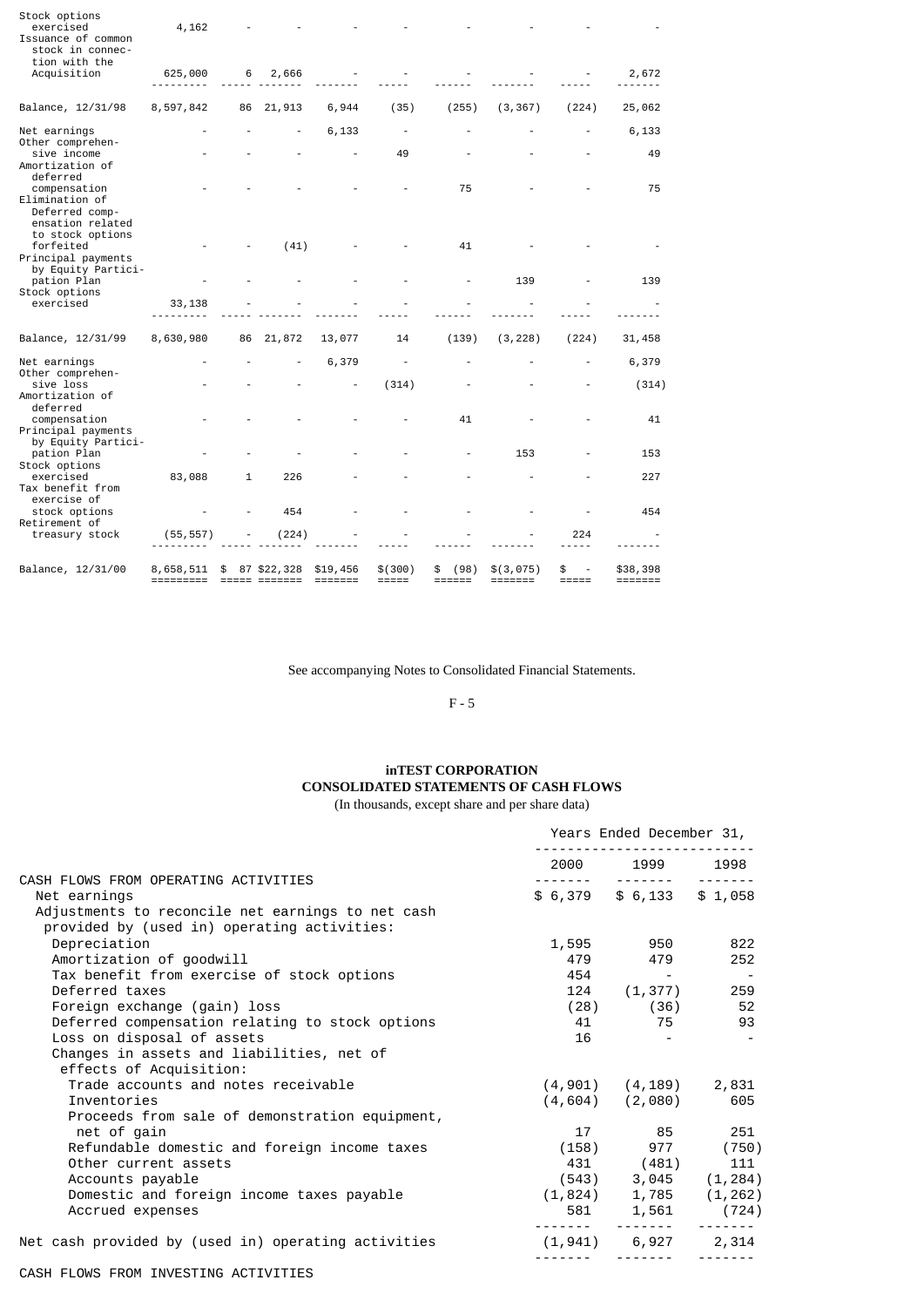| Acquisition of business, net of cash acquired<br>Purchase of machinery and equipment<br>Other long-term assets                                                                                                                                | - - - - - - - <sup>-</sup> -                                                                                                  | (4,629) -<br>(4,050) (1,596) (972)<br>921 (100) 229    |                                                        |
|-----------------------------------------------------------------------------------------------------------------------------------------------------------------------------------------------------------------------------------------------|-------------------------------------------------------------------------------------------------------------------------------|--------------------------------------------------------|--------------------------------------------------------|
| Net cash used in investing activities                                                                                                                                                                                                         |                                                                                                                               | $(3, 129)$ $(1, 696)$ $(5, 372)$                       |                                                        |
| CASH FLOWS FROM FINANCING ACTIVITIES<br>Net repayments of revolving debt<br>Proceeds from long-term debt<br>Repayment of long-term debt<br>Note receivable repayments from Equity Participation Plan<br>Proceeds from stock options exercised | $\begin{matrix} 153 \ 227 \ \end{matrix}$ $\begin{matrix} 139 \ 125 \ \end{matrix}$ $\begin{matrix} 125 \ 127 \ \end{matrix}$ | $(1, 241)$ $(1, 784)$ $(221)$                          |                                                        |
| Net cash used in financing activities                                                                                                                                                                                                         |                                                                                                                               | $(1, 117)$ $(1, 801)$ $(466)$                          |                                                        |
| Effects of exchange rates on cash                                                                                                                                                                                                             |                                                                                                                               | $(180)$ $(20)$ 23                                      |                                                        |
| Net cash provided by (used in) all activities<br>Cash and cash equivalents at beginning of period                                                                                                                                             | $(6, 367)$ $3, 410$ $(3, 501)$<br>$12,047$ $8,637$ $12,138$                                                                   | _____________________                                  |                                                        |
| Cash and cash equivalents at end of period                                                                                                                                                                                                    |                                                                                                                               | $$5,680$ $$12,047$ $$8,637$<br>======= ======= ======= |                                                        |
| SUPPLEMENTAL SCHEDULE OF NON-CASH INVESTING ACTIVITIES<br>Details of Acquisition:<br>Fair value of assets acquired, net of cash acquired<br>Liabilities assumed<br>Common stock issued<br>Goodwill resulting from Acquisition                 |                                                                                                                               |                                                        | \$2,003<br>(549)<br>(2, 672)<br>5,847<br>$- - - - - -$ |
| Net cash paid for Acquisition                                                                                                                                                                                                                 |                                                                                                                               |                                                        | \$4,629<br>$=$ $=$ $=$ $=$ $=$ $=$ $=$                 |
| Cash payments made for:<br>Domestic and foreign income taxes<br>Interest                                                                                                                                                                      | 32                                                                                                                            | \$6,573 \$ 59                                          | \$2,975<br>240 358                                     |

See accompanying Notes to Consolidated Financial Statements.

F - 6

# **inTEST CORPORATION NOTES TO CONSOLIDATED FINANCIAL STATEMENTS**

## (In thousands, except share and per share data)

## **(1) NATURE OF OPERATIONS**

inTEST Corporation (the "Company") is a leading independent designer, manufacturer and marketer of manipulator and docking hardware products, temperature management systems and tester interface products that are used by semiconductor manufacturers in conjunction with automatic test equipment, or ATE, in the testing of integrated circuits, or ICs.

The consolidated entity is comprised of inTEST Corporation (parent) and its nine 100% owned subsidiaries: inTEST Limited (Thame, U.K.), inTEST Kabushiki Kaisha (Kichijoji, Japan), inTEST PTE, Limited (Singapore), inTEST Sunnyvale Corp. (Delaware) (see Note 3), Temptronic Corporation (Delaware), inTEST GmbH (Germany) (operations commenced during August 2000), inTEST Investments, Inc. (a Delaware holding company), inTEST IP Corp. (a Delaware holding company) and inTEST Licensing Corp. (a Delaware holding company).

The Company manufactures its products in the U.S., U.K. and Singapore (where the Company commenced manufacturing during September 1999). Marketing and support activities are conducted worldwide from the Company's facilities in the U.S., U.K., Germany, Japan and Singapore.

On March 9, 2000, the Company completed a merger with Temptronic Corporation ("Temptronic") whereby Temptronic was merged into a wholly-owned subsidiary of the Company. The Company exchanged 2,046,793 shares of its common stock for all of the Temptronic common stock. Each share of Temptronic common stock was exchanged for 0.925 shares of the Company's common stock. In addition, outstanding Temptronic stock options were converted at the same exchange ratio into options to acquire 175,686 shares of the Company's common stock. The merger was accounted for under the pooling-of-interests method of accounting and, accordingly, the accompanying consolidated financial statements have been retroactively restated to give effect to the merger. Upon consummation of the merger, 55,557 shares of treasury stock held by Temptronic with a cost of \$224 were retired. Temptronic also has a 100% owned foreign subsidiary, which is consolidated with Temptronic for reporting purposes.

## **(2) SUMMARY OF SIGNIFICANT ACCOUNTING POLICIES**

#### *Basis of Presentation*

The accompanying consolidated financial statements include the accounts of the Company and its wholly-owned subsidiaries. All significant intercompany accounts and transactions have been eliminated upon consolidation. The preparation of financial statements in conformity with accounting principles generally accepted in the United States of America requires management to make estimates and assumptions that affect the reported amounts of assets and liabilities and disclosure of contingent assets and liabilities at the date of the financial statements and the reported amounts of revenues and expenses during the reporting period. Actual results could differ from those estimates.

#### *Risks and Uncertainties*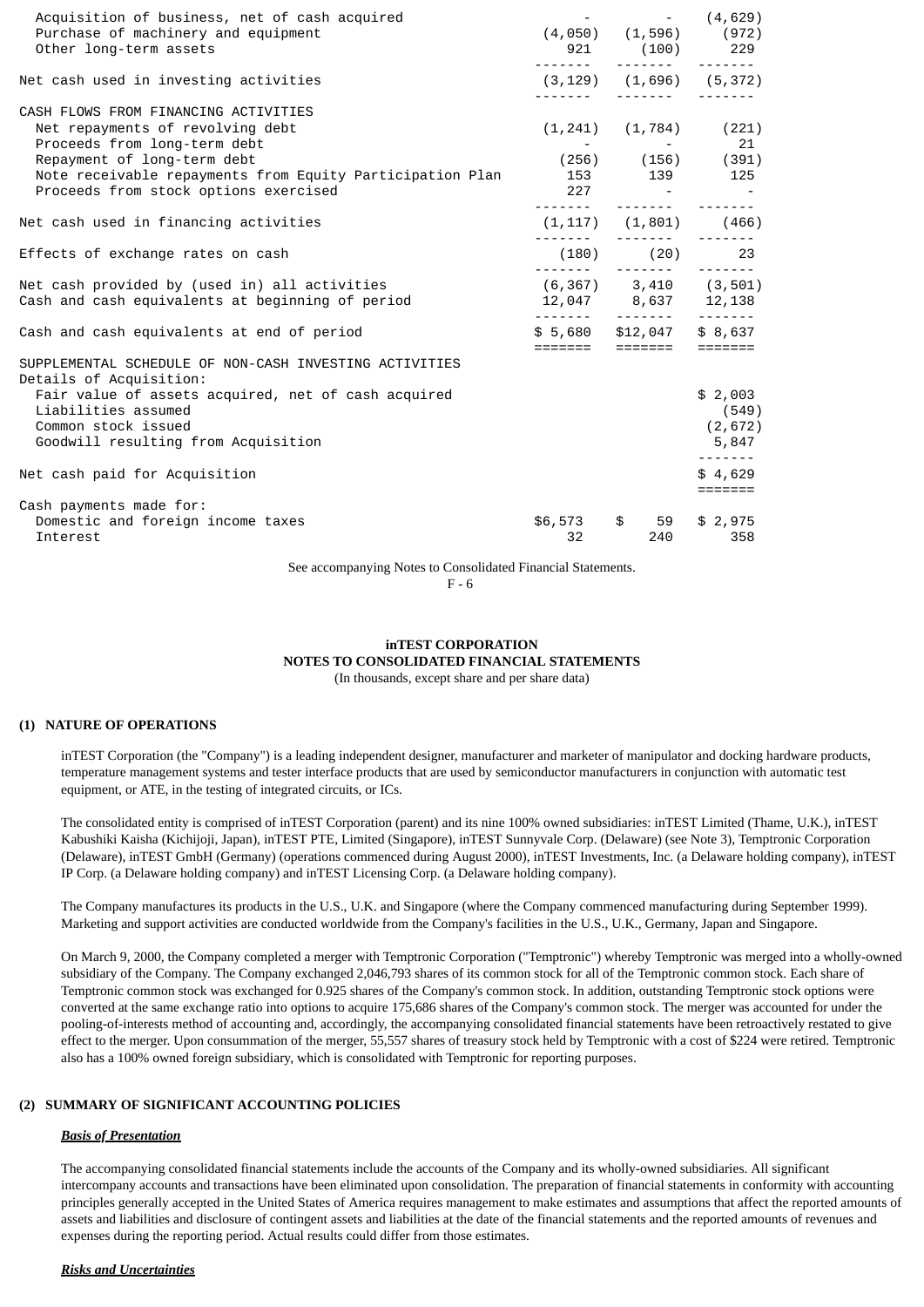The Company's historic results of operations as presented in these financial statements may not be indicative of future results, as these future results involve a number of risks and uncertainties. Factors that could affect the Company's future operating results and cause actual results to vary materially from historical results include, but are not limited to, the highly cyclical nature of the semiconductor industry, dependence upon capital expenditures of semiconductor manufacturers, developments and trends in the IC and ATE industries, changes in general economic, business and financial market conditions, future acquisitions and the Company's ability to successfully integrate its operations with those of the acquired entity, costs associated with future acquisitions and integration of operations, costs associated with the expansion of facilities, the ability to effectively control operating costs, competitive pricing pressures, delays in shipments of products, the mix of products sold, the mix of customers and geographic regions where products are sold, the development of new products and technologies by the Company or its competitors, the availability of materials used to manufacture the Company's products, the availability of qualified personnel, net revenues generated by foreign subsidiaries, exchange rate fluctuations and the use of forward exchange rate contracts, stock price fluctuations, the anticipated market for the Company's products, and the sufficiency of cash balances, lines of credit and net cash from operations.

### *Cash and Cash Equivalents*

Short-term investments, which have maturities of three months or less when purchased, are considered to be cash equivalents and are carried at cost, which approximates market value.

#### *Trade Notes Receivable*

Trade notes receivable are due from trade customers in Japan, and have original maturities of less than four months. The notes are non-interest bearing. Trade notes receivable were \$193 and \$141 at December 31, 2000 and 1999, respectively.

F - 7

# **inTEST CORPORATION NOTES TO CONSOLIDATED FINANCIAL STATEMENTS**

(In thousands, except share and per share data)

## **(2) SUMMARY OF SIGNIFICANT ACCOUNTING POLICIES (Continued)**

#### *Note Receivable from Equity Participation Plan*

As a result of the merger with Temptronic, the Company has a note receivable from the Temptronic Corporation Equity Participation Plan ("EPP"). The note was issued on November 6, 1996 with a principal amount of \$3.7 million. The note bears interest at 10% and matures on September 30, 2011. The proceeds of the note were used by the EPP to purchase approximately 565,483 shares of common stock at \$6.49 per share from certain former stockholders of Temptronic. The Company has agreed to make an annual contribution to the EPP in the amount of the principal plus interest due on the EPP's note (see Note 11).

#### *Credit Risks*

The Company grants credit to customers and generally requires no collateral. To minimize its risk, the Company performs ongoing credit evaluations of its customers' financial condition. Bad debt expense (recovery) was \$31, \$16, and \$(4) for the years ended December 31, 2000, 1999 and 1998, respectively.

#### *Inventories*

Inventories are stated at the lower of cost or market. Cost is determined under the first-in first-out (FIFO) method.

## *Property and Equipment*

Machinery and equipment are stated at cost. Depreciation is based upon the estimated useful life of the assets using the straight-line method. The estimated useful lives range from three to seven years. Leasehold improvements are recorded at cost and amortized over the shorter of the lease term or the estimated useful life of the asset. Total depreciation expense was \$1,595, \$950 and \$822 for the years ended December 31, 2000, 1999 and 1998, respectively. Expenditures for maintenance and repairs are charged to operations as incurred.

#### *Intangibles*

Goodwill resulting from the acquisition of the minority interest in three of the Company's foreign subsidiaries and the acquisition of TestDesign (as described in Note 3) is amortized on a straight-line basis over 15 years. Total amortization expense for the years ended December 31, 2000, 1999 and 1998 was \$479, \$479 and \$252, respectively. When events or circumstances so indicate, the Company assesses the potential impairment of its intangible assets and other long-lived assets based on anticipated undiscounted cash flows from operations. Such events and circumstances include a sale of all or a significant part of the operations associated with the long-lived asset, or a significant decline in the operating performance of the asset. If an impairment is indicated, the amount of impairment charge would be calculated by comparing the anticipated discounted future cash flows to the carrying value of the long-lived asset. At December 31, 2000, no impairment was indicated.

#### *Income Taxes*

The asset and liability method is used in accounting for income taxes. Under this method, deferred tax assets and liabilities are recognized for operating loss and tax credit carryforwards and for the future tax consequences attributable to differences between the financial statement carrying amounts of existing assets and liabilities and their respective tax bases. Deferred tax assets and liabilities are measured using enacted tax rates expected to apply to taxable income in the years in which those temporary differences are expected to be recovered or settled. The effect on deferred tax assets and liabilities of a change in tax rates is recognized in the results of operations in the period that includes the enactment date. A valuation allowance is recorded to reduce the carrying amounts of deferred tax assets unless it is more likely than not that such assets will be realized.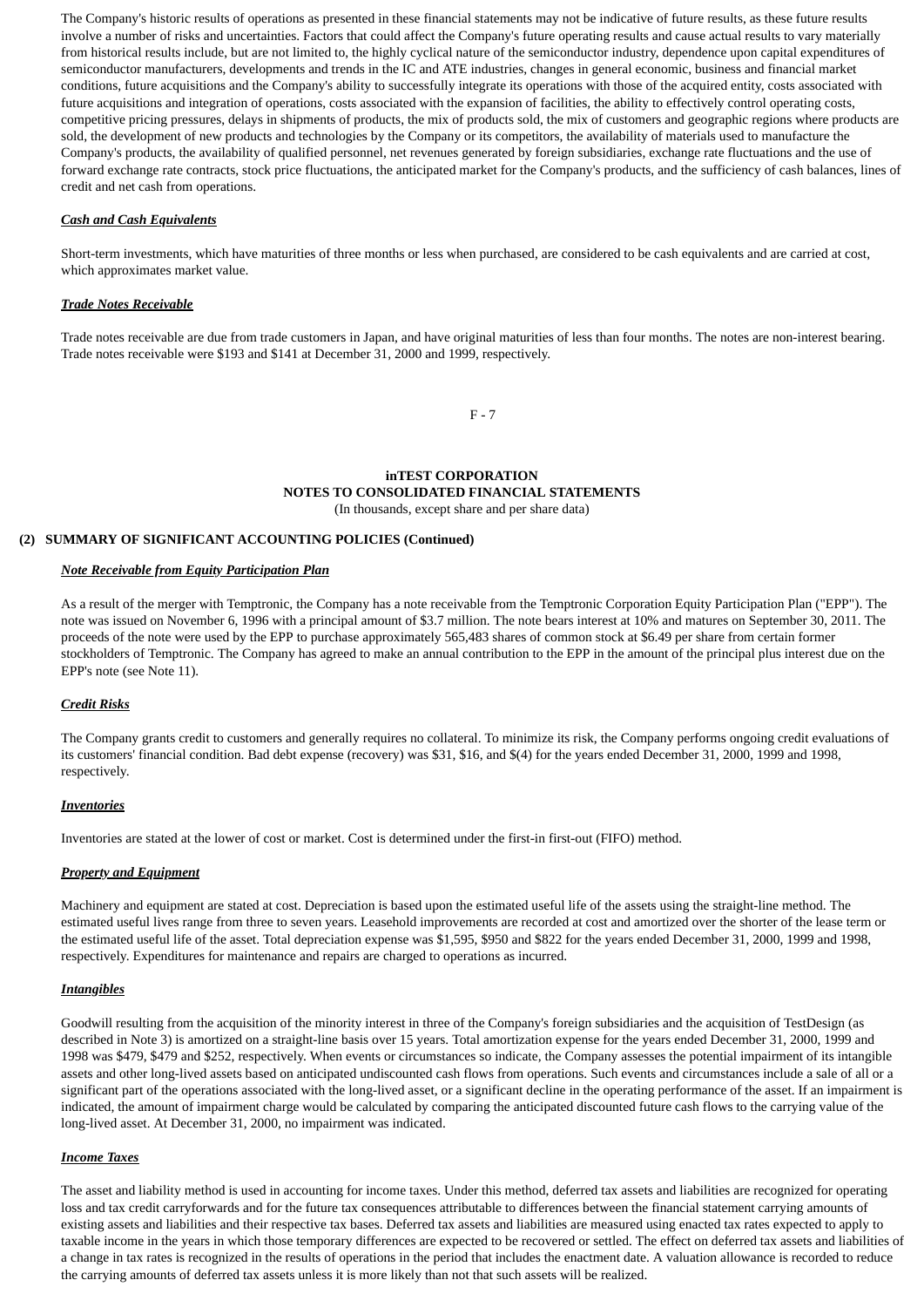## *Net Earnings Per Common Share*

Net earnings per common share is computed in accordance with Statement of Financial Accounting Standards ("SFAS") No. 128, Earnings Per Share. Basic earnings per common share is computed by dividing net earnings by the weighted average number of common shares outstanding during each year. Diluted earnings per common share is computed by dividing net earnings by the weighted average number of common shares and common share equivalents outstanding during each year. Common share equivalents represent stock options and are calculated using the treasury stock method.

A reconciliation of weighted average common shares outstanding -- basic to weighted average common shares outstanding -- diluted appears below:

|                                                            | <b>Years Ended December 31,</b> |                         |      |  |
|------------------------------------------------------------|---------------------------------|-------------------------|------|--|
|                                                            | 2000                            | 1999                    | 1998 |  |
| Weighted average common shares outstanding -- basic        | 8,201,029 8,084,398 7,668,911   |                         |      |  |
| Potentially dilutive securities:<br>Employee stock options |                                 | 268,881 181,139 153,177 |      |  |
| Weighted average common shares outstanding -- diluted      | 8,469,910 8,265,537 7,822,088   |                         |      |  |

F - 8

# **inTEST CORPORATION NOTES TO CONSOLIDATED FINANCIAL STATEMENTS**

(In thousands, except share and per share data)

## **(2) SUMMARY OF SIGNIFICANT ACCOUNTING POLICIES (Continued)**

Weighted average common shares outstanding exclude unallocated shares of common stock held by the Company's EPP (see Note 11).

### *Revenue Recognition*

Revenues from sales of products are recognized upon shipment to customers. Service revenues are recognized as the services are performed.

#### *Engineering and Product Development*

Engineering and product development costs, which consist primarily of the salary and related benefits costs of the Company's technical staff, as well as product development costs, are expensed as incurred.

#### *Product Warranties*

The Company generally provides product warranties and records estimated warranty expense at the time of sale based upon historical claims experience. Warranty expense for the years ended December 31, 2000, 1999 and 1998 was \$1,102, \$790 and \$601, respectively.

#### *Stock-Based Compensation*

The Company accounts for its stock option plans in accordance with SFAS No. 123, Accounting for Stock-Based Compensation. As permitted by SFAS No. 123, the Company has elected to continue to follow Accounting Principles Board Opinion No. 25, Accounting for Stock Issued to Employees ("APB 25") in accounting for its stock option plans. Under APB 25, the Company does not recognize compensation expense on the issuance of its stock options to employees and non-employee directors when the option terms are fixed and the exercise price equals the fair value of the underlying stock on the grant date. Compensation expense for stock options granted to non-employees is accounted for based upon the fair value of the options on the date of grant, in accordance with the provisions of SFAS No. 123.

## *Foreign Currency*

The accounts of the foreign subsidiaries are translated in accordance with SFAS No. 52, Foreign Currency Translation, which requires that assets and liabilities of international operations be translated using the exchange rate in effect at the balance sheet date. The results of operations are translated using an average exchange rate for the period. The effects of rate fluctuations in translating assets and liabilities of international operations into U.S. dollars are accumulated within other comprehensive income or loss in the consolidated statements of stockholders' equity. Transaction gains or losses are included in net earnings.

#### *Financial Instruments*

The Company's financial instruments, principally accounts and notes receivable and accounts payable, are carried at cost which approximates fair value, due to the short maturities of the accounts. The estimated fair values of the Company's notes payable and long-term debt approximated their carrying value based upon the rates offered to the Company for similar type arrangements.

#### *New Accounting Pronouncements*

In June 1998, the Financial Accounting Standards Board issued SFAS No. 133, Accounting for Derivative Instruments and Hedging Activities, which establishes accounting and reporting standards for derivative instruments, including certain derivative instruments embedded in other contracts (collectively referred to as derivatives) and for hedging activities. SFAS No. 133, as amended, is effective for all fiscal quarters of fiscal years beginning after June 15, 2000. The Company plans to adopt SFAS No. 133 in the first quarter of 2001, as required. The adoption of SFAS No. 133 is not expected to have a material effect on the results of operations, financial condition or long-term liquidity of the Company.

In December 1999, the Securities and Exchange Commission issued Staff Accounting Bulletin ("SAB") No. 101, Revenue Recognition in Financial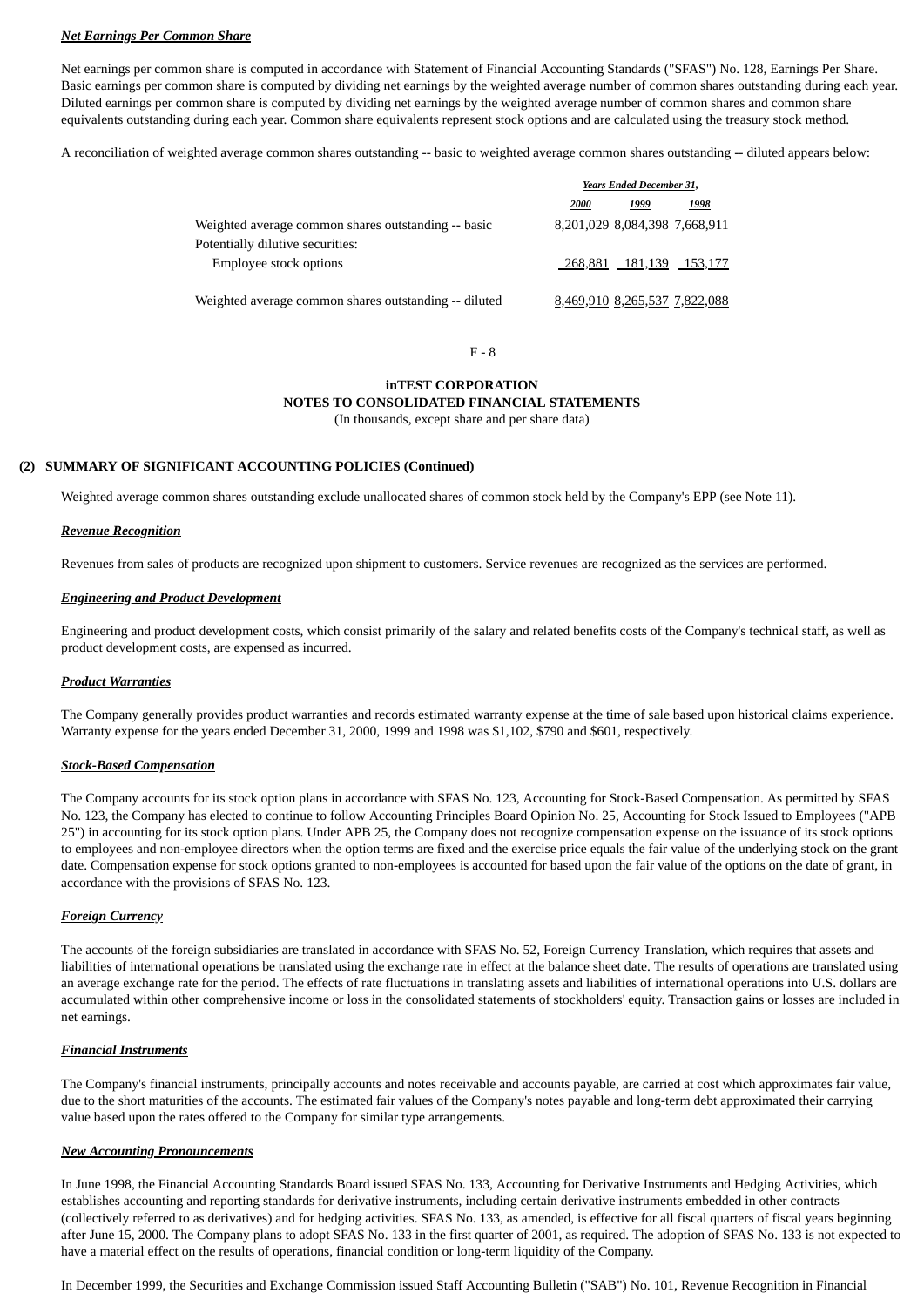Statements, as amended by SAB 101A and 101B. The Company adopted SAB 101, as amended, in the quarter ended December 31, 2000, as required. The adoption of SAB 101 did not have a material effect on the results of operations, financial condition or long-term liquidity of the Company as of December 31, 2000 and for the year then ended.

## **(3) ACQUISITION**

On August 3, 1998, the Company acquired all of the outstanding capital stock of TestDesign Corporation ("TestDesign"), a privately held California corporation (the "Acquisition"). Subsequent to the Acquisition, the Company changed the name of TestDesign to inTEST Sunnyvale Corp ("inTEST Sunnyvale"). inTEST Sunnyvale is engaged in the design and manufacture of tester interfaces used by the semiconductor industry. The purchase price was \$4.4 million in cash and 625,000 shares of the Company's common stock (subject to certain adjustments).

## F - 9

### **inTEST CORPORATION NOTES TO CONSOLIDATED FINANCIAL STATEMENTS** (In thousands, except share and per share data)

#### **(3) ACQUISITION (Continued)**

Although the Company's common stock had a market price of \$4.75 per share on the closing date of the transaction, all of the 625,000 shares issued in connection with the Acquisition were subject to legal restrictions on transfer and were valued at a 10% discount to the market price of the shares. In addition, the Company incurred transaction costs of approximately \$425 in completing the Acquisition. The following is an allocation of the purchase price:

| Cash payment                                                                    | \$4,400 |
|---------------------------------------------------------------------------------|---------|
| Transaction costs                                                               | 425     |
| 625,000 common shares at \$4.28                                                 | 2,672   |
|                                                                                 | 7.497   |
| Estimated fair value of identifiable assets acquired net of liabilities assumed | 1,650   |
| Goodwill to be amortized over 15 years                                          | \$5,847 |

The Acquisition has been accounted for as a purchase and the results of operations of the acquired business have been included in the Company's consolidated financial statements since the date of the Acquisition. The following unaudited pro forma information presents a summary of consolidated results of operations for the Company and inTEST Sunnyvale as if the Acquisition had occurred on January 1, 1998:

|                                                               | <b>Year</b><br><b>Ended</b><br>12/31/98 |
|---------------------------------------------------------------|-----------------------------------------|
| Pro forma net revenues                                        | \$40,318                                |
| Pro forma earnings before income taxes                        | 2,105                                   |
| Pro forma income taxes                                        | 1,162                                   |
| Pro forma net earnings                                        | 943                                     |
| Pro forma net earnings per common share -- basic              | \$0.12                                  |
| Pro forma weighted average common shares outstanding -- basic | 8,035,349                               |
| Pro forma net earnings per common share -- diluted            | \$0.12                                  |
| Pro forma weighted average common shares and common           |                                         |
| share equivalents outstanding -- diluted                      | 8,188,527                               |

#### **(4) SEGMENT INFORMATION**

The various products the Company designs, manufactures and markets are considered by management to form three reportable segments: manipulator and docking hardware products, temperature management systems and tester interface products. The manipulator and docking hardware segment includes the operations of the Company's Cherry Hill, New Jersey manufacturing facility as well as the operations of three of the Company's foreign subsidiaries: inTEST Limited, inTEST Kabushiki Kaisha, and inTEST PTE, Limited. Sales of this segment consist primarily of manipulator and docking hardware products which the company designs, manufactures and markets, as well as certain other high performance test sockets and interface boards which the Company designs and markets, but which are manufactured by third parties. The temperature management segment includes the operations of Temptronic in Newton, Massachusetts as well as inTEST GmbH. Sales of this segment consist primarily of temperature management systems which the Company designs, manufactures and markets under its Temptronic product line. The tester interface segment includes the operations of inTEST Sunnyvale in Sunnyvale, California. Sales of this segment consist primarily of tester interface products which the Company designs, manufactures and markets under its TestDesign product line.

The Company operates its business worldwide and all three segments sell their products both domestically and internationally. All three segments sell to semiconductor manufacturers and ATE manufacturers.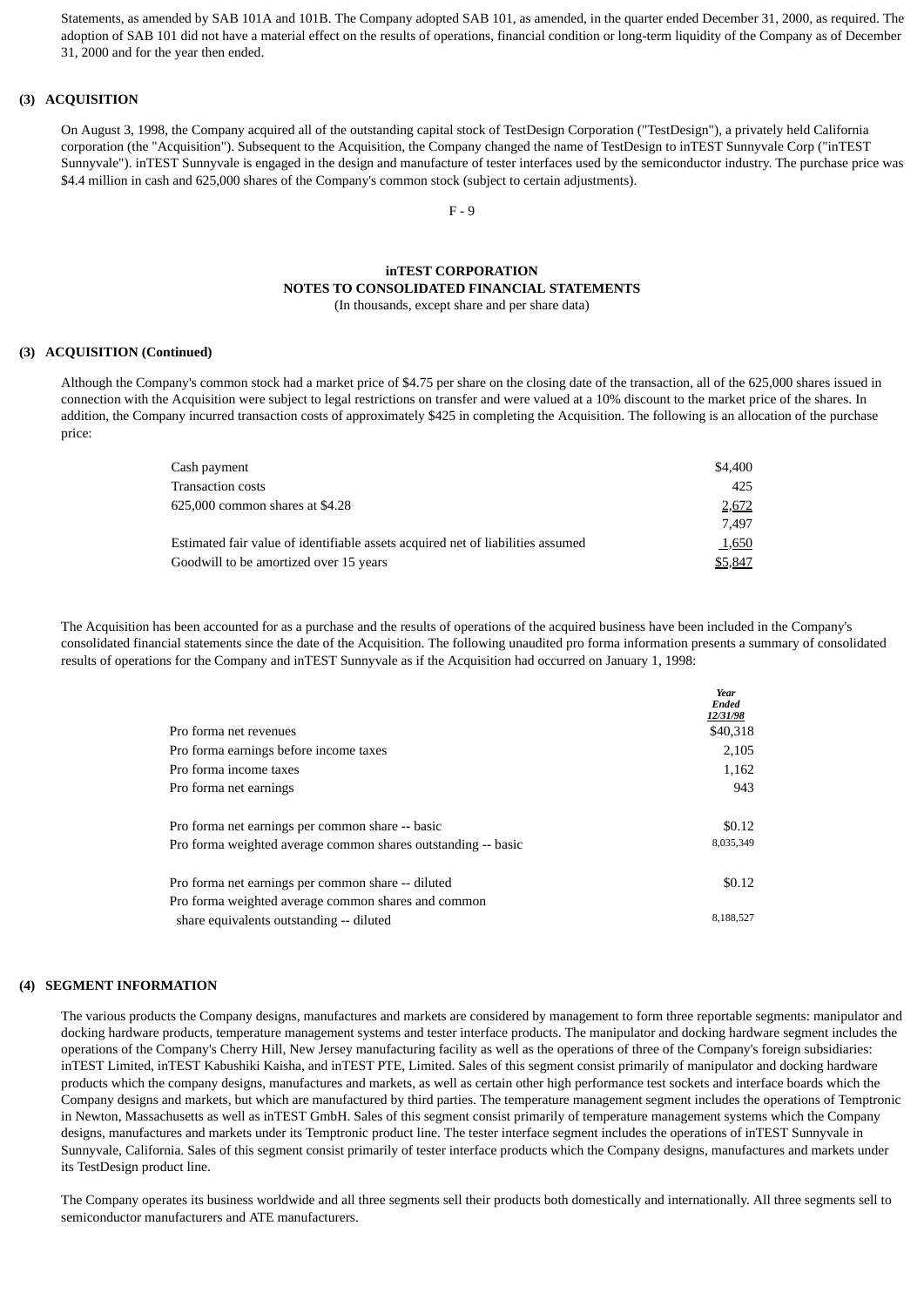# **inTEST CORPORATION NOTES TO CONSOLIDATED FINANCIAL STATEMENTS**

(In thousands, except share and per share data)

## **(4) SEGMENT INFORMATION (Continued)**

Intercompany pricing between segments is either a multiple of cost for component parts used in manufacturing or a percentage discount from list price for finished goods sold to non-manufacturing operations.

|                                           |                 | <b>Years Ended December 31,</b> |                                         |  |  |
|-------------------------------------------|-----------------|---------------------------------|-----------------------------------------|--|--|
|                                           | 2000            | 1999                            | 1998                                    |  |  |
| Net revenues from unaffiliated customers: |                 |                                 |                                         |  |  |
| Manipulator and Docking Hardware          |                 | \$39,556 \$26,423 \$17,726      |                                         |  |  |
| Temperature Management                    | 33,505          |                                 | 19,089 16,983                           |  |  |
| <b>Tester Interface</b>                   | <u>14,590</u>   |                                 | $\underline{0,073}$ $\underline{1,349}$ |  |  |
|                                           |                 | \$87,651 \$53,585 \$36,058      |                                         |  |  |
| Affiliate sales or transfer from:         |                 |                                 |                                         |  |  |
| Manipulator and Docking Hardware          | \$2,087         | \$2,049                         | \$1,302                                 |  |  |
| Temperature Management                    | 136             | 506                             | 459                                     |  |  |
| <b>Tester Interface</b>                   | 1,873           | 502                             | 19                                      |  |  |
|                                           | <u>\$4,096</u>  | \$3,057                         | \$1,780                                 |  |  |
| Depreciation/amortization:                |                 |                                 |                                         |  |  |
| Manipulator and Docking Hardware          | \$1,114         | \$781                           | \$575                                   |  |  |
| Temperature Management                    | 562             | 495                             | 446                                     |  |  |
| <b>Tester Interface</b>                   | 398             | $-153$                          | 53                                      |  |  |
|                                           | \$2,074         | \$1,429                         | \$1,074                                 |  |  |
| Operating income (loss):                  |                 |                                 |                                         |  |  |
| Manipulator and Docking Hardware          | \$7,677         | \$5,477                         | \$2,939                                 |  |  |
| Temperature Management                    | 1,801           | 1,005                           | (442)                                   |  |  |
| <b>Tester Interface</b>                   | <u>1,431</u>    | 845                             | (421)                                   |  |  |
|                                           | <u>\$10,909</u> | \$7,327                         | \$2,076                                 |  |  |
| Earnings (loss) before income taxes:      |                 |                                 |                                         |  |  |
| Manipulator and Docking Hardware          | \$8,319         |                                 | \$5,884 \$3,447                         |  |  |
| Temperature Management                    | 1,830           | 829                             | (787)                                   |  |  |
| <b>Tester Interface</b>                   | 1,430           | 845                             | (421)                                   |  |  |
|                                           | <u>\$11,579</u> | \$7,558                         | \$2,239                                 |  |  |
| Income tax expense (benefit):             |                 |                                 |                                         |  |  |
| Manipulator and Docking Hardware          | \$2,857         | \$2,298                         | \$1,251                                 |  |  |
| Temperature Management                    | 1,738           | (1,210)                         | 82                                      |  |  |
| <b>Tester Interface</b>                   | 605             | 337                             | (152)                                   |  |  |
|                                           | <u>\$5,200</u>  | <u>\$1,425</u>                  | <u>\$1,181</u>                          |  |  |
| Net earnings (loss):                      |                 |                                 |                                         |  |  |
| Manipulator and Docking Hardware          | \$5,461         |                                 | \$3,586 \$2,196                         |  |  |
| Temperature Management                    | 92              | 2,039                           | (869)                                   |  |  |
| <b>Tester Interface</b>                   | 826             | 508                             | (269)                                   |  |  |
|                                           | <u>\$6,379</u>  | \$6,133                         | \$1,058                                 |  |  |
| Identifiable assets:                      |                 |                                 |                                         |  |  |
| Manipulator and Docking Hardware          |                 | \$25,002 \$27,206 \$21,371      |                                         |  |  |
| Temperature Management                    | 14,604          | 11,395                          | 8,983                                   |  |  |
| <b>Tester Interface</b>                   | 6,923           | 4,414 1,847                     |                                         |  |  |
|                                           |                 | \$46,529 \$43,015 \$32,201      |                                         |  |  |

The \$2.6 million of merger-related costs were incurred by the temperature management segment. The Company does not currently allocate corporate overhead to its subsidiaries. All costs associated with the Company's executive management team are charged to the Cherry Hill, New Jersey operation which is included in the manipulator and docking hardware segment. Substantially all interest income is generated by the Company's three Delaware holding companies, whose results are also included in the manipulator and docking hardware segment.

Export sales from the Company's domestic manufacturing facilities (New Jersey, California and Massachusetts) totaled \$22.9 million, \$15.9 million and \$12.3 million during the years ended December 31, 2000, 1999 and 1998, respectively. During the years ended December 31, 2000, 1999 and 1998, the Company had sales to Japan of \$10.1 million, \$5.7 million and \$6.8 million, respectively. The Company's foreign subsidiaries generated \$13.7 million, \$8.5 million and \$7.1 million of net revenues in 2000, 1999 and 1998, respectively.

## $F - 11$

# **inTEST CORPORATION NOTES TO CONSOLIDATED FINANCIAL STATEMENTS**

(In thousands, except share and per share data)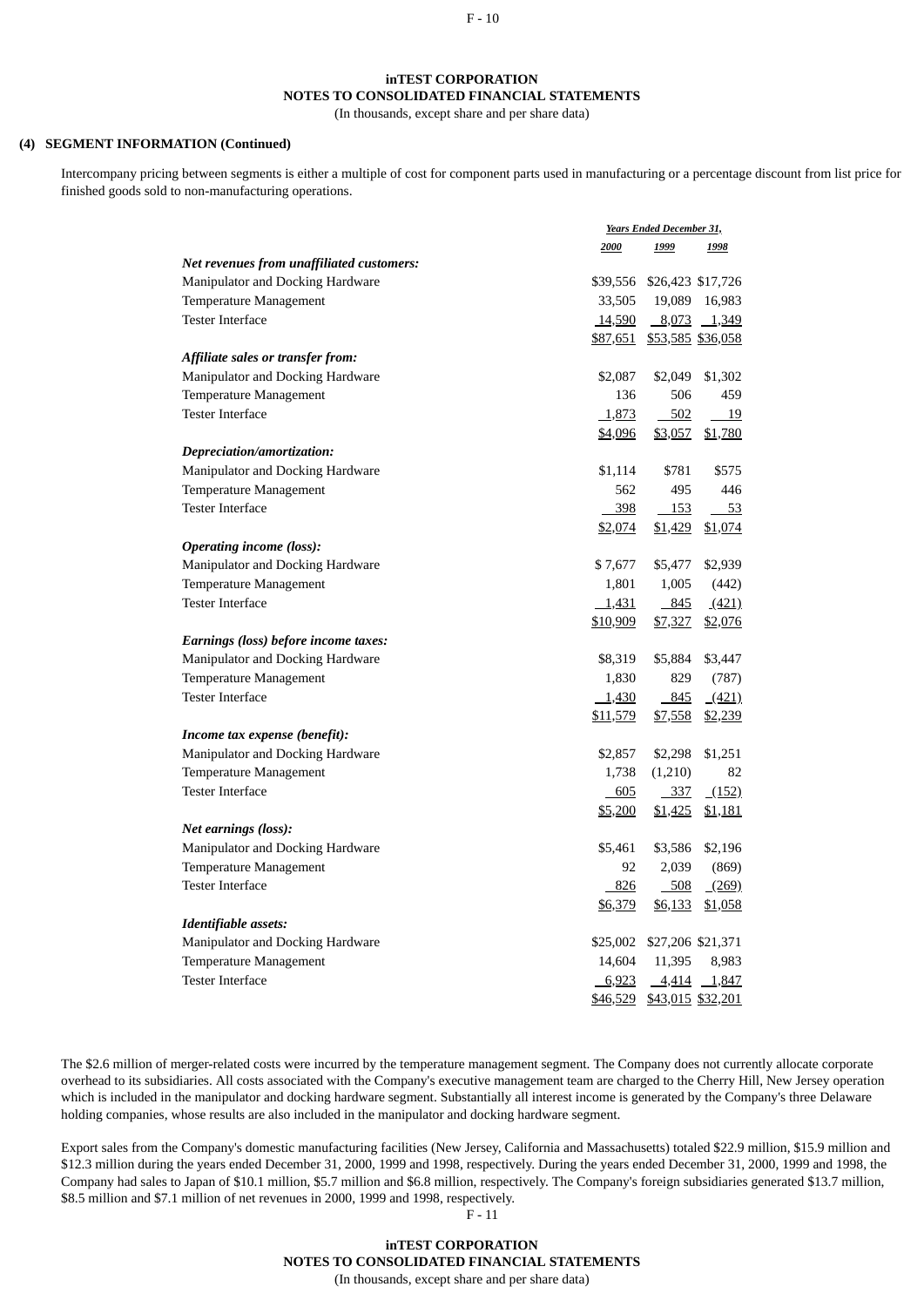## **(5) MAJOR CUSTOMERS**

No customer accounted for more than 10% of the Company's consolidated net revenues in 2000, 1999 or 1998.

## **(6) INVENTORIES**

Inventories held at December 31 were comprised of the following:

|                                | 2000              | <u> 1999</u>    |
|--------------------------------|-------------------|-----------------|
| Raw materials                  |                   | \$8,237 \$6,091 |
| Work in process                | 4.244             | 1,954           |
| Finished goods                 | 1.687             | 704             |
| Reserve for obsolete inventory | $(1,609)$ $(777)$ |                 |
|                                | \$12,559 \$7,972  |                 |
|                                |                   |                 |

#### **(7) DEBT**

#### *Line of Credit*

The Company has a \$5.0 million committed, unsecured line of credit. Borrowings under this line of credit are principally used for working capital purposes. Borrowings on the line of credit bear interest at either the prime rate minus 1.0% or the Euro-rate plus 1.5%, which is payable monthly on any outstanding balance. The Company is required to maintain a \$50 compensating balance at the bank which granted the line of credit. The credit line expires on June 30, 2001. At December 31, 2000, there were no borrowings outstanding.

#### *Letter of Credit*

The Company had an outstanding letter of credit in the amount of \$200 as of December 31, 2000. This letter of credit was issued as a security deposit under a lease which the Company's Temptronic subsidiary entered into for its new facility in Sharon, Massachusetts.

## **(8) STOCK OPTION PLAN**

The Amended and Restated 1997 Stock Plan (the "Plan") provides for the granting of either incentive stock options or non-qualified stock options to purchase shares of the Company's common stock and for other stock-based awards to key employees and directors responsible for the direction and management of the Company and to non-employee consultants. The Plan consists of two parts: the Non-Qualified Plan (administered by the Board of Directors of the Company) and the Key Employee Plan (administered by the Compensation Committee of the Board of Directors of the Company). The Company has reserved 1,000,000 shares of common stock for issuance upon exercise of options or stock awards under the Plan.

No option may be granted with an exercise period in excess of ten years from the date of grant. Generally, incentive stock options will be granted with an exercise price equal to the fair market value on the date of grant; the exercise price of non-qualified stock options will be determined by either the Board of Directors or the Compensation Committee of the Board of Directors.

The options which have been issued under the Plan generally vest 20% one year from date of grant and 20% in each of the succeeding four years.

In connection with the merger with Temptronic, outstanding incentive and non-qualified stock options to acquire Temptronic common stock were converted into stock options to acquire the Company's stock at a conversion ratio of 0.925, with appropriate adjustment to the exercise price. These stock options generally vest over four to five years.

As discussed in Note 2, the Company has elected to continue to follow APB 25 in accounting for its stock option plans. Under APB 25, the Company does not recognize compensation expense on the issuance of its stock options to employees and non-employee directors when the option terms are fixed and the exercise price equals the fair value of the underlying stock on the grant date. Prior to the merger, Temptronic had granted certain non-qualified stock options to employees which had an exercise price below the estimated fair value of Temptronic's common stock at the date of grant. For these options, compensation cost, equaling the difference between the fair market value of the underlying stock and the cost to exercise the options, was recorded as deferred compensation at the date of grant. This cost is amortized to expense as the options vest. Total compensation cost recognized for the years ended December 31, 2000, 1999 and 1998 was \$41, \$75, \$93, respectively.

 $F - 12$ 

## **inTEST CORPORATION NOTES TO CONSOLIDATED FINANCIAL STATEMENTS** (In thousands, except share and per share data)

## **(8) STOCK OPTION PLAN (Continued)**

Had compensation costs for the Company's stock-based compensation plans been determined consistent with SFAS No. 123, the Company's net earnings and net earnings per common share for the years ended December 31, 2000, 1999 and 1998 would have been reduced to the pro forma amounts indicated below:

|                                         | 2000   | 1999            | <u> 1998</u> |
|-----------------------------------------|--------|-----------------|--------------|
| Net earnings:                           |        |                 |              |
| As reported                             |        | \$6,379 \$6,133 | \$1,058      |
| Pro forma                               |        | 5,416 \$5,988   | \$915        |
| Net earnings per common share -- basic: |        |                 |              |
| $A$ a vanautad                          | CD, 70 | $CD$ 70         | $d \cap 11$  |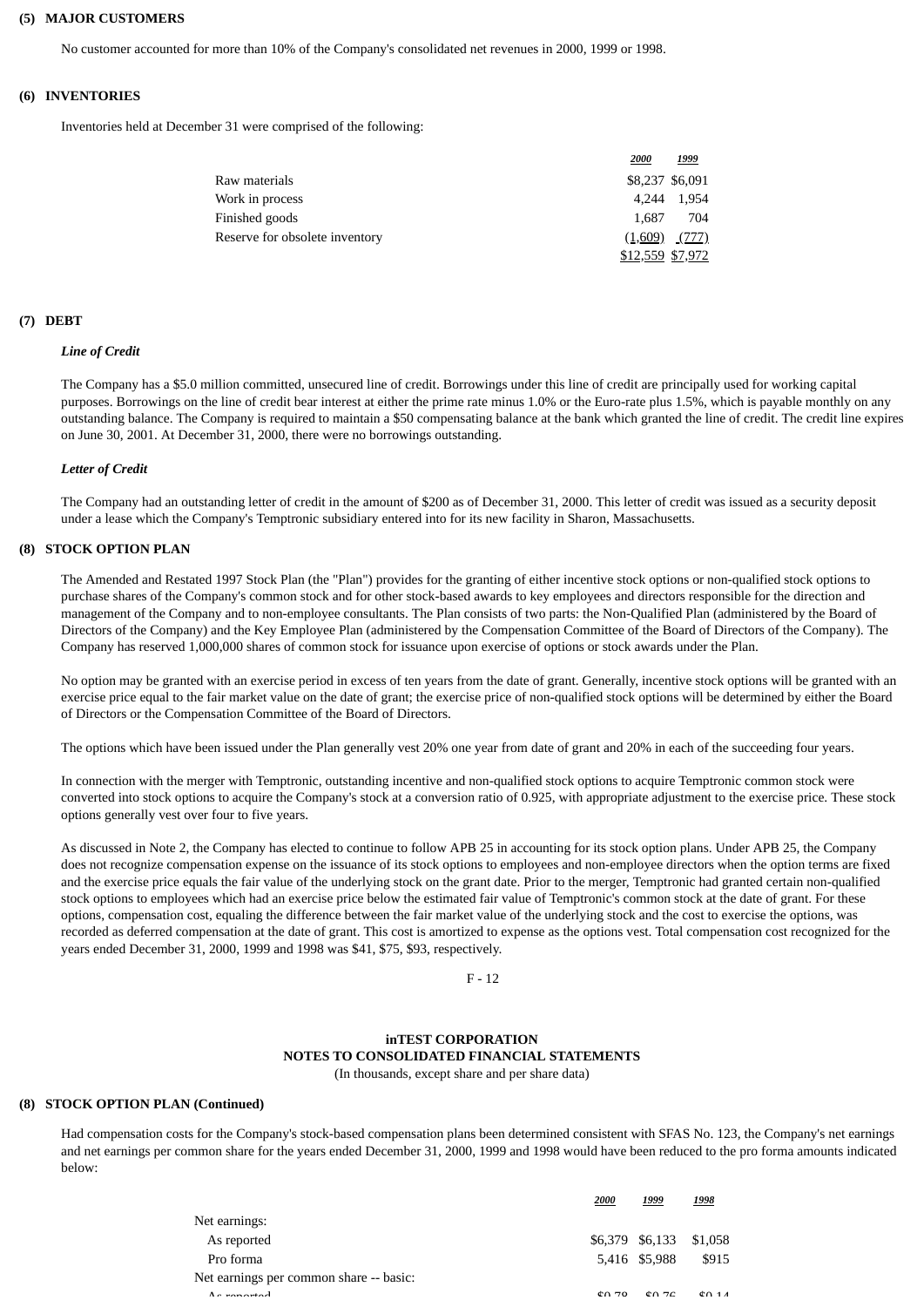| AS reported                               | JU.70  | JU.7U  | JU.14  |
|-------------------------------------------|--------|--------|--------|
| Pro forma                                 | \$0.66 | \$0.74 | \$0.12 |
| Net earnings per common share -- diluted: |        |        |        |
| As reported                               | \$0.75 | \$0.74 | \$0.14 |
| Pro forma                                 | \$0.64 | \$0.72 | \$0.12 |
|                                           |        |        |        |

The fair value for stock options granted in 2000 and 1998 was estimated at the date of grant using the Black-Scholes option pricing model with the following weighted average assumptions (no options were granted in 1999):

|                                                      | 2000            | <u> 1998</u>   |
|------------------------------------------------------|-----------------|----------------|
| Risk-free interest rate                              |                 | 4.99% 5.65%    |
| Dividend vield                                       |                 | $0.00\%$ 0.00% |
| Expected common stock market price volatility factor | .82             | .61            |
| Weighted average expected life of stock options      | 5 years 5 years |                |

The per share weighted average fair value of stock options issued by the Company in 2000 and 1998 was \$8.92 and \$3.71, respectively.

The Black-Scholes option valuation model was developed for use in estimating the fair value of traded options which have no vesting restrictions and are fully transferable. In addition, option valuation models require the input of highly subjective assumptions including the expected stock price volatility. As the Company's stock options have characteristics significantly different from those of traded options, and as changes in the subjective input assumptions can materially affect the fair value estimate, in management's opinion, the existing models do not necessarily provide a reliable single measure of the fair value of its stock options.

The following table summarizes the stock option activity for the three years ended December 31, 2000:

|                                                              |                            | Weighted<br>Average |
|--------------------------------------------------------------|----------------------------|---------------------|
|                                                              | <b>Number</b><br>of Shares | Exercise<br>Price   |
| Options outstanding, January 1, 1998 (177,067 exercisable)   | 411,855                    | \$4.38              |
| Granted                                                      | 200,875                    | 4.20                |
| Exercised                                                    | (4, 162)                   | .02                 |
| Canceled                                                     | (22, 877)                  | 4.22                |
| Options outstanding, December 31, 1998 (215,637 exercisable) | 585,691                    | \$3.91              |
| Granted                                                      |                            |                     |
| Exercised                                                    | (33, 138)                  | .10                 |
| Canceled                                                     | (79, 598)                  | 3.40                |
| Options outstanding, December 31, 1999 (202,464 exercisable) | 472,955                    | \$4.26              |
| Granted                                                      | 642,000                    | 13.08               |
| Exercised                                                    | (83,088)                   | 2.70                |
| Canceled                                                     | (6,865)                    | 14.76               |
| Options outstanding, December 31, 2000 (196,386 exercisable) | 1,025,002                  | \$9.84              |

## F - 13

### **inTEST CORPORATION NOTES TO CONSOLIDATED FINANCIAL STATEMENTS** (In thousands, except share and per share data)

## **(8) STOCK OPTION PLAN (Continued)**

On June 30, 1998, the Company modified 141,000 options originally exercisable at \$7.50 per share and 10,000 options originally exercisable at \$11.00 per share to reduce the exercise price of such options to \$6.00 per share.

The following table summarizes information about stock options outstanding at December 31, 2000:

| Range of<br><b>Exercise Prices</b> | <b>Number</b><br>Outstanding at<br>December 31, 2000 | Weighted<br>Average<br>Remaining<br><b>Life</b> | Weighted<br>Average<br><b>Excercise</b><br><b>Price of</b><br>Outstanding<br><b>Options</b> | <b>Number</b><br>Exercisable<br>at<br>December 31, 2000 | Weighted<br>Average<br>Exercise<br>Price of<br><b>Exercisable</b><br><b>Options</b> |
|------------------------------------|------------------------------------------------------|-------------------------------------------------|---------------------------------------------------------------------------------------------|---------------------------------------------------------|-------------------------------------------------------------------------------------|
| \$0.02                             | 18.037                                               | 6.49 years                                      | \$0.02                                                                                      | 2.312                                                   | \$0.02                                                                              |
| $$3.79 - $4.44$                    | 237,365                                              | 7.04 years                                      | \$4.16                                                                                      | 116.674                                                 | \$4.11                                                                              |
| \$6.00                             | 132,600                                              | 6.55 years                                      | \$6.00                                                                                      | 77,400                                                  | \$6.00                                                                              |
| $$9.56 - $12.69$                   | 430,000                                              | 9.62 years                                      | \$10.35                                                                                     |                                                         | $-$                                                                                 |
| \$18.63                            | 207,000                                              | 9.25 years                                      | \$18.63                                                                                     |                                                         |                                                                                     |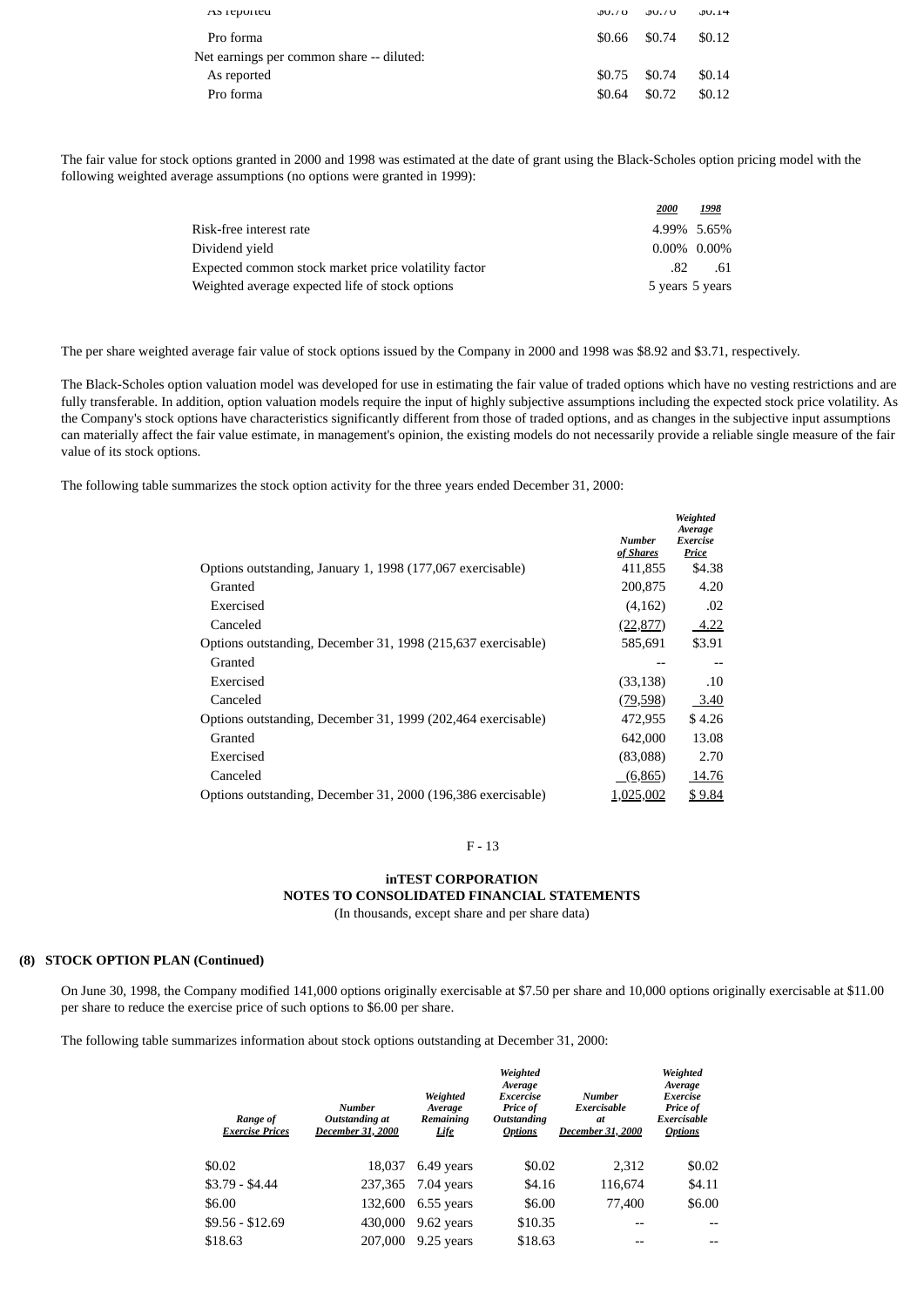#### **(9) COMMITMENTS**

The Company leases its offices, warehouse facilities, automobiles and certain equipment under noncancellable operating leases which expire at various dates through 2005. Total rental expense for the years ended December 31, 2000, 1999 and 1998 was \$1.7 million, \$1.2 million and \$1.1 million, respectively.

The aggregate minimum rental commitments under the noncancellable operating leases in effect at December 31, 2000, are as follows:

| 2001       | \$2,336 |
|------------|---------|
| 2002       | \$1,908 |
| 2003       | \$1,839 |
| 2004       | \$1,688 |
| 2005       | \$1,324 |
| Thereafter | \$6,233 |

## **(10) INCOME TAXES**

The Company is subject to Federal and certain state income taxes. In addition, the Company is taxed in certain foreign countries. The cumulative amount of undistributed earnings of foreign subsidiaries for which U.S. income taxes have not been provided was approximately \$4.6 million and \$3.0 million at December 31, 2000 and 1999, respectively.

Total income tax expense was allocated as follows:

|                                                    |         | Years Ended December 31, |                |  |
|----------------------------------------------------|---------|--------------------------|----------------|--|
|                                                    | 2000    | 1999                     | 1998           |  |
| Income from operations                             |         | \$5,200 \$1,425 \$1,181  |                |  |
| Shareholders' equity, for tax benefit derived from |         |                          |                |  |
| exercise and sale of stock option shares           | (454)   | $\sim 100$ km s $^{-1}$  |                |  |
|                                                    | \$4.746 | \$1,425                  | <u>\$1,181</u> |  |

F - 14

## **inTEST CORPORATION NOTES TO CONSOLIDATED FINANCIAL STATEMENTS** (In thousands, except share and per share data)

## **(10) INCOME TAXES (Continued)**

Earnings before income taxes were as follows:

|          |             | Years Ended December 31, |              |  |
|----------|-------------|--------------------------|--------------|--|
|          | <b>2000</b> | <u> 1999</u>             | <u> 1998</u> |  |
| Domestic |             | \$8,511 \$5,949 \$1,333  |              |  |
| Foreign  |             | 3,068 1,609              | 906          |  |
|          | \$11,579    | <u>\$7,558 \$2,239</u>   |              |  |

Income tax expense was as follows:

|                     |         | <b>Years Ended December 31,</b> |         |  |
|---------------------|---------|---------------------------------|---------|--|
|                     | 2000    | 1999                            | 1998    |  |
| Current             |         |                                 |         |  |
| Domestic -- Federal | \$3.922 | \$1,934                         | \$ 516  |  |
| Domestic -- state   | 165     | 215                             | 54      |  |
| Foreign             | 989     | 652                             | 352     |  |
|                     | 5,076   | 2,801                           | $-922$  |  |
| Deferred:           |         |                                 |         |  |
| Domestic -- Federal | (171)   | (946)                           | 284     |  |
| Domestic -- state   | 295     | (430)                           | (25)    |  |
|                     | - 124   | (1,376)                         | 259     |  |
| Income tax expense  | \$5,200 | \$1,425                         | \$1,181 |  |

Deferred income taxes reflect the net tax effect of net operating loss and credit carryforwards and temporary differences between the carrying amount of assets and liabilities for financial reporting purposes and the amounts used for income tax purposes. The following is a summary of the significant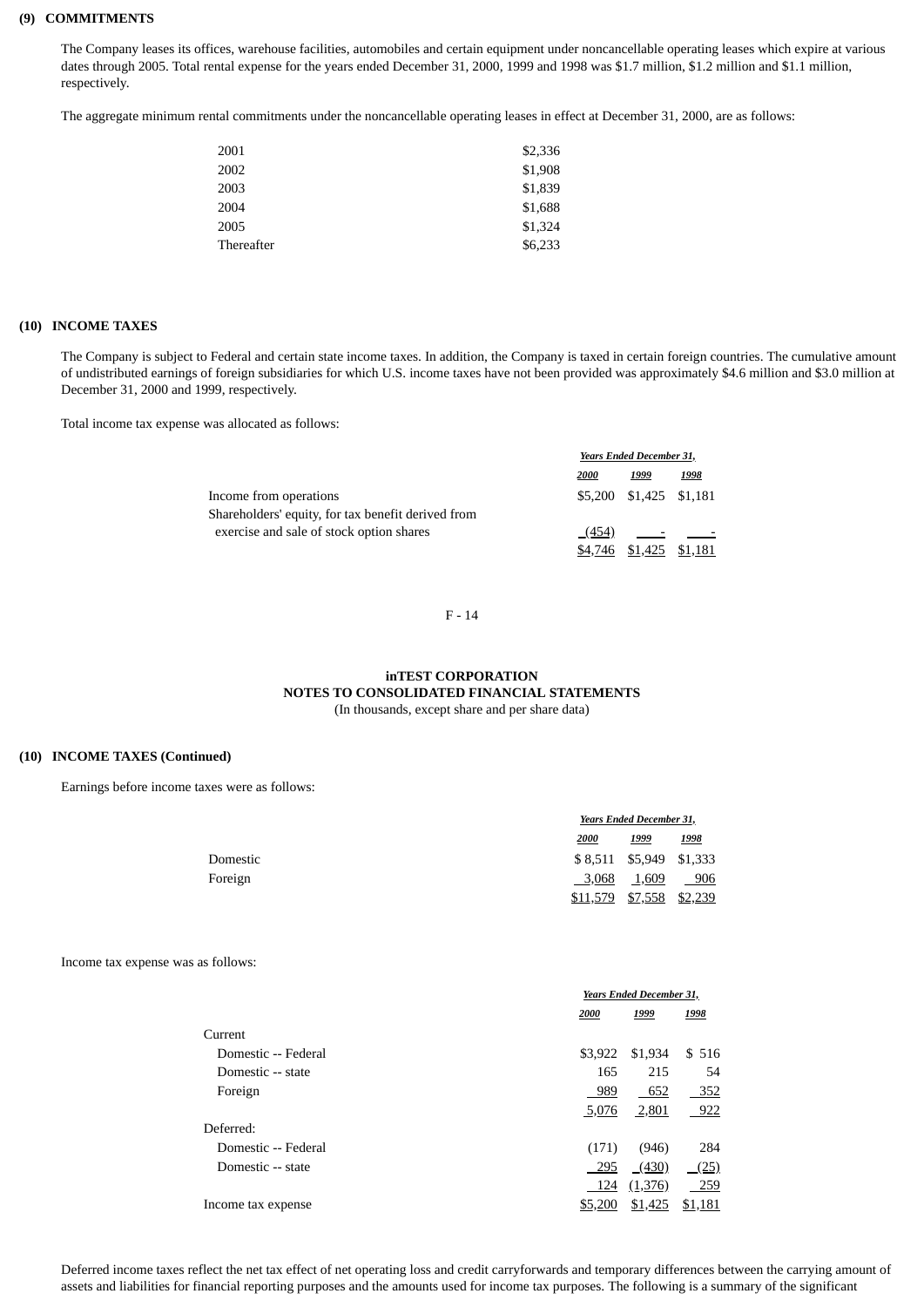components of the Company's deferred tax assets and liabilities as of December 31, 2000 and 1999:

|                                            | December 31, |         |
|--------------------------------------------|--------------|---------|
|                                            | 2000         | 1999    |
| Deferred tax assets:                       |              |         |
| Accrued vacation pay                       | \$264        | \$195   |
| Allowance for doubtful accounts            | 69           | 88      |
| Inventories                                | 609          | 392     |
| Accrued warranty                           | 143          | 87      |
| <b>Accrued bonuses</b>                     | 271          | 84      |
| Net operating loss and credit carryforward | 90           | 686     |
| Stock compensation                         | 90           | 88      |
| Property and equipment                     | 120          | 101     |
| Other                                      | 57           | - 55    |
|                                            | 1,713        | 1,776   |
| Valuation allowance                        | (90)         | (90)    |
| Deferred tax assets                        | 1,623        | 1,686   |
| Deferred tax liabilities:                  |              |         |
| Accrued royalty income                     | (126)        | (65)    |
| Deferred tax liabilities                   | (126)        | (65)    |
| Net deferred tax asset                     | \$1,497      | \$1,621 |

F-15

## **inTEST CORPORATION NOTES TO CONSOLIDATED FINANCIAL STATEMENTS**

(In thousands, except share and per share data)

## **(10) INCOME TAXES (Continued)**

The valuation allowance for deferred tax assets as of the beginning of 2000 and 1999 was \$90 and \$1.5 million, respectively. The net change in the valuation allowance for the years ended December 31, 2000 and 1999 was \$0 and a decrease of \$1.4 million, respectively. In assessing the ability to realize the deferred tax assets, management considers whether it is more likely than not that some portion or all of the deferred tax assets will not be realized. The ultimate realization of deferred tax assets is dependent upon the generation of future taxable income during periods in which those temporary differences become deductible. Management considers the scheduled reversal of deferred tax liabilities, projected future taxable income and tax planning strategies in making this assessment. In order to fully realize the total deferred tax assets, the Company will need to generate future taxable income prior to the expiration of net operating loss and credit carryforwards which expire at various years through 2019. Based upon the level of historical taxable income and projections for future taxable income over the periods in which the temporary differences are deductible, management believes it is more likely than not the Company will realize the benefit of the deferred tax asset, net of the valuation allowance, at December 31, 2000. The amount of the deferred tax asset considered realizable, however, could be reduced in the near term if estimates of future taxable income during the carryforward period are reduced.

An analysis of the effective tax rate for the years ended December 31, 2000, 1999 and 1998 on earnings and a reconciliation from the expected statutory rate of 35%, 34% and 34%, respectively, are as follows:

|                                                         | <b>Years Ended December 31,</b> |                         |         |
|---------------------------------------------------------|---------------------------------|-------------------------|---------|
|                                                         | 2000                            | 1999                    | 1998    |
| Expected income tax provision at U.S. statutory rate    |                                 | \$4,053 \$2,570 \$761   |         |
| State taxes, net of Federal benefit                     | 299                             | 157                     | (65)    |
| Increase (decrease) in tax from:                        |                                 |                         |         |
| Non-deductible merger-related costs                     | 815                             |                         |         |
| Liquidation of life insurance policies                  | 83                              |                         |         |
| Non-deductible goodwill and other permanent differences | 69                              | 28                      | (83)    |
| Foreign income tax rate differences                     | (85)                            | 58                      | 12      |
| Federal credits                                         | --                              | (51)                    | (41)    |
| Change in valuation allowance                           |                                 | $-(1,418)$              | 610     |
| Other                                                   | (34)                            |                         | 81 (13) |
| Income tax expense                                      |                                 | \$5,200 \$1,425 \$1,181 |         |
|                                                         |                                 |                         |         |

#### **(11) EMPLOYEE BENEFIT PLANS**

The Company has a defined contribution 401(k) plan for its employees who work in the U.S. All permanent employees of inTEST Corporation and inTEST Sunnyvale Corp. who are at least 18 years of age and have completed six months of service with the Company are eligible to participate in the plan. During 2000, 1999 and 1998, the Company matched employee contributions dollar for dollar up to 10% of the employee's annual compensation up to \$5. Future matching contributions are discretionary. Employer contributions vest over a six-year period. The Company contributed \$299, \$221 and \$157 to the plan for the years ended December 31, 2000, 1999 and 1998, respectively.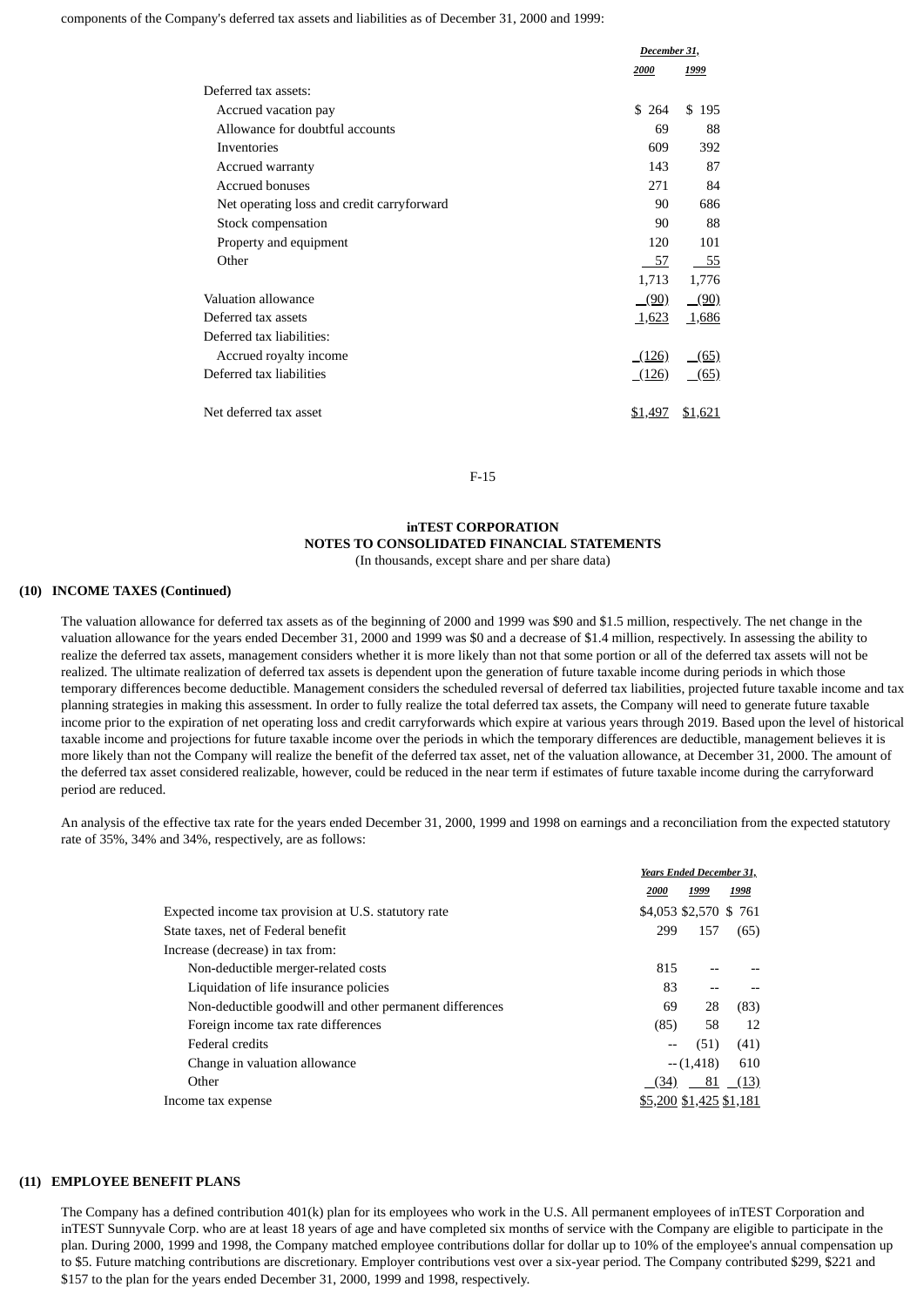Prior to the Acquisition, inTEST Sunnyvale had adopted a defined contribution 401(k) plan for its employees. Under the plan, inTEST Sunnyvale matched employee contributions equal to 25% of an employee's contributions up to 5% of gross salary. Matching contributions for the plan were \$6 from the date of the Acquisition through October 1, 1998. Effective October 1, 1998, all inTEST Sunnyvale permanent employees who were at least 18 years of age and had completed six months of service were offered enrollment in the Company's 401(k) plan, and employee contributions and employer matching contributions into the inTEST Sunnyvale plan ceased. In 2000, the Company terminated the inTEST Sunnyvale plan and the former participants had the option of rolling their assets into the Company's plan.

Temptronic adopted a defined contribution 401(k) plan for its domestic employees in 1988. All permanent employees who are at least 21 years of age and have completed six months of service with Temptronic are eligible to participate in the plan. Under the plan, Temptronic may make discretionary matching contributions to be determined annually by Temptronic up to 6% of the employees' annual compensation. Employer contributions vest over a seven-year period. Temptronic contributed \$74, \$56 and \$88 to the plan for the years ended December 31, 2000, 1999 and 1998, respectively.

Temptronic established the EPP covering substantially all employees in 1982. On November 6, 1996, in exchange for a note receivable, Temptronic loaned the EPP \$3.7 million to purchase 565,483 shares of stock from certain former stockholders of Temptronic. The amount of the note from the EPP was recorded as a reduction of stockholders' equity. The amount in stockholders' equity is reduced when the tax deductible contributions are made. Shares acquired are allocated to participant accounts on September 30 of each plan year. Temptronic contributed approximately \$470 to the EPP during each of the years ended December 31, 2000, 1999 and 1998, and recorded interest income of \$317, \$331 and \$345, respectively, on the EPP note. At December 31, 2000, the EPP owned 665,157 shares of stock with a fair market value of approximately \$4.2 million of which 250,523 shares were allocated to participants. The remaining shares will be allocated to participants in the future under the EPP guidelines.

F - 16

# **inTEST CORPORATION NOTES TO CONSOLIDATED FINANCIAL STATEMENTS**

(In thousands, except share and per share data)

### **(12) ACCRUED EXPENSES**

Accrued expenses consist of the following:

|                              |      | December 31,    |  |  |
|------------------------------|------|-----------------|--|--|
|                              | 2000 | 1999            |  |  |
| Accrued compensation         |      | \$1,630 \$1,237 |  |  |
| Accrued commissions          | 870  | 776             |  |  |
| Accrued warranty costs       | 367  | 228             |  |  |
| Accrued merger-related costs | 239  |                 |  |  |
| Accrued professional fees    | 166  | 340             |  |  |
| Accrued other                | 296  | 430             |  |  |
|                              |      | \$3,568 \$3,011 |  |  |

### **(13) RELATED PARTY TRANSACTIONS**

The Company paid consulting fees to one individual who is a member of the Board of Directors of the parent company which totaled \$59, \$67 and \$56 during the years ended December 31, 2000, 1999 and 1998, respectively.

During 1998, in connection with the acquisition of TestDesign, the Company repaid \$215 on a note due to a firm ("PRIM") controlled by Douglas W. Smith, formerly Executive Vice President and Chief Operating Officer of the Company and a current board member of the Company. This note, which did not bear interest or have a maturity date, evidenced borrowings that TestDesign had made from PRIM prior to the acquisition. In addition, subject to the terms of a consulting agreement between TestDesign and Gregory W. Slayton, a current board member of the Company, the Company paid directly to Mr. Slayton, on behalf of TestDesign, \$170 in cash and 31,250 shares of the Company's common stock. These payments are included in the merger consideration and are accounted for as described in Note 3.

Some of the Company's foreign subsidiaries paid directors' fees to several individuals who are executive officers of the Company which totaled \$113, \$119 and \$104 during the years ended December 31, 2000, 1999 and 1998, respectively.

At December 31, 2000 and 1999, there were \$6 and \$48, respectively, of foreign directors' fees payable to executive officers of the Company.

Temptronic has transactions in the normal course of business with Hakuto Co. Ltd. As of December 31, 2000, a wholly-owned subsidiary of Hakuto Co. Ltd., Hakuto America Holdings, Inc., owned 647,500 shares of the Company's outstanding stock. During the years ended December 31, 2000, 1999 and 1998, Temptronic sold product at market prices totaling approximately \$1.5 million, \$1.5 million and \$2.5 million, respectively, to Hakuto Co. Ltd. At December 31, 2000 and 1999, accounts receivable from Hakuto Co. Ltd. amounted to approximately \$38 and \$200, respectively.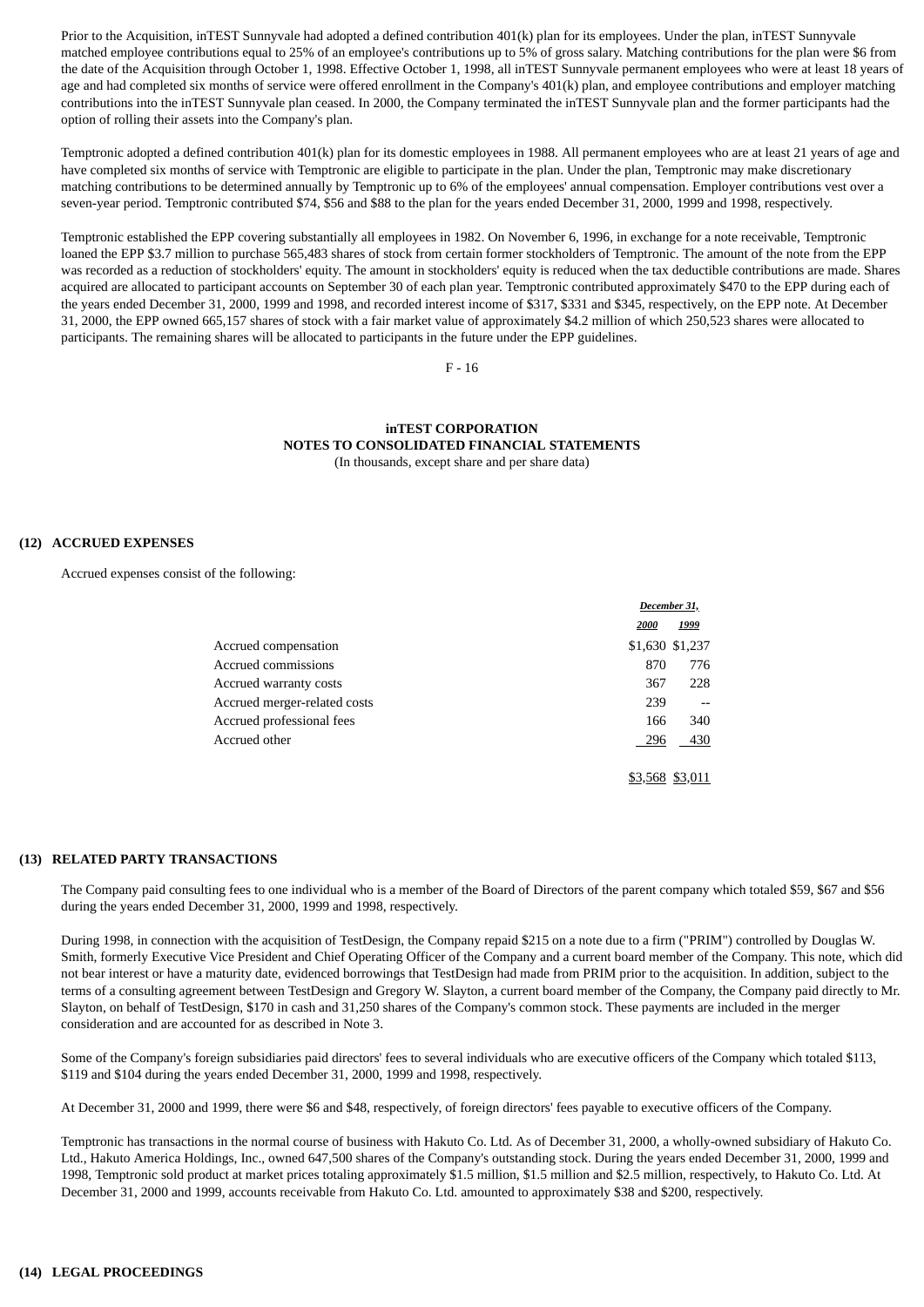From time to time we are a party to legal proceedings. We are not currently involved in any legal proceedings the resolution of which could have a material effect on our business, our financial position or our results of operations.

F - 17

## **inTEST CORPORATION NOTES TO CONSOLIDATED FINANCIAL STATEMENTS**

(In thousands, except share and per share data)

## **(15) QUARTERLY CONSOLIDATED FINANCIAL DATA (Unaudited)**

The following tables present certain unaudited consolidated quarterly financial information for each of the eight quarters ended December 31, 2000. In the opinion of the Company's management, this quarterly information has been prepared on the same basis as the Consolidated Financial Statements and includes all adjustments (consisting only of normal recurring adjustments) necessary to present fairly the information for the period presented. The results of operations for any quarter are not necessarily indicative of results for the full year or for any future period.

The Company's business is not seasonal; therefore year-over-year quarterly comparisons of the Company's results of operations may not be as meaningful as the sequential quarterly comparisons set forth below which tend to reflect the cyclical activity of the semiconductor industry as a whole. Quarterly fluctuations in expenses are related directly to sales activity and volume and may also reflect the timing of operating expenses incurred throughout the year.

|                                                    | <b>Quarters Ended</b> |           |           |                 |           |
|----------------------------------------------------|-----------------------|-----------|-----------|-----------------|-----------|
|                                                    | 3/31/00               | 6/30/00   | 9/30/00   | <i>12/31/00</i> | Total     |
| Net revenues                                       | \$20,254              | \$21,317  | \$24,491  | \$21,589        | \$87,651  |
| Gross margin                                       | 9.975                 | 10.506    | 11.261    | 7.814           | 39,556    |
| Earnings before income taxes                       | 2,277                 | 4,354     | 4,186     | 762             | 11,579    |
| Income taxes                                       | 1.799                 | 1,560     | 1,552     | 289             | 5,200     |
| Net earnings                                       | 478                   | 2,794     | 2,634     | 473             | 6,379     |
|                                                    |                       |           |           |                 |           |
| Net earnings per common share - basis              | \$0.06                | \$0.34    | \$0.32    | \$0.06          | \$0.78    |
| Weighted average common shares outstanding - basic | 8,137,167             | 8,190,178 | 8,232,003 | 8,243,928       | 8,201,029 |
|                                                    |                       |           |           |                 |           |
| Net earnings per common share - diluted            | \$0.06                | \$0.33    | \$0.31    | \$0.06          | \$0.75    |
| Weighted average common shares and common share    |                       |           |           |                 |           |
| equivalents outstanding - diluted                  | 8,465,603             | 8,528,166 | 8,475,730 | 8,424,901       | 8,469,910 |

|                                                    |           | <b>Quarters Ended</b> |           |           |           |
|----------------------------------------------------|-----------|-----------------------|-----------|-----------|-----------|
|                                                    | 3/31/99   | 6/30/99               | 9/30/99   | 12/31/99  | Total     |
| Net revenues                                       | \$8.223   | \$10,816              | \$15,237  | \$19,309  | \$53,585  |
| Gross margin                                       | 3,752     | 5,314                 | 7,615     | 10,029    | 26,710    |
| Earnings before income taxes                       | 64        | 1,051                 | 2,669     | 3.774     | 7,558     |
| Income taxes                                       | 125       | 357                   | 901       | 42        | 1,425     |
| Net earnings                                       | (61)      | 694                   | 1.768     | 3.732     | 6,133     |
| Net earnings per common share - basis              | \$(0.01)  | \$0.09                | \$0.22    | \$0.46    | \$0.76    |
| Weighted average common shares outstanding - basic | 8,061,730 | 8,071,154             | 8,081,482 | 8,122,588 | 8,084,398 |
| Net earnings per common share - diluted            | \$(0.01)  | \$0.08                | \$0.21    | \$0.45    | \$0.74    |
| Weighted average common shares and common share    |           |                       |           |           |           |
| equivalents outstanding - diluted                  | 8.061.730 | 8.217.571             | 8.260.359 | 8.358.355 | 8,265,537 |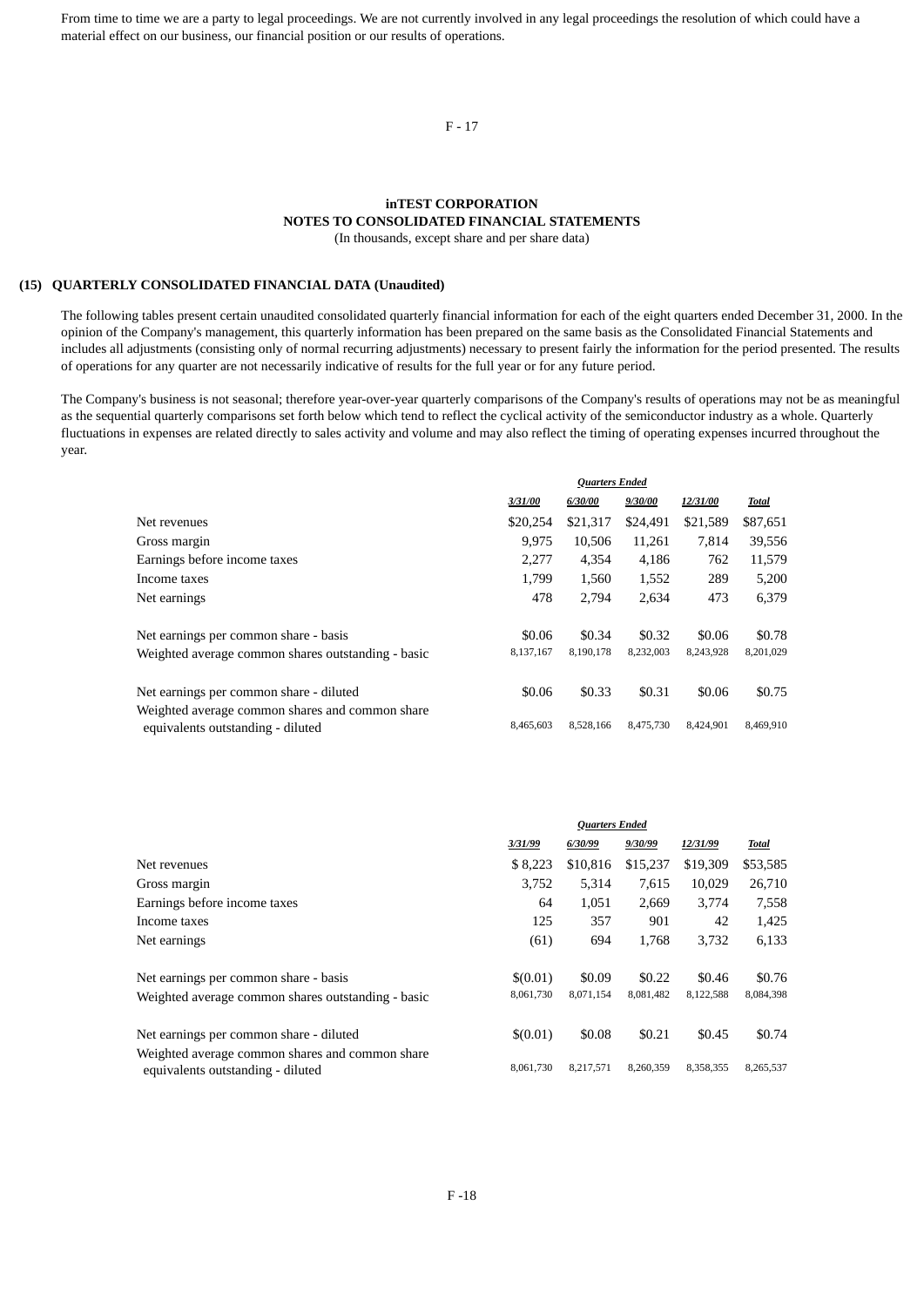# **inTEST CORPORATION SCHEDULE II -- VALUATION AND QUALIFYING ACCOUNTS** (in thousands)

|                                 | <b>Additions</b>                                   |                                               |                |                   |                                       |
|---------------------------------|----------------------------------------------------|-----------------------------------------------|----------------|-------------------|---------------------------------------|
|                                 | <b>Balance at</b><br><b>Beginning</b><br>of Period | <b>Acquisition</b><br>оf<br><b>TestDesign</b> | <b>Expense</b> | <b>Deductions</b> | <b>Balance</b> at<br>End of<br>Period |
| Year ended December 31, 1998    |                                                    |                                               |                |                   |                                       |
| Allowance for doubtful accounts | \$197                                              | \$54                                          | \$(4)          | \$26              | \$221                                 |
| Inventory obsolescence reserve  | 507                                                | 38                                            | 260            | 178               | 627                                   |
| Warranty reserve                | 155                                                | 20                                            | 601            | 676               | 100                                   |
| Year Ended December 31, 1999    |                                                    |                                               |                |                   |                                       |
| Allowance for doubtful accounts | 221                                                | --                                            | 16             | (2)               | 239                                   |
| Inventory obsolescence reserve  | 627                                                | --                                            | 242            | 92                | 777                                   |
| Warranty reserve                | 100                                                | --                                            | 790            | 662               | 228                                   |
| Year Ended December 31, 2000    |                                                    |                                               |                |                   |                                       |
| Allowance for doubtful accounts | 239                                                | --                                            | 31             | 29                | 241                                   |
| Inventory obsolescence reserve  | 777                                                | --                                            | 1,312          | 480               | 1,609                                 |
| Warranty reserve                | 228                                                | --                                            | 1,102          | 963               | 367                                   |

F - 19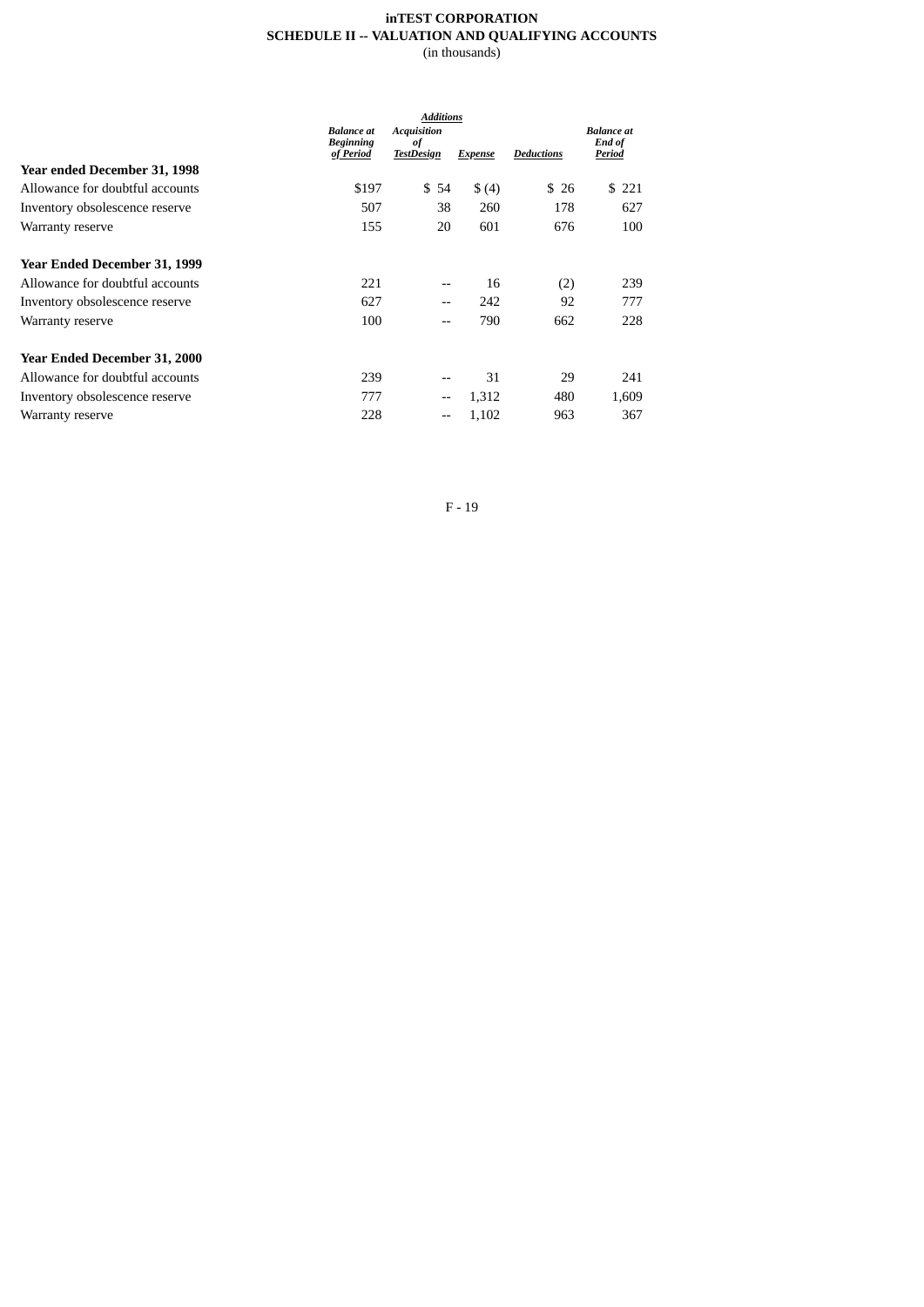November 16, 2000

inTEST Corporation Seven Esterbrook Lane Cherry Hill, NJ 08003 Attention: Hugh Regan

# **Re: Renewal, Restatement and Increase of Committed Line of Credit**

Dear Hugh:

We are pleased to inform you that PNC Bank, National Association (the **"Bank"**) has approved your request for the renewal, restatement and increase of a committed line of credit (the **"Loan"**) to inTEST Corporation, inTEST Sunnyvale Corporation, Temptronic Corporation, inTEST Investments, Inc., inTEST Licensing Corp. and inTEST IP Corp. (collectively, the **"Borrower"**). This letter agreement amends, restates and replaces the existing Amended and Restated Loan Agreement between the Bank and inTEST Corporation dated June 30, 1996 (as amended, the **"Existing Loan Agreement"**). We look forward to this opportunity to help you meet the financing needs of your business. All the details regarding your Loan are outlined in the following sections of this letter. If these terms are satisfactory, please follow the instructions for proceeding with your Loan provided at the end of this letter.

1.Facility and Use of Proceeds. This is a committed revolving line of credit under which the Borrower may request and the Bank, subject to the terms and conditions of this letter, will make advances to the Borrower from time to time until the Expiration Date, in an amount in the aggregate at any time outstanding not to exceed \$5,000,000.00 (the **"Line of Credit"**). The **"Expiration Date"** means June 30, 2001, or such later date as may be designated by the Bank by written notice to the Borrower. Advances under the Line of Credit will be used for working capital or other general business purposes of the Borrower.

The Borrower may request that the Bank, in lieu of cash advances, issue standby letters of credit (individually, a **"Letter of Credit"** and collectively the **"Letters of Credit"**) under the Line of Credit in an amount not to exceed \$500,000 in the aggregate and having expiration dates not to exceed one (1) year. The availability of advances under the Line of Credit shall be reduced by the face amount of each Letter of Credit issued and outstanding (whether or not drawn). Each payment by the Bank under a Letter of Credit shall in the Bank's discretion constitute an advance of principal under the Line of Credit and shall be evidenced by the Note (as defined below). The Letters of Credit shall be governed by one or more reimbursement agreements executed by the Borrower (the **"Reimbursement Agreement"**). Each request for the issuance of a Letter of Credit must be accompanied by the Borrower's execution of an application on the Bank's

inTEST Corporation November 16, 2000 Page 2

standard forms, together with all supporting documentation. Each Letter of Credit will be issued in the Bank's sole discretion and in a form acceptable to the Bank. The Borrower shall pay the Bank's standard issuance fee on the face amount of each Letter of Credit upon issuance, together with such other customary fees, commissions and expenses therefor as shall be required by the Bank. This letter is not a pre-advice for the issuance of a letter of credit and is not irrevocable.

2.Note. The obligation of the Borrower to repay advances under the Line of Credit shall be evidenced by a promissory note (the **"Note"**) in form and content satisfactory to the Bank.

This letter (the **"Letter Agreement"**), the Note and the other loan documents delivered pursuant hereto will constitute the **"Loan Documents."** Capitalized terms not defined herein shall have the meaning ascribed to them in the Loan Documents.

3.Interest Rate. Interest on the unpaid balance of the Line of Credit advances will be charged at the rates, and be payable on the dates and times, set forth in the Note evidencing the Loan.

4.Repayment. Subject to the terms and conditions of this letter, the Borrower may borrow, repay and reborrow under the Line of Credit until the Expiration Date, on which date the outstanding principal balance and any accrued but unpaid interest shall be due and payable. Interest will be due and payable on a monthly basis, and will be computed on the basis of a year of 360 days and paid on the actual number of days elapsed.

5.Cross-Default. The Loan will be cross-defaulted with all other present and future Obligations of the Borrower to the Bank.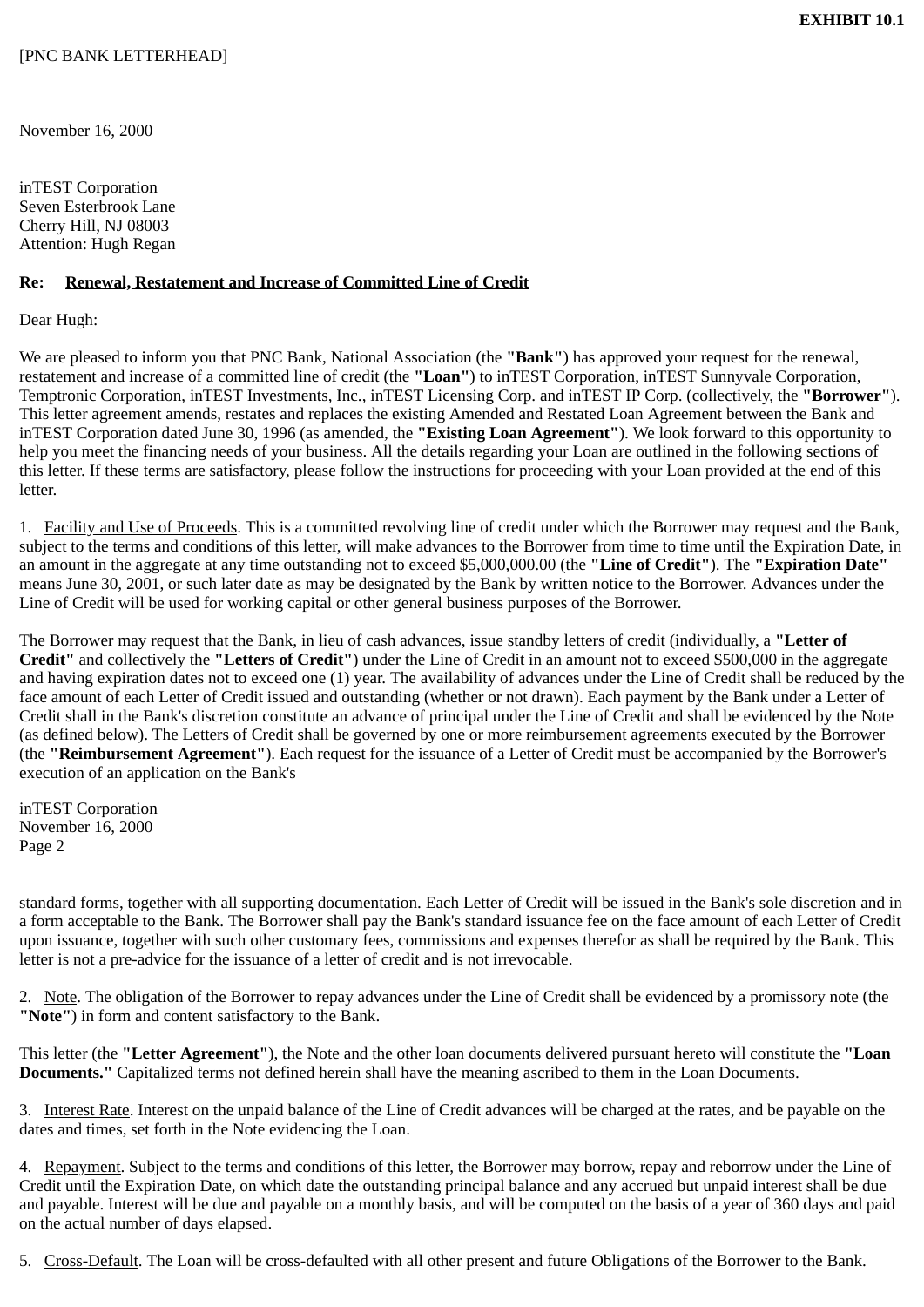6.Covenants. Unless compliance is waived in writing by the Bank or until payment in full of the Loan and termination of the commitment for the Line of Credit:

(a)The Borrower will promptly submit to the Bank such information relating to the Borrower's affairs (including but not limited to annual financial statements and tax returns for the Borrower and any guarantor) or any security for the Loan as the Bank may reasonably request.

(b)The Borrower will not make or permit any change in the nature of its business as carried on as of the date of this Letter Agreement or in its senior management or equity ownership.

(c)The Borrower will notify the Bank in writing of the occurrence of an Event of Default or an act or condition which, with the passage of time, the giving of notice or both might become an Event of Default.

inTEST Corporation November 16, 2000 Page 3

(d)The Borrower will comply with the financial and other covenants included in Exhibit "A" hereto.

7.Representations and Warranties. To induce the Bank to extend the Loan and upon the making of any advance to the Borrower under the Line of Credit, the Borrower represents and warrants as follows:

(a)The Borrower's latest financial statements provided to the Bank are true, complete and accurate in all material respects and fairly present the financial condition, assets and liabilities, whether accrued, absolute, contingent or otherwise, and the results of the Borrower's operations for the period specified therein. The Borrower's financial statements have been prepared in accordance with generally accepted accounting principles consistently applied from period to period subject in the case of interim statements to normal year-end adjustments. Since the date of the latest financial statements provided to the Bank, the Borrower has not suffered any damage, destruction or loss which has materially adversely affected its business, assets, operations, financial condition or results of operations.

(b)There are no actions, suits, proceedings or governmental investigations pending or, to the knowledge of the Borrower, threatened against the Borrower which could result in a material adverse change in its business, assets, operations, financial condition or results of operations and there is no basis known to the Borrower or its officers, directors or shareholders for any such action, suit, proceedings or investigation.

(c)The Borrower has filed all returns and reports that are required to be filed by it in connection with any federal, state or local tax, duty or charge levied, assessed or imposed upon the Borrower or its property, including unemployment, social security and similar taxes and all of such taxes have been either paid or adequate reserve or other provision has been made therefor.

(d)The Borrower is duly organized, validly existing and in good standing under the laws of the state of its incorporation or organization and has the power and authority to own and operate its assets and to conduct its business as now or proposed to be carried on, and is duly qualified, licensed and in good standing to do business in all jurisdictions where its ownership of property or the nature of its business requires such qualification or licensing.

(e)The Borrower has full power and authority to enter into the transactions provided for in this Letter Agreement and has been duly authorized to do so by all necessary and appropriate action and when executed and delivered by the Borrower, this Letter Agreement and the other Loan Documents will constitute the legal, valid and binding obligations of the Borrower, enforceable in accordance with their terms.

inTEST Corporation November 16, 2000 Page 4

(f)There does not exist any default or violation by the Borrower of or under any of the terms, conditions or obligations of: (i) its organizational documents; (ii) any indenture, mortgage, deed of trust, franchise, permit, contract, agreement, or other instrument to which it is a party or by which it is bound; or (iii) any law, regulation, ruling, order, injunction, decree, condition or other requirement applicable to or imposed upon the Borrower by any law or by any governmental authority, court or agency.

(g)Prior to the year 2000, the Borrower reviewed the areas within its business and operations which could be adversely affected by, and developed or is developing a program to address on a timely basis the risk that certain computer applications used by the Borrower may be unable to recognize and perform properly date-sensitive functions involving dates prior to and after December 31, 1999 (the **"Year 2000 Problem"**). The Year 2000 Problem did not result in, and is not reasonably expected to result in, any material adverse effect on the business, properties, assets, financial condition, results of operations or prospects of the Borrower, or the ability of the Borrower to duly and punctually pay or perform its obligations hereunder and under the other Loan Documents. The Borrower continues to monitor for effects of the Year 2000 Problem pursuant to its established program.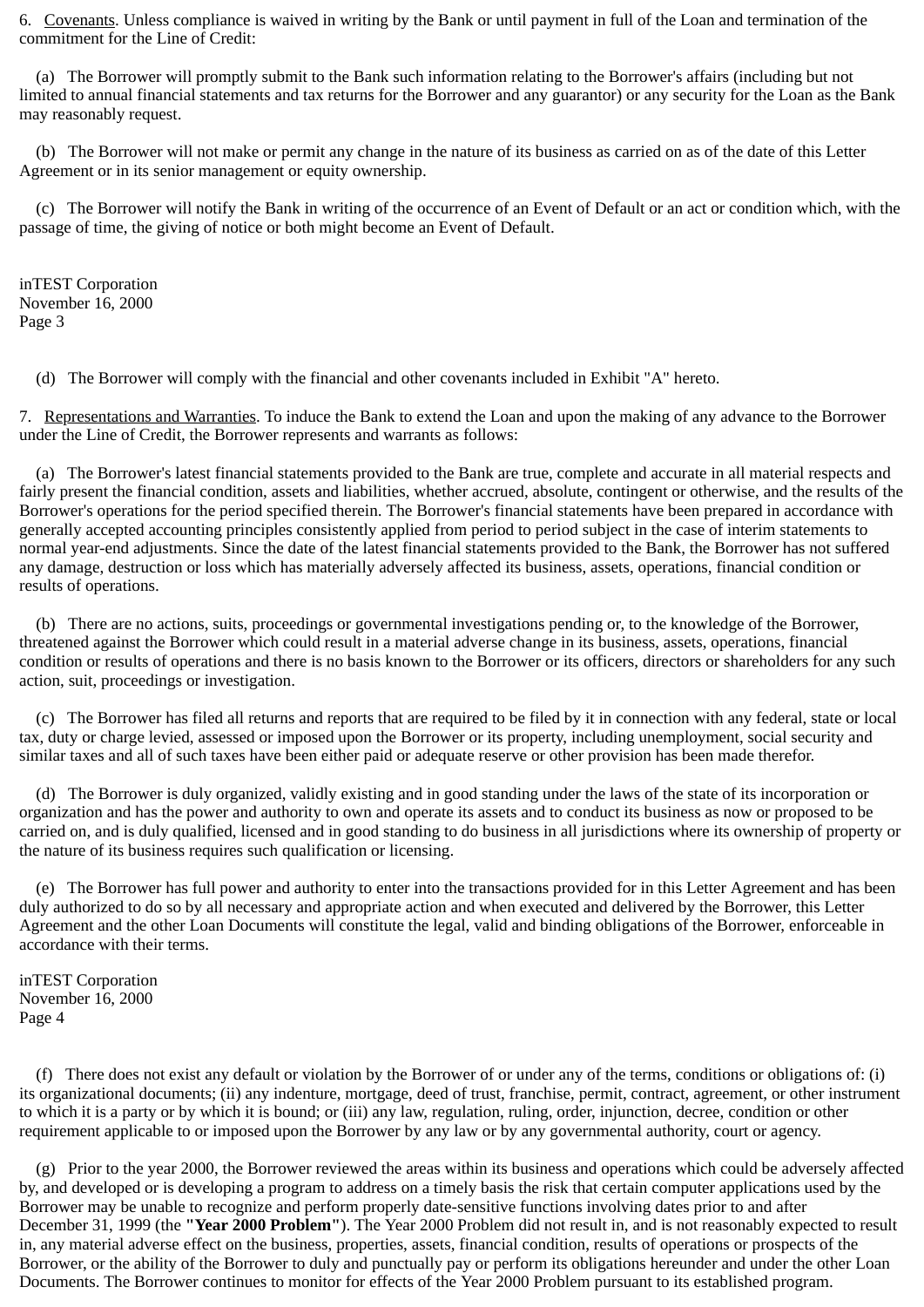8.Fees. Beginning on the last day of the month after the date of the Note and continuing on the last day of each month thereafter until the Expiration Date, the Borrower shall pay a commitment fee to the Bank, in arrears, at the rate of one-quarter percent (.25%) per annum on the average daily balance of the Line of Credit which is undisbursed and uncancelled during the preceding month. The commitment fee shall be computed on the basis of a year of 360 days and paid on the actual number of days elapsed.

9.Expenses. The Borrower shall also reimburse the Bank for the Bank's expenses (including the reasonable fees and expenses of the Bank's outside and in-house counsel) in connection with any amendments, modifications or renewals of the Loan, and in connection with the collection of all of the Borrower's obligations to the Bank, including but not limited to enforcement actions relating to the Loan.

10.Depository. The Borrower will establish and maintain at the Bank the Borrower's primary depository accounts with balances at all times of not less than \$50,000.

11.Additional Provisions. Before the first advance under the Loan, the Borrower shall execute and deliver to the Bank the Note and other required Loan Documents and such other instruments and documents as the Bank may reasonably request, such as certified resolutions, incumbency certificates or other evidence of authority. The Bank will not be obligated to make any advance under the Line of Credit if any Event of Default or event which with the passage of time, provision of notice or both would constitute an Event of Default shall have occurred and be continuing.

inTEST Corporation November 16, 2000 Page 5

Prior to execution of the final Loan Documents, the Bank may terminate this Letter Agreement if a material adverse change occurs with respect to the Borrower, any guarantor, any collateral for the Loan or any other person or entity connected in any way with the Loan, or if the Borrower fails to comply with any of the terms and conditions of this Letter Agreement, or if the Bank reasonably determines that any of the conditions cannot be met.

This Letter Agreement is governed by the laws of the State of New Jersey. No modification, amendment or waiver of any of the terms of this Letter Agreement, nor any consent to any departure by the Borrower therefrom, will be effective unless made in a writing signed by the party to be charged, and then such waiver or consent shall be effective only in the specific instance and for the purpose for which given. When accepted, this Letter Agreement and the other Loan Documents will constitute the entire agreement between the Bank and the Borrower concerning the Loan, and shall replace all prior understandings, statements, negotiations and written materials relating to the Loan.

THE BORROWER AND THE BANK IRREVOCABLY WAIVE ANY AND ALL RIGHTS THEY MAY HAVE TO A TRIAL BY JURY IN ANY ACTION, PROCEEDING OR CLAIM OF ANY NATURE ARISING OUT OF THIS LETTER AGREEMENT AND THE TRANSACTIONS CONTEMPLATED HEREBY AND ACKNOWLEDGE THAT THE FOREGOING WAIVER IS KNOWING AND VOLUNTARY.

If and when a loan closing occurs, this Letter Agreement (as the same may be amended from time to time) shall survive the closing and will serve as our loan agreement throughout the term of the Loan.

To accept these terms, please sign the enclosed copy of this Letter Agreement as set forth below and the Loan Documents and return them to the Bank within ten (10) days from the date of this Letter Agreement, or this Letter Agreement may be terminated at the Bank's option without liability or further obligation of the Bank.

Thank you for giving PNC Bank this opportunity to work with your business. We look forward to other ways in which we may be of service to your business or to you personally.

Very truly yours,

PNC BANK, NATIONAL ASSOCIATION

By: Denise Viola Monahan Denise Viola Monahan Vice President

inTEST Corporation November 16, 2000 Page 6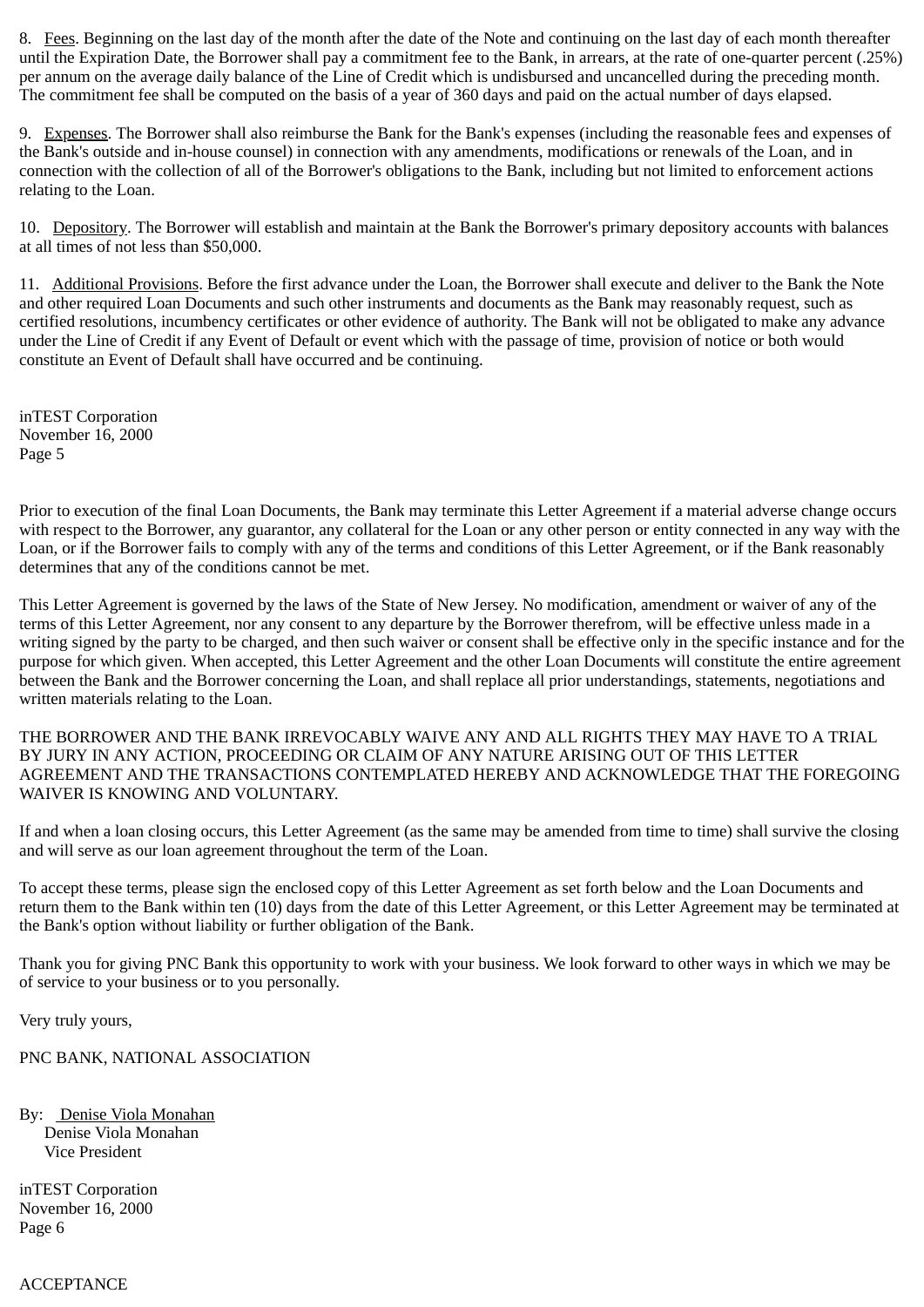| With the intent to be legally bound hereby, the above terms and conditions are hereby agreed to and accepted as of this _________ |                                                                       |        |
|-----------------------------------------------------------------------------------------------------------------------------------|-----------------------------------------------------------------------|--------|
| <b>INTEST CORPORATION</b>                                                                                                         | <b>INTEST SUNNYVALE CORPORATION</b>                                   |        |
| By: /s/Hugh T. Regan, Jr.<br>Print Name: Hugh T. Regan, Jr.                                                                       | By: /s/Hugh T. Regan, Jr.<br>(SEAL)<br>Print Name: Hugh T. Regan, Jr. | (SEAL) |
| Title: CFO<br>TEMPTRONIC CORPORATION                                                                                              | Title: CFO<br>INTEST INVESTMENTS, INC.                                |        |
| By: /s/Hugh T. Regan, Jr.                                                                                                         | By: /s/Hugh T. Regan, Jr.                                             |        |
| Print Name: Hugh T. Regan, Jr.<br>Title: CFO                                                                                      | (SEAL)<br>Print Name: Hugh T. Regan, Jr.<br>Title: CFO                | (SEAL) |
| <b>INTEST LICENSING CORP.</b>                                                                                                     | <b>INTEST IP CORP.</b>                                                |        |
| By: /s/Hugh T. Regan, Jr.                                                                                                         | By: /s/Hugh T. Regan, Jr.<br>(SEAL)                                   | (SEAL) |
| Print Name: Hugh T. Regan, Jr.<br>Title: CFO                                                                                      | Print Name: Hugh T. Regan, Jr.<br>Title: CFO                          |        |

# **EXHIBIT A**

# **A. FINANCIAL REPORTING COVENANTS:**

(1) The Borrower will deliver to the Bank:

 (a) Financial Statements for its fiscal year, within ninety (90) days after fiscal year end, audited and certified without qualification by a certified public accountant acceptable to the Bank.

 (b) Financial Statements for each fiscal quarter, within forty-five (45) days after the quarter end, together with year-todate and comparative figures for the corresponding periods of the prior year, certified as true and correct by its chief financial officer.

 (c) With each delivery of Financial Statements, the Borrower's chief financial officer shall also deliver a certificate as to the Borrower's compliance with the financial covenants, if any, for the period then ended and whether any Event of Default exists, and, if so, the nature thereof and the corrective measures the Borrower proposes to take. This certificate shall set forth all detailed calculations necessary to demonstrate such compliance.

**"Financial Statements"** means the consolidated balance sheet and statements of income and cash flows prepared in accordance with generally accepted accounting principles in effect from time to time (**"GAAP"**) applied on a consistent basis (subject in the case of interim statements to normal year-end adjustments).

In the event that any financial information submitted to the Bank has been prepared by an outside accountant, the same shall be accompanied by a statement in writing signed by the accountant disclosing that the accountant is aware that the information prepared by the accountant would be submitted to and relied upon by the Bank in connection with the Bank's determination to grant or continue credit.

# **B. FINANCIAL COVENANTS:**

(1) The Borrower will maintain at all times a ratio of current assets to current liabilities of at least 1.50 to 1.00.

(2) The Borrower will maintain at all times a ratio of total liabilities to Tangible Net Worth of less than 1.00 to 1.00.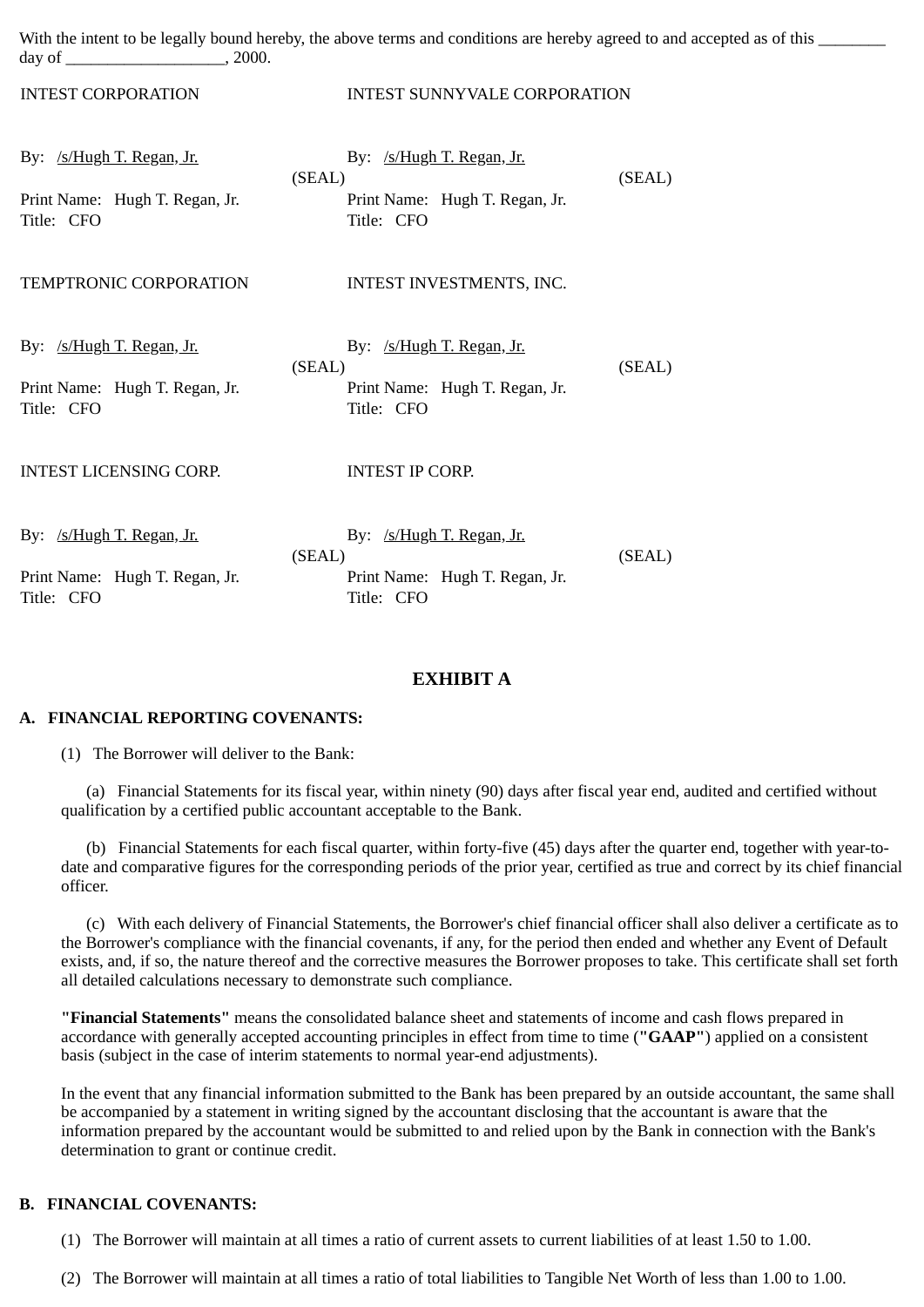(3) The Borrower will not make capital expenditures in excess of \$500,000 in any one fiscal year of the Borrower.

A-1

**"Tangible Net Worth"** means stockholder's equity in the Borrower less any advances to third parties and all items properly classified as intangibles, in accordance with GAAP.

# **C. NEGATIVE COVENANTS:**

(1) The Borrower will not create, assume, incur or suffer to exist any mortgage, pledge, encumbrance, security interest, lien or charge of any kind upon any of its property, now owned or hereafter acquired, or acquire or agree to acquire any kind of property under conditional sales or other title retention agreements; provided, however, that the foregoing restrictions shall not prevent the Borrower from:

 (a) incurring liens for taxes, assessments or governmental charges or levies which shall not at the time be due and payable or can thereafter be paid without penalty or are being contested in good faith by appropriate proceedings diligently conducted and with respect to which it has created adequate reserves;

(b) making pledges or deposits to secure obligations under workers' compensation laws or similar legislation; or

 (c) granting additional liens or security interests to secure existing or future indebtedness in an aggregate principal amount not to exceed \$100,000 at any time;

 (d) entering into leases, as lessee, for real or personal property with an aggregate annual rental value in excess of \$50,000, excluding leases existing on the date hereof; or

(e) granting liens or security interests in favor of the Bank.

(2) The Borrower will not create, incur, guarantee, endorse (except endorsements in the course of collection), assume or suffer to exist any indebtedness, except:

- (a) indebtedness to the Bank;
- (b) open account trade debt incurred in the ordinary course of business and not past due, or

(c) indebtedness in respect of which liens are permitted under subparagraph  $(1)(c)$  and  $(1)(d)$  above, and any refinancings thereof; provided that the amount of the refinancing indebtedness is not more than the outstanding amount of the refinanced indebtedness, and the terms of the refinancing indebtedness are no more favorable to the lender than the terms of the refinanced indebtedness.

A-2

(3) The Borrower will not liquidate, or dissolve, or merge or consolidate with any person, firm, corporation or other entity, or sell, lease, transfer or otherwise dispose of all or any substantial part of its property or assets, whether now owned or hereafter acquired which at the time of such disposition has a fair market value in excess of \$100,000.

(4) The Borrower will not make acquisitions of all or substantially all of the property or assets of any person, firm, corporation or other entity.

(5) The Borrower will not declare or pay any dividends on or make any distribution with respect to any class of its equity, or purchase, redeem, retire or otherwise acquire any of its equity.

(6) The Borrower will not make or have outstanding any loans or advances to or otherwise extend credit to any person, firm, corporation or other entity, except in the ordinary course of business.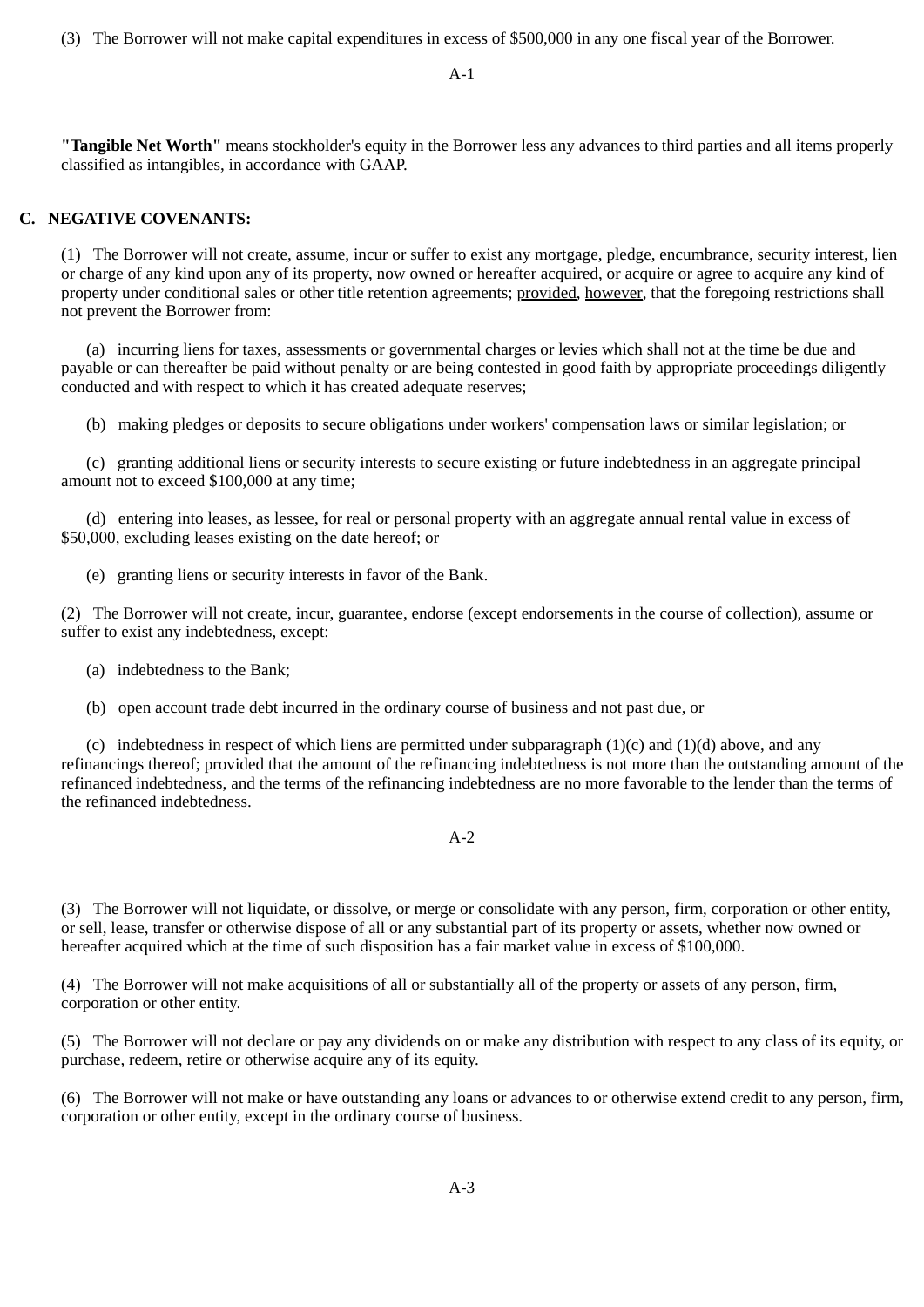# **SECOND AMENDED AND RESTATED COMMITTED LINE OF CREDIT NOTE**

\$5,000,000.00November 1, 2000

**FOR VALUE RECEIVED**, **INTEST CORPORATION, INTEST SUNNYVALE CORPORATION, TEMPTRONIC CORPORATION, INTEST INVESTMENTS, INC., INTEST LICENSING CORP. and INTEST IP CORP.** (collectively, the **"Borrower"**), with an address at Seven Esterbrook Lane, Cherry Hill, New Jersey 08003, jointly and severally promise to pay to the order of **PNC BANK, NATIONAL ASSOCIATION** (the **"Bank"**), in lawful money of the United States of America in immediately available funds at its offices located at 1950 East Route 70, Cherry Hill, New Jersey 08003, or at such other location as the Bank may designate from time to time, the principal sum of **FIVE MILLION DOLLARS** (\$5,000,000.00) (the **"Facility"**) or such lesser amount as may be advanced to or for the benefit of the Borrower hereunder, together with interest accruing on the outstanding principal balance from the date hereof, all as provided below:

**1. Advances.** The Borrower may request advances, repay and request additional advances hereunder until the Expiration Date, subject to the terms and conditions of this Note and the Loan Documents (as hereinafter defined). The **"Expiration Date"** shall mean June 30, 2001, or such later date as may be designated by the Bank by written notice from the Bank to the Borrower. The Borrower acknowledges and agrees that in no event will the Bank be under any obligation to extend or renew the Facility or this Note beyond the Expiration Date. The Borrower may request advances hereunder upon giving oral or written notice to the Bank by 11:00 a.m. (Philadelphia, Pennsylvania time) (a) on the day of the proposed advance, in the case of advances to bear interest under the Base Rate Option (as hereinafter defined) and (b) three (3) Business Days prior to the proposed advance, in the case of advances to bear interest under the Euro-Rate Option (as hereinafter defined), followed promptly thereafter by the Borrower's written confirmation to the Bank of any oral notice. The aggregate unpaid principal amount of advances under this Note shall not exceed the face amount of this Note.

**2. Rate of Interest.** Each advance outstanding under this Note will bear interest at a rate or rates per annum as may be selected by the Borrower from the interest rate options set forth below (each, an "**Option**"):

(i) **Base Rate Option.** A rate of interest per annum which is at all times equal to the sum of (A) the Prime Rate minus (B) one hundred (100) basis points (1.00%) (**"Base Rate"** ). For purposes hereof, the term **"Prime Rate"** shall mean the rate publicly announced by the Bank from time to time as its prime rate. The Prime Rate is determined from time to time by the Bank as a means of pricing some loans to its borrowers. The Prime Rate is not tied to any external rate of interest or index, and does not necessarily reflect the lowest rate of interest actually charged by the Bank to any particular class or category of customers. If and when the Prime Rate changes, the rate of interest with respect to any advance to which the Base Rate Option applies will change automatically without notice to the Borrower, effective on the date of any such change. There are no required minimum interest periods for advances bearing interest under the Base Rate Option.

(ii) **Euro-Rate Option.** A rate per annum equal to the sum of (A) the Euro-Rate plus (B) one hundred fifty (150) basis points (1.50%), for the applicable Euro-Rate Interest Period.

For purposes hereof, the following terms shall have the following meanings:

"**Business Day**" shall mean any day other than a Saturday or Sunday or a legal holiday on which commercial banks are authorized or required to be closed for business in Philadelphia, Pennsylvania.

"**Euro-Rate**" shall mean, with respect to any advance to which the Euro-Rate Option applies for the applicable Euro-Rate Interest Period, the interest rate per annum determined by the Bank by dividing (the resulting quotient rounded upwards, if necessary, to the nearest 1/100th of 1%) (i) the rate of interest determined by the Bank in accordance with its usual procedures (which determination shall be conclusive absent manifest error) to be the eurodollar rate two (2) Business Days prior to the first day of such Euro-Rate Interest Period for an amount comparable to such advance and having a borrowing date and a maturity comparable to such Euro-Rate Interest Period by (ii) a number equal to 1.00 minus the Euro-Rate Reserve Percentage.

"**Euro-Rate Interest Period**" shall mean the period of one (1), three (3) or six (6) months selected by the Borrower commencing on the date of disbursement of an advance (or the date of conversion of an advance to the Euro-Rate Option, as the case may be) and each successive period selected by the Borrower thereafter; provided, that if a Euro-Rate Interest Period would end on a day which is not a Business Day, it shall end on the next succeeding Business Day, unless such day falls in the succeeding calendar month in which case the Euro-Rate Interest Period shall end on the next preceding Business Day. In no event shall any Euro-Rate Interest Period end on a day after the Expiration Date.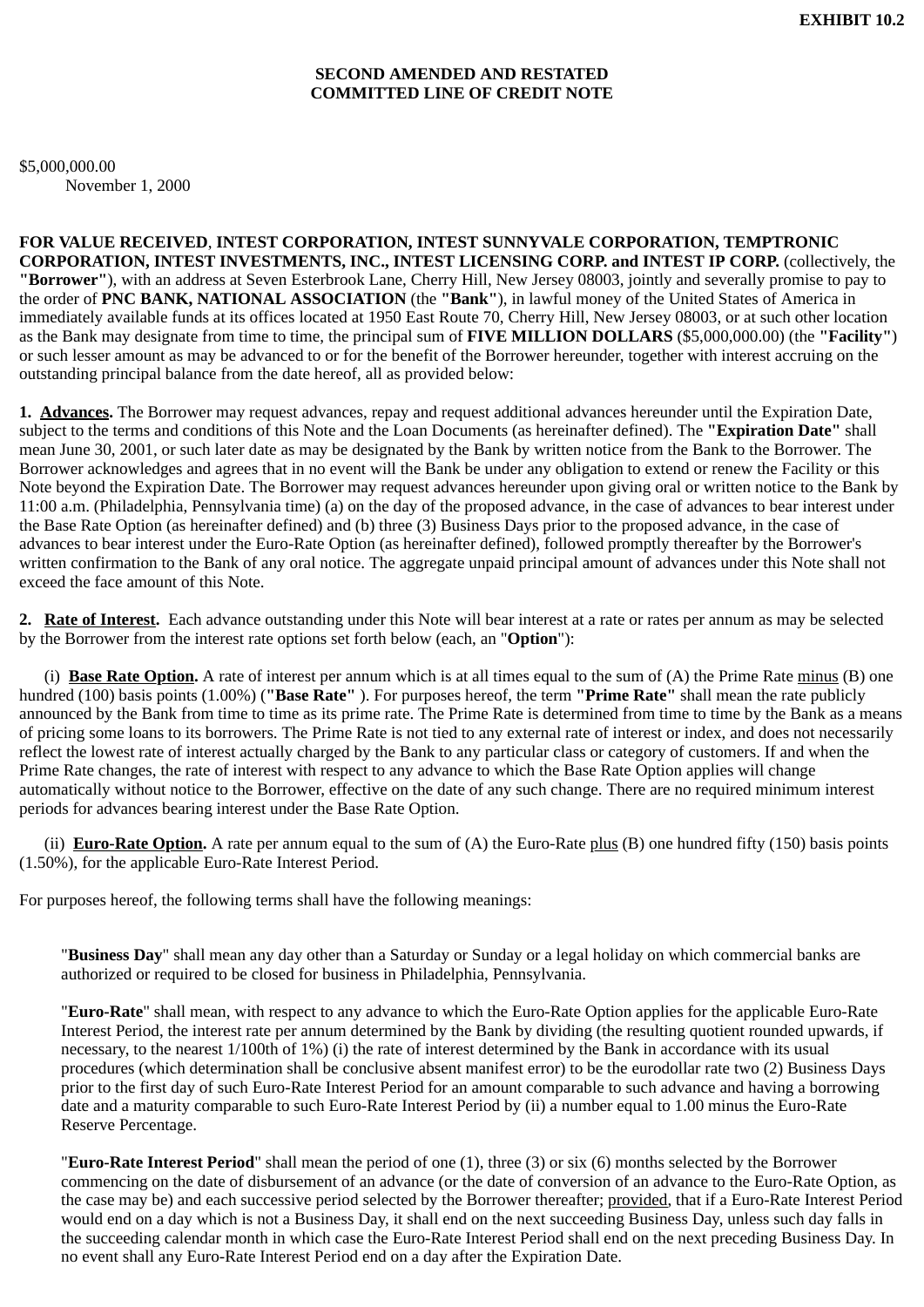"**Euro-Rate Reserve Percentage**" shall mean the maximum effective percentage in effect on such day as prescribed by the Board of Governors of the Federal Reserve System (or any successor) for determining the reserve requirements (including, without limitation, supplemental, marginal and emergency reserve requirements) with respect to eurocurrency funding (currently referred to as "Eurocurrency liabilities").

The Euro-Rate shall be adjusted with respect to any advance to which the Euro-Rate Option applies on and as of the effective date of any change in the Euro-Rate Reserve Percentage. The Bank shall give prompt notice to the Borrower of the Euro-Rate as determined or adjusted in accordance herewith, which determination shall be conclusive absent manifest error.

If the Bank determines (which determination shall be final and conclusive) that, by reason of circumstances affecting the eurodollar market generally, deposits in dollars (in the applicable amounts) are not being offered to banks in the eurodollar market for the selected term, or adequate means do not exist for ascertaining the Euro-Rate, then the Bank shall give notice thereof to the Borrower. Thereafter, until the Bank notifies the Borrower that the circumstances giving rise to such suspension no longer exist, (a) the availability of the Euro-Rate Option shall be suspended, and (b) the interest rate for all advances then bearing interest under the Euro-Rate Option shall be converted at the expiration of the then current Euro-Rate Interest Period(s) to the Base Rate Option.

- - 2 -

In addition, if, after the date of this Note, the Bank shall determine (which determination shall be final and conclusive) that any enactment, promulgation or adoption of or any change in any applicable law, rule or regulation, or any change in the interpretation or administration thereof by a governmental authority, central bank or comparable agency charged with the interpretation or administration thereof, or compliance by the Bank with any guideline, request or directive (whether or not having the force of law) of any such authority, central bank or comparable agency shall make it unlawful or impossible for the Bank to make or maintain or fund loans under the Euro-Rate Option, the Bank shall notify the Borrower. Upon receipt of such notice, until the Bank notifies the Borrower that the circumstances giving rise to such determination no longer apply, (a) the availability of the Euro-Rate Option shall be suspended, and (b) the interest rate on all advances then bearing interest under the Euro-Rate Option shall be converted to the Base Rate Option either (i) on the last day of the then current Euro-Rate Interest Period(s) if the Bank may lawfully continue to maintain advances under the Euro-Rate Option to such day, or (ii) immediately if the Bank may not lawfully continue to maintain advances under the Euro-Rate Option.

The foregoing notwithstanding, it is understood that the Borrower may select different Options to apply simultaneously to different portions of the advances and may select up to three (3) different interest periods to apply simultaneously to different portions of the advances bearing interest under the Euro-Rate Option. Interest hereunder will be calculated on the basis of a year of 360 days for the actual number of days elapsed. In no event will the rate of interest hereunder exceed the maximum rate allowed by law.

**3. Interest Rate Election**. Subject to the terms and conditions of this Note, at the end of each interest period applicable to any advance, the Borrower may renew the Option applicable to such advance or convert such advance to a different Option; provided that, during any period in which any Event of Default (as hereinafter defined) has occurred and is continuing, any advances bearing interest under the Euro-Rate Option shall, at the Bank's sole discretion, be converted at the end of the applicable Euro-Rate Interest Period to the Base Rate Option and the Euro-Rate Option will not be available to Borrower with respect to any new advances until such Event of Default has been cured by the Borrower or waived by the Bank. The Borrower shall notify the Bank of each election of an Option, each conversion from one Option to another, the amount of the advances then outstanding to be allocated to each Option and where relevant the interest periods therefor. In the case of converting to the Euro-Rate Option, such notice shall be given at least three (3) Business Days prior to the commencement of any Euro-Rate Interest Period. If no notice of conversion or renewal is timely received by the Bank, the Borrower shall be deemed to have converted such advance to the Base Rate Option. Any such election shall be promptly confirmed in writing by such method as the Bank may require.

**4. Advance Procedures.** A request for advance made by telephone must be promptly confirmed in writing by such method as the Bank may require. The Borrower authorizes the Bank to accept telephonic requests for advances, and the Bank shall be entitled to rely upon the authority of any person providing such instructions. The Borrower hereby indemnifies and holds the Bank harmless from and against any and all damages, losses, liabilities, costs and expenses (including reasonable attorneys' fees and expenses) which may arise or be created by the acceptance of such telephone requests or making such advances. The Bank will enter on its books and records, which entry when made will be presumed correct, the date and amount of each advance, the interest rate and interest period applicable thereto, as well as the date and amount of each payment.

- - 3 -

**5. Payment Terms**. The Borrower shall pay accrued interest on the unpaid principal balance of this Note in arrears: (a) for the portion of advances bearing interest under the Base Rate Option, on the first day of each month during the term hereof, (b) for the portion of advances bearing interest under the Euro-Rate Option, on the last day of the respective Euro-Rate Interest Period for such advance, (c) if any Euro-Rate Interest Period is longer than three (3) months, then also on the three (3) month anniversary of such interest period and every three (3) months thereafter, and (d) for all advances, at maturity, whether by acceleration of this Note or otherwise, and after maturity, on demand until paid in full. All outstanding principal and accrued interest hereunder shall be due and payable in full on the Expiration Date.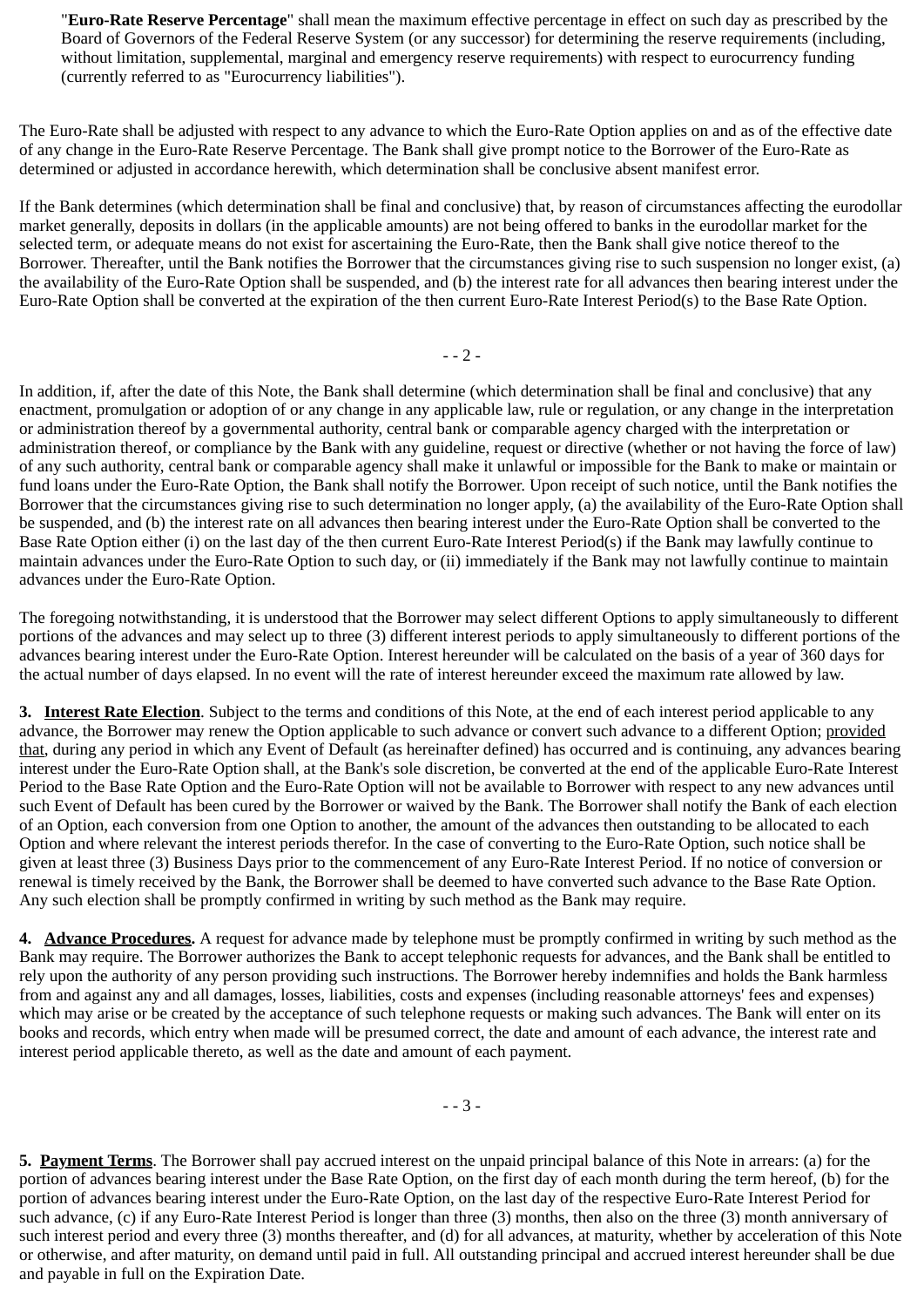If any payment under this Note shall become due on a Saturday, Sunday or public holiday under the laws of the State where the Bank's office indicated above is located, such payment shall be made on the next succeeding business day and such extension of time shall be included in computing interest in connection with such payment. The Borrower hereby authorizes the Bank to charge the Borrower's deposit account at the Bank for any payment when due hereunder. Payments received will be applied to charges, fees and expenses (including attorneys' fees), accrued interest and principal in any order the Bank may choose, in its sole discretion.

**6. Late Payments; Default Rate.** If the Borrower fails to make any payment of principal, interest or other amount coming due pursuant to the provisions of this Note within fifteen (15) calendar days of the date due and payable, the Borrower also shall pay to the Bank a late charge equal to the lesser of five percent (5%) of the amount of such payment or \$100.00 (the **"Late Charge"**). Such fifteen (15) day period shall not be construed in any way to extend the due date of any such payment. Upon maturity, whether by acceleration, demand or otherwise, and at the Bank's option upon the occurrence of any Event of Default (as hereinafter defined) and during the continuance thereof, this Note shall bear interest at a rate per annum (based on a year of 360 days and actual days elapsed) which shall be three percentage points (3%) in excess of the interest rate in effect from time to time under this Note but not more than the maximum rate allowed by law (the **"Default Rate"**). The Default Rate shall continue to apply whether or not judgment shall be entered on this Note. Both the Late Charge and the Default Rate are imposed as liquidated damages for the purposes of defraying the Bank's expenses incident to the handling of delinquent payments, but are in addition to, and not in lieu of, the Bank's exercise of any rights and remedies hereunder, under the other Loan Documents or under applicable law, and any fees and expenses of any agents or attorneys which the Bank may employ. In addition, the Default Rate reflects the increased credit risk to the Bank of carrying a loan that is in default. The Borrower agrees that the Late Charge and Default Rate are reasonable forecasts of just compensation for anticipated and actual harm incurred by the Bank, and that the actual harm incurred by the Bank cannot be estimated with certainty and without difficulty.

**7. Prepayment.** The Borrower shall have the right to prepay at any time and from time to time, in whole or in part, without penalty, any advance hereunder which is accruing interest under the Base Rate Option. If the Borrower prepays (whether voluntary, on default or otherwise) all or any part of any advance which is accruing interest under the Euro-Rate Option on other than the last day of the applicable Euro-Rate Interest Period, the Borrower shall pay to the Bank, on demand therefor, all amounts due pursuant to paragraph 8 below, including the Cost of Prepayment, if any.

**8. Yield Protection**. The Borrower shall pay to the Bank, on written demand therefor, together with the written evidence of the justification therefor, all direct costs incurred, losses suffered or payments made by Bank by reason of any change in law or regulation or its interpretation imposing any reserve, deposit,

 $- - 4 -$ 

allocation of capital, or similar requirement (including without limitation, Regulation D of the Board of Governors of the Federal Reserve System) on the Bank, its holding company or any of their respective assets. In addition, the Borrower agrees to indemnify the Bank against any liabilities, losses or expenses (including loss of margin, any loss or expense sustained or incurred in liquidating or employing deposits from third parties, and any loss or expense incurred in connection with funds acquired to effect, fund or maintain any advance (or any part thereof) bearing interest under the Euro-Rate Option) which the Bank sustains or incurs as a consequence of either (i) the Borrower's failure to make a payment on the due date thereof, (ii) the Borrower's revocation (expressly, by later inconsistent notices or otherwise) in whole or in part of any notice given to Bank to request, convert, renew or prepay any advance, or (iii) the Borrower's payment, prepayment or conversion of any advance bearing interest under the Euro-Rate Option on a day other than the last day of the applicable Euro-Rate Interest Period, including but not limited to the Cost of Prepayment. **"Cost of Prepayment"** means an amount equal to the present value, if positive, of the product of (a) the difference between (i) the yield, on the beginning date of the applicable interest period, of a U.S. Treasury obligation with a maturity similar to the applicable interest period minus (ii) the yield, on the prepayment date, of a U.S. Treasury obligation with a maturity similar to the remaining maturity of the applicable interest period, and (b) the principal amount to be prepaid, and (c) the number of years, including fractional years from the prepayment date to the end of the applicable interest period. The yield on any U.S. Treasury obligation shall be determined by reference to Federal Reserve Statistical Release H.15(519) "Selected Interest Rates". For purposes of making present value calculations, the yield to maturity of a similar maturity U.S. Treasury obligation on the prepayment date shall be deemed the discount rate. The Cost of Prepayment shall also apply to any payments made after acceleration of the maturity of this Note. The Bank's determination of an amount payable under this paragraph shall, in the absence of manifest error, be conclusive and shall be payable on demand.

**9. Other Loan Documents.** This Note is issued in connection with a Letter Agreement between the Borrower and the Bank dated on or before the date hereof, and the other agreements and documents executed in connection therewith or referred to therein, the terms of which are incorporated herein by reference (as amended, modified or renewed from time to time, collectively the **"Loan Documents"**), and is secured by the property described in the Loan Documents (if any) and by such other collateral as previously may have been or may in the future be granted to the Bank to secure this Note.

**10. Events of Default.** The occurrence of any of the following events will be deemed to be an **"Event of Default"** under this Note: (i) the nonpayment of any principal, interest or other indebtedness under this Note when due; (ii) the occurrence of any event of default or default and the lapse of any notice or cure period under any Loan Document or any other debt, liability or obligation to the Bank of any Obligor; (iii) the filing by or against any Obligor of any proceeding in bankruptcy, receivership, insolvency, reorganization, liquidation, conservatorship or similar proceeding (and, in the case of any such proceeding instituted against any Obligor, such proceeding is not dismissed or stayed within sixty (60) days of the commencement thereof, provided that the Bank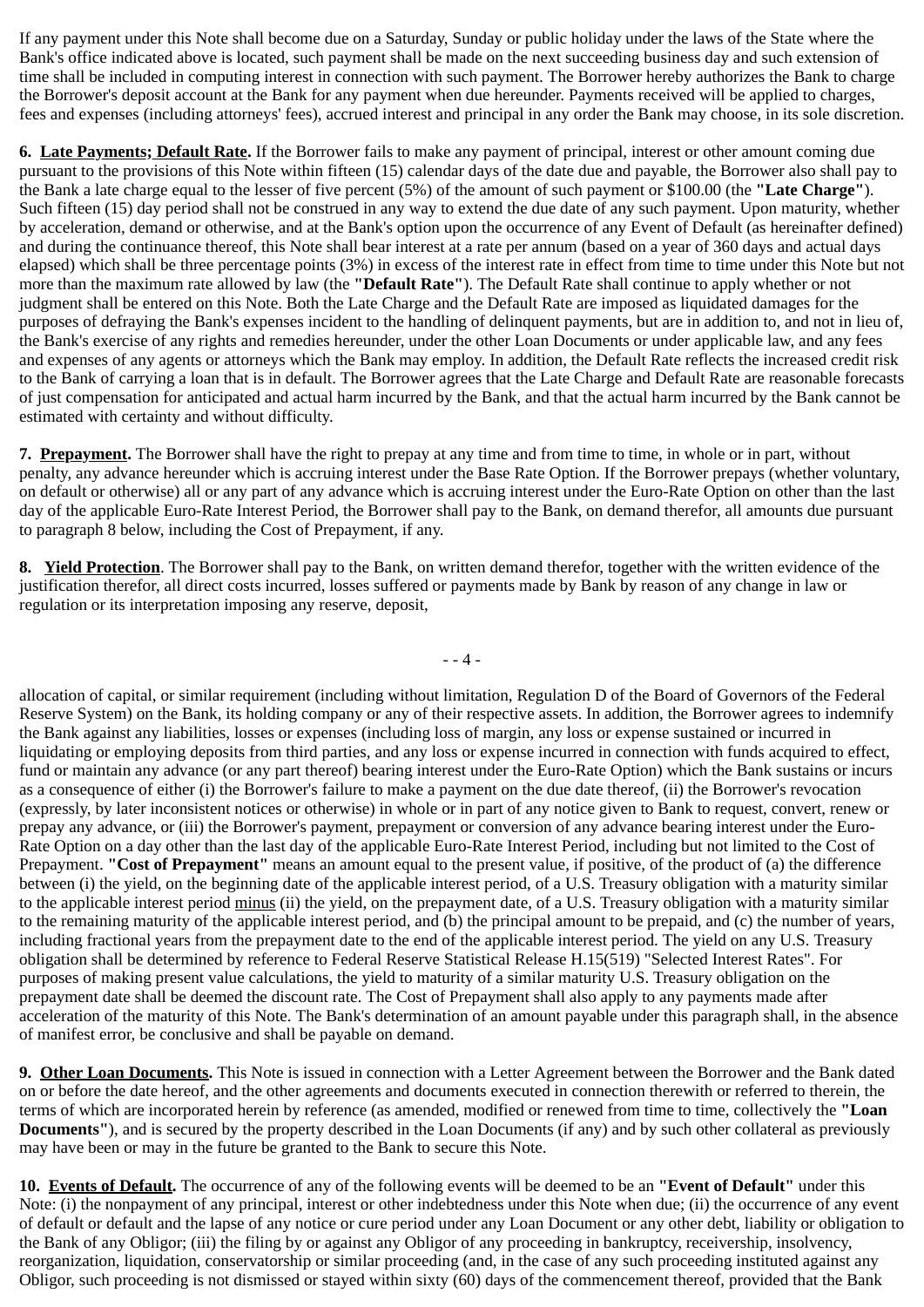shall not be obligated to advance additional funds during such period); (iv) any assignment by any Obligor for the benefit of creditors, or any levy, garnishment, attachment or similar proceeding is instituted against any property of any Obligor held by or deposited with the Bank; (v) a default with respect to any other indebtedness of any Obligor for borrowed money, if the effect of such default is to cause or permit the acceleration of such debt; (vi) the commencement of any foreclosure or forfeiture proceeding, execution or attachment against any collateral securing the obligations of any Obligor to the Bank; (vii) the entry of a final judgment (not fully covered by insurance) against any Obligor in excess of \$50,000 (or judgments aggregating \$75,000) and the failure of such Obligor to discharge the judgment within ten days of the entry thereof; (viii) if

this Note or any guarantee executed by any Guarantor is secured, the failure of any Obligor to provide the Bank with additional collateral if in the Bank's opinion at any time or times, the market value of any of the collateral securing this Note or any guarantee has depreciated below that required pursuant to the Loan Documents (if any) or, if no specific value is so required, then in an amount deemed material by the Bank; (ix) any material adverse change in any Obligor's business, assets, operations, financial condition or results of operations; (x) any Obligor ceases doing business as a going concern; (xi) the revocation or attempted revocation, in whole or in part, of any guarantee by any Guarantor; (xii) the death, incarceration, indictment or legal incompetency of any individual Obligor or, if any Obligor is a partnership or limited liability company, the death, incarceration, indictment or legal incompetency of any individual general partner or member; (xiii) any representation or warranty made by any Obligor to the Bank in any Loan Document, or any other documents now or in the future evidencing or securing the obligations of any Obligor to the Bank, is false, erroneous or misleading in any material respect; or (xiv) any Obligor's failure to observe or perform any covenant or other agreement with the Bank contained in any Loan Document or any other documents now or in the future evidencing or securing the obligations of any Obligor to the Bank. As used herein, the term **"Obligor"** means any Borrower and any Guarantor, and the term **"Guarantor"** means any guarantor of the Borrower's obligations to the Bank existing on the date of this Note or arising in the future.

Upon the occurrence of an Event of Default: (a) the Bank shall be under no further obligation to make advances hereunder; (b) if an Event of Default specified in clause (iii) or (iv) above shall occur, the outstanding principal balance and accrued interest hereunder together with any additional amounts payable hereunder shall be immediately due and payable without demand or notice of any kind; (c) if any other Event of Default shall occur, the outstanding principal balance and accrued interest hereunder together with any additional amounts payable hereunder, at the Bank's option and without demand or notice of any kind, may be accelerated and become immediately due and payable; (d) at the Bank's option, this Note will bear interest at the Default Rate from the date of the occurrence of the Event of Default; and (e) the Bank may exercise from time to time any of the rights and remedies available under the Loan Documents or under applicable law.

**11. Right of Setoff.** In addition to all liens upon and rights of setoff against the Borrower's money, securities or other property given to the Bank by law, the Bank shall have, with respect to the Borrower's obligations to the Bank under this Note and to the extent permitted by law, a contractual possessory security interest in and a contractual right of setoff against, and the Borrower hereby assigns, conveys, delivers, pledges and transfers to the Bank all of the Borrower's right, title and interest in and to, all of the Borrower's deposits, moneys, securities and other property now or hereafter in the possession of or on deposit with, or in transit to, the Bank or any other direct or indirect subsidiary of The PNC Financial Services Group, Inc., whether held in a general or special account or deposit, whether held jointly with someone else, or whether held for safekeeping or otherwise, excluding, however, all IRA, Keogh, and trust accounts. Every such security interest and right of setoff may be exercised without demand upon or notice to the Borrower. Every such right of setoff shall be deemed to have been exercised immediately upon the occurrence of an Event of Default hereunder without any action of the Bank, although the Bank may enter such setoff on its books and records at a later time.

**12. Miscellaneous.** All notices, demands, requests, consents, approvals and other communications required or permitted hereunder must be in writing (except as may be agreed otherwise above with respect to borrowing requests) and will be effective upon receipt. Such notices and other communications may be hand-delivered, sent by facsimile transmission with confirmation of delivery and a copy sent by first-class mail, or sent by nationally recognized overnight courier service, to the addresses

- - 6 -

for the Bank and the Borrower set forth above or to such other address as either may give to the other in writing for such purpose. No delay or omission on the Bank's part to exercise any right or power arising hereunder will impair any such right or power or be considered a waiver of any such right or power, nor will the Bank's action or inaction impair any such right or power. No modification, amendment or waiver of any provision of this Note nor consent to any departure by the Borrower therefrom will be effective unless made in a writing signed by the Bank. The Borrower agrees to pay on demand, to the extent permitted by law, all costs and expenses incurred by the Bank in the enforcement of its rights in this Note and in any security therefor, including without limitation reasonable fees and expenses of the Bank's counsel. If any provision of this Note is found to be invalid by a court, all the other provisions of this Note will remain in full force and effect. The Borrower and all other makers and indorsers of this Note hereby forever waive presentment, protest, notice of dishonor and notice of non-payment. The Borrower also waives all defenses based on suretyship or impairment of collateral. If this Note is executed by more than one Borrower, the obligations of such persons or entities hereunder will be joint and several. This Note shall bind the Borrower and its heirs, executors, administrators, successors and assigns, and the benefits hereof shall inure to the benefit of the Bank and its successors and assigns; provided, however, that the Borrower may not assign this Note in whole or in part without the Bank's written consent and the Bank at any time may assign this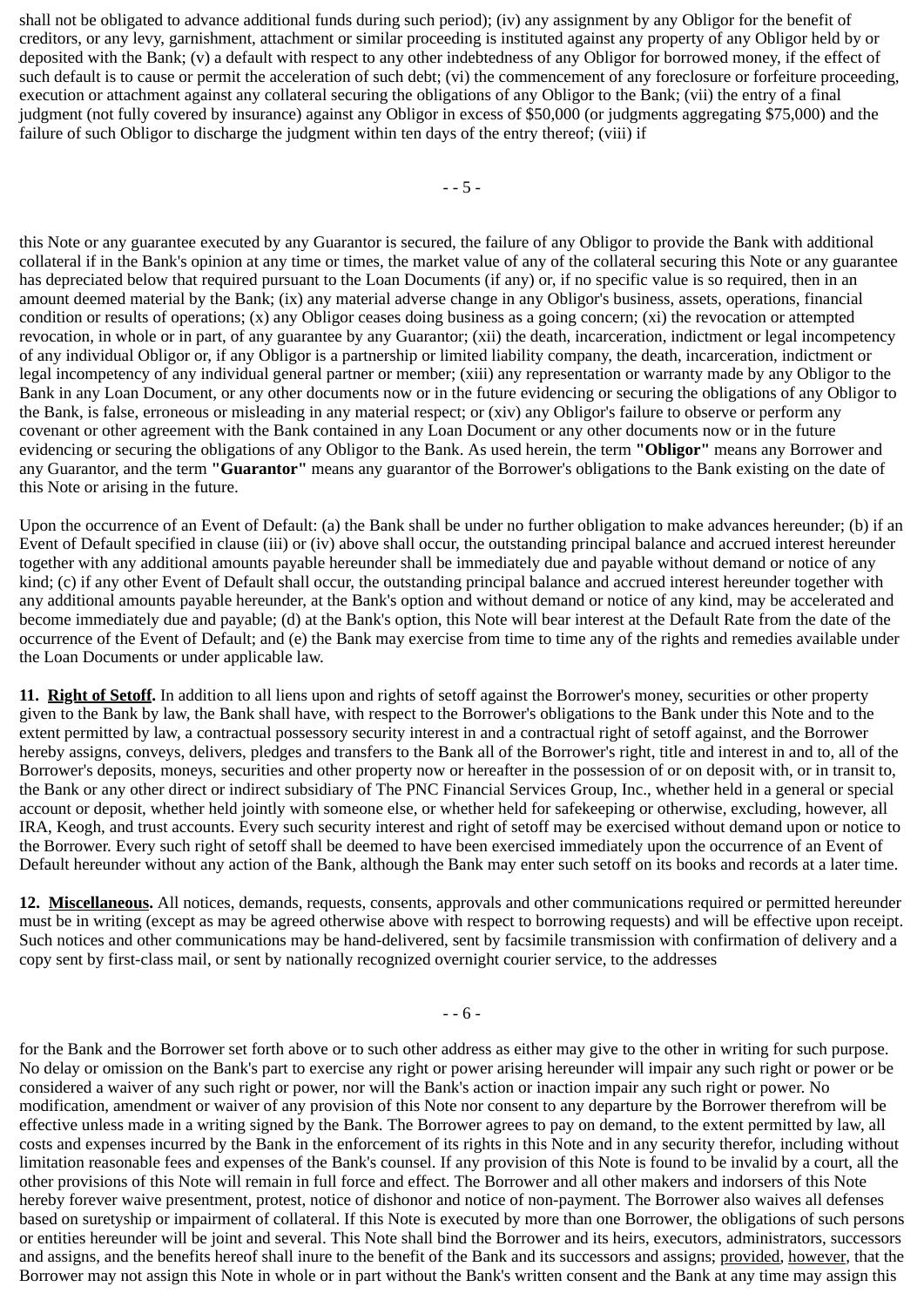Note in whole or in part.

This Note has been delivered to and accepted by the Bank and will be deemed to be made in the State where the Bank's office indicated above is located. **This Note will be interpreted and the rights and liabilities of the Bank and the Borrower determined in accordance with the laws of the State where the Bank's office indicated above is located, excluding its conflict of laws rules.** The Borrower hereby irrevocably consents to the exclusive jurisdiction of any state or federal court in the county or judicial district where the Bank's office indicated above is located; provided that nothing contained in this Note will prevent the Bank from bringing any action, enforcing any award or judgment or exercising any rights against the Borrower individually, against any security or against any property of the Borrower within any other county, state or other foreign or domestic jurisdiction. The Borrower acknowledges and agrees that the venue provided above is the most convenient forum for both the Bank and the Borrower. The Borrower waives any objection to venue and any objection based on a more convenient forum in any action instituted under this Note.

**13. Amendment and Restatement.** This Note amends and restates, and is in substitution for, that certain Amended and Restated Committed Line of Credit Note in the original principal amount of \$1,500,000.00 payable to the order of the Bank and dated June 30, 1996 (the **"Existing Note"**). However, without duplication, this Note shall in no way extinguish, cancel or satisfy Borrower's unconditional obligation to repay all indebtedness evidenced by the Existing Note or constitute a novation of the Existing Note. Nothing herein is intended to extinguish, cancel or impair the lien priority or effect of any security agreement, pledge agreement or mortgage with respect to any Obligor's obligations hereunder and under any other document relating hereto.

**14. WAIVER OF JURY TRIAL. The Borrower irrevocably waives any and all rights the Borrower may have to a trial by jury in any action, proceeding or claim of any nature relating to this Note, any documents executed in connection with this Note or any transaction contemplated in any of such documents. The Borrower acknowledges that the foregoing waiver is knowing and voluntary.**

**The Borrower acknowledges that it has read and understood all the provisions of this Note, including the waiver of jury trial, and has been advised by counsel as necessary or appropriate.**

- - 7 -

**WITNESS** the due execution hereof as a document under seal, as of the date first written above, with the intent to be legally bound hereby.

By: **/s/Denise Monahan** By: **/s/Hugh T. Regan, Jr.** Print Name: Denise Monahan Print Name: Hugh T. Regan, Jr. Title: Vice President Title: CFO [CORPORATE SEAL] INTEST SUNNYVALE CORPORATION By: /s/Denise Monahan By: /s/Hugh T. Regan, Jr. Print Name: Denise Monahan Print Name: Hugh T. Regan, Jr. Title: Vice President Title: CFO [CORPORATE SEAL] TEMPTRONIC CORPORATION By: **/s/Denise Monahan** By: **/s/Hugh T. Regan, Jr.** Print Name:Denise Monahan Print Name:Hugh T. Regan, Jr. Title: Vice President Title: CFO [CORPORATE SEAL] INTEST INVESTMENTS, INC. By: /s/Denise Monahan By: /s/Hugh T. Regan, Jr. Print Name: Denise Monahan Print Name: Hugh T. Regan, Jr. Title: Vice President Title: CFO - 8 -

[CORPORATE SEAL] INTEST CORPORATION

# [CORPORATE SEAL] INTEST LICENSING CORP.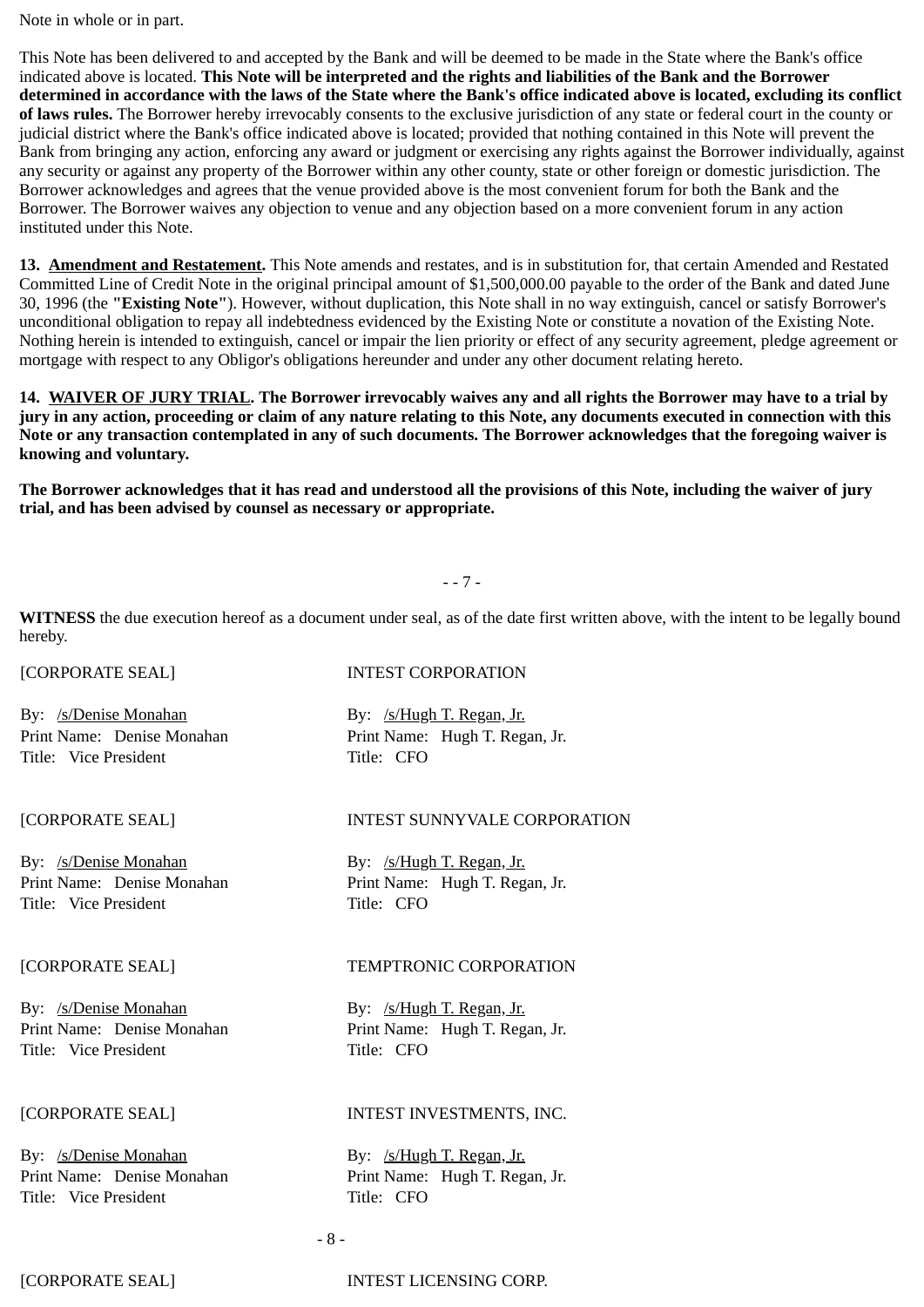By: **/s/Denise Monahan** By: **/s/Hugh T. Regan, Jr.** Title: Vice President Title: CFO

[CORPORATE SEAL] INTEST IP CORP.

By: /s/Denise Monahan By: /s/Hugh T. Regan, Jr. Title: Vice President Title: CFO

Print Name:Denise Monahan Print Name:Hugh T. Regan, Jr.

Print Name: Denise Monahan Print Name: Hugh T. Regan, Jr.

- - 9 -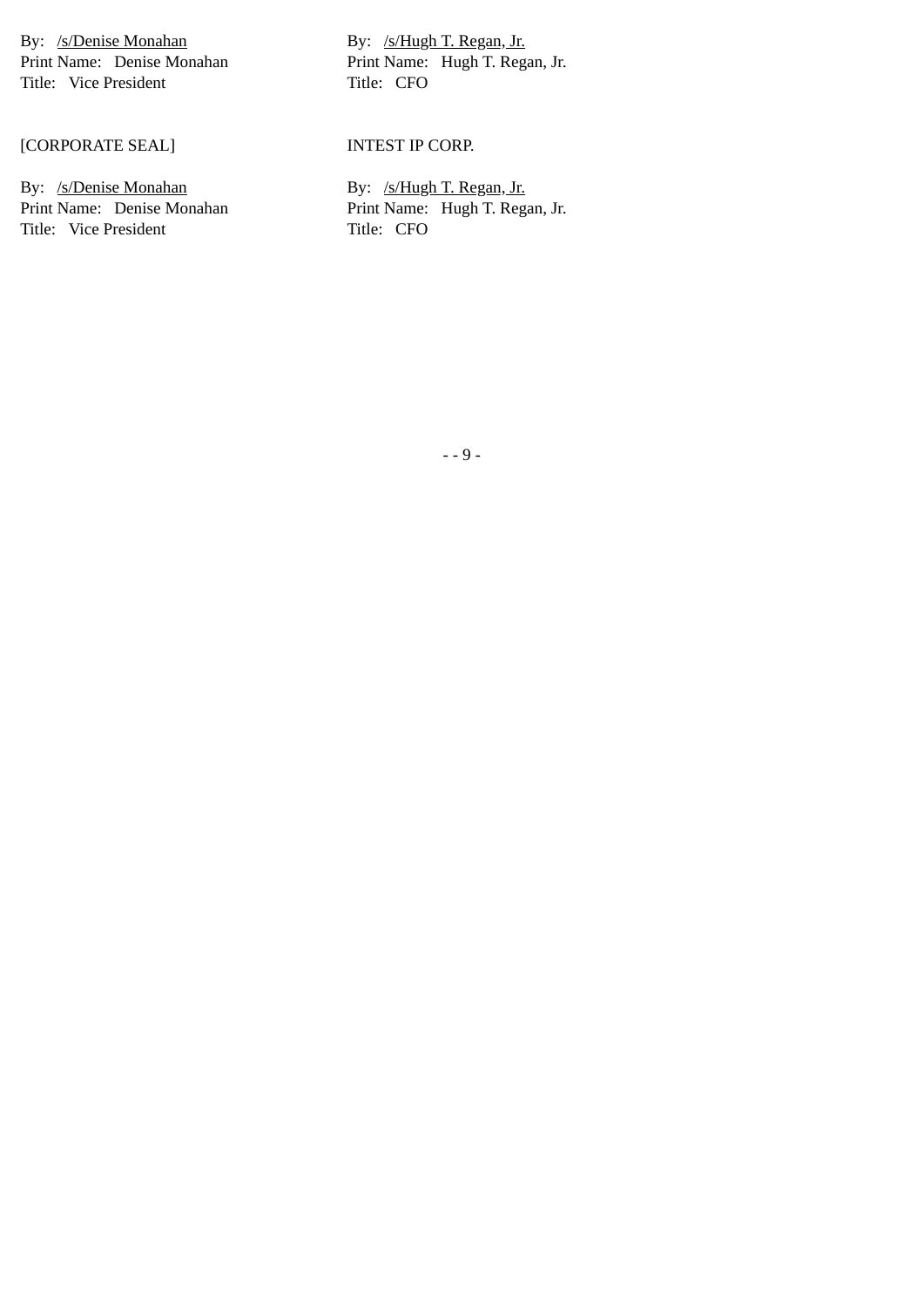4 COMMERCIAL STREET SHARON, MASSACHUSETTS

 LEASE dated December 27, 2000 ("Execution Date")

ARTICLE 1

REFERENCE DATA

1.1 Subjects Referred To

Each reference in this Lease to any of the following subjects shall be construed to incorporate the data stated for that subject in this Article:

| LANDLORD:                                          | SPHOS, Inc.                                                                                                                                                                                                                                                                        |
|----------------------------------------------------|------------------------------------------------------------------------------------------------------------------------------------------------------------------------------------------------------------------------------------------------------------------------------------|
| MANAGING AGENT:                                    | SPHOS, Inc.                                                                                                                                                                                                                                                                        |
| LANDLORD'S ADDRESS:                                | 1111 Summer Street, 5th floor<br>Stamford, CT 06905                                                                                                                                                                                                                                |
| LANDLORD'S<br>REPRESENTATIVE:                      | Mark Bildner                                                                                                                                                                                                                                                                       |
| TENANT:<br>(and address for<br>notice and billing) | Temptronic Corporation<br>4 Commercial Street<br>Sharon, MA 02067                                                                                                                                                                                                                  |
| BUILDING ADDRESS:                                  | 4 Commercial Street<br>Sharon, MA 02067                                                                                                                                                                                                                                            |
| TERM COMMENCEMENT DATE:                            | January 1, 2001                                                                                                                                                                                                                                                                    |
| GROSS RENTABLE FLOOR<br>AREA TENANT'S SPACE:       | 62,389 Square Feet                                                                                                                                                                                                                                                                 |
| GROSS RENTABLE FLOOR<br>AREA OF THE<br>BUILDING:   | 62,389 Square Feet                                                                                                                                                                                                                                                                 |
| TENANT'S PROPORTIONATE<br>SHARE:                   | 100%                                                                                                                                                                                                                                                                               |
| EXPIRATION DATE:                                   | February 28, 2011 (As same may be<br>extended by any validly exercised<br>Expansion option contained herein).                                                                                                                                                                      |
| ANNUAL BASE RENT:                                  | As defined in Section 2.4 of this Lease                                                                                                                                                                                                                                            |
|                                                    | From January 1, 2001 through February<br>28, 2001:<br>\$ 58,489.70 per month                                                                                                                                                                                                       |
|                                                    | From March 1,2001 through February 28,<br>2011:<br>\$623,890.00 per annum<br>\$ 51,990.83 per month                                                                                                                                                                                |
| ADDITIONAL RENT:                                   | Any monies (including Landlord's<br>Operating Costs) which Landlord<br>is authorized to collect from Tenant<br>hereunder or which Tenant is otherwise<br>obligated to pay, which is not included<br>in Annual Base Rent.                                                           |
| SECURITY DEPOSIT:                                  | \$200,000.00 irrevocable sight draft<br>Letter of Credit, providing that<br>upon submission of a statement from a<br>representative of Landlord stating that<br>the requested sum of money is due under<br>the lease, the sum will be paid under<br>the letter of credit. No other |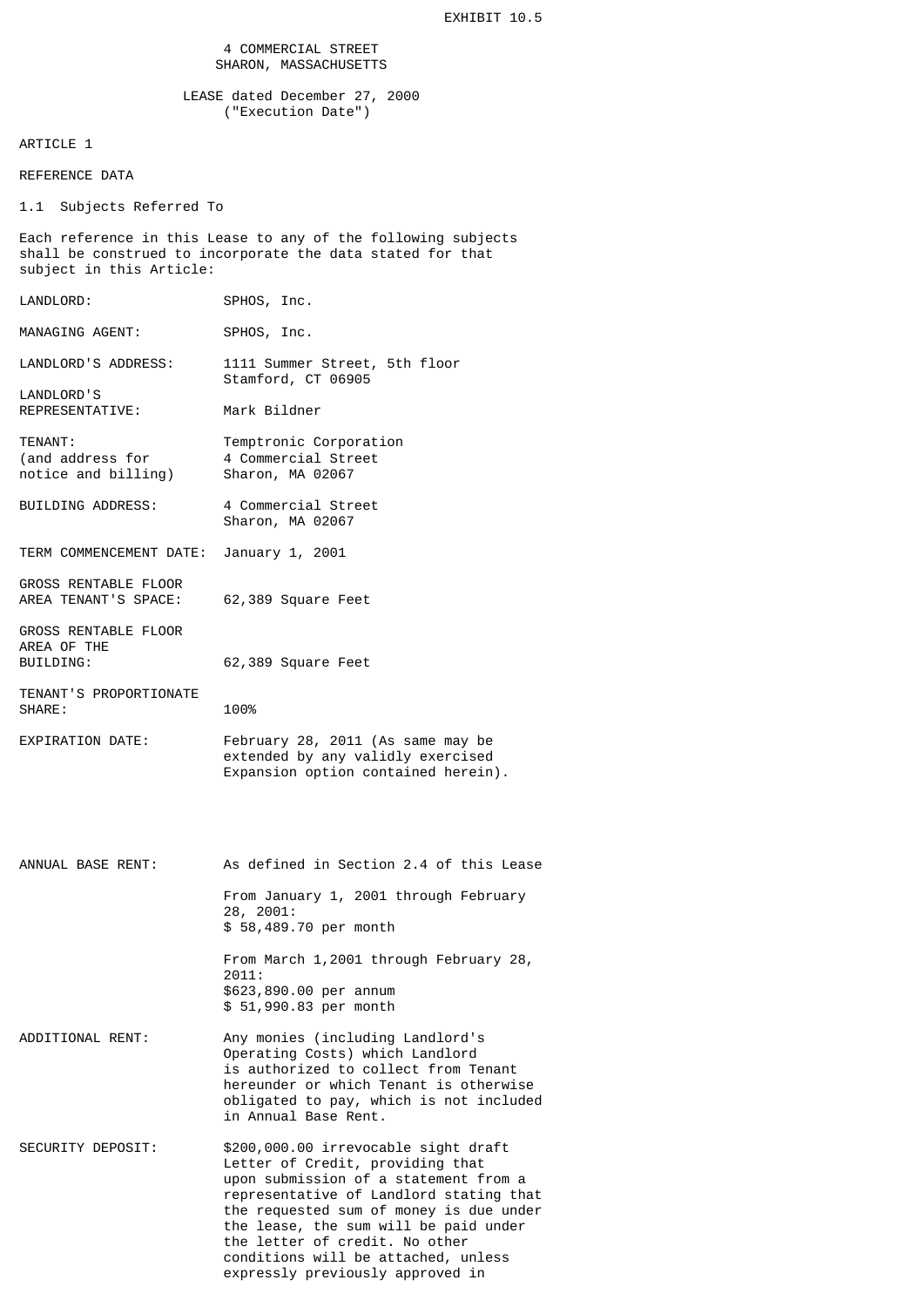writing by Landlord. The letter of credit shall be issued by a bank approved in writing by Landlord, shall have a term of not less than one year and shall be renewed for successive terms of not less than one year each, for the entire term of the Lease, at least thirty (30) days prior to each expiration or Landlord may draw down the full amount of the letter of credit and retain such sum as the security deposit. If drawn down, an additional letter of credit on the same terms for the amount drawn down shall be delivered to Landlord within ten (10) days of any draw down. The original of the letter of credit and each renewal shall be deposited with and held by Landlord or, at Landlord's mortgagee's request, with such mortgagee. GUARANTOR: inTEST Corporation (listed on NASDAQ)

PERMITTED USES: Office, research and development, Light manufacturing and warehousing uses.

PUBLIC LIABILITY INSURANCE:<br>BODILY INJURY: PROPERTY DAMAGE:

\$5,000,000 per occurrence<br>\$5,000,000

Page 2 of 34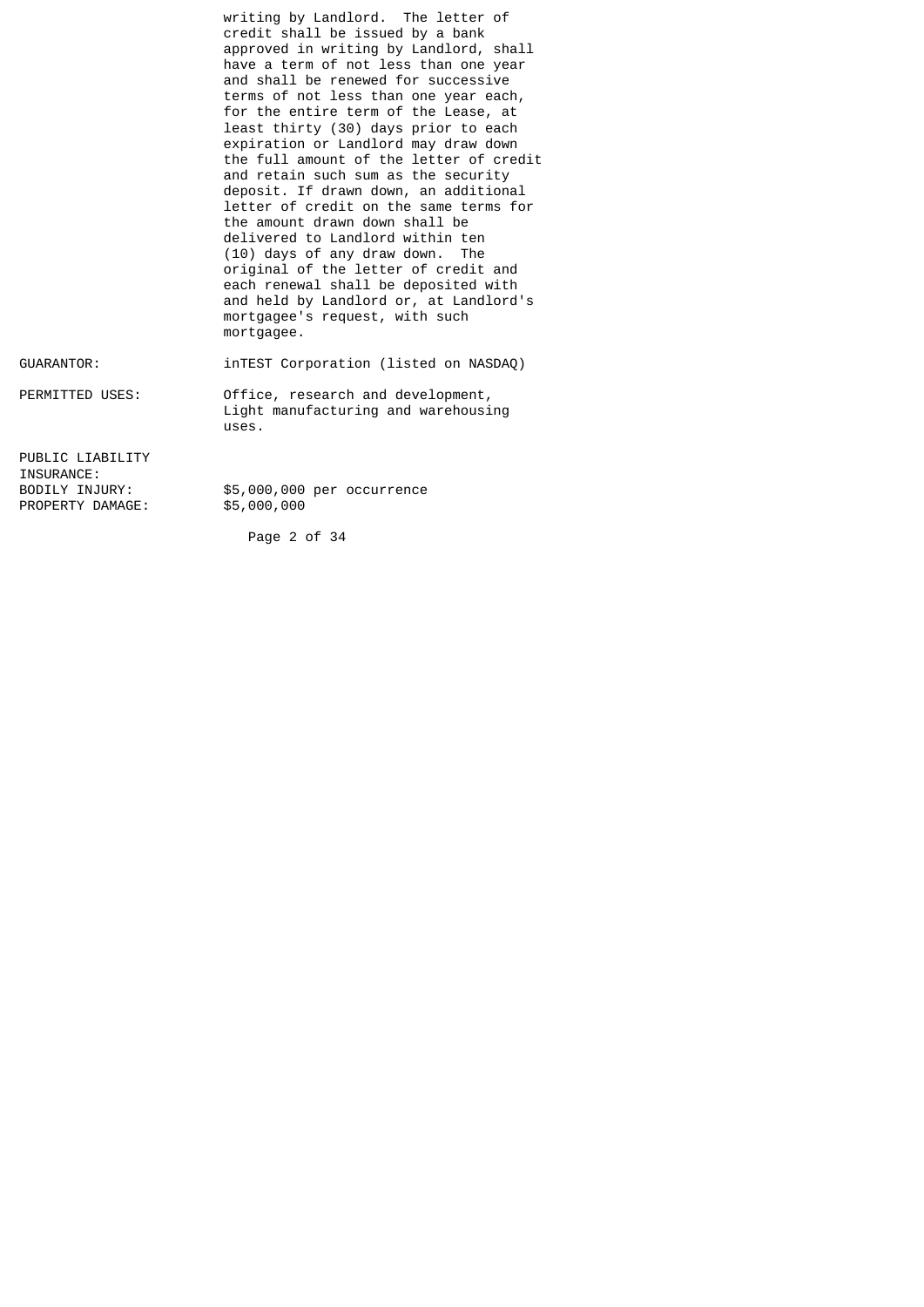| 1.2 | Exhibits<br>. 3                                                                                                                                                                                                                                     |
|-----|-----------------------------------------------------------------------------------------------------------------------------------------------------------------------------------------------------------------------------------------------------|
|     | EXHIBIT A - The Premises<br>EXHIBIT B - Construction<br>EXHIBIT C - Landlord Services<br>EXHIBIT D - Rules and Regulations<br>EXHIBIT E - Landlord's Initial Repairs<br>EXHIBIT F - Parking<br>EXHIBIT G - Guaranty<br>EXHIBIT H - Expansion Option |
|     | ARTICLE II - Premises, Term, Rent                                                                                                                                                                                                                   |
| 2.1 |                                                                                                                                                                                                                                                     |
| 2.2 | Landlord's Reservations 6                                                                                                                                                                                                                           |
| 2.3 | Commencement of Term 6                                                                                                                                                                                                                              |
| 2.4 | Monthly Fixed Rent Payments 6                                                                                                                                                                                                                       |
| 2.5 |                                                                                                                                                                                                                                                     |
|     | ARTICLE III - Alterations and Construction                                                                                                                                                                                                          |
| 3.1 | Condition of Premises 8                                                                                                                                                                                                                             |
| 3.2 | Alterations and Additions by Tenant 8                                                                                                                                                                                                               |
| 3.3 | Real Estate and/or Other Taxes<br>On Leasehold Improvements 10                                                                                                                                                                                      |
| 3.4 | Landlord's Right to Make Alterations 10                                                                                                                                                                                                             |
|     | ARTICLE IV - Landlord's Covenants; Interruptions and Delays                                                                                                                                                                                         |
| 4.1 | Services Furnished by Landlord 11                                                                                                                                                                                                                   |
| 4.2 | Structural Repairs 11                                                                                                                                                                                                                               |
| 4.3 |                                                                                                                                                                                                                                                     |
| 4.4 | Tenant's Signage 12                                                                                                                                                                                                                                 |
| 4.5 | Quiet Enjoyment<br>. 12                                                                                                                                                                                                                             |
|     | ARTICLE V - Tenant's Covenants                                                                                                                                                                                                                      |
| 5.1 |                                                                                                                                                                                                                                                     |
| 5.2 | Maintenance, Repair and Yield Up. 12                                                                                                                                                                                                                |
| 5.3 |                                                                                                                                                                                                                                                     |
| 5.4 | Safety Appliances 14                                                                                                                                                                                                                                |
| 5.5 | Assignment; Sublease 14                                                                                                                                                                                                                             |
|     | Page 3 of 34                                                                                                                                                                                                                                        |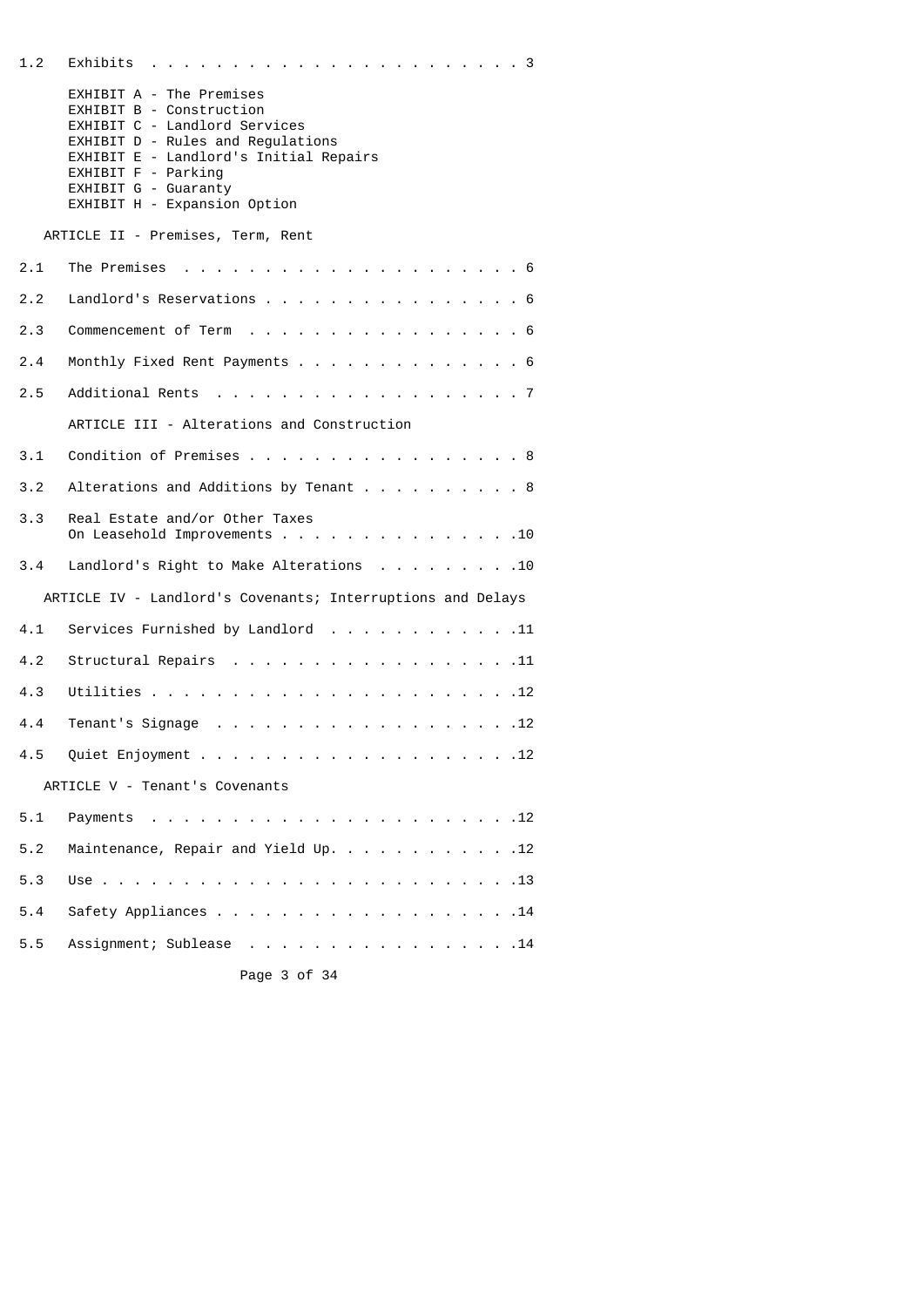| 5.6  | Indemnity; Insurance. 15                                            |
|------|---------------------------------------------------------------------|
| 5.7  | Personal Property at Tenant's Risk. 16                              |
| 5.8  |                                                                     |
| 5.9  | Floor Load; Prevention of Vibration and Noise 17                    |
| 5.10 | Personal Property Taxes 17                                          |
| 5.11 | Payment of Litigation Expense 17                                    |
| 5.12 | Compliance with Insurance Regulations 17                            |
|      | ARTICLE VI - Casualty and Taking                                    |
| 6.1  | Termination or Restoration; Rent Adjustment 18                      |
| 6.2  |                                                                     |
| 6.3  |                                                                     |
| 6.4  | Termination Upon Condemnation 19                                    |
|      | ARTICLE VII - Default                                               |
| 7.1  |                                                                     |
| 7.2  |                                                                     |
|      | ARTICLE VIII - Miscellaneous                                        |
| 8.1  | Notice of Lease, Consent of Approval;<br>Notices; Bind and Inure 22 |
| 8.2  | Landlord's Failure to Enforce 22                                    |
| 8.3  | Acceptance of Partial Payments of Rent;                             |
| 8.4  | Cumulative Remedies 23                                              |
| 8.5  |                                                                     |
|      |                                                                     |
| 8.7  | Tenant's Estoppel Certificate 24                                    |
| 8.8  | Waiver of Subrogation 24                                            |
| 8.9  | All Agreements Contained. 25                                        |
| 8.10 |                                                                     |
| 8.11 | Submission Not an Option. 25                                        |
| 8.12 |                                                                     |
| 8.13 | Waiver of Jury Trial. $\ldots$ . 25                                 |
| 8.14 |                                                                     |
| 8.15 | Requirements of Law - Fines and Penalties 26                        |
|      | Page 4 of 34                                                        |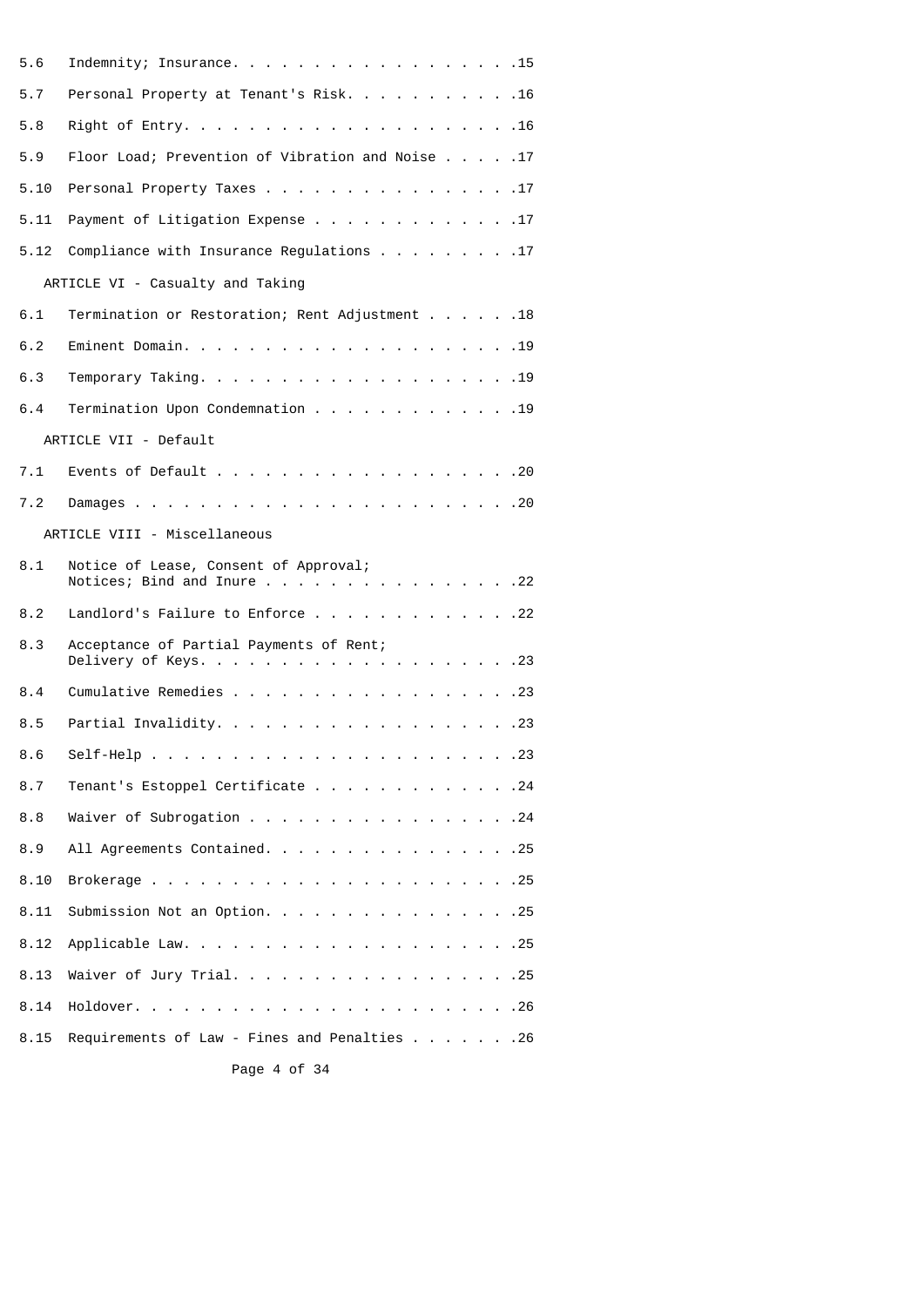| 8.16 Inability to Perform - Exculpatory Clause 26                                         |
|-------------------------------------------------------------------------------------------|
| 8.17 Parties Bound - Seisin of Title 27                                                   |
|                                                                                           |
| ARTICLE IX - Rights of Parties Holding Prior Interests                                    |
| 9.1 Lease Subordinate 29                                                                  |
| 9.2 Rights of Holder of Mortgage to Notice of<br>Default by Landlords and to Cure Same 30 |
| ARTICLE X - Environmental Compliance                                                      |
| 10.1 Environmental Conditions. 31                                                         |
| 10.2 Tenant's Covenants Regarding Environmental                                           |
|                                                                                           |
| 10.4 Landlord's Environmental Indemnity. 34                                               |
| Page 5 of 34                                                                              |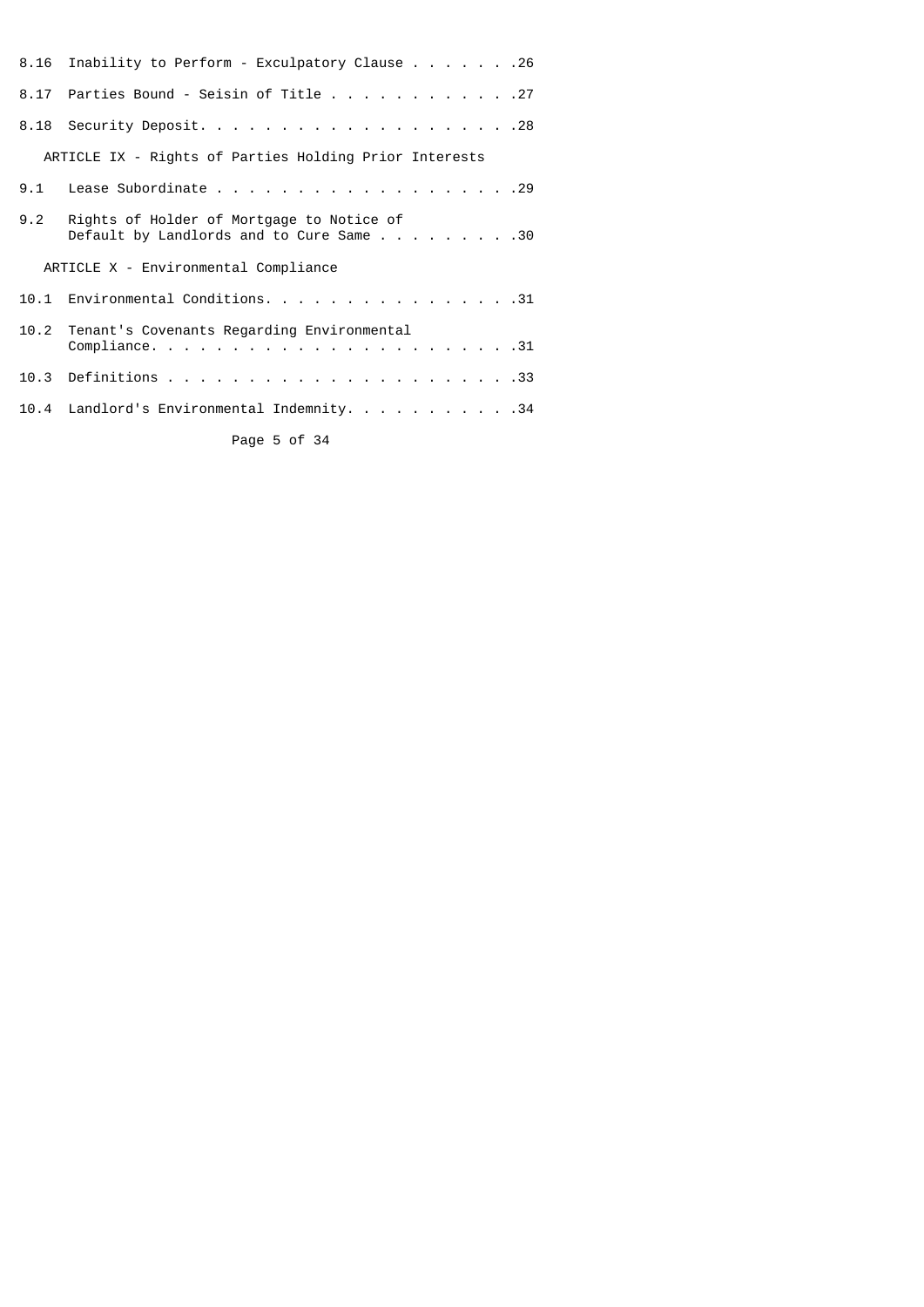# ARTICLE II

## PREMISES, TERM AND RENT

# 2.1 The Premises

 Landlord hereby leases to Tenant and Tenant hereby hires from Landlord the Lot and the premises, including all of the Building, except as hereafter expressly reserved (collectively, "the Premises") which the parties agree contains 62,389 gross rentable square feet, comprising all of a building numbered 4 Commercial Street, Sharon, Massachusetts 02067, which building contains 62,389 square feet of Gross Rentable Area, substantially as shown on Exhibit A attached hereto. The term "Building" means the building currently erected on the Lot by Landlord, and the term "Lot" means all, and also any part of, the land of approximately 8.310 acres described in Exhibit A in whole or in part and subject to minor adjustments of the lot boundaries.

#### 2.2 Landlord's Reservations

 Landlord retains the right to grant an easement over the existing septic system area and some additional area for parking for an adjoining parcel or parcels of property.

 Such areas are shown on Exhibit A. Tenant shall not have any right to park or otherwise utilize such easement area. Landlord also reserves, for itself and others to whom it may grant rights therein, the exclusive right to use or permit the use of all or any portion of the roof of the Building for any purpose.

#### 2.3 Commencement of Term

 Tenant shall have and hold the Premises for a period commencing as of the date ("January 1, 2001") and Basic Rent shall commence on January 1, 2001.

#### 2.4 Monthly Fixed Rent Payments

 Tenant shall pay, without any offset or demand (except as expressly provided in this Lease), monthly installments of 1/12th of the Annual Base Rent in advance on the first day of each month for each full calendar month of the Term, commencing as of the Term Commencement Date, and the corresponding fraction of said amounts for any fraction of a calendar month at the beginning or end of the Term. Except for Annual Base Rental as otherwise specifically provided herein, all sums, amounts, items or charges payable by Tenant to Landlord under this Lease shall be considered as additional rent.

 All payments of Annual Base Rent and additional rent shall be made to the Managing Agent, or to such other person as Landlord may from time to time designate. Rental and any additional rent due hereunder not paid within five (5) days after the date due shall bear interest for each month or fraction thereof from the due date until paid computed at the annual rate of two (2) percentage points over the so-called prime rate then currently from time to time charged by Chase Manhattan Bank, or at any applicable lesser maximum legally permissible rate for debts of this nature.

Page 6 of 34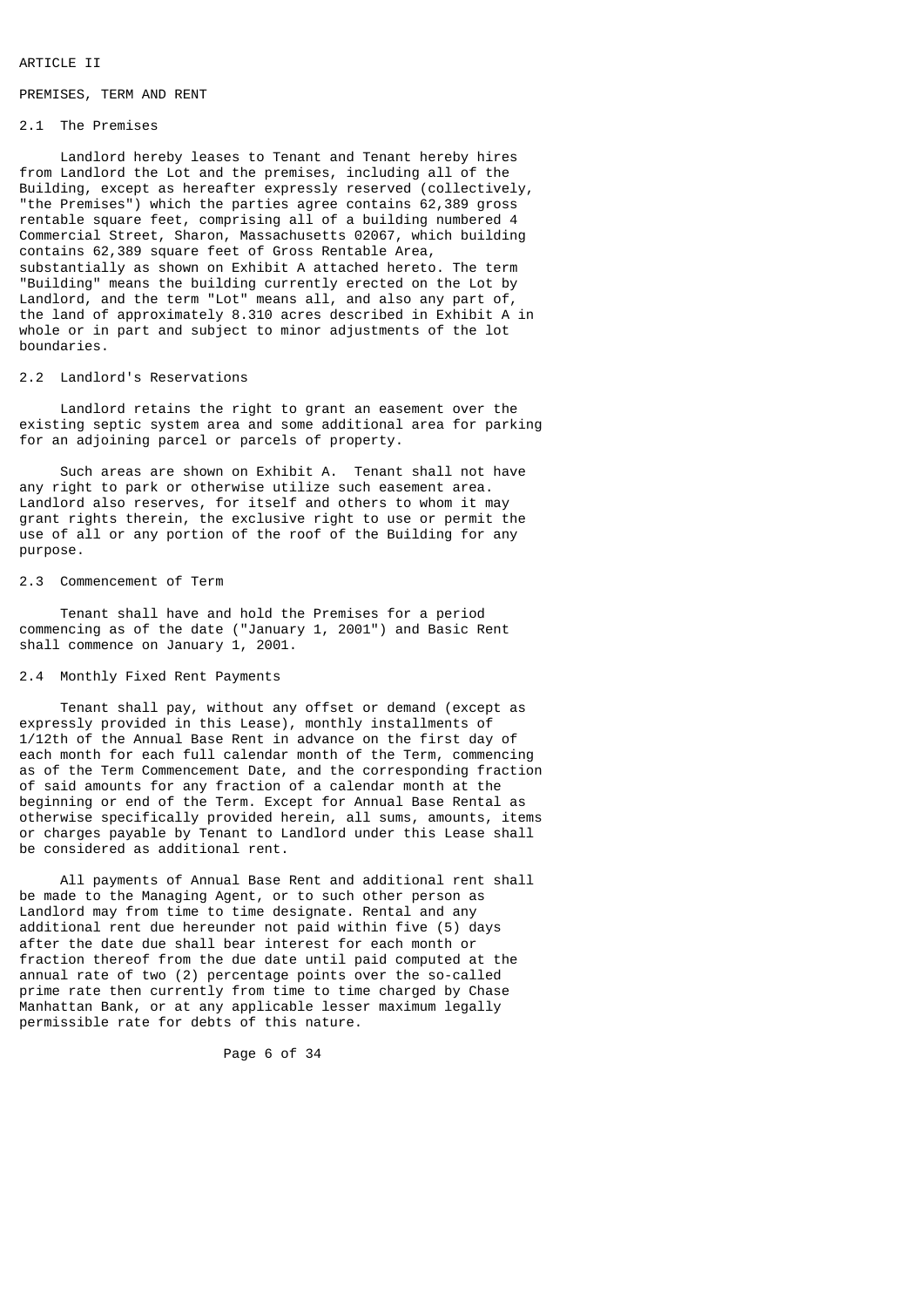In addition, should Tenant fail to pay when due rental and any other sums due hereunder, Tenant acknowledges that Landlord will incur additional administrative expenses which are difficult to determine. Therefore, in such event, Landlord may assess against Tenant, from and after the tenth (l0th,) day following the date on which any sum shall be due and payable, a late payment fee equal to five (5%) of the sum due from Tenant to Landlord.

 Landlord and Tenant hereby declare that, except as otherwise expressly provided for herein, they intend that the rent specified in this lease shall be completely net to the Landlord in each year during the term hereof (including any renewals or extensions hereof, if any) and that all costs, expenses, and obligations of every kind relating to the demised premises shall be the obligations of the Tenant.

# 2.5 Additional Rent.

 Except as otherwise expressly provided herein, throughout the entire term and any extensions or renewals hereof, Tenant shall be responsible for and shall pay, as additional rent, all costs, expenses, and obligations of every kind and nature, foreseen and unforeseen, ordinary and extraordinary, relating to the Premises (but excluding payments of any principal or interest on any mortgage indebtedness obtained by Lessor) including but not limited to all operating costs, expenses, and obligations of every kind relating to or in respect of the operation and maintenance of the Premises, all utilities, building supplies, janitorial services, maintenance, traffic signals, sewer line hook-ups, septic systems, landscaping, paving, repairs and replacements, capital and otherwise (but Landlord, shall be responsible, at its sole cost and expense, for making repairs and replacements to the structural portions of the Building only, unless, subject to Section 8.8 hereof, such repairs and replacements shall be necessitated by any acts or omissions of Tenant, its agents, employees, invitees, contractors or visitors, in which event such repairs and replacements shall be at the sole cost and expense of Tenant), fire, hazard, liability and other insurance(s), all of which except for this lease would have been chargeable against the Premises with respect to the term hereof and payable by the Landlord, real estate and personal property taxes, general and special assessments, water, water meter, sewer rents, rates and charges and all costs and charges for installing, repairing or replacing water meters, and other governmental levies, fees, rents and charges, general and special, ordinary and extraordinary, unforeseen as well as foreseen, of any kind and nature whatsoever (all of which taxes, assessments, water charges, and other governmental levies and charges are hereinafter sometimes referred to as an "Imposition" or collectively "Impositions"), which are assessed, levied, confirmed, imposed or become a lien upon the Premises or any parts thereof, or the personal property thereat of the Tenant or become payable with respect thereto. It is the intention of the parties hereto that, except as expressly provided herein to the contrary, the rents reserved herein shall be received and enjoyed by Landlord as a completely net sum. Tenant shall promptly provide to Landlord, upon request, copies of receipted tax bills, canceled checks or other evidence satisfactory to Landlord evidencing that such Impositions, water and sewer rents, other governmental charges and all other items for which

Page 7 of 34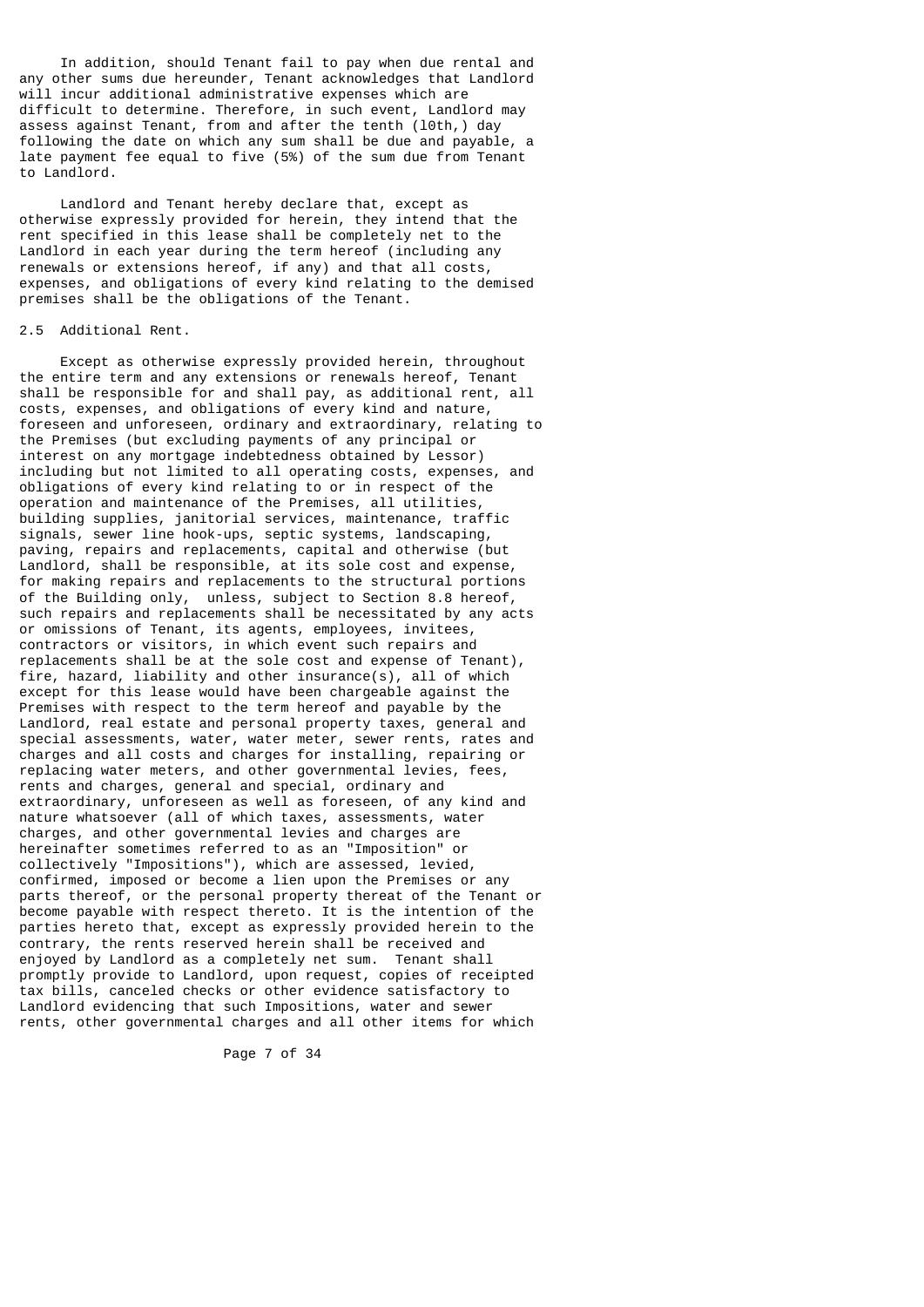Tenant is responsible have been timely paid. If Impositions or other items are ever required by Landlord's mortgagee to be escrowed in advance with said mortgagee, payments for said Impositions shall be made to the Landlord in the manner provided for the payment of rental, otherwise Tenant shall pay said Impositions as set forth above. The Landlord shall notify the Tenant as soon as possible as to the nature and extent of such Impositions. After such notice, the Tenant shall pay any and all such Impositions within the period of time provided for in any mortgage(s) covering any portion of the Premises in order that such mortgage(s) shall not be in default. The Tenant or Landlord, may at its sole election contest any assessment or tax on the Premises. However, notwithstanding the foregoing, Tenant shall have the right to contest, at its own expense, by appropriate legal proceedings conducted in good faith and with due diligence, the amount or validity of such Impositions water and sewer rents, or other governmental charges, provided that: (a) Tenant has deposited cash with Landlord, as a reserve for the payment thereof in such amount as Tenant may require; or, if required by law, such Impositions shall have been paid, and (b) such contest operates to prevent collection, stay any proceedings which may be instituted to enforce payment of such item, and prevent a sale of the Premises to pay such item. If, by reason of any change in the method of taxation or in the applicable government entity, a new or additional real estate tax or other tax or governmental imposition, however designated, is levied against Landlord, or the Premises, in substitution in whole or in part for any item previously included in Impositions, or in addition to any of the items then comprising Impositions, every such new, additional, or redesignated item shall be included in Imposition. Nothing herein or in this Lease otherwise contained shall require or be construed to require Tenant to pay any inheritance, estate, succession, income or profit taxes, that are or may be imposed upon Landlord, its successors or assigns, unless such taxes may be levied upon the rent herein reserved in place of or in addition to taxes upon the property herein demised.

## ARTICLE III

#### TENANT ALTERATIONS AND CONSTRUCTION

## 3.1 Condition of Premises

 Except as set forth on Exhibit - E attached hereto, and as provided in the next sentence, Landlord shall deliver the Premises in an "as is" condition as it presently exists. Landlord shall have no obligation to demolish or do any construction or other work in or to the Premises or to advance any funds therefore, except that the heating, ventilating and air conditioning system and septic system shall be in operating condition (operational for the normal purposes of such systems) at the date of commencement of Annual Base Rent payments and, upon Tenant completing its alterations and obtaining a certificate of occupancy, Landlord shall pay to Tenant as an improvement allowance the sum of \$257,977.

# 3.2 Alterations and Additions by Tenant

 (a) This Section 3.2 shall apply before and during the Term. Tenant shall not make any alterations or additions which (a) involve or might affect any structural or exterior element of the Building, or any facility serving any area of the

## Page 8 of 34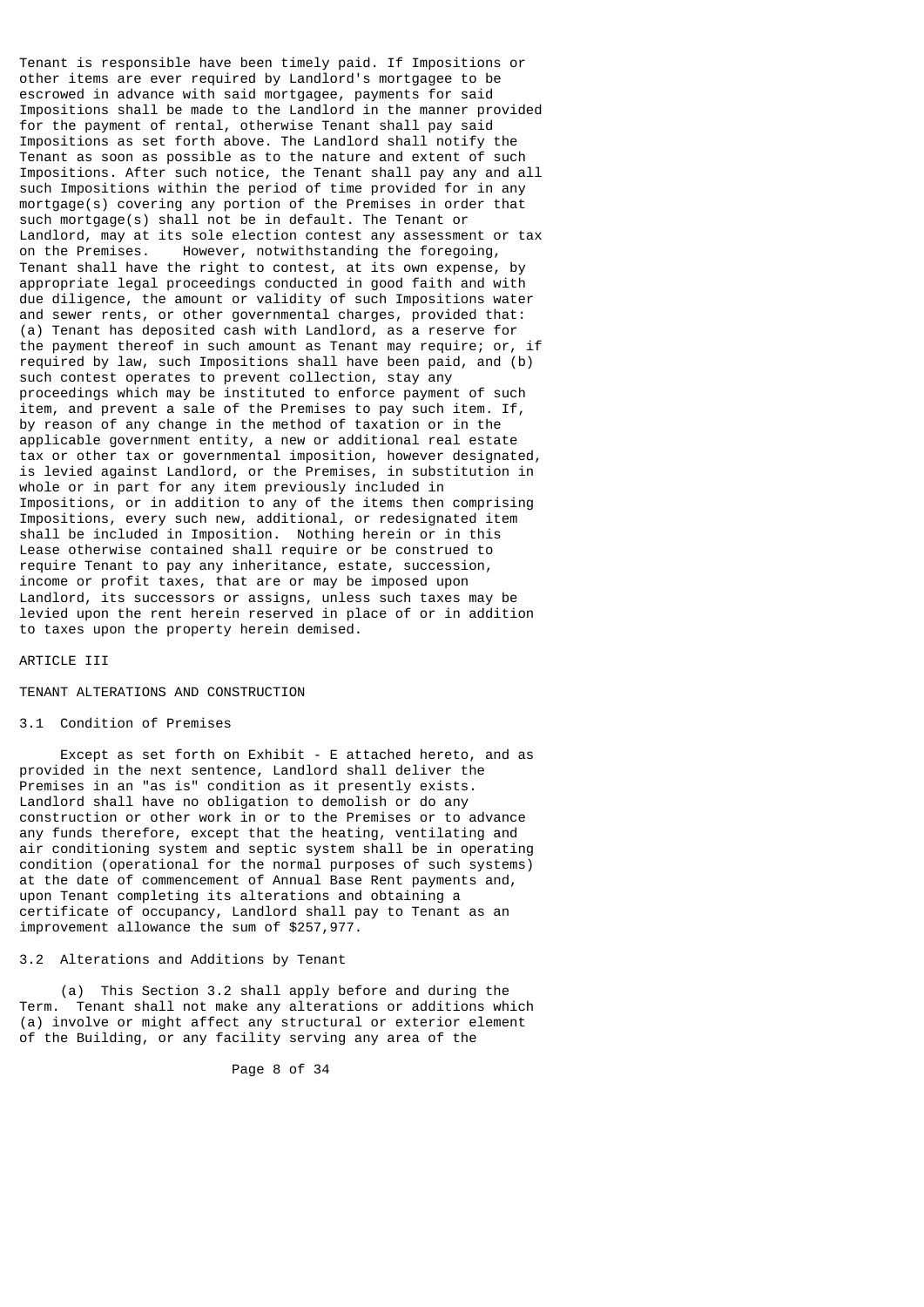Building, or (b) will require unusual expense to readapt the Premises to normal office/light manufacturing use on Lease termination or increase the cost of construction or of insurance or taxes on the Building, except in accordance with plans and specifications and a time schedule therefore first approved by Landlord in writing, which approval shall not be unreasonably withheld provided that all such alterations and additions to the Premises by Tenant are of a quality which equal or exceed the materials and specifications, new, of the existing Building and any structural alterations shall be subject to Landlord's prior written approval which may be granted or withheld by Landlord in its sole discretion. No amendments or additions to Tenant's approved plans shall be made without the prior written consent of Landlord.

 (b) All alterations and additions shall be part of the Building unless and until Landlord shall specify the same for removal pursuant to Section 5.2. Landlord may elect at the time consent is given thereto (or at the expiration or sooner termination of the Lease if no consent is required) to require Tenant at the expiration or sooner termination of the term of this Lease to restore the Premises to substantially the same condition as existed at the Term Commencement Date.

 (c) All of Tenant's alterations and additions and installation of furnishings shall be coordinated with any work which may be performed by Landlord in such manner as to not damage the Premises or interfere with Building construction or operation and, except for installation of furnishings, shall be performed by workmen first approved by Landlord, which approval shall not be unreasonably withheld or delayed. Tenant shall defend, save harmless, exonerate and indemnify Landlord from all injury, loss or damage to any person or property occasioned by or growing out of such work performed by Tenant or Tenant's contractors. Tenant agrees that it will not, either directly or indirectly, use any contractors and/or materials if their use will create any difficulty, whether in the nature of a labor dispute or otherwise, with other contractors and/or labor engaged by Tenant or Landlord or others in the construction, maintenance and/or operation of the Building or any part thereof. Tenant, before its work is started, shall: secure all licenses and permits necessary therefore; deliver to Landlord a statement of the names of all its contractors and subcontractors and the estimated cost of all labor and material to be furnished by them; and cause each contractor (and subcontractor unless covered by contractor's insurance) to carry Workmen's Compensation Insurance in statutory amounts covering all the contractor's and subcontractor's employees, Automobile Liability Insurance and comprehensive public liability insurance and property damage insurance with such limits as Landlord may reasonably require but in no event less than, with respect to public liability insurance, \$5,000,000.00 and with respect to property damage insurance, \$5,000,000.00 (all insurance to be written by companies approved by Landlord and insuring Tenant and Landlord and Landlord's lenders as additional insureds as well as the contractors), and to deliver to Landlord certificates of all such insurance. No installations or work shall be undertaken or begun by Tenant until Tenant has made provision for either written waivers of liens from all contractors, laborers and suppliers of materials for such installations or work, the filing of lien bonds on behalf of such contractors, laborers and suppliers, or other appropriate protective measures, approved by Landlord and Tenant has

Page 9 of 34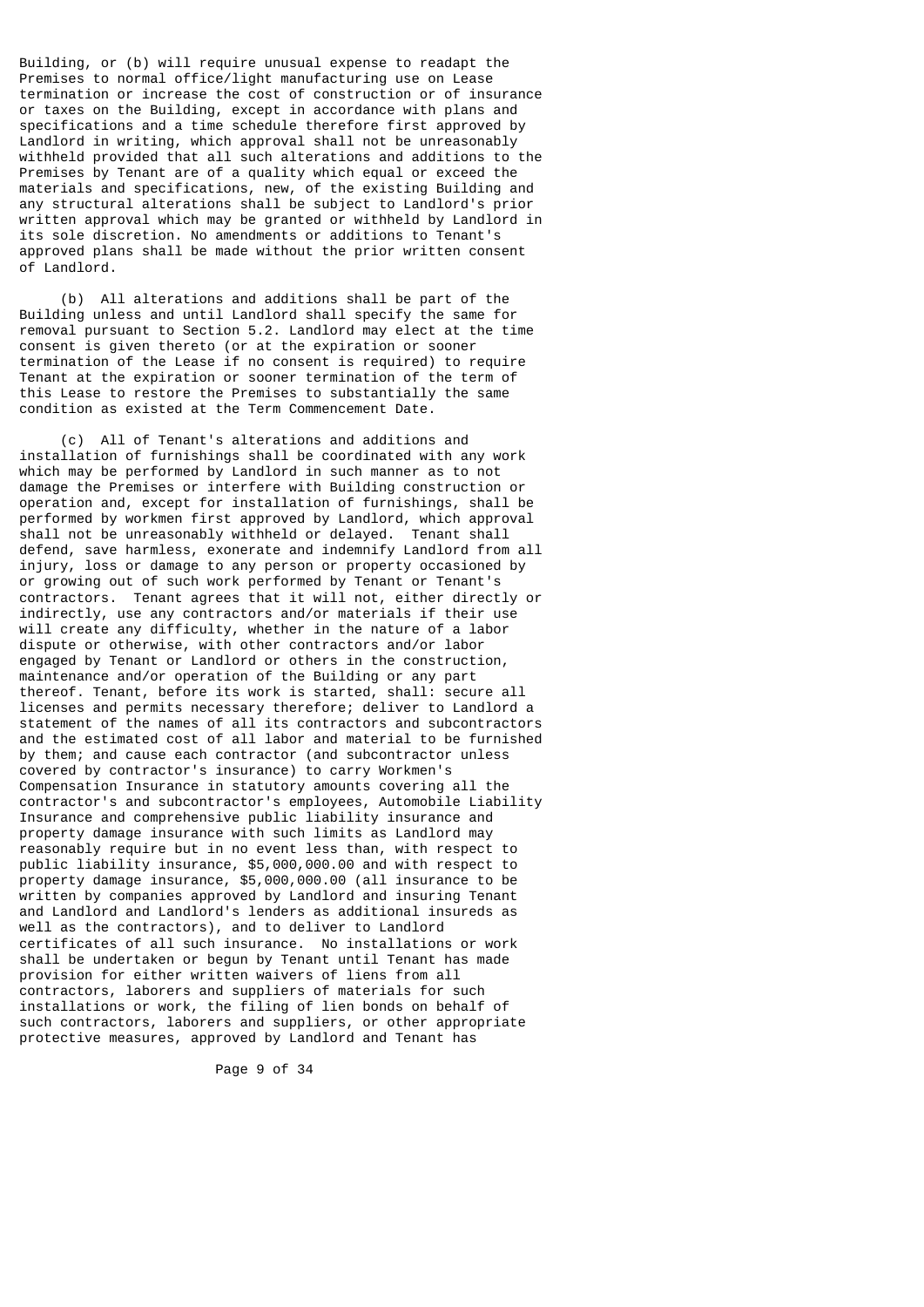procured appropriate surety payment and performance bonds which shall name Landlord as an additional obligee and Tenant has filed lien bond(s), (in jurisdictions where available) on behalf of such contractors, laborers and suppliers.

 (d) In no event shall any material or equipment be incorporated in or added to the Premises, so as to become a fixture or otherwise a part of the Premises, in connection with any such alteration, decoration, installation, addition or improvement which is subject to any lien, charge, mortgage or other encumbrance of any kind whatsoever or is subject to any security interest or any form of title retention agreement. Any mechanic's lien filed against the Premises for work claimed to have been done for, or materials claimed to have been furnished to, Tenant shall be discharged by Tenant within ten (10) days after receipt of notice thereof, at Tenant's expense, by filing the bond required by law or otherwise. If Tenant fails so to discharge any lien, Landlord may do so at Tenant's expense and Tenant shall reimburse Landlord for any expense or cost incurred by Landlord in so doing within fifteen (15) days after rendition of a bill therefore.

 (e) All installations or work done by Tenant shall be at its own expense and shall at all times comply with (i) laws, rules, orders and regulations of governmental authorities having jurisdiction thereof; (ii) orders, rules and regulations of any Board of Fire Underwriters, or any other body hereafter constituted exercising similar functions, and governing insurance rating bureaus; (iii) Rules and Regulations of Landlord, attached hereto as EXHIBIT D; (iv) plans and specifications prepared by and at the expense of Tenant theretofore submitted to and approved by Landlord. All construction work required or permitted by this Lease shall be done in a good and workmanlike manner. Tenant agrees to pay promptly when due the entire cost of any work done on the Premises by Tenant, its agents, employees, or independent contractors.

# 3.3 Real Estate and/or Other Taxes on Leasehold Improvements

 If under Massachusetts (and/or local) law or regulations, the tax assessor is required to include leasehold (real property) improvements in determining the assessed value of the Building, or otherwise imposes any taxes thereon or on the value thereof, then to the extent that Tenant makes leasehold improvements (including Tenant's original installation and Tenant's subsequent alterations, additions, substitutions and improvements), whether done prior to or after the commencement of the Term of this Lease, Tenant shall pay the real estate and/or other taxes attributable to the value of such excess leasehold improvements throughout the Term of this Lease within five (5) days after being billed therefore either directly or by Landlord.

# 3.4 Landlord's Right to Make Alterations

 With respect to those portions of the Building which Landlord has the right to repair, pursuant to Section 4.2 hereof, or otherwise if not timely performed by Tenant, Landlord reserves the right, exercisable by itself or its nominee, at any time and from time to time without the same constituting an actual or constructive eviction and without incurring any liability to Tenant therefore or otherwise affecting Tenant's

Page 10 of 34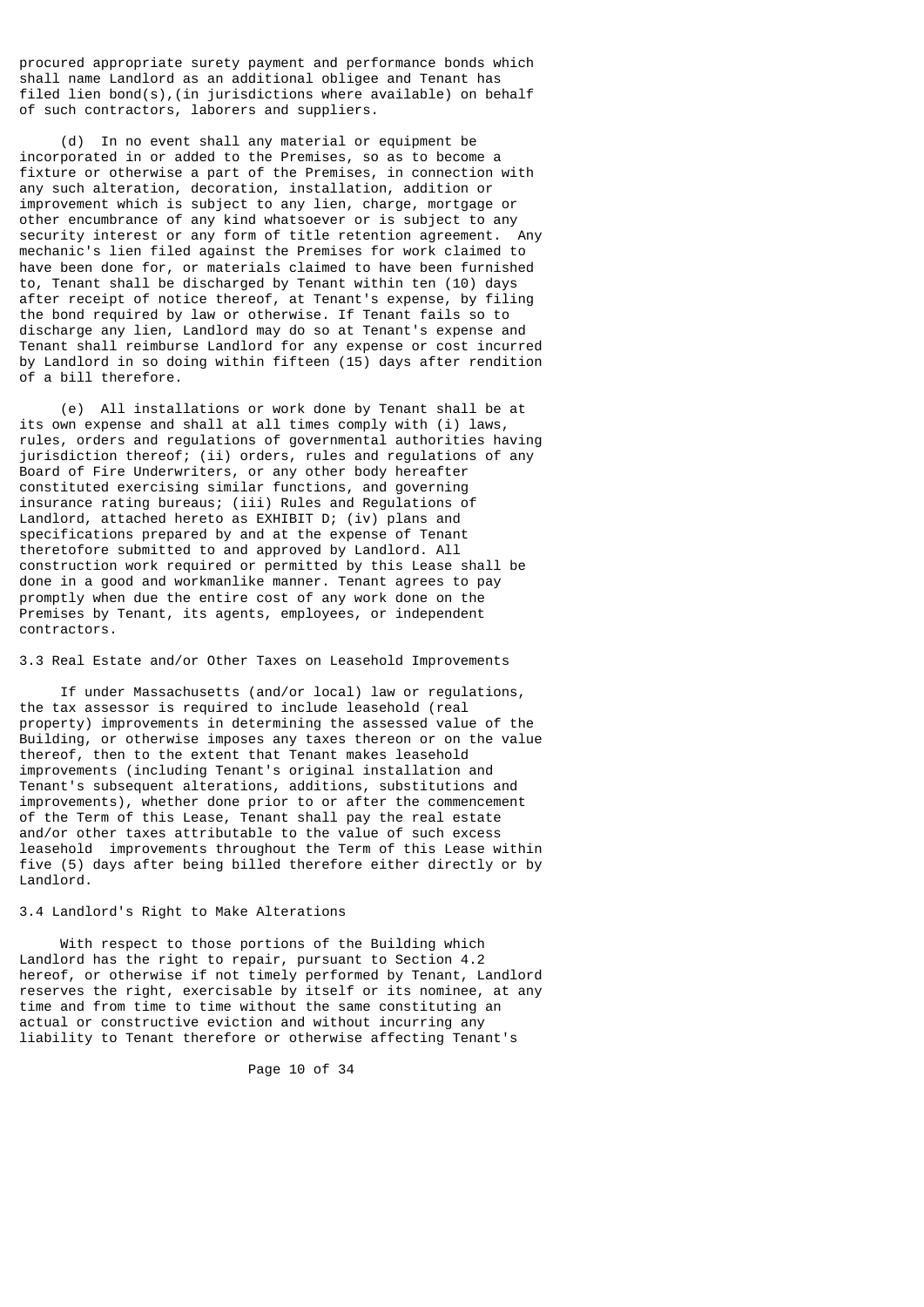obligations under this Lease, to make such changes, alterations, additions, improvements, repairs or replacements in or to the Building and the fixtures and equipment thereof, as well as in or to the street entrances, halls, passages, and stairways thereof, as it may deem necessary if occasioned by Tenant's failure to do so, all of such to be at the cost and expense of Tenant, subject to the provisions of Section 8.8 below. Nothing contained in this Section 3.3 shall be deemed to relieve Tenant of any duty, obligation or liability of Tenant with respect to making any repair, replacement or improvement or complying with any law, order or requirement of any governmental or other authority nor require Landlord to make any repairs.

 Landlord shall not be liable to Tenant for any compensation or reduction of rent by reason of inconvenience or annoyance or for loss of business arising from the necessity of Landlord or its agents entering the Premises for any of the purposes in this Lease authorized, or for repairing the Premises or any portion of the Building, however the necessity may occur, including, but not limited to, the right, which is retained by Landlord to enter the Premises to perform work for other portions of the Building or to the Premises. Subject to Section 8.16, in case Landlord is ever delayed from making any repairs, alterations or improvements, or furnishing any services or performing any other covenant or duty to be performed on Landlord's part, by reason of any cause reasonably beyond Landlord's control, Landlord shall not be liable to Tenant therefore, nor except as expressly otherwise provided herein shall Tenant be entitled to any abatement or reduction of rent by reason thereof, nor shall the same give rise to a claim in Tenant's favor that such failure constitutes actual or constructive, total or partial, eviction from the Premises.

 Landlord reserves the right to stop any service or utility system, when necessary by reason of accident or emergency, or until necessary repairs have been completed; provided, however, that in each instance of stoppage Landlord shall exercise reasonable diligence to eliminate the cause thereof. Except in case of emergency repairs Landlord will give Tenant reasonable advance notice of any contemplated stoppage and will use reasonable efforts to avoid unnecessary inconvenience to Tenant by reason thereof.

ARTICLE IV

LANDLORD'S COVENANTS; INTERRUPTIONS AND DELAYS

#### 4.1 Services Furnished by Landlord

 Landlord is not to furnish any services to the Premises, all of the same, as provided above, are to be provided by Tenant at Tenant's sole cost and expense.

#### 4.2 Structural Repair

 Throughout the Term of this Lease, Landlord, shall be responsible, at its sole cost and expense, for making such repairs and replacements to the structural portions of the Building meaning the roof deck, foundation and structural steel only unless such repairs or replacements shall be necessitated by any acts or omissions of Tenant, its agents, employees, invitees, contractors or visitors, in which event such repairs

Page 11 of 34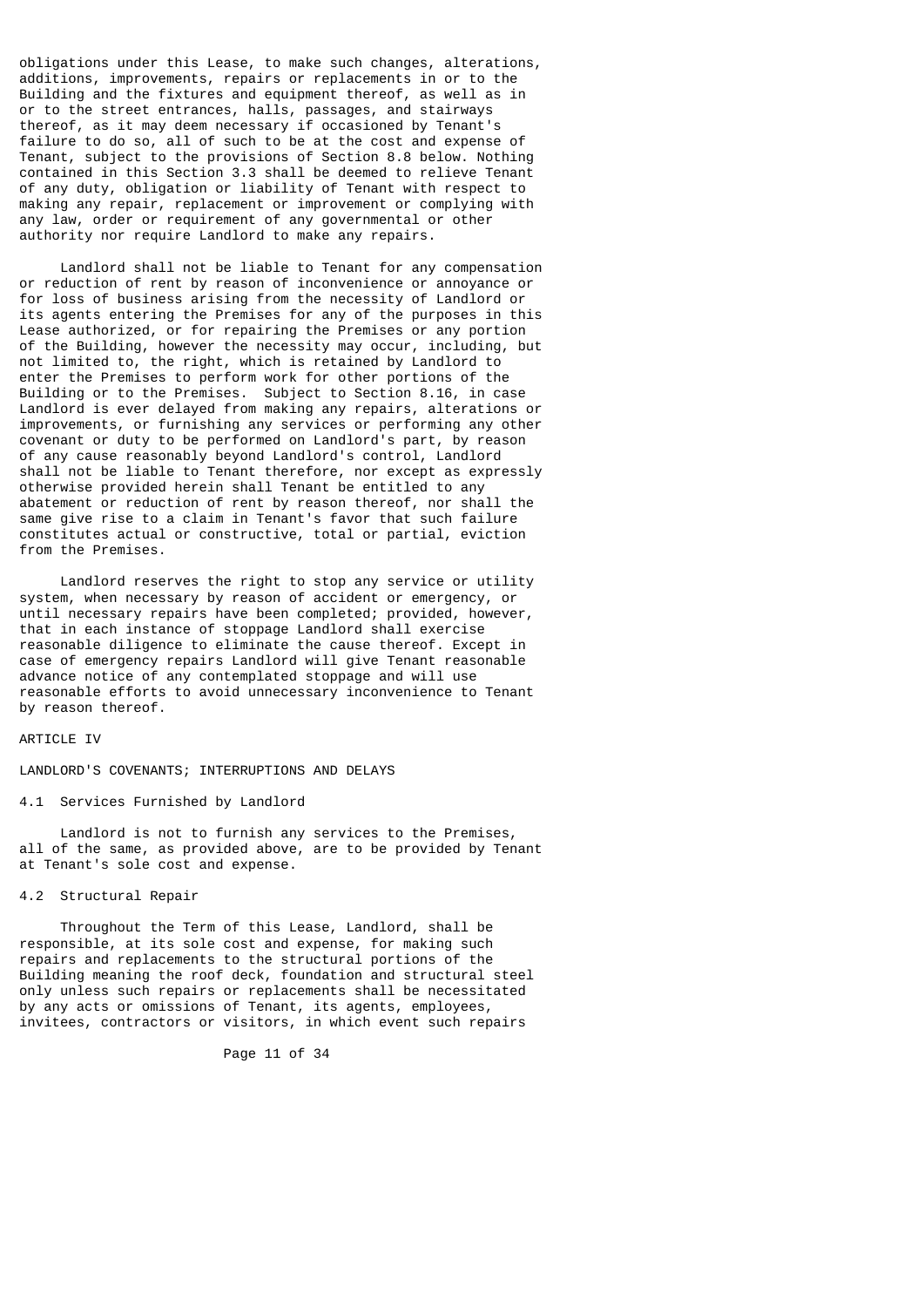and replacements shall be at the sole cost and expense of Tenant, subject to the provisions of Section 8.8 below.

## 4.3 Utilities.

 Tenant shall pay for all gas, electricity, water and other utilities to or for the Premises or the operations thereon or therefrom, Prior to the commencement of each lease year during the term hereof, Tenant shall pay any and all utility company deposits that may be required. Tenant shall arrange, at its own cost and expense, and pay for, janitorial service and trash removal from the Premises and shall not permit any accumulation of trash at the Premises, Building. Tenant may not use electrical power in excess of the capacity of the electrical system in the Building without Landlord's consent which may be conditioned on Tenant paying the cost of increasing the capacity of the existing electrical panels and transformers serving the Premises, or the Building electrical risers, if necessary to meet such additional demand.

#### 4.4 Tenant's Signage

 To provide and install, at Tenant's expense, any and all tenant signage, which signage shall be subject to all relevant governmental requirements, required approvals, consents, licenses and prohibitions and to Landlord's prior written approval which will not be unreasonably withheld or delayed.

## 4.5 Quiet Enjoyment

 Landlord covenants that if, and so long as, Tenant keeps and performs each and every covenant, agreement, term, provision and condition herein contained on the part and on behalf of Tenant to be kept and performed, Tenant shall quietly enjoy the Premises from and against the claims of all persons claiming by, through or under Landlord subject, nevertheless, to the covenants, agreements, terms, provisions and conditions of this Lease and to any instrument to which this Lease is subject and subordinate.

#### **ARTICLE V**

#### TENANT'S COVENANTS

 Tenant covenants during the Term and such further time as Tenant occupies any part of the Premises:

#### 5.1 Payments

 To pay when due all Annual Base Rent and additional rent and all charges for utility services rendered to the Premises;

# 5.2 Maintenance, Repair and Yield Up

 Except as otherwise provided in Article VI and Section 4.2, throughout the Term of this Lease, Tenant shall be responsible, at its sole cost and expense, for making such repairs and replacements to the non-structural portions of the Building (unless the necessity for structural repairs and replacements is caused by the acts or omissions of Tenant, its agents, employees, invitees, contractors or visitors in which event Tenant shall be responsible, subject to Section 8.8 hereafter for such structural repairs and replacements), and to any

#### Page 12 of 34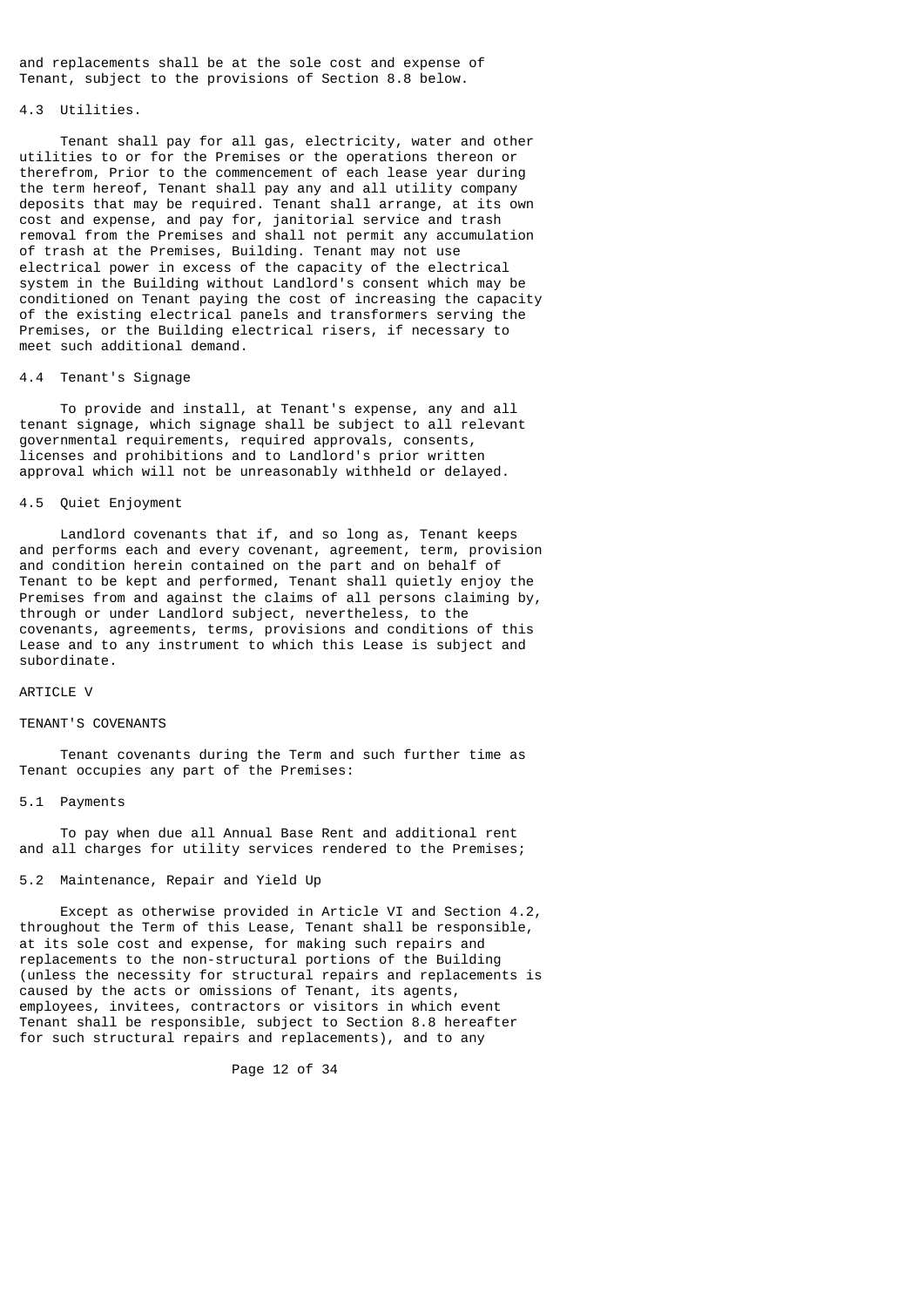improvements on the Lot as may be necessary to keep them in the same condition and repair as on the date hereof, reasonable wear and tear and damage by eminent domain excepted (but in working condition), and shall make all non-structural repairs and replacements (unless the necessity for structural repairs and replacements is caused by the acts or omissions of Tenant, its agents, employees, invitees, contractors or visitors in which event Tenant shall be responsible for such structural repairs and replacements), and shall make all non-structural, exterior and interior repairs, renewals and replacements of every nature necessary to that end, including, without limitation, thereof (other than the roof deck), HVAC system(s), the exterior walls of the Building, interior and exterior repainting and refurbishing, replacement of glass damaged or broken and floor or wall coverings worn or damaged and shall keep all plumbing, lighting, heating, air conditioning, electrical, sprinklers and other utility and mechanical systems properly in the same condition and repair as on the date hereof, reasonable wear and tear and damage by eminent domain excepted (but in working condition); and shall commence promptly and proceed diligently with any repairs, maintenance or restoration required. All repairs, maintenance and restoration work performed by Tenant, pursuant to this Section 5.2, shall be of a quality at least consistent with that of the Building new.

 At the expiration or termination of this Lease; peaceably to yield up the Premises and all alterations and additions thereto in the same condition and repair as on the date hereof, reasonable wear and tear and damage by eminent domain excepted (but in working condition), first removing all goods and effects of Tenant and with respect to alterations and additions Landlord has required Tenant to remove at the time of their approval, or, if so required by Landlord as to items whose approval was not required by Landlord, to the extent specified by Landlord at the time that Landlord approves Tenant's plans for the same, in accordance with Article III to the Lease, all alterations and additions made by Tenant and all partitions, and repairing any damage caused by such removal and restoring the Premises and leaving them clean and neat.

 Tenant will remove any personal property from the Premises upon or prior to the expiration or termination of this Lease and any such property which shall remain in or on the Premises thereafter shall be conclusively deemed to have been abandoned, and may either be retained by Landlord as its property or sold or otherwise disposed of in such manner as Landlord may see fit. If any part thereof shall be sold, then Landlord may receive and retain the proceeds of such sale.

#### 5.3 Use

 To use and occupy the Premises only for the Permitted Uses; and not to injure or deface the Building or Lot, nor to cause, permit or suffer in or on the Premises any auction sale, or inflammable fluids or chemicals (except in accordance with all applicable municipal, state or federal statutes, rules, regulations and requirements of any applicable insurance company or fire underwriters), or nuisance, or the emission from the Premises of any objectionable noise or odor, nor, except as herein set forth, to use or devote the Premises or any part thereof for any purpose other than the Permitted Uses.

## 5.4 Safety Appliances

Page 13 of 34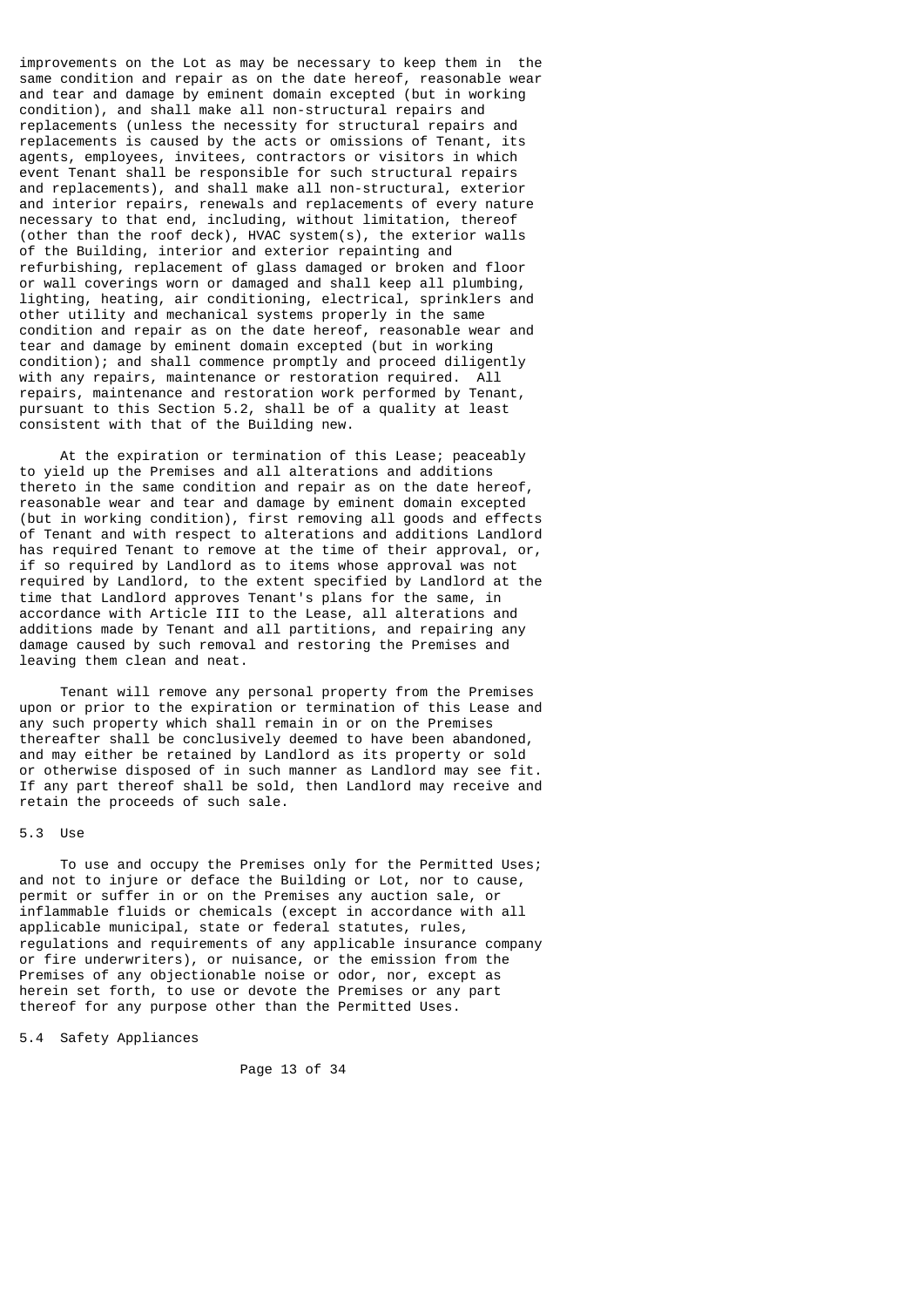To keep the Premises and all portions thereof equipped with all safety appliances required by law or ordinance or any other regulation of any public authority, and to procure all licenses and permits required and, if requested by Landlord, to do any work so required, it being understood that the foregoing provisions shall not be construed to broaden in any way Tenant's Permitted Uses.

## 5.5 Assignment; Sublease

 Not without the prior consent of Landlord, which consent shall not be unreasonably withheld or delayed, to assign, mortgage, pledge or otherwise transfer this Lease or to make any sublease, or to permit occupancy of the Premises or any part thereof by anyone other than Tenant; any assignment or sublease made without such consent shall be void (any assignment, sale or transfer of any ownership interest in Tenant, beneficially or of record, which results in the transfer of control of Tenant to any entity other than inTEST Corporation, or an entity controlled by controlling or under common control with inTEST Corporation shall constitute an assignment); as additional rent, Tenant shall reimburse Landlord promptly for reasonable legal and other expenses incurred by Landlord in connection with any request by Tenant for consent to assignment or subletting; no assignment or subletting shall affect the continuing primary liability of Tenant (which, following assignment, shall be joint and several with the assignee); and no consent to any of the foregoing in a specific instance shall operate as a waiver in any subsequent instance. A transfer of any ownership interest in Tenant or issuance of any additional ownership interests in Tenant which results in the transfer of control of Tenant to any entity other than inTEST Corporation, or an entity controlled by controlling or under common control with inTEST Corporation shall constitute an assignment of this Lease. In the event of any unreasonable withholding of consent, Landlord's sole liability will be an order to grant its consent and Landlord shall not be liable in any event for any consequential or other damages.

 In the event that any assignee or subtenant pays to Tenant any amounts in excess of the Annual Base Rent and additional rent then payable hereunder, or pro rata portion thereof on a square footage basis for any portion of the Premises, Tenant shall, after subtracting from such excess the reasonable expenses incurred by Tenant in such assignment or subletting, promptly pay one hundred (100%) percent of said excess to Landlord as and when received by Tenant.

 Notwithstanding the foregoing, it is hereby expressly understood and agreed however, that Landlord's consent shall not be required in connection with (1) the sale of all or substantially all of the assets of Tenant, if Tenant is a corporation, or (2) the assignment or transfer of this Lease, and the term and estate hereby granted, to any corporation or other entity controlled by, controlling or under common control with Tenant or to any corporation into which Tenant is merged or with which Tenant is consolidated, provided that such corporation or other entity shall have a net worth at least equal to that of Tenant immediately prior to such merger or consolidation (such corporation being hereinafter called "Assignee"), and is upon the express condition that, with respect to a sale, merger or consolidation, Assignee and Tenant

Page 14 of 34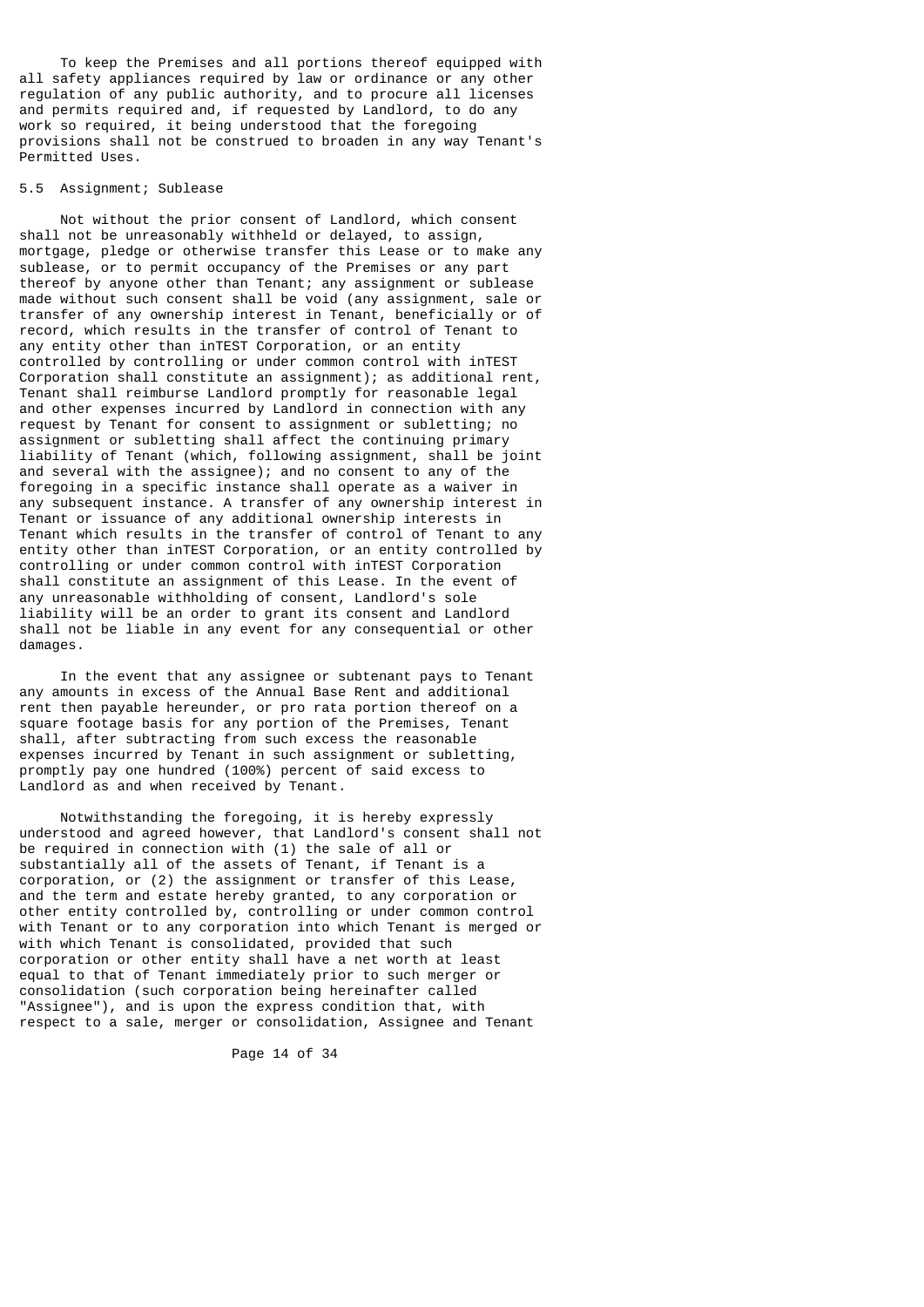shall promptly execute, acknowledge and deliver to Landlord an agreement in form and substance satisfactory to Landlord whereby Assignee shall agree to be independently bound by and upon all the covenants, agreements, terms, provisions and conditions set forth in this Lease on the part of Tenant to be performed, and whereby Assignee shall expressly agree that the provisions of this Section 5.6 shall, notwithstanding such assignment or transfer, continue to be binding upon it with respect to all future assignments and transfers.

 The listing of any name other than that of Tenant, whether on the doors in the Building or on the Building directory, or otherwise, shall not operate to vest in any such other person, firm or corporation any right or interest in this Lease or in the Premises or be deemed to effect or evidence any consent of Landlord.

 If this Lease be assigned, or if the Premises or any part thereof be sublet or occupied by anybody other than Tenant, Landlord may, at any time and from time to time, collect rent and other charges from the assignee, subtenant or occupant, and apply the net amount collected to the rent and other charges herein reserved, then due and hereafter becoming due, but no assignment, subletting, occupancy or collection shall be deemed a waiver of this covenant, or the acceptance of the assignee, subtenant or occupant as a tenant, or a release of Tenant from the liability and obligation of further performance by Tenant of covenants on the part of Tenant herein contained. Any consent by Landlord to a particular assignment or subletting shall not in any way diminish the prohibition stated in the first sentence of this Section 5.6 or the continuing liability of the Tenant named in Article 1 as the party-Tenant under this Lease. No assignment or subletting or use of the Premises by an affiliate of Tenant, or otherwise, shall affect the Permitted Uses for which the Premises may be used as stated in Article 1.

# 5.6 Indemnity; Insurance

 To defend with counsel first approved by Landlord, (which approval shall not be unreasonably withheld) save harmless, and indemnify Landlord from any liability for injury, loss, accident or damage to any person or property, and from any claims, actions, proceedings and expenses and costs in connection therewith (including without limitation the defense thereof, including reasonable counsel fees), (i) arising from (a) the omission, fault, willful act, negligence or other misconduct of Tenant, or of Tenant's employees, agents or contractors on or about the Premises, or (b) from any use made or thing done or occurring on the Premises not due to the omission, fault, willful act, negligence or other misconduct of Landlord or of Landlord's employees, agents, or contractors, or (ii) resulting from the failure of Tenant to perform and discharge its covenants and obligations under this Lease.

 To maintain in responsible companies qualified to do business, and in good standing in Massachusetts, (a) public liability insurance covering the Premises insuring Landlord as well as Tenant with limits which shall, at the commencement of the Term, be at least equal to those stated in Article 1 and from time to time during the Term shall be for such higher limits, if any as are customarily carried in the Sharon/Norwood area with respect to similar properties; (b) Workmen's Compensation Insurance with statutory limits covering all of

#### Page 15 of 34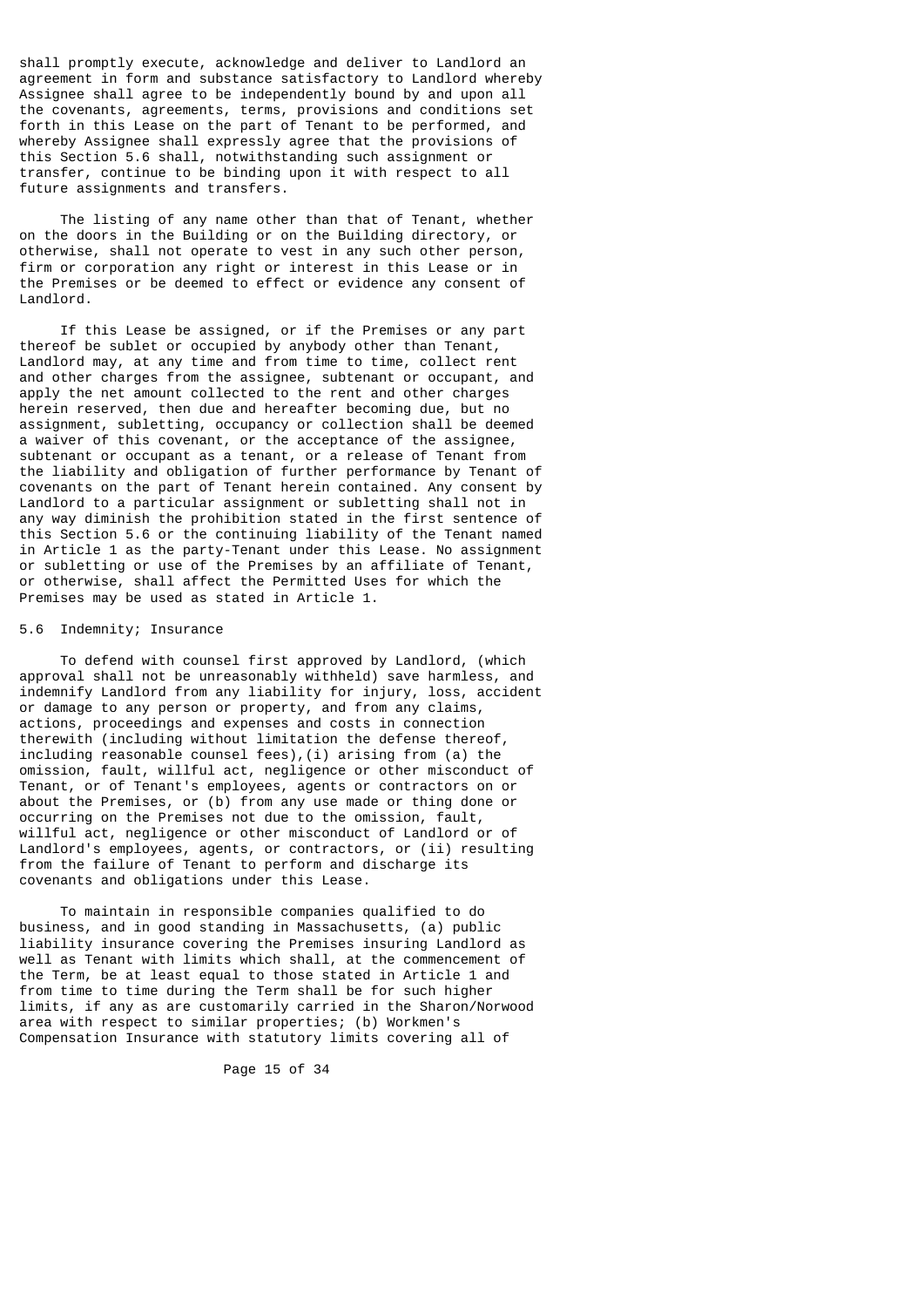Tenant's employees working in the Premises; (c) all risk casualty insurance, with endorsement for difference in conditions coverage, debris removal and demolition, in an amount at least equal to the replacement cost new of the Building and other improvements on the Premises; and (d) insurance protecting Landlord against abatement or loss of rent in an amount equal to at least all the Annual Base Rent and Additional Rent payable for one (1) year under Article II, and to deposit promptly with Landlord certificates for such insurance, and all renewals thereof bearing the endorsement that the policies will not be cancelled until after thirty (30) days' written notice to Landlord. If Tenant fails, neglects or omits to give Landlord certificates of renewal as set forth above, Landlord may, but shall not be obligated to, obtain renewals of all such insurance, at Tenant's cost and expense, and Tenant shall pay to Landlord, upon demand, the cost expended by Landlord plus interest thereon at the highest rate permitted by law, until the full sum plus such interest is repaid to Landlord in full.

# 5.7 Personal Property at Tenant's Risk

 That all of the furnishings, fixtures, equipment, effects and property of every kind, nature and description of Tenant, and all persons claiming by, through or under Tenant which, during the continuance of this Lease or any occupancy of the Premises by Tenant or anyone claiming under Tenant, may be on the Building or on the Lot, shall be at the sole risk and hazard of Tenant, and if the whole or any part thereof shall be destroyed or damaged by fire, water or otherwise, or by the leakage or bursting of water pipes, steam pipes, or other pipes, by theft or from any other cause, no part of said loss or damage is to be charged to or be borne by Landlord, except that Landlord shall in no event be indemnified or held harmless or exonerated from any liability to Tenant or to any person, for any injury, loss, damage or liability to the extent such indemnity, hold harmless or exoneration is prohibited by law, unless, subject to Section 8.8 hereof, such damage or loss is due to the negligence or willful misconduct of Landlord or those for whom Landlord is legally responsible, in which case Landlord shall bear loss or damage only to "ordinary office/light manufacturing property" (as hereinafter defined) subject to Section 8.8 hereof. For the purpose of this Section 5.7, "ordinary office/light manufacturing property" shall mean furniture, equipment and other tangible personal property of the kind and quantity which may customarily be expected to be found within comparable office/light manufacturing buildings in the Sharon/Norwood area, and excluding any unusually valuable or exotic property, works of art, and the like.

## 5.8 Right of Entry

 To permit Landlord and its agents: to examine the Premises at reasonable times and, if Landlord shall so elect, to make any repairs or replacements Landlord may deem necessary and to show the Premises to prospective Tenants during the twelve months preceding expiration of the Term and to prospective purchasers and mortgagees at all reasonable times. Except in the event of an emergency, Landlord shall give reasonable notice of any such entry upon the Premises and shall use reasonable efforts to minimize any interference with Tenant's use of the Premises arising from any entry into the Premises by Landlord.

Page 16 of 34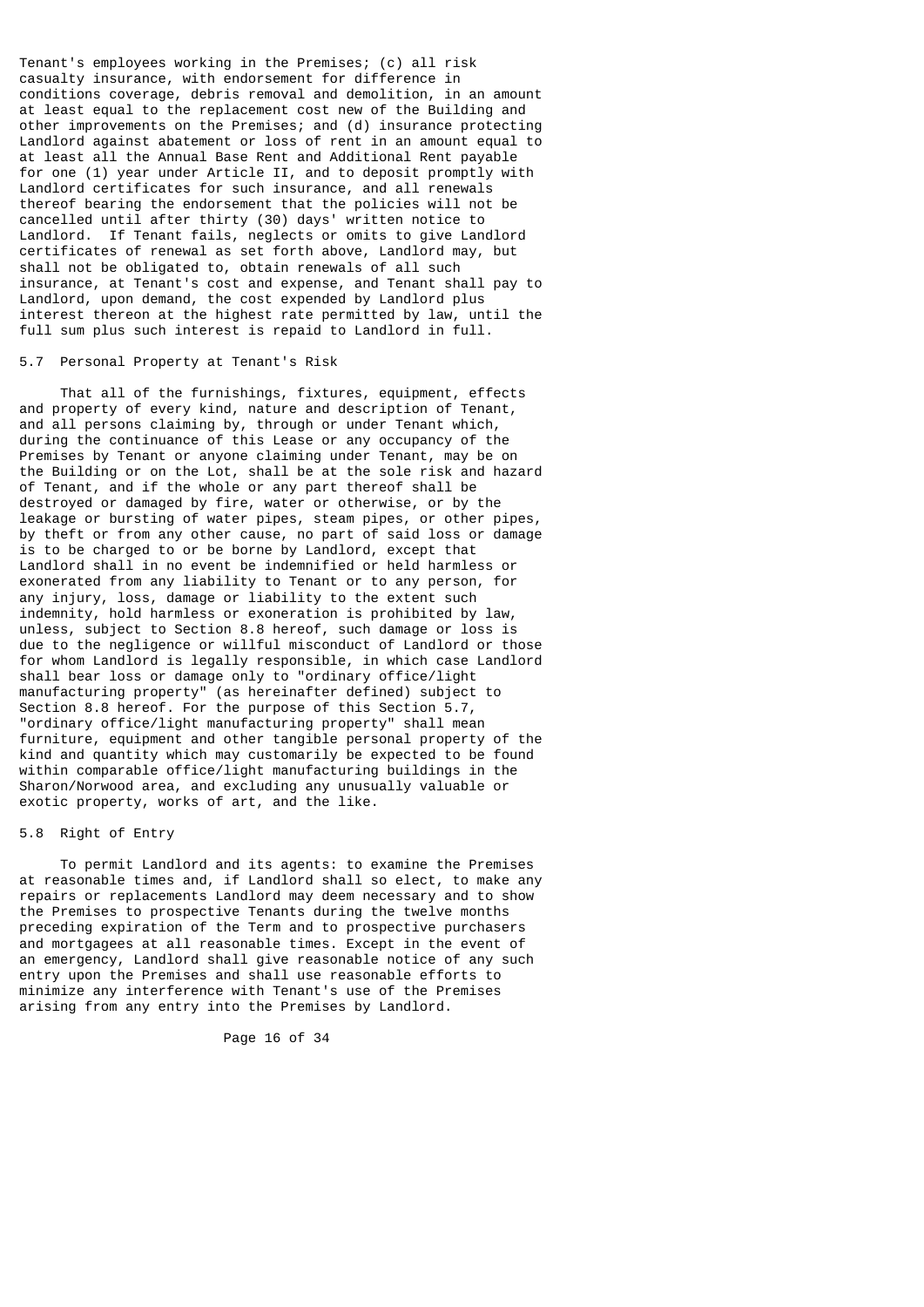Without incurring any liability to Tenant, Landlord may permit access to the Premises and open the same, whether or not Tenant shall be present, upon any demand or any receiver, trustee, assignee for the benefit of creditors, sheriff, marshall or court officer entitled to, or reasonably purporting to be entitled to, such access for the purposes of taking possession of, or removing, Tenant's property or for any other lawful purposes (but this provision and any action by Landlord hereunder shall not be deemed a recognition by Landlord that the person or official making such demand has any right or interest in or to this Lease, or in or to the premises), or upon demand of any representation of the fire, police, building, sanitation or other department of the city, state or federal governments.

# 5.9 Floor Load; Prevention of Vibration and Noise

 Not to place a load upon the Premises exceeding an average rate of 125 pounds of live load per square foot of floor area (partitions shall be considered as part of the live load); Landlord reserves the right to prescribe the weight and position of all safes, files and heavy equipment which Tenant desires to place in or on the Premises so as properly to distribute the weight thereof; Tenant's business machines and mechanical equipment which cause vibration or noise that may be transmitted to the Building structure and/or other Building tenant's premises shall be so installed, maintained and used by Tenant as to eliminate such vibration or noise.

#### 5.10 Personal Property Taxes

 To pay promptly when due all taxes which may be imposed upon Tenant's personal property (including without limitation, fixtures and equipment) in or on the Premises to whomever assessed.

#### 5.11 Payment of Litigation Expenses

 As additional rent, to pay all reasonable costs, counsel and other fees incurred by either party in connection with the successful enforcement by such party of any obligations of the other party under this Lease. No party shall be obligated to make any payment to the other party of any attorney's fees incurred by the party claiming same unless judgment is entered (final, beyond appeal) in favor of the party seeking reimbursement in the lawsuit relating to such fees.

#### 5.12 Compliance with Insurance Regulations

 Not to do or permit to be done any act or thing upon the Premises which will invalidate or be in conflict with the terms of the Massachusetts standard form of fire, boiler, sprinkler, water damage or other insurance policies covering the Premises and the fixtures and property therein or thereon; Tenant shall, at its own expense, comply with all rules, regulations, and requirements of the National Board of Fire Underwriters or any state or other similar body having jurisdiction, and shall not knowingly do or permit anything to be done in or upon the Premises in a manner which increases the rate of fire insurance upon the Building or Lot or on any property or equipment located therein or thereon.

## ARTICLE VI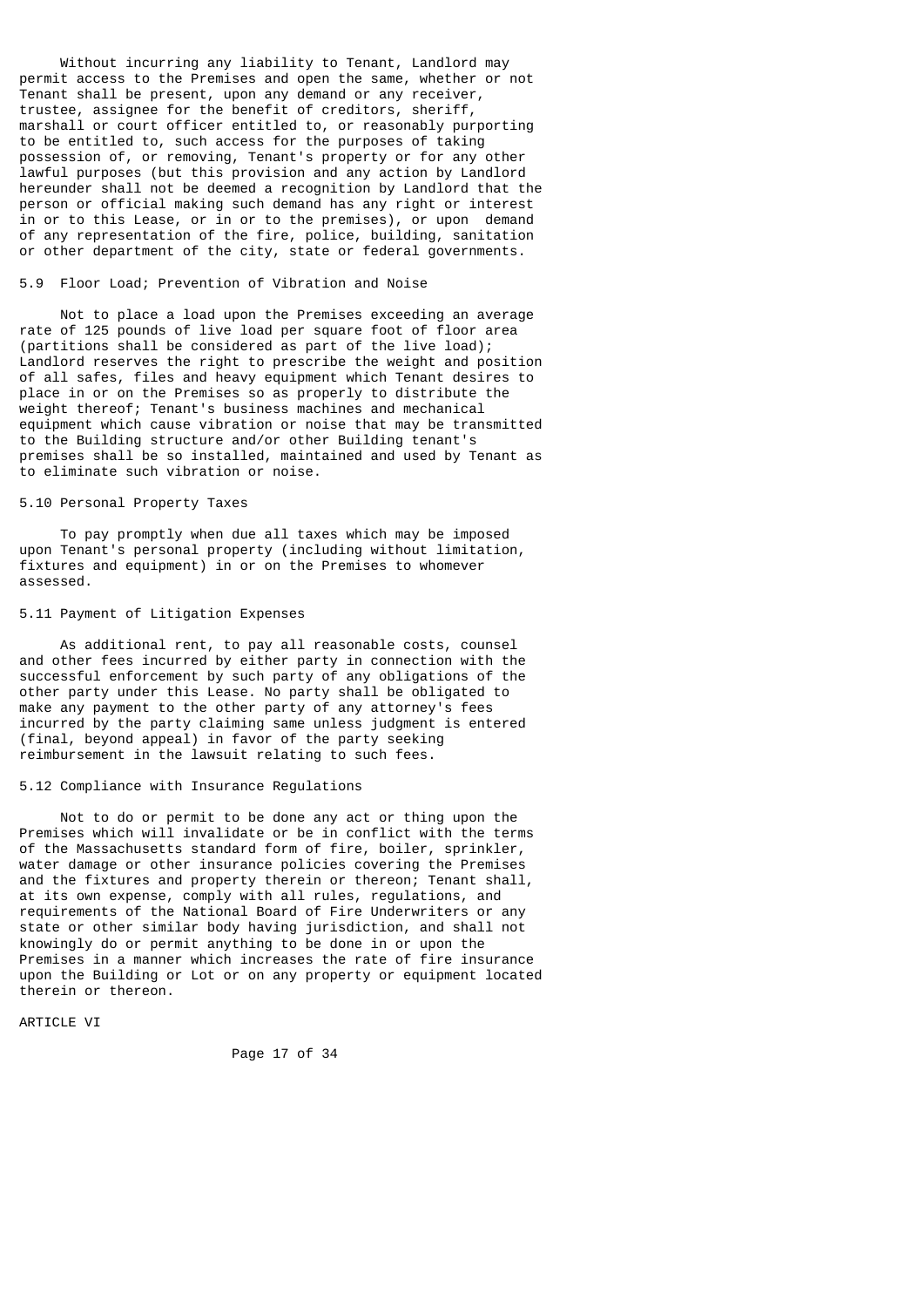# CASUALTY AND TAKING

# 6.1 Termination or Restoration; Rent Adjustment

 In case during the Term all or any material part of the Building or the Lot are damaged materially by fire or other casualty or by action of public or other authority in consequence thereof, or are taken by eminent domain or Landlord receives compensable damage by reason of anything lawfully done in pursuance of public or other authority ("Taking"), Landlord shall use best efforts, subject to the then applicable statutes, building codes, zoning ordinances, and regulations of any governmental authority and at the expense of Landlord (but only to the extent of insurance proceeds made available to Landlord, or proceeds made available to Landlord through a subsequent refinancing of the Building which is closed within ninety (90) days of the casualty or Taking, provided however, that in no event shall Landlord have any obligation to refinance the Building in order to make such proceeds available) to restore the Premises, or in case of Taking what may remain thereof (excluding in case of both casualty and Taking any items installed or paid for by Tenant which Tenant is required to remove pursuant to Section 5.2), restore the Premises to its condition prior to such fire, casualty or Taking (subject to any applicable building codes or applicable statutes and regulations) and, in the case of a Taking, a just proportion of the Annual Base Rent and additional rent shall be abated from the date of such Taking until the Premises or such remainder shall have been restored by Landlord in case of Taking which permanently reduces the area of the Premises, a just proportion of the Annual Base Rent and additional rent shall be abated for the remainder of the Term.

 If any portion of the Premises shall be damaged or destroyed by fire or other casualty or by a Taking to the extent that the operation of Tenant's business in the Premises in the normal course is materially adversely affected, and if Landlord shall fail to substantially restore the Premises to its condition prior to such fire, casualty or Taking (subject to any applicable building codes or applicable statutes and regulations) within one hundred eighty (180) days after the date thereof for any reason other than Tenant's fault, Tenant may terminate this Lease by giving Landlord written notice as follows:

- (1) Said notice shall be given after said one hundred eighty (180) day period.
- (2) Said notice shall set forth an effective date which is not earlier than thirty (30) days after Landlord receives said notice.
- (3) If said restoration is substantially complete on or before the date thirty (30) days which thirty (30)-day period shall be extended by the length of any delays caused by Tenant or Tenant's contractors), after Landlord receives such notice, said notice shall have no further force and effect.
- (4) If said restoration is not substantially complete on or before the date thirty (30) days (which thirty (30) day period shall be extended by the length of any delays caused by Tenant or Tenant's contractors) after Landlord receives

Page 18 of 34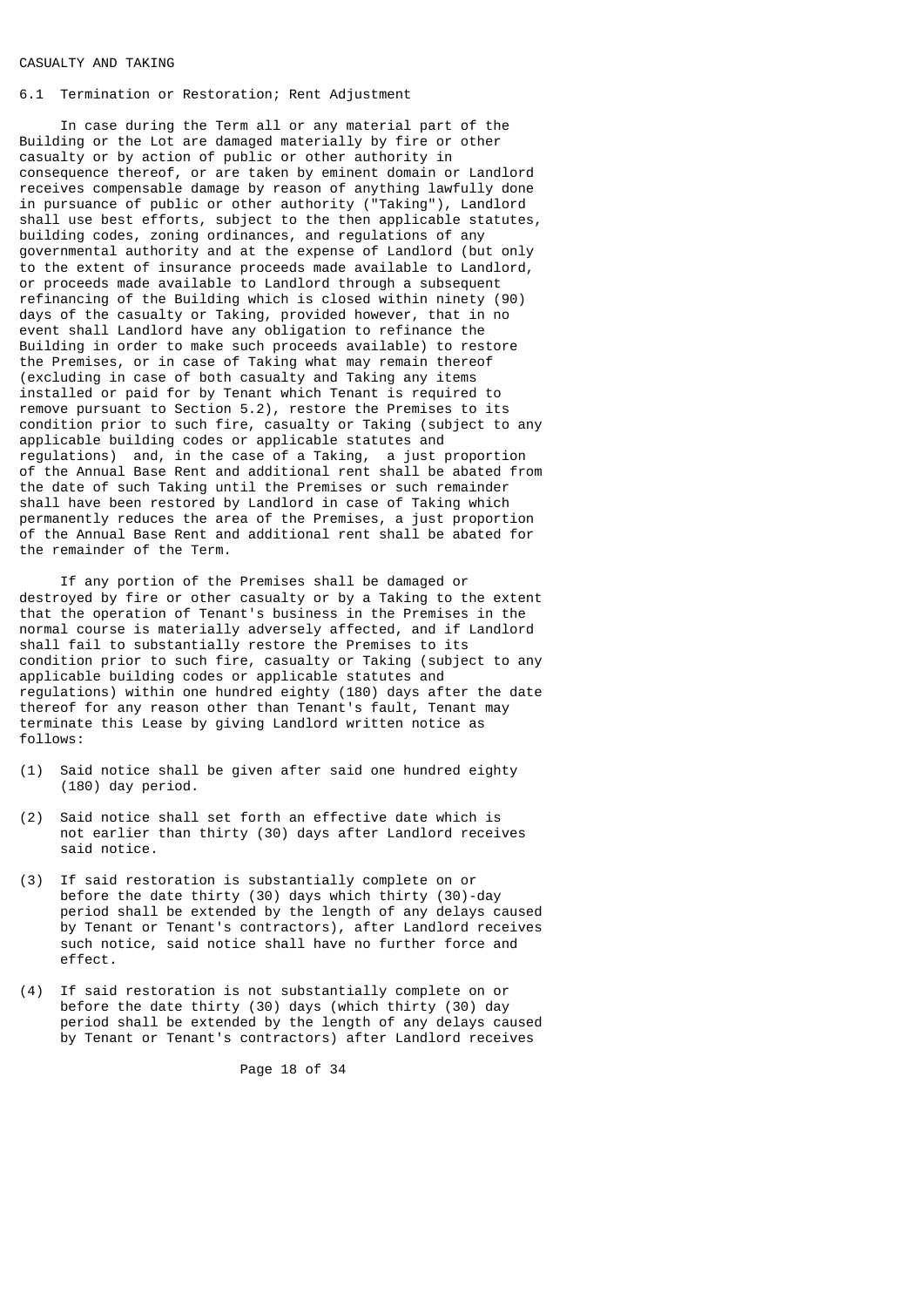such notice, the Lease shall terminate as of said effective date.

 It is agreed that the Tenant shall not be entitled to any abatement of rent, nor shall its obligations hereunder be terminated during the term hereof, notwithstanding any destruction or damage to the Premises, by any cause whatsoever. However, if the amounts required to be paid for such rent are received by Landlord from any Tenant's insurance proceeds, no additional amounts for such items need be paid separately by Tenant.

 The foregoing provisions of this section are subject to the rights of any mortgagee holding a mortgage on the Buildings or any portions thereof.

#### 6.2 Eminent Domain

 Landlord reserves to itself any and all rights to receive awards made for damages to the Premises and Building and Lot and the leasehold hereby created, or any one or more of them, or the loss thereof, accruing by reason of exercise of eminent domain or by reason of anything lawfully done in pursuance of public or other authority, including conveyance in lieu of eminent domain. Tenant hereby releases and assigns to Landlord all Tenant's rights to such awards, acknowledges and agrees that Tenant has no, and shall have no, right or interest in and to any such awards or any portion thereof or the right to any other permitted award that would reduce the award to which the Landlord would otherwise be entitled and further covenants to deliver such further assignments and assurances thereof as Landlord may from time to time request. Tenant hereby irrevocably designates and appoints Landlord as its attorney-infact to execute and deliver in Tenant's name and behalf all such further assignments thereof.

## 6.3 Temporary Taking

 In the event of taking of the Premises or any part thereof for temporary use ("Temporary Taking"), (i) this Lease shall be and remain unaffected thereby and rent shall not abate, and (ii) Tenant shall be entitled to receive for itself such portion or portions of any award made for such use with respect to the period of the taking which is within the Term, provided that if such taking shall remain in force at the expiration or earlier termination of this Lease, Tenant shall then pay to Landlord a sum equal to the reasonable cost of performing Tenant's obligations under Section 5.2 with respect to surrender of the Premises and upon such payment shall be excused from such obligations. Notwithstanding anything to the contrary herein contained, in the event that the Premises or any part thereof, are taken for a period of ninety (90) consecutive days or more, and such taking materially adversely interferes with Tenant's use of the Premises, such taking shall be deemed to be a Taking, and not a Temporary Taking, for the purposes of Section 6.1.

#### 6.4 Termination Upon Condemnation

 (i) If all of the Premises are taken by a condemnation; or (ii) if any part of the Premises is taken by a condemnation and the remainder thereof is insufficient in Tenant's reasonable opinion, for the reasonable operation of Tenant's business,

Page 19 of 34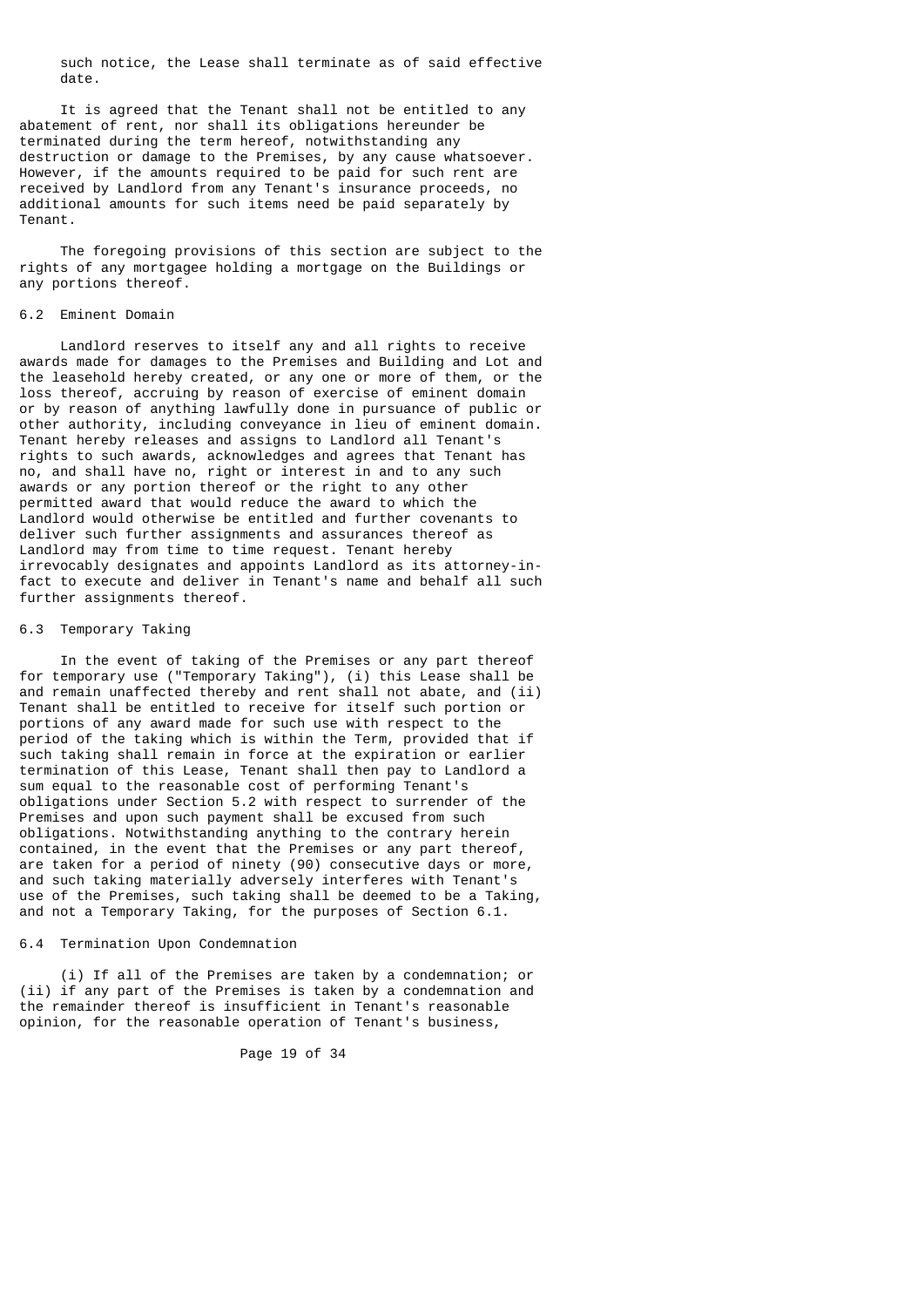then, in any such event, upon written notice given by Tenant within thirty (30) days of the condemnation this Lease shall terminate and all obligations hereunder shall cease as of the date upon which possession is taken by the condemnor and the Annual Base Rent and additional rent herein reserved shall be apportioned and paid in full by Tenant to Landlord to that date and all rent prepaid for periods beyond that date shall be forthwith repaid by Landlord to Tenant.

# ARTICLE VII

# DEFAULT

## 7.1 Events of Default

 If (a) Tenant shall neglect or fail to perform or observe any of Tenant's covenants or agreements herein, including (x) the obligation to pay, when due, Annual Base Rent or additional rent, and such failure continues, in the case of Annual Fixed Rent or additional rent, for more than ten (10) days, or (y) in any other case, for more than thirty (30) days after receipt of written notice from Landlord, and such additional time, if any, as is reasonably necessary to cure the default if the default is of such a nature that it cannot reasonably be cured in thirty (30) days, provided however, that no such notice need be given and no such default shall be curable if on two (2) prior occasions within the same calendar year there had been a default which had been cured after notice thereof had been given by Landlord to Tenant as herein provided; or if Tenant (b) is not paying its debts as such debts become due, becomes insolvent, seeks relief under any chapter of the U.S. Bankruptcy Code (or any insolvency or similar law of any jurisdiction), or (c) proposes any dissolution, liquidation, composition, financial reorganization or re-capitalization with creditors; or (d) makes an assignment or trust mortgage for the benefit of creditors or (e) if a receiver, trustee, custodian or similar agent is appointed or takes possession with respect to any property or business of Tenant, or (f) any event shall occur or any contingency shall arise whereby this Lease, or the term and estate thereby created, would (by operation of law or otherwise) devolve upon or pass to any person, firm or corporation other than Tenant, except as expressly permitted under Section 5.6 hereof then, in any such case, whether or not the Term shall have begun, Landlord may immediately, or at any time while such default exists and without further notice, terminate this Lease by entry by Landlord or upon the giving of notice to Tenant, and this Lease shall come to an end as fully and completely as if such date were the date herein originally fixed for the expiration of the Term, and Tenant shall then quit and surrender the Premises to Landlord, but Tenant shall remain liable as hereinafter provided.

# 7.2 Damages

 Upon the termination of this Lease under the provisions of this Section 7, then Tenant shall pay to Landlord the rent and other charges payable by Tenant to Landlord up to the time of such termination, shall continue to be liable for any preceding breach of covenant, and in addition, shall pay to Landlord as damages, at the election of Landlord either: (x) the amount, discounted to present value, by which, at the time of the termination of this Lease (or at any time thereafter if Landlord shall have initially elected damages under clause (y), below),

Page 20 of 34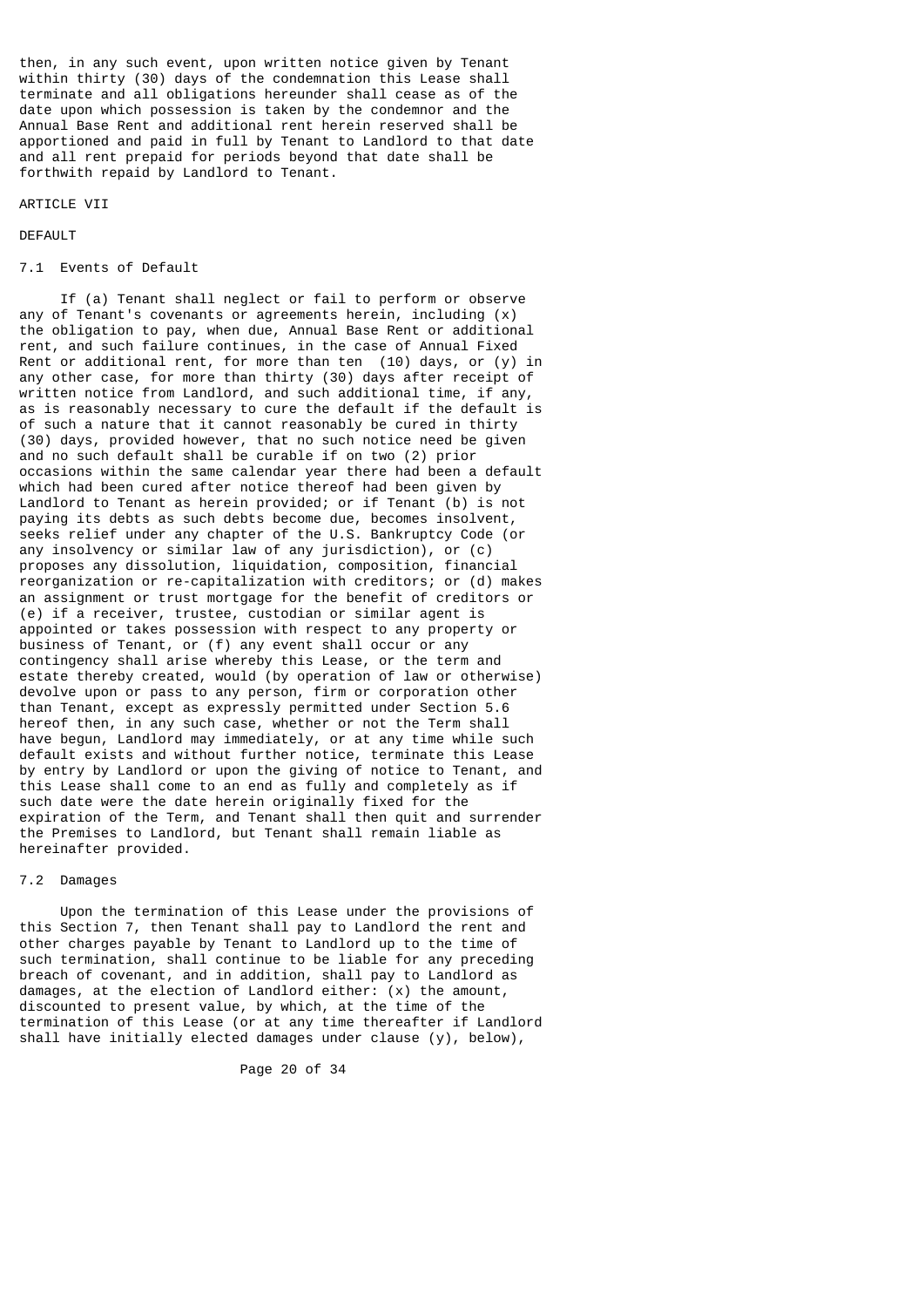(i) the aggregate of the rent and other charges projected over the period commencing with such termination and ending on the Expiration Date as stated in Section 1.1 exceeds (ii) the fair market rental value of the premises for such period; or: (y) amounts equal to the rent and other charges which would have been payable by Tenant had this Lease not been so terminated, payable upon the due dates therefore specified herein following such termination and until the Expiration Date as specified in Section 1.1, provided, however, if Landlord shall re-let the Premises during such period, that Landlord shall credit Tenant with the net rents received by Landlord from such re-letting, such net rents to be determined by; first deducting from the gross rents, as and when received by Landlord from such reletting the expenses incurred or paid by Landlord in terminating this Lease, as well as the expenses of re-letting, including altering and preparing the Premises for new tenants, concessions, brokers' commissions, and all other similar and dissimilar expenses properly chargeable against the Premises and the rental therefrom, it being understood that any such reletting may be for a period equal to or shorter or longer than the remaining term of this Lease; and provided, further, that (i) in no event shall Tenant be entitled to receive any excess of such net rents over the sums payable by Tenant to Landlord hereunder and (ii) in no event shall Tenant be entitled in any suit for the collection of damages pursuant to this clause to a credit in respect of any rents from a re-letting except to the extent that such net rents are actually received by Landlord prior to the commencement of such suit. If the Premises or any part thereof should be re-let in combination with other space, then proper apportionment on a square foot area basis shall be made of the rent received from such re-letting and of the expenses of re-letting.

 In calculating the rent and other charges under clause (x), above, there shall be included, in addition to the Annual Base Rent, any additional rent and all other considerations agreed to be paid or performed by Tenant, on the assumption that all such amounts and considerations would have remained constant (except as herein otherwise provided) for the balance of the full term hereby granted.

 Suit or suits for the recovery of such damages, or any installments thereof, may be brought by Landlord from time to time at its election, and nothing contained herein shall be deemed to require Landlord to postpone suit until the date when the term of this Lease would have expired if it had not been terminated hereunder.

 Nothing herein contained shall be construed as limiting or precluding the recovery by Landlord against Tenant of any sums or damages to which, in addition to the damages particularly provided above, Landlord may lawfully be entitled by reason of any default hereunder on the part of Tenant.

 Landlord agrees to use reasonable efforts to re-let the Premises after Tenant vacates the Premises in the event that the Lease is terminated based upon a default by Tenant hereunder. The listing of the Premises with a broker or brokers shall be deemed to constitute "reasonable efforts".

 Nothing contained in this Lease shall limit or prejudice the right of Landlord to prove for and obtain in proceedings for bankruptcy or insolvency by reason of the termination of this

Page 21 of 34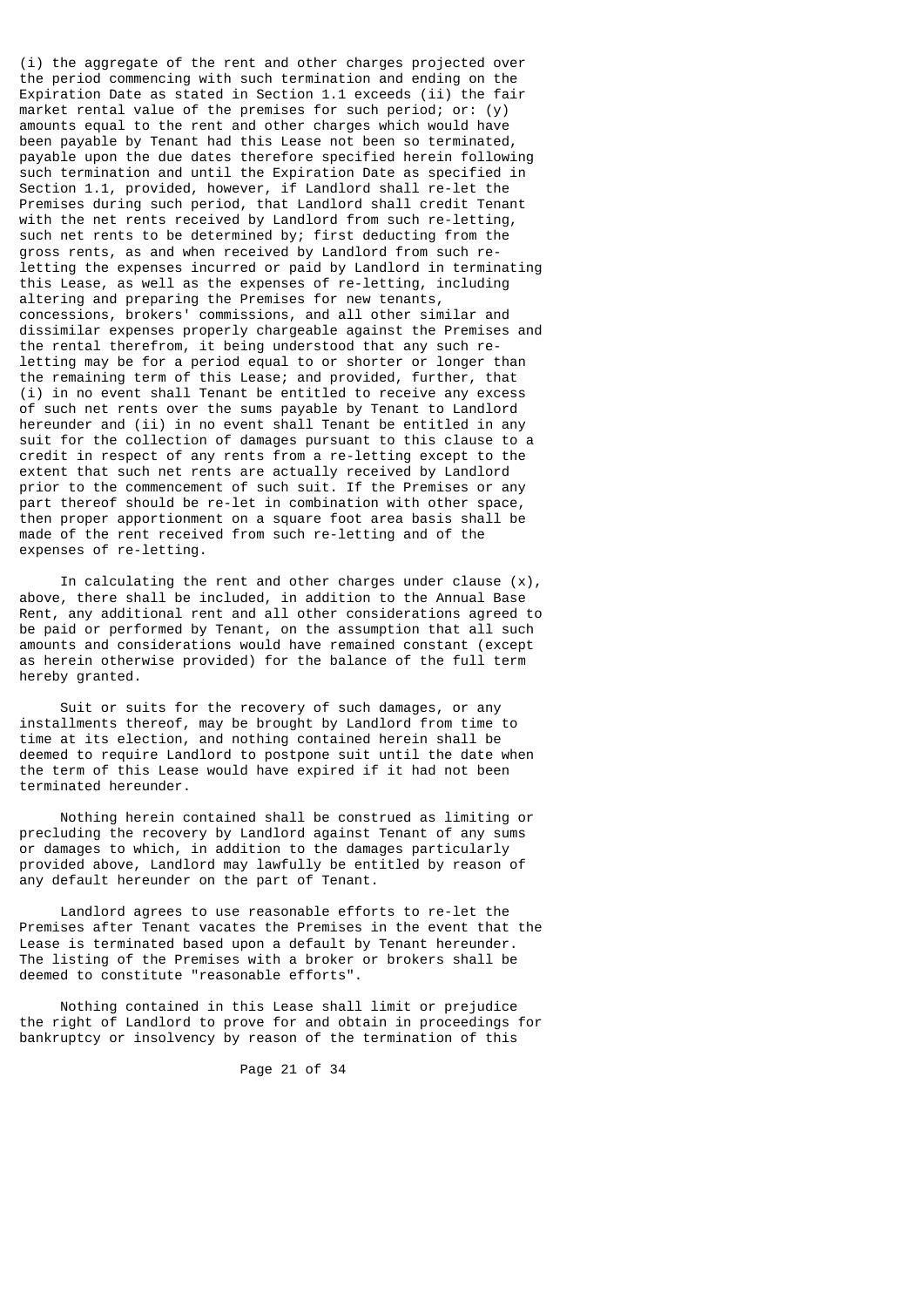Lease, an amount equal to the maximum allowed by any statute or rule of law in effect at the time when, and governing the proceedings in which, the damages are to be proved, whether or not the amount be greater, equal to, or less than the amount of the loss or damages referred to above.

### ARTICLE VIII

#### MISCELLANEOUS

8.1 Notice of Lease; Consent of Approval; Notices; Bind and Inure

 The titles of the Articles are for convenience only and are not to be considered in construing this Lease. Tenant agrees not to record this Lease, but upon request of either party both parties shall execute and deliver a notice of this Lease in form appropriate for recording or registration, and if this Lease is terminated before the term expires, an instrument in such form acknowledging the date of termination. Whenever any notice, approval, consent, request or election is given or made pursuant to this Lease it shall be in writing. Communications and payments shall be addressed if to Landlord at Landlord's Original Address or at such other address as may have been specified by prior notice to Tenant, and if to Tenant, at Tenant's Original Address or at such other place as may have been specified by prior notice to Landlord. Any communication so addressed shall be deemed duly given when mailed by registered or certified mail, return receipt requested. If Landlord by notice to Tenant at any time designates some other person to receive payments or notices, all payments or notices thereafter by Tenant shall be paid or given to the person designated until notice to the contrary is received by Tenant from Landlord. The obligations of this Lease shall run with the land, and this Lease shall be binding upon and inure to the benefit of the parties hereto and their respective successors and assigns, except that only the original Landlord named herein shall be liable for obligations accruing before the beginning of the Term, and thereafter the original Landlord named herein and each successive owner of the Premises shall be liable only for obligations accruing during the period of ownership.

# 8.2 Landlord's Failure to Enforce

 The failure of Landlord to seek redress for violation of, or to insist upon strict performance of, any covenant or condition of this Lease, or with respect to such failure of Landlord to enforce any of the Rules and Regulations and Landlord's Covenants referred to in Section 5.4, whether heretofore or hereafter adopted by Landlord, shall not be deemed a waiver of such violation nor prevent a subsequent act which would have originally constituted a violation. The receipt by Landlord of Annual Base Rent or additional rent with knowledge of the breach of any covenant of this Lease shall not be deemed a waiver of such breach. No provision of this Lease shall be deemed to have been waived by Landlord, or by Tenant, unless such waiver be in writing signed by the party to be charged. No consent or waiver, express or implied, by Landlord or Tenant, to or of any breach of any agreement or duty shall be construed as a waiver or consent to or of any other breach of the same or any other agreement or duty.

8.3 Acceptance of Partial Payments of Rent; Delivery of Keys

Page 22 of 34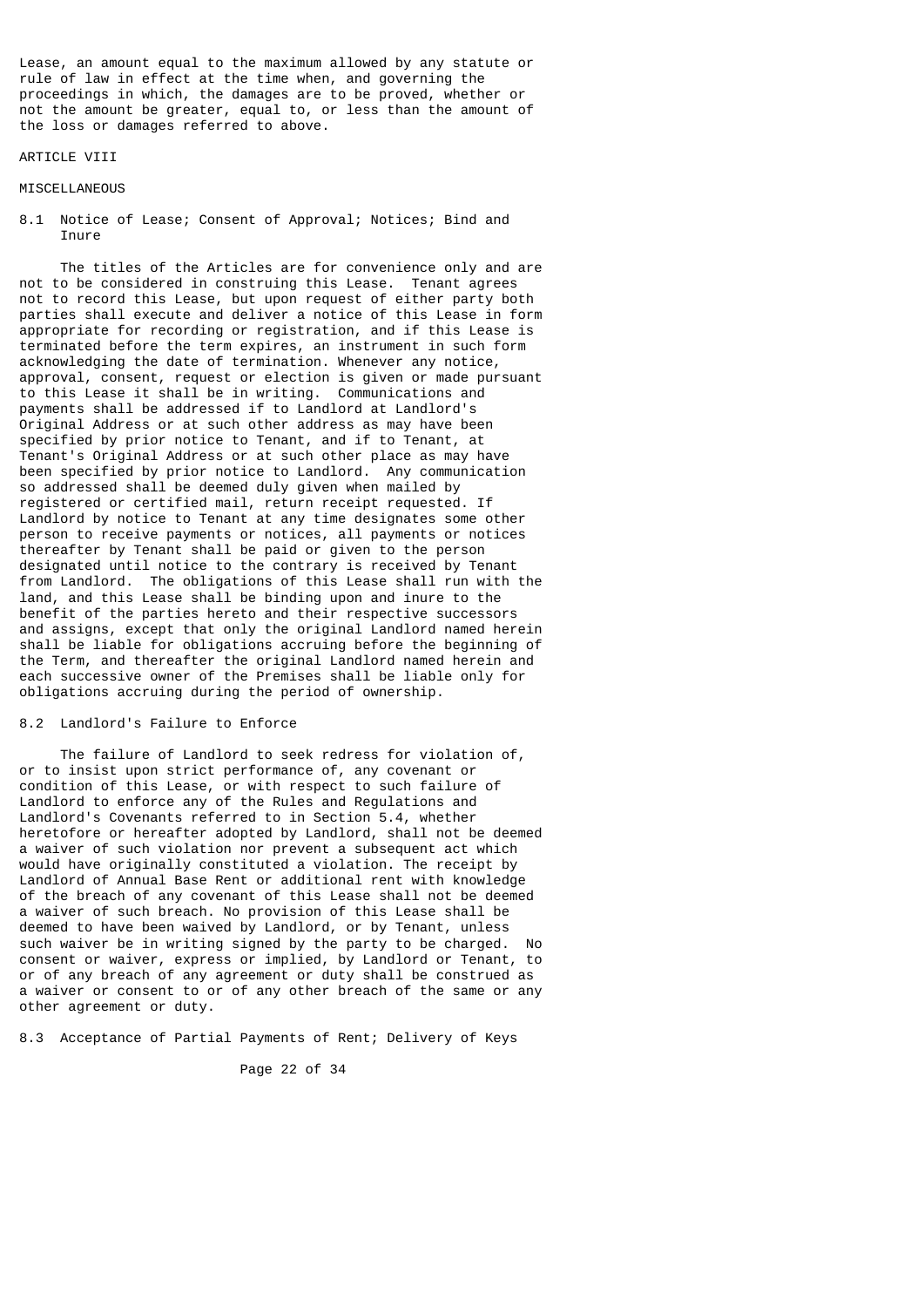No acceptance by Landlord of a lesser sum than the Annual Base Rent and additional rent then due shall be deemed to be other than on account of the earliest installment of such rent due, nor shall any endorsement or statement on any check or any letter accompanying any check or payment as rent be deemed an accord and satisfaction, and Landlord may accept such check or payment without prejudice to Landlord's right to recover the balance of such installment or pursue any other remedy in this Lease provided. The delivery of keys to any employee of Landlord or to Landlord's agent or any employee thereof shall not operate as a termination of this Lease or surrender of the Premises.

#### 8.4 Cumulative Remedies

 The specific remedies to which Landlord may resort under the terms of this Lease are cumulative and are not intended to be exclusive of any other remedies or means of redress to which it may be lawfully entitled in case of any breach or threatened breach by Tenant of any provisions of this Lease. In addition to other remedies provided in this Lease, Landlord shall be entitled to the restraint by injunction of the violation or attempted or threatened violation of any of the covenants, conditions or provisions of this Lease or to a decree compelling specific performance of any such covenants, conditions or provisions.

# 8.5 Partial Invalidity

 If any term of this Lease, or the application thereof to any person or circumstances, shall to any extent be invalid or unenforceable, the remainder of this Lease, or the application of such term to persons or circumstances other than those as to which it is invalid or unenforceable shall not be affected thereby, and each term of this Lease shall be valid and enforceable to the fullest extent permitted by law.

#### 8.6 Self-Help

 (a) If Tenant shall at any time default in the performance of any obligation under this Lease, Landlord shall have the right, upon prior written notice to Tenant, but shall not be obligated, to enter upon the Premises and to perform such obligation notwithstanding the fact that no specific provision for such substituted performance by Landlord is made in this Lease with respect to such default. In performing such obligation, Landlord may make any payment of money or perform any other act. All sums so paid by Landlord (together with interest at the rate of 2 1/2 percentage points over the then prevailing prime rate in New York as set by Chase Manhattan Bank in New York plus Landlord's fee of fifteen (15%) percent of said sums), but not in excess of any amounts permitted by law, and all necessary incidental costs and expenses in connection with the performance of any such act by Landlord, shall be deemed to be additional rent under this Lease and shall be payable to Landlord immediately on demand. Landlord may exercise the foregoing rights without waiving any other of its rights or releasing Tenant from any of its obligations under this Lease.

 (b) Except as otherwise provided in this Lease in the event Landlord fails to perform its obligations hereunder and such failure continues for at least thirty (30) days after receipt by Landlord of written notice from Tenant, Tenant may (but shall

#### Page 23 of 34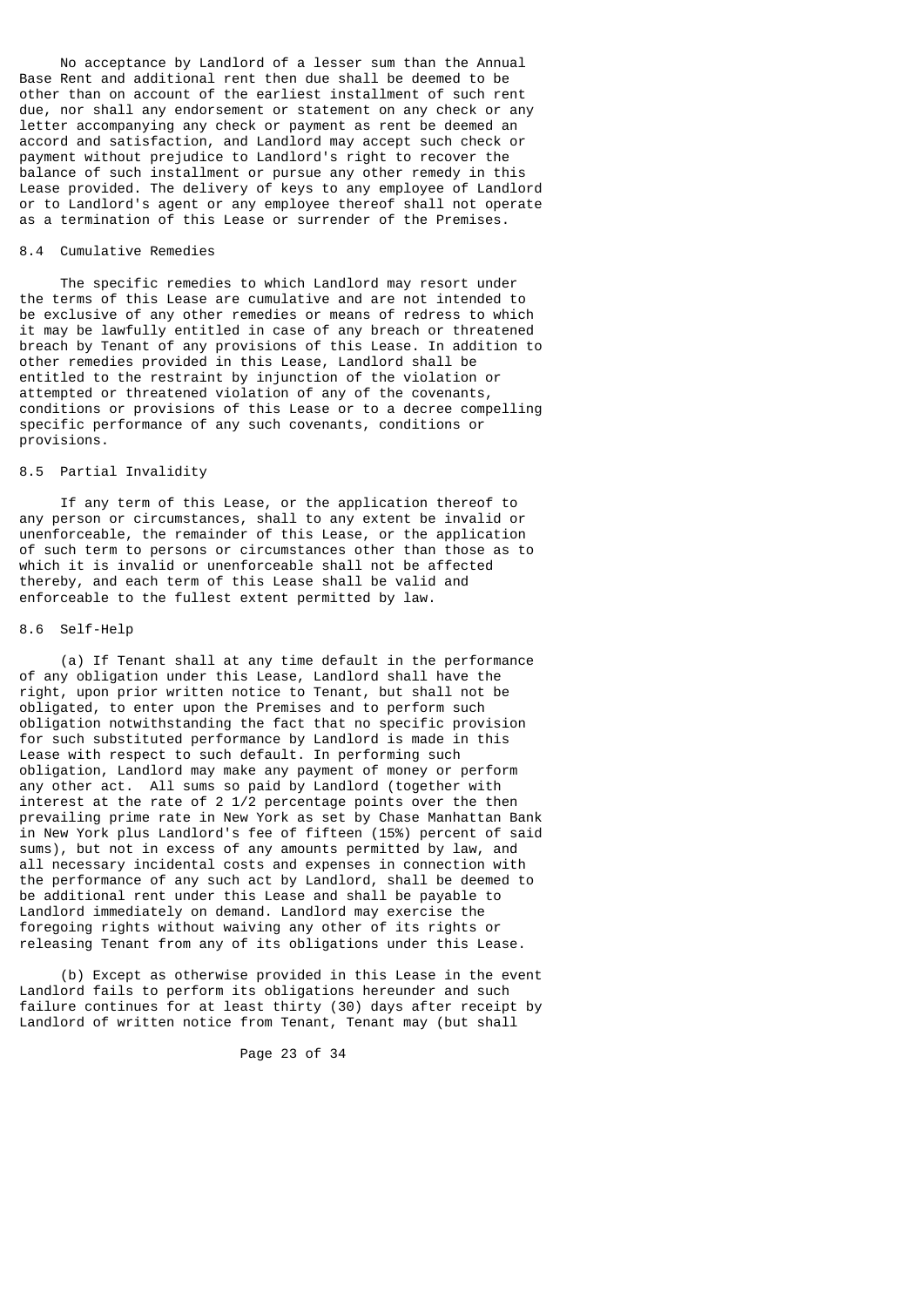not be obligated to) perform such obligations and charge Landlord for all reasonable costs and expenses incurred in connection therewith.

# 8.7 Parties Estoppel Certificates

 Each party agrees from time to time, upon not less than ten (10) days' prior written request by the other party, to execute, acknowledge and deliver to the requesting party a statement in writing certifying that this Lease is unmodified and in full force and effect and that, in the case of Tenant, has no defenses, offsets or counterclaims against its obligations to pay the Annual Base Rent, and additional rent and, as to both parties, to perform its other covenants under this Lease and that there are no uncured defaults of Landlord or Tenant under this lease (or, if there have been any modifications that the same is in full force and effect as modified and stating the modifications and, if there are any defenses, offsets, counterclaims, or defaults, setting them forth in reasonable detail), and the dates to which the Annual Base Rent, additional rent and other charges have been paid. Any such statement delivered pursuant to this Section 8.7 may be relied upon by a prospective purchaser or mortgagee of the Premises or any prospective assignee of any mortgagee of the Premises. Time is of the essence in respect of any such requested certificate, both parties hereby acknowledging the importance of such certificates in mortgage financing arrangements, prospective sale and the like.

# 8.8 Waiver of Subrogation

 In any case in which Tenant shall be obligated to pay to Landlord any loss, cost, damage, liability, or expense suffered or incurred by Landlord, Landlord shall allow to Tenant as an offset against the amount thereof (i) the net proceeds of any insurance collected by Landlord for or on account of such loss, cost, damage, liability or expense, provided that the allowance of such offset does not invalidate or prejudice the policy or policies under which such proceeds were payable.

 In any case in which Landlord or Landlord's agents shall be obligated to pay to Tenant any loss, cost, damage, liability or expense suffered or incurred by Tenant, Tenant shall allow to Landlord and Landlord's agents as an offset against the amount thereof (i) the net proceeds of any insurance collected by Tenant for or on account of such loss, cost, damage, liability, or expense, provided that the allowance of such offset does not invalidate the policy or policies under which such proceeds were payable and (ii) the amount of any loss, cost, damage, liability or expense caused by a peril, covered by fire insurance with the broadest form of property insurance generally available on property in buildings of this type, whether or not actually procured by Tenant.

 The parties hereto shall each procure an appropriate clause in, or endorsement on, any property insurance policy covering the Premises and personal property, fixtures and equipment located thereon and therein, pursuant to which the insurance companies waive subrogation or consent to a waiver of right of

Page 24 of 34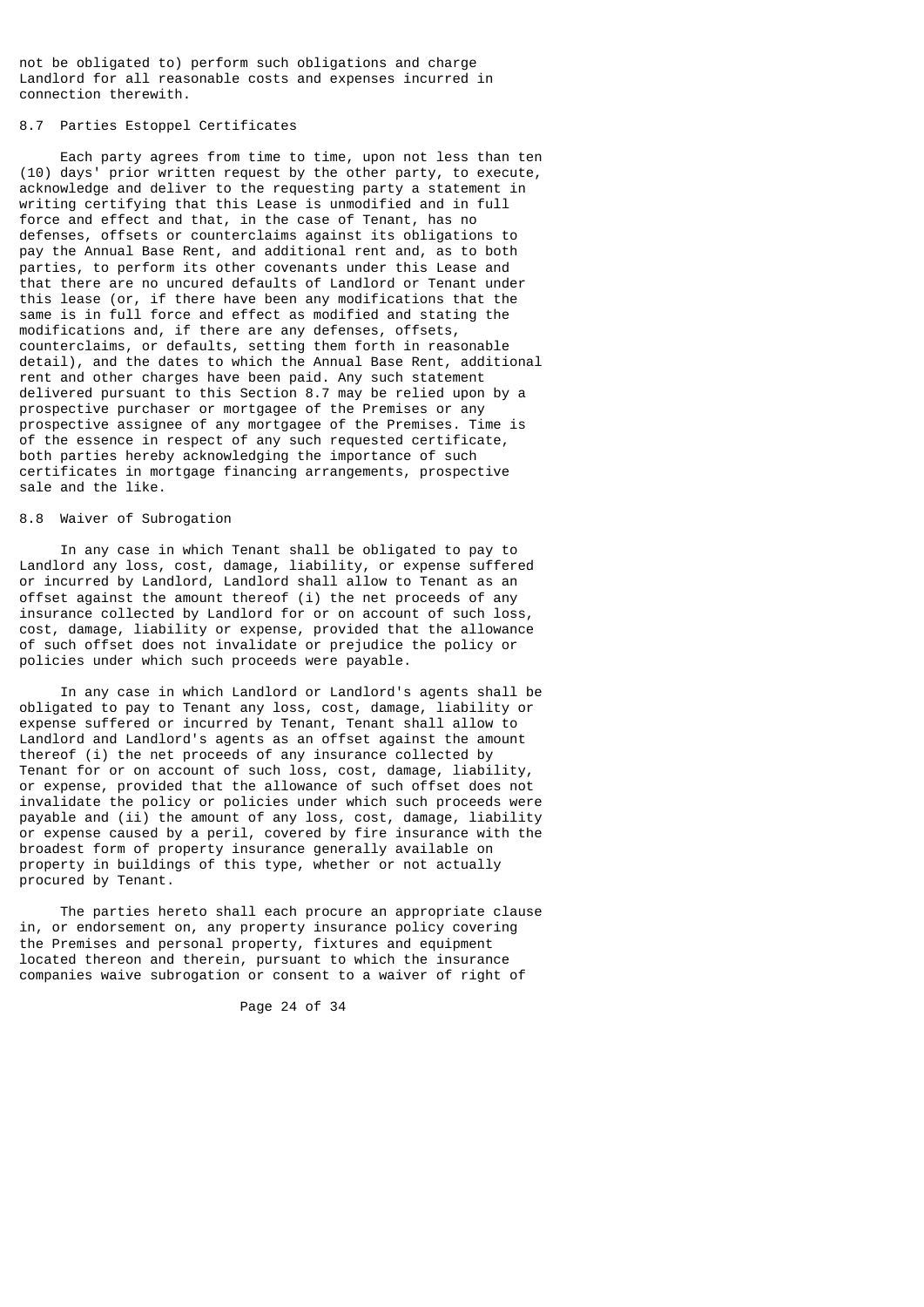recovery. Having obtained such clauses and/or endorsements each party hereby agrees that it will not make any claim against or seek to recover from the other for any loss or damage to its property or the property of others resulting from fire or other perils covered by such property insurance.

#### 8.9 All Agreements Contained

 This Lease contains all of the agreements of the parties with respect to the subject matter thereof and supersedes all prior dealings between them with respect to such subject matter. Tenant acknowledges that neither Landlord nor any of its purported representatives or agents has made (and Landlord hereby specifically disclaims any and all) representations and warranties of any kind or character as to the condition of the Premises, either express or implied, including without limitation, warranties of fitness for any purposes or any particular use or commercial habitability.

## 8.10 Brokerage

 Landlord and Tenant each warrant that they have had no dealings with any broker or agent other than Meredith & Grew Incorporated and Corporate Facilities Group LLC in connection with the Lease and covenant to defend, hold harmless and indemnify each other from and against any and all cost, expense or liability, including the defense thereof including reasonable legal fees and expenses, if any such warranty proves false. Landlord hereby agrees to pay the brokerage fees due to Meredith & Grew Incorporated pursuant to a separate written agreement.

# 8.11 Submission Not an Option

 The submission of this Lease or a summary of some or all of its provisions for examination does not constitute a reservation of or option for the Premises or an offer to lease.

## 8.12 Applicable Law

 This Lease, and the rights and obligations of the parties hereto, shall be construed and enforced in accordance with the laws of the Commonwealth of Massachusetts.

## 8.13 Waiver of Jury Trial

 Landlord and Tenant hereby waive trial by jury in any action, proceeding or counterclaim brought by either of the parties hereto against the other, on or in respect to any matter whatsoever arising out of or in any way connected with this Lease, the relationship of Landlord and Tenant hereunder, Tenant's use or occupancy of the Premises, and/or claim of injury or damages.

## 8.14 Holdover

 If Tenant or anyone claiming under Tenant shall remain in possession of the Premises or any part thereof after the

Page 25 of 34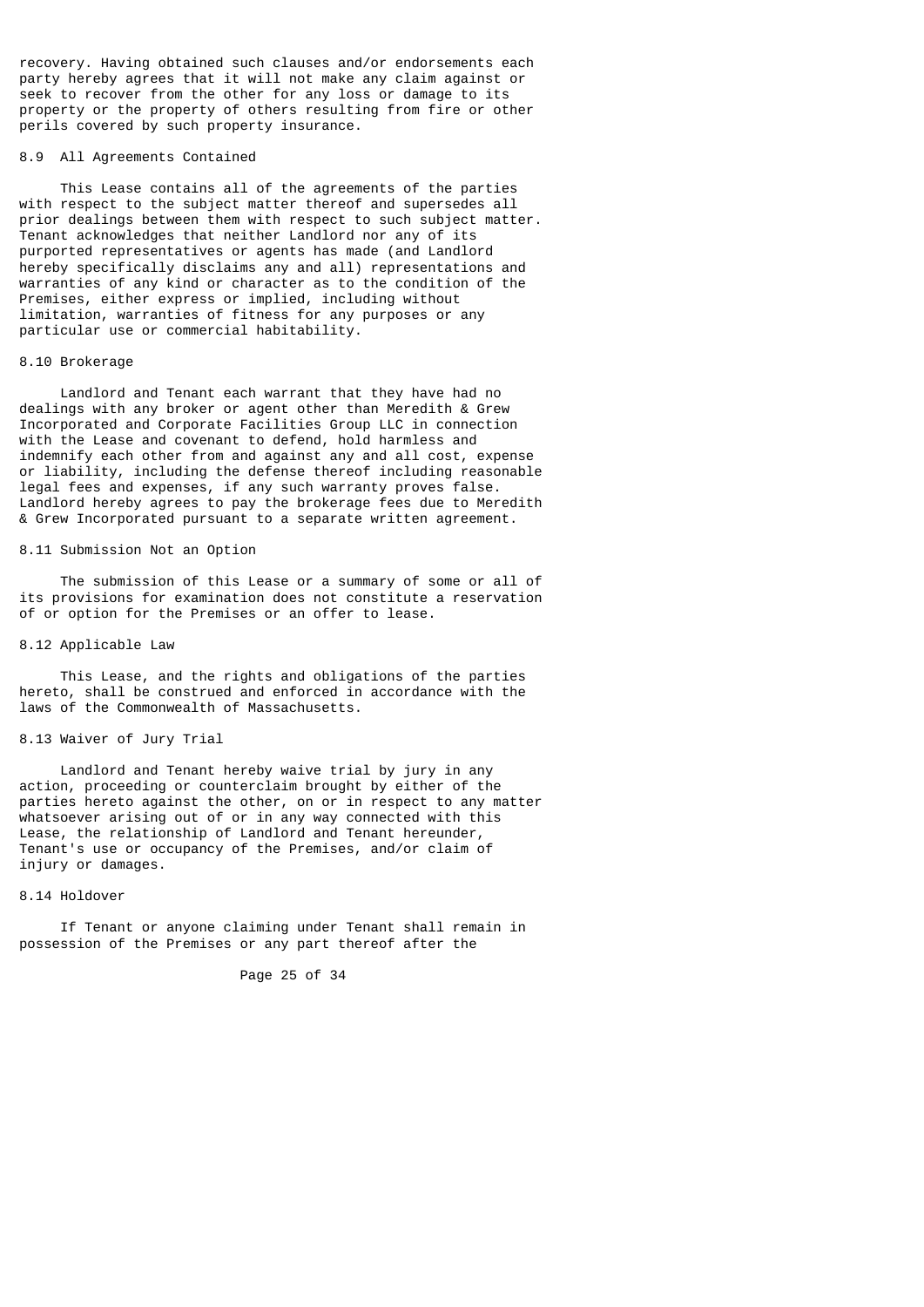expiration or prior termination of the term of this Lease without any agreement in writing between Landlord and Tenant with respect thereto, then, prior to the acceptance of any payments for rent or use and occupancy by Landlord, the person remaining in possession shall be deemed a tenant-at-sufferance Whereas the parties hereby acknowledge that Landlord may need the Premises after the expiration or prior termination of the term of the Lease for other tenants and that the damages which Landlord may suffer as the result of Tenant's holding over cannot be determined as of the date of this Lease, in the event that Tenant so holds over, Tenant shall pay to Landlord in addition to all rental and other charges due and accrued under the Lease prior to the date of termination, charges (based upon the fair market rental value of the Premises) for use and occupation of the Premises thereafter and, in addition to such sums and any and all other rights and remedies which Landlord may have at law or in equity, an additional use and occupancy charge in the amount of two hundred percent (200%) of either the Annual Base Rent and other charges calculated (on a daily basis) at the highest rate payable under the terms of this Lease, but measured from the day on which Tenant's hold-over commenced and terminating on the day on which Tenant vacates the Premises or the fair market rental value of the Premises for such period, whichever is greater. Notwithstanding the foregoing, Landlord shall have the right to elect to recover any other damages which Landlord is permitted to recover under this Lease in lieu of said liquidated damages by giving Tenant written notice of such election. From and after the date on which Landlord gives Tenant such notice, said liquidated damages shall cease to accrue and Tenant shall be liable to Landlord for any damages recoverable under this Lease which accrue thereafter.

#### 8.15 Requirements of Law - Fines and Penalties

 Tenant at its sole expense shall comply with all laws, rules, orders and regulations, including, without limitation, all energy-related requirements, of Federal, State, County and Municipal Authorities and with any direction of any public officer or officers, pursuant to law, which shall impose any duty upon Landlord or Tenant with respect to or arising out of Tenant's use or occupancy of the Premises. Tenant shall reimburse and compensate Landlord for all expenditures made by, or damages or fines sustained or incurred by, Landlord due to nonperformance or noncompliance with or breach or failure to observe any item, covenant, or condition of this Lease upon Tenant's part to be kept, observed, performed or complied with. If Tenant receives notice of any violation of law, ordinance, order or regulation applicable to the Premises, it shall give prompt notice thereof to Landlord.

## 8.16 Inability to Perform - Exculpatory Clause

 This Lease and the obligations of Tenant to pay rent hereunder and perform all the other covenants, agreements, terms, provisions and conditions hereunder on the part of Tenant to be performed shall in no way be affected, impaired or excused because Landlord is unable to fulfill any of its obligations under this Lease or is unable to supply or is delayed in supplying any service expressly or impliedly to be supplied or

Page 26 of 34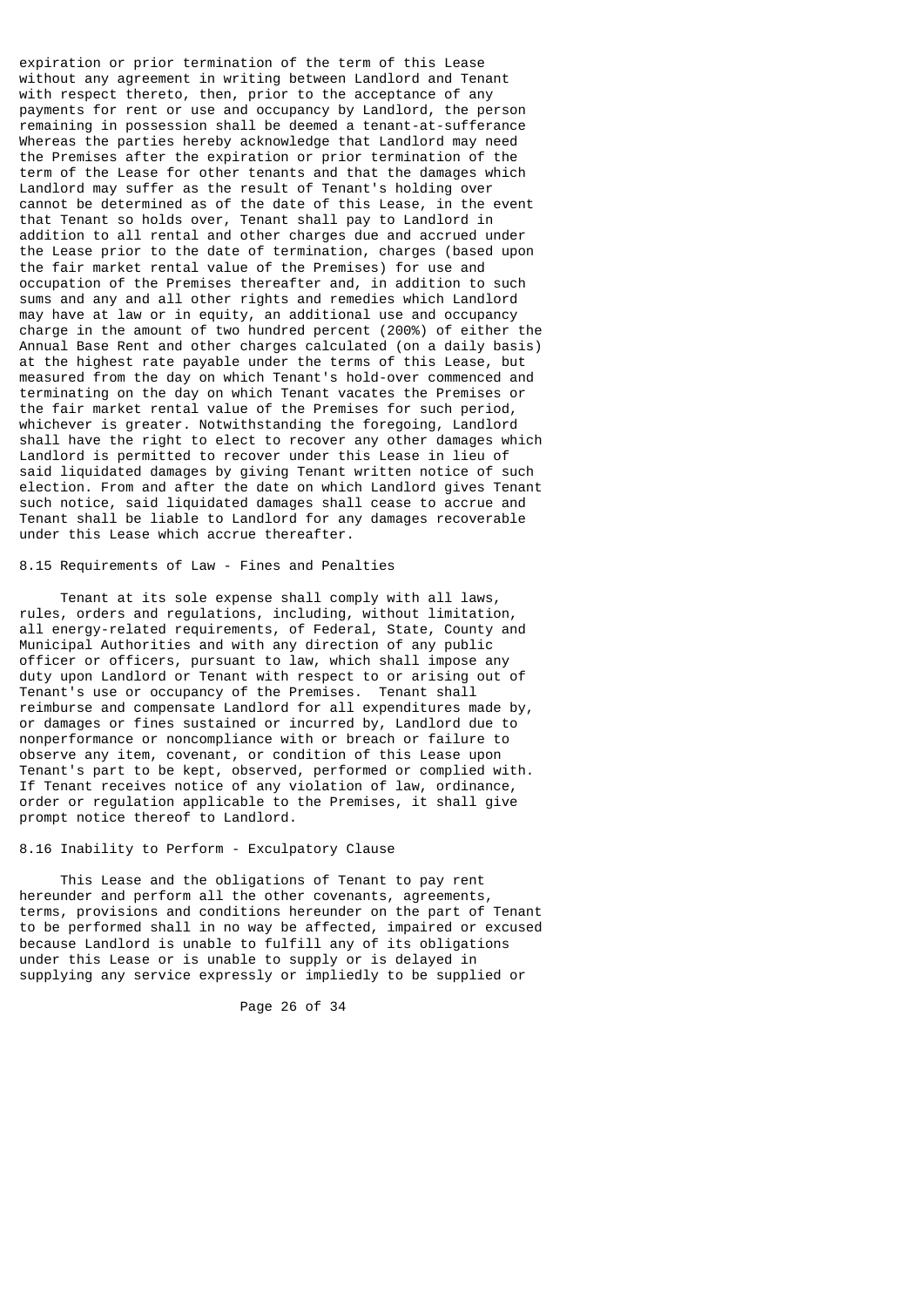is unable to make or is delayed in making any repairs, replacement, additions, alterations, improvements or decorations or is unable to supply or is delayed in supplying any equipment or fixtures if Landlord is prevented or delayed from so doing by reason of strikes or labor troubles or any other similar or dissimilar cause whatsoever beyond Landlord's reasonable control, including but not limited to, governmental preemption in connection with a national emergency or by reason of any rule, order or regulation of any department thereof of any governmental agency or by reason of the conditions of supply and demand which have been or are affected by war, hostilities or other similar or dissimilar emergency. In each such instance of inability of Landlord to perform, Landlord shall exercise reasonable diligence to eliminate the cause of such inability to perform.

 Tenant shall neither assert nor seek to enforce any claim or breach of this Lease against any of Landlord's assets other than Landlord's equity interest in the Building and in the uncollected rents, issues and profits thereof, and Tenant agrees to look solely to such interest for the satisfaction of any liability of Landlord or Landlord's agents under this Lease or otherwise, it being specifically agreed that in no event shall Landlord (or any of the officers, trustees, directors, partners, beneficiaries, joint venturers, members, stockholders or other principals, agents or representatives, and the like, disclosed or undisclosed, thereof) ever be personally liable for any such liability. This paragraph shall not limit any right that Tenant might otherwise have to obtain injunctive relief against Landlord or to take any other action which shall not involve the personal liability of Landlord to respond in monetary damages from Landlord's assets other than the Landlord's interest in the Building, as aforesaid.

 In no event shall Landlord (or any of the officers, trustees, directors, partners, beneficiaries, joint venturers, members, managers, stockholders or other principals or representatives and the like, disclosed or undisclosed, thereof) ever be liable for consequential damages.

## 8.17 Parties Bound - Seisin of Title

 The covenants, agreements, terms, provisions and conditions of this Lease shall bind and benefit the successors and assigns of the parties hereto with the same effect as if mentioned in each instance where a party hereto is named or referred to, except that no violation of the provisions of Section 5.6 hereof shall operate to vest any rights in any successor or assignee of Tenant and that the provisions of this Section 8.17 shall not be construed as modifying the default provisions contained in Article VII hereof.

 If, in connection with or as a consequence of the sale, transfer or other disposition of Landlord's interest in the Premises, any party who is Landlord ceases to be the owner of the reversionary interest in the Premises, Landlord shall be entirely freed and relieved from the performance and observance thereafter of all covenants and obligations hereunder on the

Page 27 of 34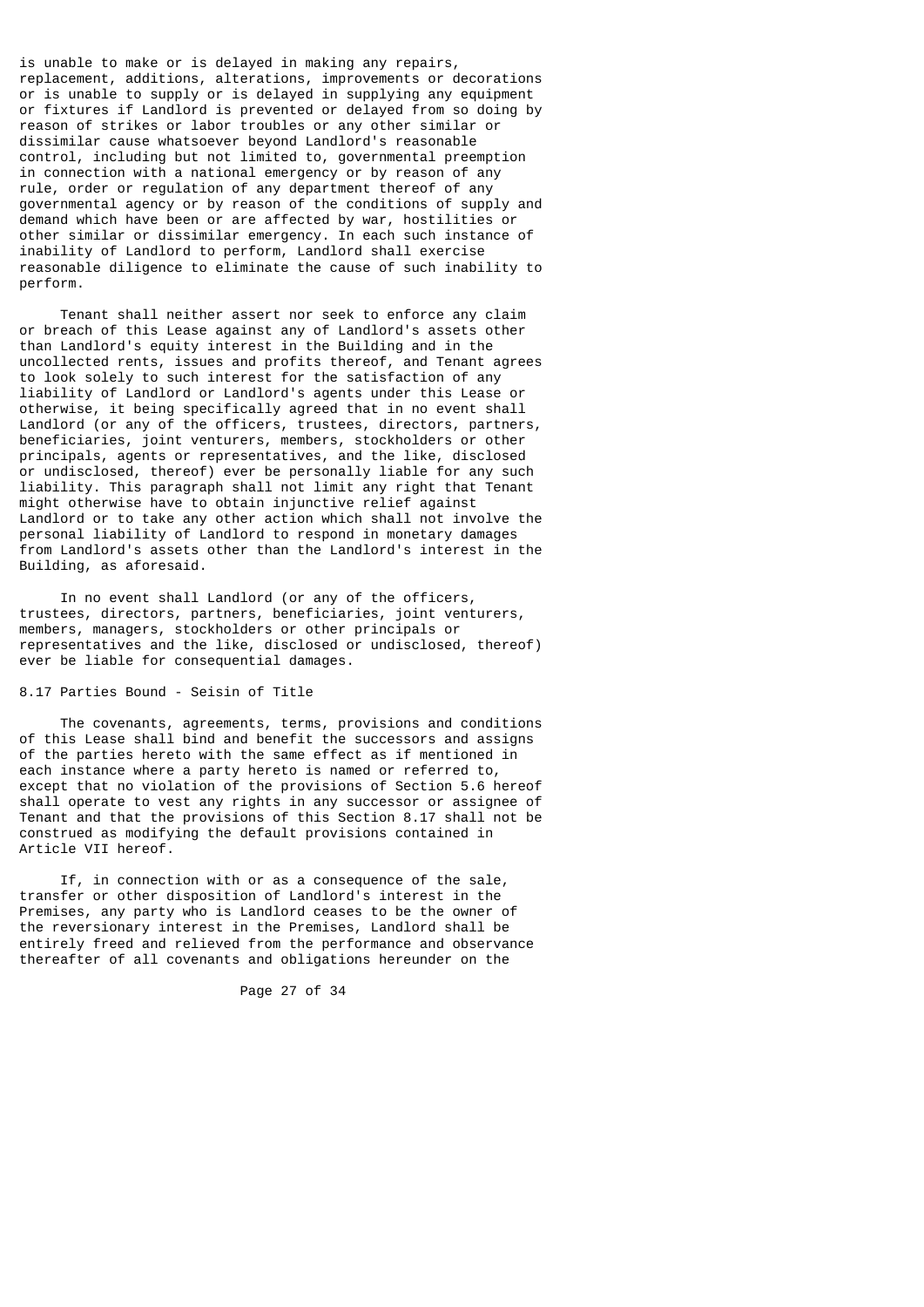part of Landlord to be performed and observed, it being understood and agreed in such event (and it shall be deemed and construed as a covenant running with the land) that the person succeeding to Landlord's ownership of said reversionary interest shall thereupon and thereafter assume, and perform and observe, any and all of such covenants and obligations of Landlord.

#### 8.18 Security Deposit.

 The Security Deposit shall be paid by Tenant within five (5) business days after execution of this Lease and shall be held by Landlord as security for the performance by Tenant of its covenants and agreements under this Lease. In the event that cash is, at any time, held as the Security Deposit hereunder, the holder thereof shall hold such cash in an interest bearing segregated account for the benefit of the Tenant subject only to the terms and conditions of this Lease. Upon the occurrence of any default hereunder and the expiration of any grace period for the cure thereof without such cure, Landlord may use such portion of the Security Deposit as is necessary to cure such default. In the event of any such draw down of the Security deposit, Tenant shall replace the amount drawn down within ten (10) days of receipt of notice thereof, by delivery of a sight draft Letter of credit in substantially the form of the Letter of Credit initially delivered hereunder or cash in the amount drawn. At any time Landlord is holding cash as the Security Deposit hereunder, Tenant shall have the right, in accordance with the terms hereof, to replace such cash with a sight draft Letter of Credit from a bank acceptable to Landlord and which provides that draw downs may be made solely upon submission of a statement from a representative of Landlord stating that Tenant is in default under its Lease beyond any grace period and Landlord is entitled to the amount claimed. Any Letter of Credit shall have a term of not less than one (1) year and a replacement Letter of Credit from a bank acceptable to Landlord shall be delivered to Landlord at least thirty (30) days prior to any expiration of any Letter of Credit or Landlord may draw down the full proceeds of the Letter of Credit and hold the cash as collateral security for Tenant's obligations under this Lease. Upon replacement of cash with a Letter of Credit meeting the Letter of Credit requirements set forth above, the Landlord shall return the cash to Tenant. If Landlord shall transfer its interest in the Premises, Landlord shall assign the Security Deposit to the transferee. Any balance of the Security Deposit remaining at the end of the Term after deduction of amounts owed by Tenant hereunder shall be returned to Tenant within thirty (30) days after the expiration of this Lease.

## ARTICLE IX

# RIGHTS OF PARTIES HOLDING PRIOR INTERESTS

#### 9.1 Lease Subordinate

 This Lease shall be subject and subordinate to any ground or underlying lease or leases or any mortgage or mortgages now or hereafter on the Lot or Building, or both, or any portions

Page 28 of 34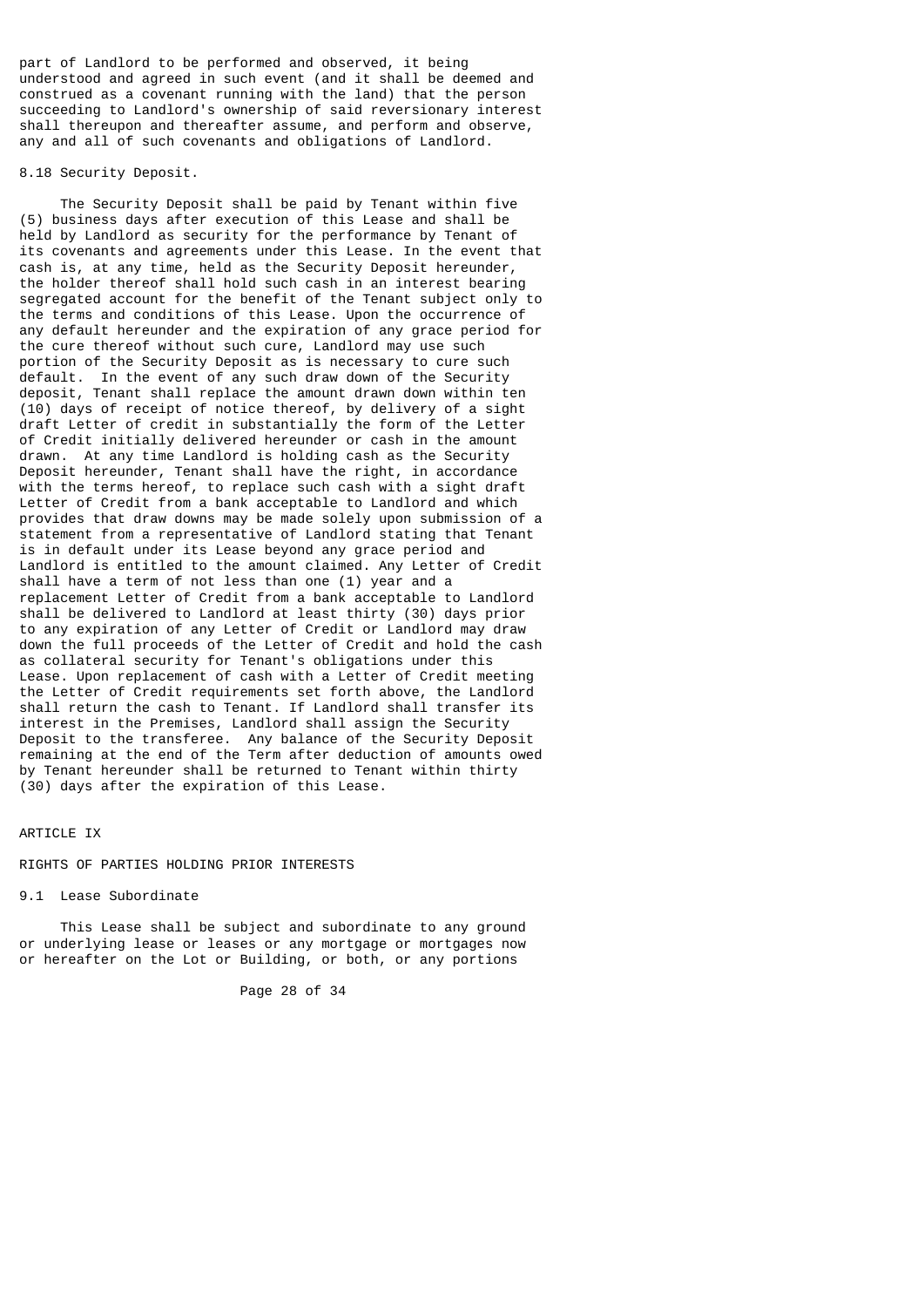thereof, which are separately and together hereinafter in this Article IX referred to as "the mortgaged premises", and to each advance made or hereafter to be made under any mortgage(s), and to all renewals, modifications, consolidation, replacements and extensions thereof and all substitutions therefor. Tenant acknowledges that, where applicable, any consent or approval hereafter given by Landlord may be subject to the further consent or approval of the holder of any such mortgage or lessor under any ground or underlying lease; and the failure, delay or refusal of such holder or lessor to give such consent or approval shal1, notwithstanding anything to the contrary in this Lease contained, constitute reasonable justification for Landlord's withholding its consent or approval.

 Landlord shall obtain from its present mortgagee of the Premises a subordination, non-disturbance and attornment agreement in such mortgagee's standard form, providing that, among other things, for this subordination of this Lease to the lien of such mortgage, providing for the Tenant to attorn to such mortgage or its nominee, designee or successor in the event of any foreclosure of its mortgage.

 The foregoing subordination as it pertains to mortgages hereafter made (which term includes any agreement modifying any mortgage now in existence or hereafter made) is conditioned upon the agreement of the mortgagee, to be delivered by it to Tenant, wherein the mortgagee agrees in substance that so long as Tenant is not in default beyond any applicable grace period under this Lease or under the agreement with such mortgagee (i) the Tenant will not be disturbed in Tenant's possession of the premises under the terms of the Lease by any holder of the mortgage; (ii) Tenant will not be joined in any action or proceeding to foreclose the mortgage by any holder thereof. The giving of such agreement by the mortgagee may be conditioned by it on the reciprocal agreement by the Tenant to attorn to the holder of the mortgage should it become vested with the Landlord's interest in the Premises.

 Such agreement may also contain provisions, at the option of the holder of the mortgage to the effect that:

In the event that mortgagee succeeds to the interest of Landlord under the Lease, or title to the Premises, then mortgagee and any Successor shall assume and be bound by the obligations of Landlord under the Lease which accrue from and after such party's succession to Landlord's interest in the Leased Premises, but mortgagee such Successor shall not be: (i) liable for any act or omission of any prior landlord (including Landlord), except to the extent that any such act or omission constitutes a default under the Lease which continues after mortgagee or any Successor succeeds to the interest of Landlord under the Lease; (ii) liable for the retention, application or return of any security deposit to the extent not paid over to mortgagee; (iii) subject to any offsets or defenses which Tenant might have against any prior landlord (including Landlord); (iv) bound by any rent or additional rent which Tenant might have paid for more than the current month to any prior landlord (including Landlord); (v) bound by any amendment or modification of the Lease made without mortgagee's or such Successor's prior

Page 29 of 34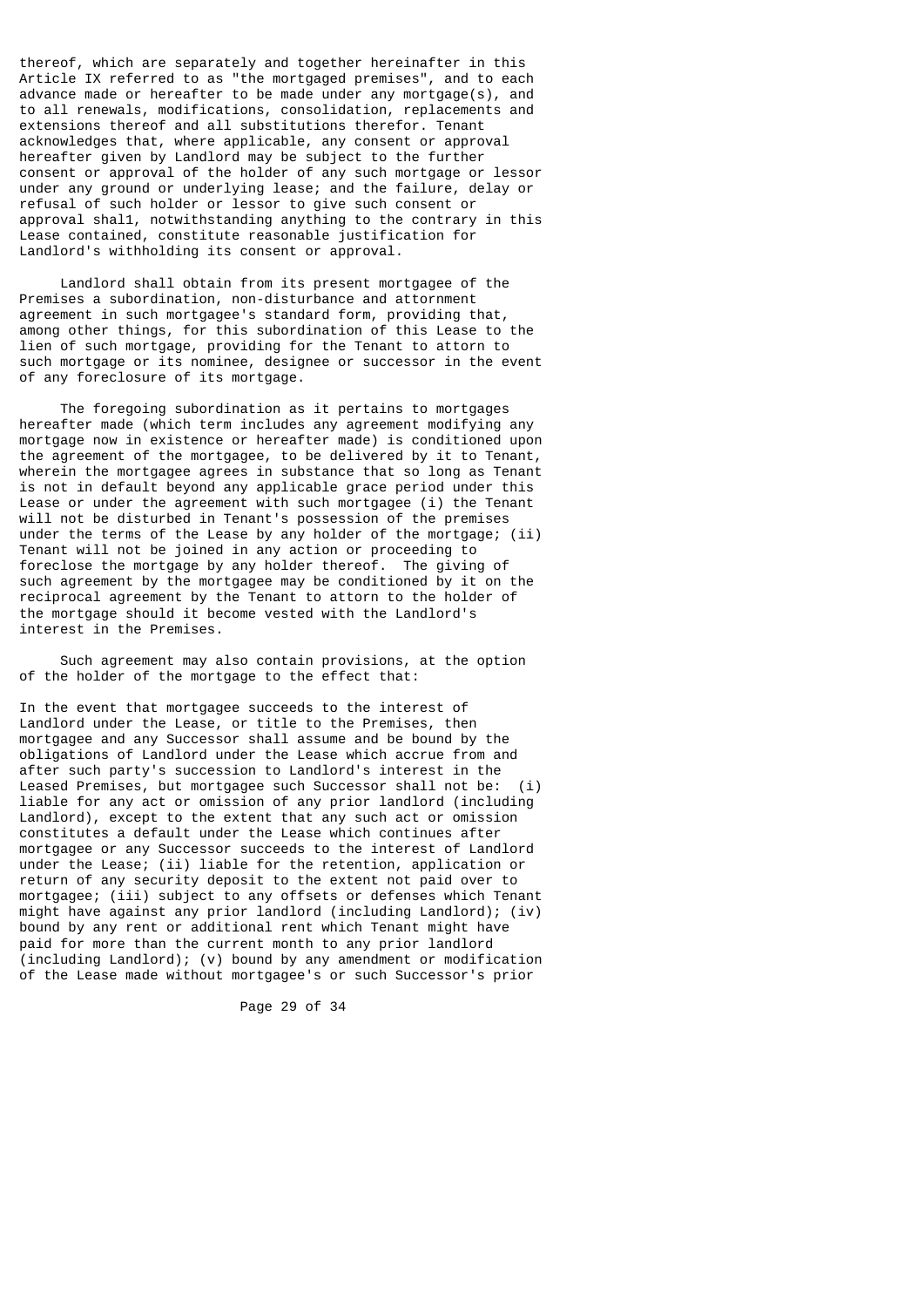written consent; or (vi) obligated to cure any defaults of any prior landlord under the Lease which occurred prior to the date on which mortgagee or such Successor succeeded to Landlord's interest under the Lease. Tenant will agree that any person or entity which at any time hereafter becomes the landlord under the Lease, including without limitation, mortgagee or any Successor, shall be liable only for the performance of the obligations of the landlord under the Lease which arise or exist during the period of its or their ownership of the Premises and shall not be liable for any obligations of the landlord under the Lease which arise prior to or subsequent to such ownership. Tenant shall further agree that any such liability shall be limited to the interest of mortgagee or such Successor in the Property, and Tenant shall not be able to enforce any such liability against any other assets of mortgagee or such Successor. Tenant will agree to give notice to mortgagee of any default by Landlord under the Lease, specifying the nature of such default, and thereupon mortgagee shall have a reasonable right for a reasonable time (but not the obligation) to cure such default, and (if Tenant is entitled to terminate the Lease or abate any rent payable thereunder by reason of such default) Tenant shall not terminate the Lease or abate the rent payable thereunder by reason of such default unless and until it has afforded mortgagee such time after mortgagee's receipt of such notice to cure such default, including time to pursue foreclosure and obtaining of possession. It is specifically agreed that Tenant shall not require mortgagee to cure any default which is not susceptible of cure by mortgagee.

 Tenant will covenant and agree that: (i) Tenant shall not pay any rent or additional rent under the Lease more than one month in advance; (ii) Tenant shall have no right to appear in any foreclosure action under the mortgage; (iii) Tenant shall not amend, modify, cancel or terminate the Lease without mortgagee's prior written consent, and any attempted amendment, modification, cancellation or termination of the Lease without such consent shall be of no force or effect as to mortgagee; (iv) Tenant shall not voluntarily subordinate the Lease to any lien or encumbrance (other than the mortgage) without mortgagee's prior written consent.

9.2 Rights of Holder of Mortgage to Notice of Defaults by Landlord and to Cure Same.

 No act or failure to act on the part of Landlord which would entitle Tenant under the terms of this Lease, or by law,<br>to be relieved of Tenant's obligations hereunder or to relieved of Tenant's obligations hereunder or to terminate this Lease, shall result in a release or termination of such obligations or a termination of this Lease unless (i) Tenant shall have first given written notice of Landlord's act or failure to act to Landlord's mortgagees of record, if any, specifying the act or failure to act on the part of Landlord which could or would give basis to Tenant's rights; and (ii) such mortgagees after receipt of such notice, have failed or refused to correct or cure the condition complained of within a reasonable time thereafter; but nothing contained in this Section 9.2 shall be deemed to impose any obligation on any such mortgagees to correct or cure any condition. "Reasonable such mortgagees to correct or cure any condition.

Page 30 of 34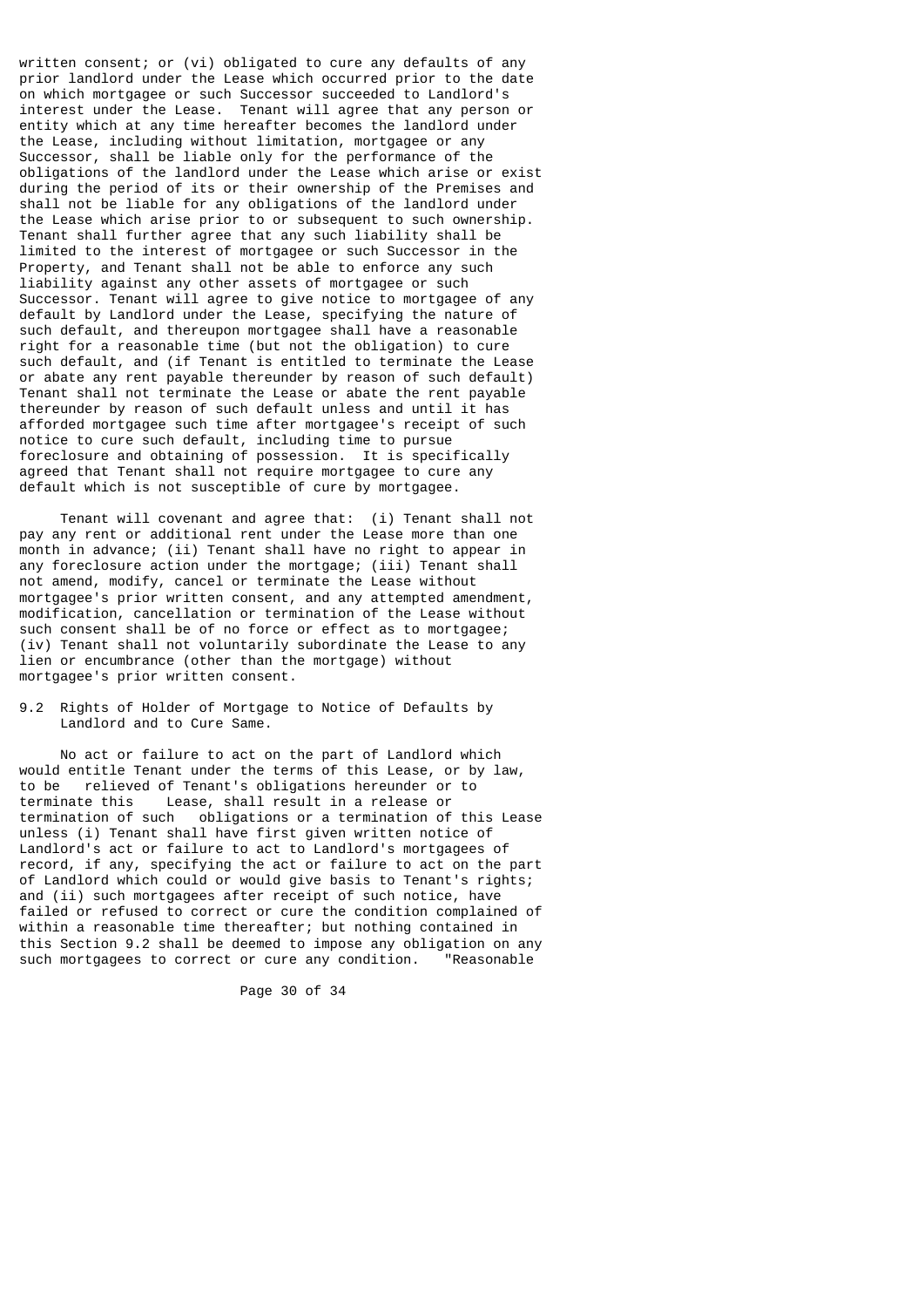time" as used above means and includes a reasonable time to obtain possession of the mortgaged premises if the mortgagee elects to do so provided mortgagee acts diligently and a reasonable time to correct or cure the condition if such condition is determined to exist. In the event of the enforcement by any landlord under any such ground or underlying leases or mortgagee under such mortgage(s) of any remedies provided under such leases or mortgages or by law, the Tenant will, upon request of any person succeeding to the interest of the Landlord thereunder as a result of such enforcement, automatically become the Tenant of said successor in interest without change in the terms or other provisions of this Lease, provided, however, that said successor in interest shall not be bound by: (i) any payment of rent or additional rent for more than one month in advance, except prepayments in the nature of security for the performance by Tenant of its obligations under this lease, or (ii) any amendment or modification of this lease without the consent of said landlord under any such leases or mortgagee under any such mortgages or such successor in interest. Upon request by such successor in interest, Tenant shall execute and deliver an instrument or instruments confirming such attornment.

#### ARTICLE X

## ENVIRONMENTAL COMPLIANCE

## 10.1 Environmental Conditions

 The parties acknowledge that certain hazardous substances have been detected in groundwater beneath the premises which may require the Landlord to undertake response actions pursuant to Environmental Laws. Landlord agrees to undertake all such response actions required in accordance with Environmental Laws. To the extent practicable, consistent with Landlord's responsibilities pursuant to Environmental Laws, no such response actions shall interfere with Tenant's use of the Premises or the exercise of any Tenant's rights hereunder. Within 14 days of receipt of any test results or other data that document environmental conditions at the Premises, Landlord shall forward copies of all such results or data to Tenant. Landlord shall further provide Tenant with a copy of all documents and/or correspondence which Landlord submits to or receives from the Massachusetts Department of Environmental Protection (or other environmental agency) with respect to environmental conditions at the Premises within 14 days of submittal or receipt.

10.2 Tenant's Covenants Regarding Environmental Compliance

 (a) Except under conditions permitted by applicable law, Tenant will not use, generate, manufacture, produce, store, release, discharge or dispose of on, under or about the Premises or transport to or from the Premises any Hazardous Substance (as defined below) or allow any other person or entity to do so.

Page 31 of 34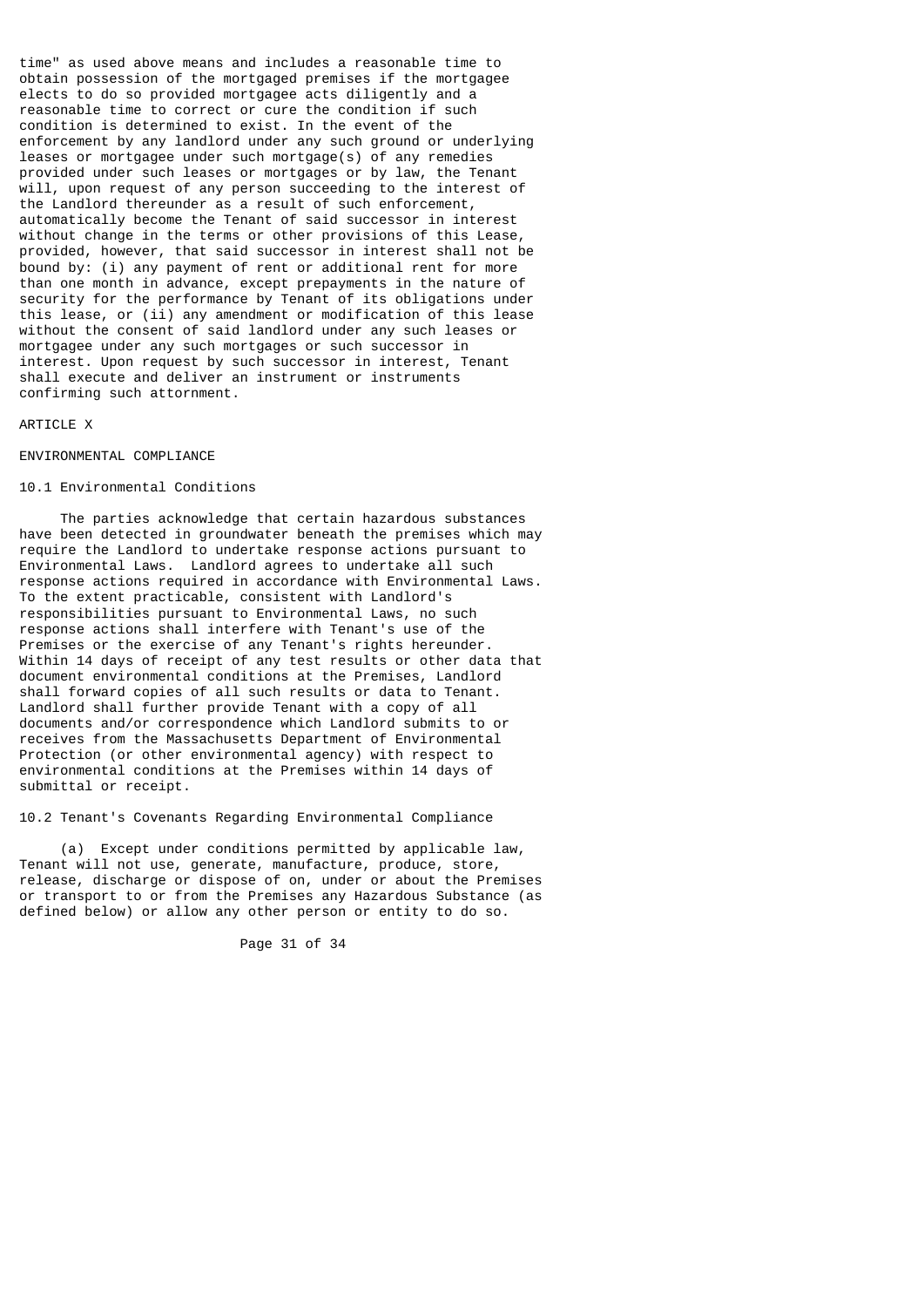(b) Tenant shall not, in Tenant's use or occupancy of the Premises, cause or allow to occur any violation of Environmental Law (as defined below).

 (c) Tenant shall notify Landlord of any release of oil or Hazardous Substances at the same time and in the same manner as it notifies the appropriate government entity of the release but in no event later than ten business days after Tenant learns of the release.

 (d) Tenant shall give written notice to Landlord within five business days of:

 (i) any proceeding or inquiry by any governmental authority with respect to the presence of any Hazardous Substance on the Premises or the migration thereof from or to other property;

 (ii) all claims made or threatened by any third party against Tenant or the Premises relating to any loss or injury resulting from any Hazardous Substance; and

 (iii) Tenant's discovery of any occurrence or condition on any real property adjoining or in the vicinity of the Premises that could cause the Premises or any part thereof to be subject to the restrictions on the ownership, occupancy, transferability or use of the Premises under any Environmental Law.

 (e) Provided that such participation does not interfere with Tenant's use and enjoyment of the Premises, Landlord shall have the right to join and participate in, as a party if it so elects, any legal proceedings or actions initiated with respect to the Premises in connection with any Environmental Law.

 (f) Tenant shall protect, indemnify and hold harmless Landlord, its directors, officers, employees, members, agents, successors and assigns from and against any and all loss, damage, cost, expense or liability (including reasonable attorney fees and costs) directly or indirectly arising out of or attributable to Tenant's use, generation, manufacture, production, storage, release, threatened release, discharge or disposal (or arising out of or attributable to use, generation, manufacture, production, storage, release, threatened release, discharge or disposal by Tenant's invitees, contractors and those having similar relationship to Tenant) of a Hazardous Substance on, under or about the Premises including without limitation (i) all foreseeable consequential damages and (ii) the costs of any required or necessary repair, cleanup or detoxification of the Premises and the preparation and implementation of any closure, remedial or other required plans. The foregoing environmental indemnity shall survive the expiration or termination of this Lease and/or any transfer of all or any portion of the Premises, or of any interest in this Lease, and shall be governed by the laws of the United States of America and of the Commonwealth of Massachusetts.

 (g) In the event that any investigation, site monitoring, containment, clean up, removal, restoration or other remedial work of any kind or nature (the "Remedial Work") is required under any applicable local, state or federal law or regulation, any judicial order, or by any governmental or non-governmental entity or person because of, or in connection with, the release of a Hazardous Substance in or into the air, soil, ground water,

Page 32 of 34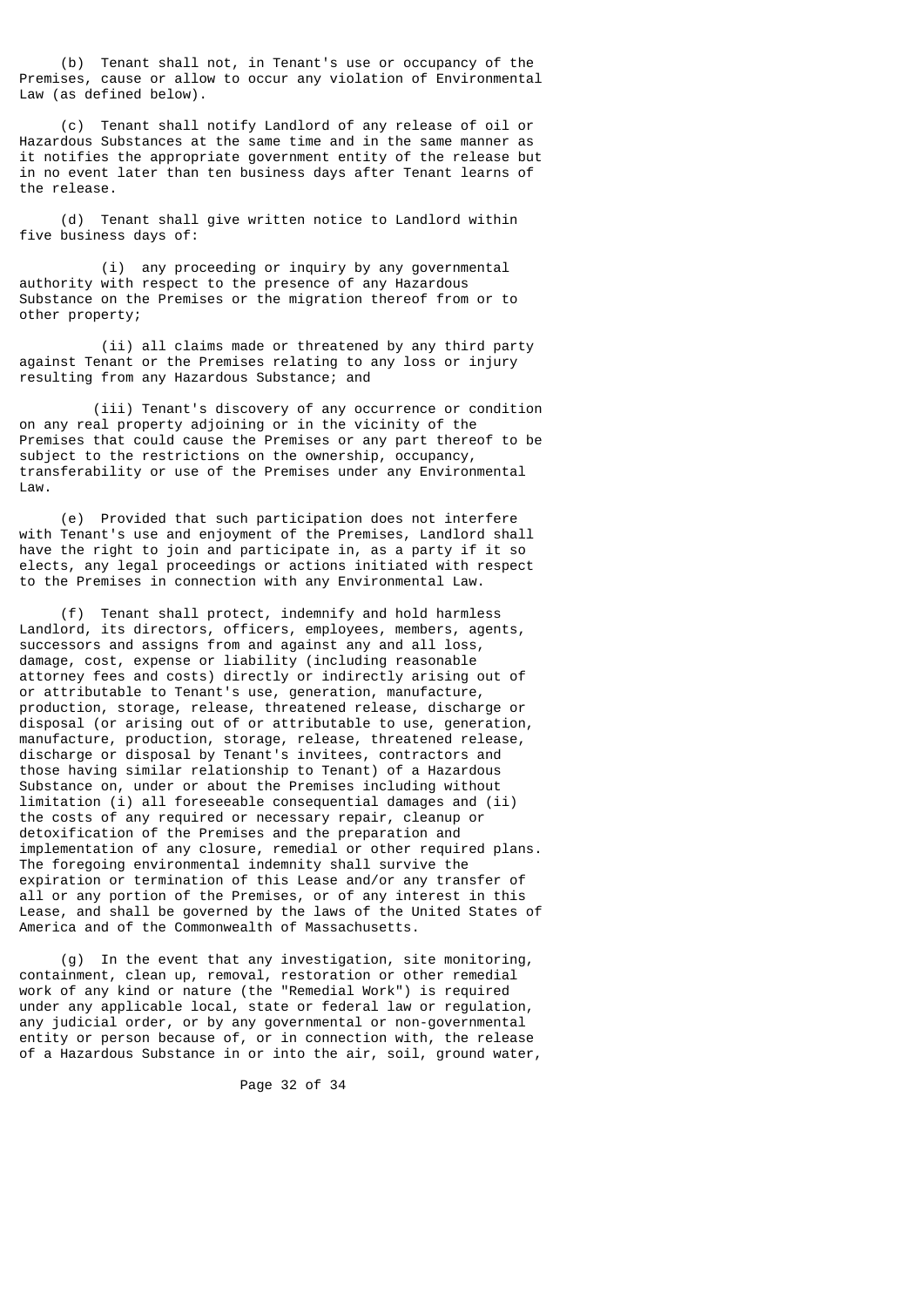surface water or soil, vapor at, on, about, under or within the Premises (or any portion hereof) by the Tenant, Tenant shall within thirty (30) days after written demand for performance thereof by Landlord (or such shorter period of time as may be required under any applicable law, regulation, order or agreement), commence and thereafter diligently prosecute to completion, all such Remedial Work. All such Remedial Work shall be performed by contractors approved in advance by Landlord, which approval shall not be unreasonably withheld, and under the supervision of a consulting engineer approved by Landlord. All costs and expenses of such Remedial Work shall be paid by Tenant including, without limitation, Landlord's reasonable attorney fees and costs incurred in connection with monitoring or review of such Remedial Work. In the event Tenant shall fail to timely commence, or cause to be commenced, or fail to diligently prosecute to completion, such Remedial Work, Landlord may, but shall not be required to, cause such Remedial Work to be performed and all costs and expenses thereof, or incurred in connection therewith, together with interest at the highest rate permitted by law, shall become immediately due and payable as additional rent to the Landlord from the Tenant.

 (h) Prior to the termination of the lease, but after Tenant has moved out of the Premises, Tenant shall, at Tenant's cost, engage an engineer to perform a site assessment on the Premises. Landlord shall approve Tenant's engineer and the scope of the site assessment, which approval shall not be unreasonably withheld. Such site assessment shall not reveal the presence of any Hazardous Substance which arose out of, or was attributable to Tenant's use of the Premises during the term of the Lease. If any such Hazardous Substance shall be so present, all required remedial action shall be performed immediately by licensed personnel approved by Landlord at Tenant's sole cost and expense.

10.3 Definitions:

 (a) "Environmental Law" means any present and future federal, state or local law, statute, ordinance, or regulation pertaining to health, industrial hygiene, or the environmental conditions on, under or about the Premises, including without limitation the Comprehensive Environmental Response, Compensation, and Liability Act of 1980 ("CERCLA") as amended, 42 U.S.C. Sections 9601 et seq., Mass. Gen. Laws C. 21E, the "Massachusetts Contingency Plan", 310 CMR 40.000, and the Resource Conservation and Recovery Act of 1976 ("RCRA"), 42 U.S.C. Sections 6901 et seq.

 (b) The term "Hazardous Substance" includes without limitation;

 (i) Those substances included within the definitions of "hazardous substances," or "solid waste" in CERCLA, RCRA, and the Hazardous Materials Transportation Act, 49 U.S.C. Sections 1801 et seq., and in the regulations promulgated pursuant to said laws;

 (ii) Those substances listed in the United States Department of Transportation Table (49 CFR 172.101 and

Page 33 of 34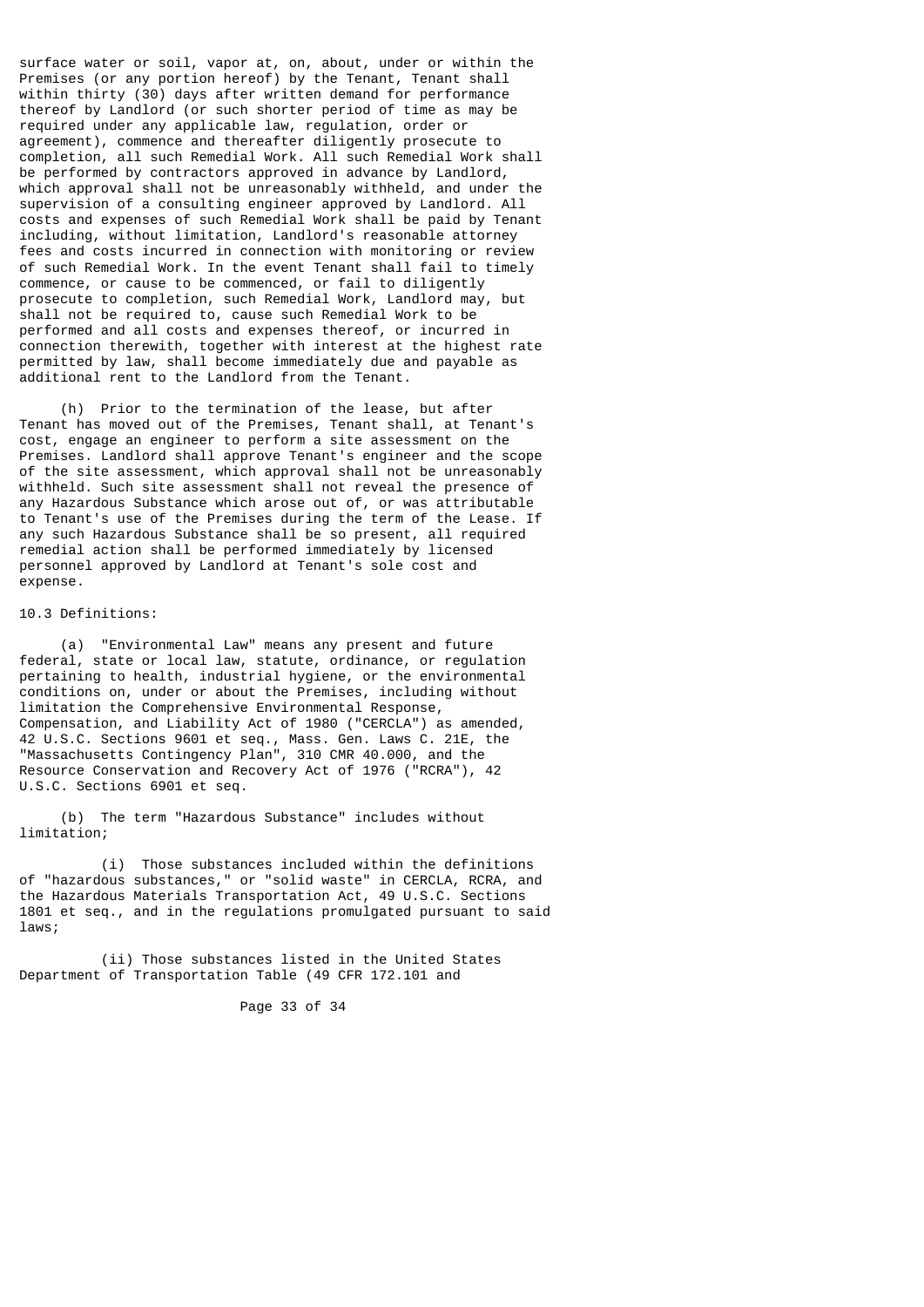amendments thereto) or by the Environmental Protection Agency (or any successor agency) as hazardous substances (40 CFR Part 302 and amendments thereto);

 (iii) Such other substances, materials and wastes which are or become regulated under applicable local, state or federal law, or the United States government, or which are classified as hazardous or toxic under federal, state, or local laws or regulations; and

 (iv) Any material, waste or substance which is (a) asbestos, (b) polychlorinated biphenyls, (c) designated as a "hazardous substance" pursuant to Section 311 of the Clean Water Act, 33 U.S.C. Sections 1251 et seq. (33 U.S.C. Section 1321) or listed pursuant to Section 307 of the Clean Water Act (33 U.S.C. Section 1317), (d) explosives, or (e) radioactive materials. 10.4 Landlord's Environmental Indemnity:

 Notwithstanding any other provision of this Lease to the contrary, Landlord shall indemnify, defend and hold harmless the Tenant from and against all liabilities, claims, losses, costs, damages, penalties, fines, and expenses (including, without limitation, necessary testing, site evaluation, expenses and reasonable fees of attorneys and consultants but no consequential damages in any event) relating to the Premises, which may be made, assessed against, or otherwise incurred by Tenant and which arise out of Environmental Laws, or otherwise in connection with Hazardous Materials ("Claims") and which arise out of (i) the present condition of the Premises, whether or not intentional and whether or not discovered before the execution of this Lease or (ii) subsequent conditions of the Premises caused by Landlord or by a person or entity, other than Tenant, whose action or omission that created such conditions occurred in connection with its role as contractor to Landlord, invitee of Landlord or other party having a similar relationship to Landlord. Landlord's obligations under this Section shall survive the termination or expiration of this Lease.

 EXECUTED as a sealed instrument in two or more counterparts on the day and year first above written.

| LANDLORD:   | TFNANT:                |
|-------------|------------------------|
| SPHOS, INC. | TEMPTRONIC CORPORATION |
|             |                        |
|             |                        |

BY:/s/ Carl Bildner By:/s/ William M. Stone --------------------------- ----------------------- Its: President

Hereunto Duly Authorized

Page 34 of 34

Page 3 of 34

Page 14 of 34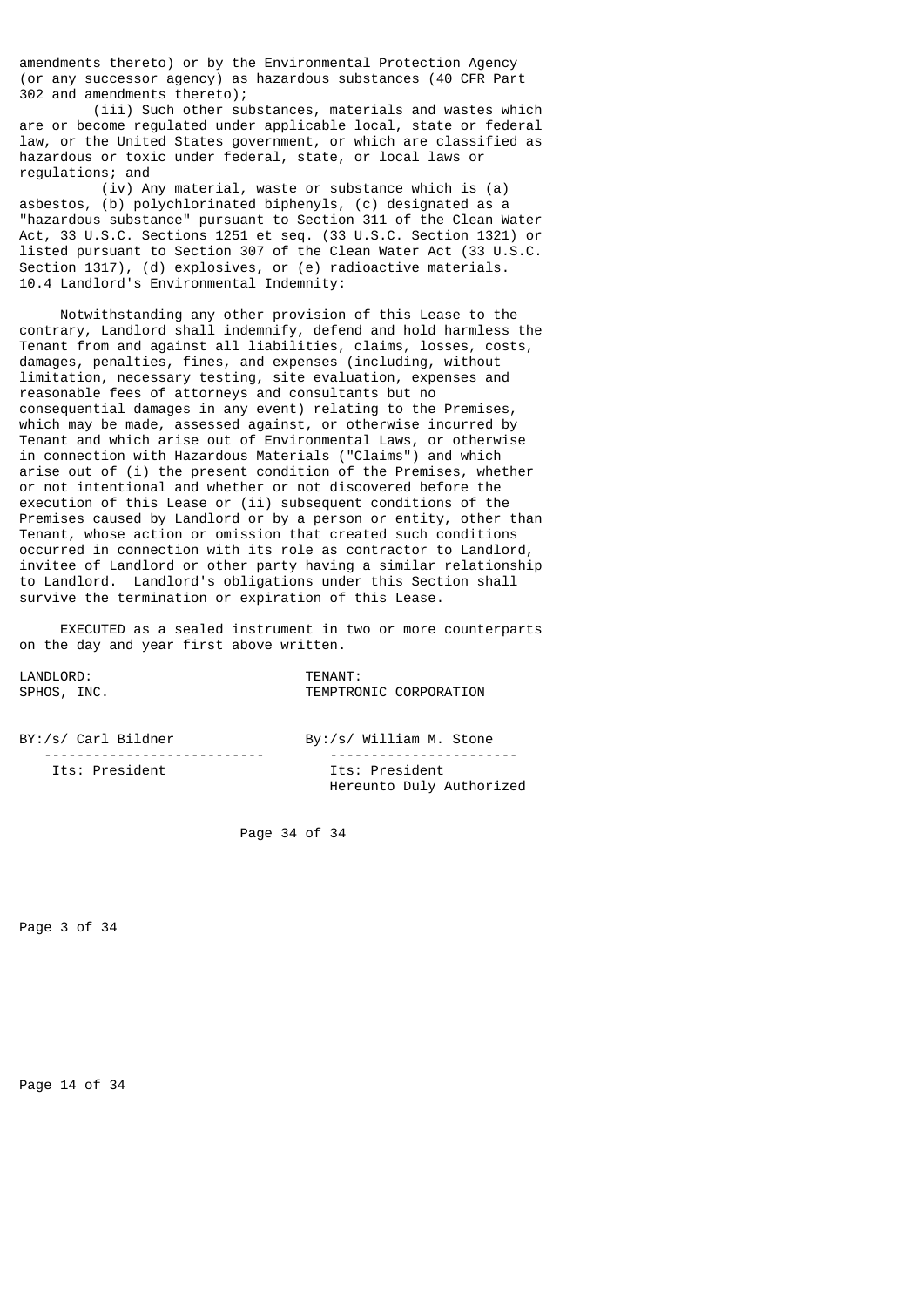# **Subsidiaries of the Registrant**

| <b>Name of Subsidiaries and Names</b> | Jurisdiction     |
|---------------------------------------|------------------|
| Under Which Subsidiaries Do Business  | of Incorporation |
| inTEST Limited<br>. ————————————      | England          |

inTEST Kabushiki Kaisha Japan inTEST PTE, Ltd. Singapore inTEST GmbH\* Germany inTEST Investments, Inc. Delaware inTEST IP Corp. Delaware inTEST Licensing Corp. Delaware inTEST Sunnyvale Corp. Delaware Temptronic Corporation Delaware

\* Commenced operations in August, 2000.